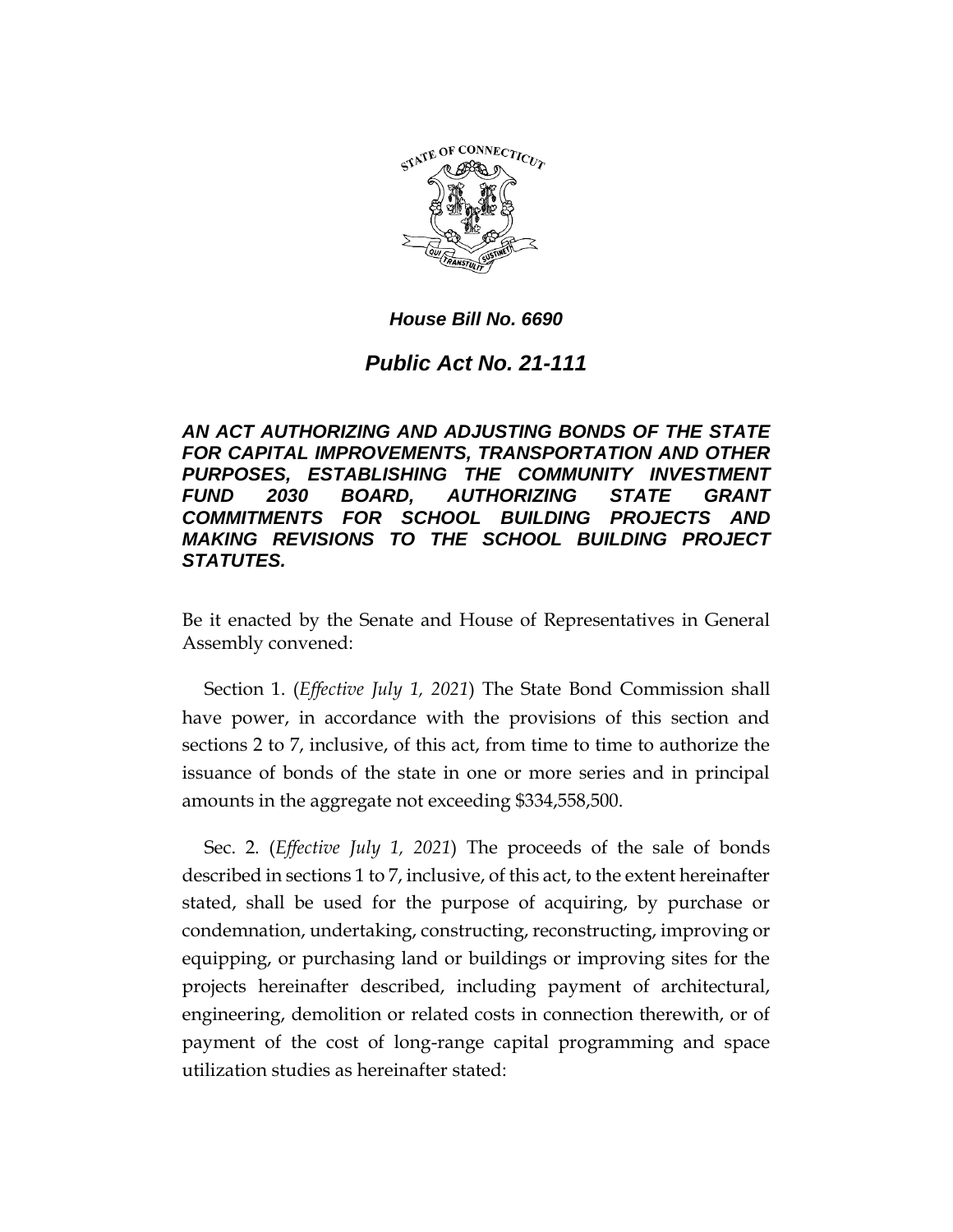(a) For the Office of Legislative Management:

(1) Replacement of the legislative drafting and information system, not exceeding \$2,000,000;

(2) Alterations, renovations, improvements and technology upgrades at the State Capitol Complex, not exceeding \$4,780,000.

(b) For the Office of Policy and Management: For an information technology capital investment program, not exceeding \$65,000,000.

(c) For the Department of Administrative Services:

(1) Removal or encapsulation of asbestos and hazardous materials in state-owned buildings, not exceeding \$10,000,000;

(2) Alterations, renovations and improvements to the Connecticut Building at the Eastern States Exposition in Springfield, Massachusetts, not exceeding \$1,000,000.

(d) For the Department of Emergency Services and Public Protection:

(1) Alterations, renovations and improvements to buildings and grounds, including utilities, mechanical systems, and energy conservation projects, not exceeding \$10,700,000;

(2) Upgrade and replacement of the Connecticut Land Mobile Radio Network, not exceeding \$39,000,000;

(3) Alterations, renovations, improvements, and repairs to Connecticut Police Officer Standards Training Council buildings and grounds, not exceeding \$1,000,000.

(e) For the Department of Motor Vehicles: Development of a master plan for department facilities, not exceeding \$500,000.

(f) For the Military Department:

*Public Act No. 21-111 2 of 126*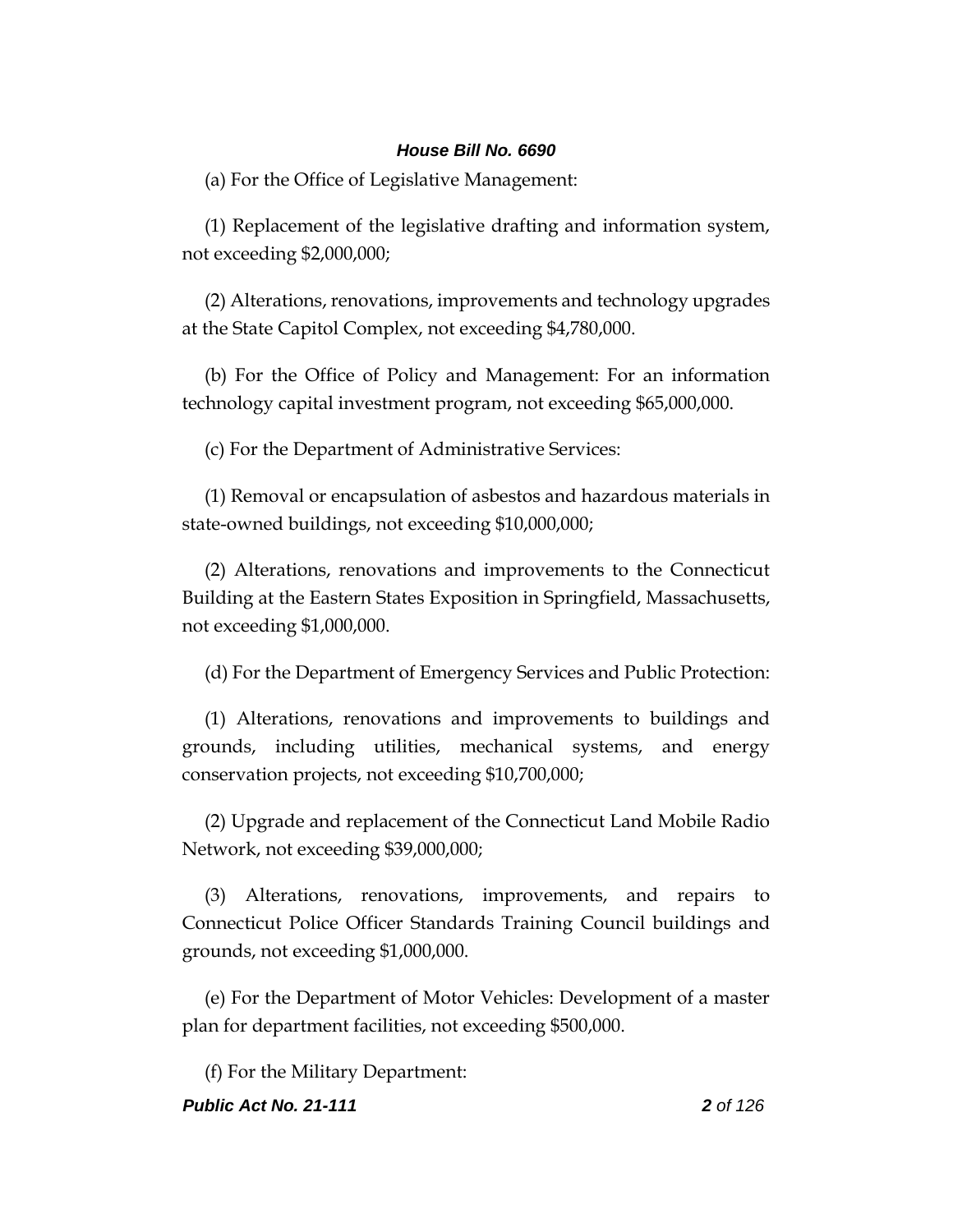(1) State matching funds for anticipated federal reimbursable projects, not exceeding \$1,810,000;

(2) Alterations, renovations and improvements to buildings and grounds, including utilities, mechanical systems, and energy conservation, not exceeding \$200,000.

(g) For the Department of Energy and Environmental Protection: For the purpose of funding projects in state buildings and assets that result in decreased environmental impacts, including projects that improve energy efficiency pursuant to section 16a-38*l* of the general statutes; that reduce greenhouse gas emissions from building heating and cooling, including installation of renewable thermal heating systems; that expand electric vehicle charging infrastructure to support charging state-owned or leased electric vehicles; that reduce water use; that reduce waste generation and disposal; or for any renewable energy, or combined heat and power project in state buildings, not exceeding \$20,000,000.

(h) For the Connecticut Agricultural Experiment Station: Construction and equipment for additions and renovation to the Valley Laboratory in Windsor, not exceeding \$6,300,000.

(i) For the Office of the Chief Medical Examiner: Design of alteration, renovation, and additions to the Office of the Chief Medical Examiner in Farmington, not exceeding \$2,500,000.

(j) For the Department of Developmental Services: Fire, safety and environmental improvements to regional facilities and intermediate care facilities for client and staff needs, including improvements in compliance with current codes, site improvements, handicapped access improvements, utilities, repair or replacement of roofs, air conditioning and other interior and exterior building renovations and additions at all state-owned facilities, not exceeding \$2,000,000.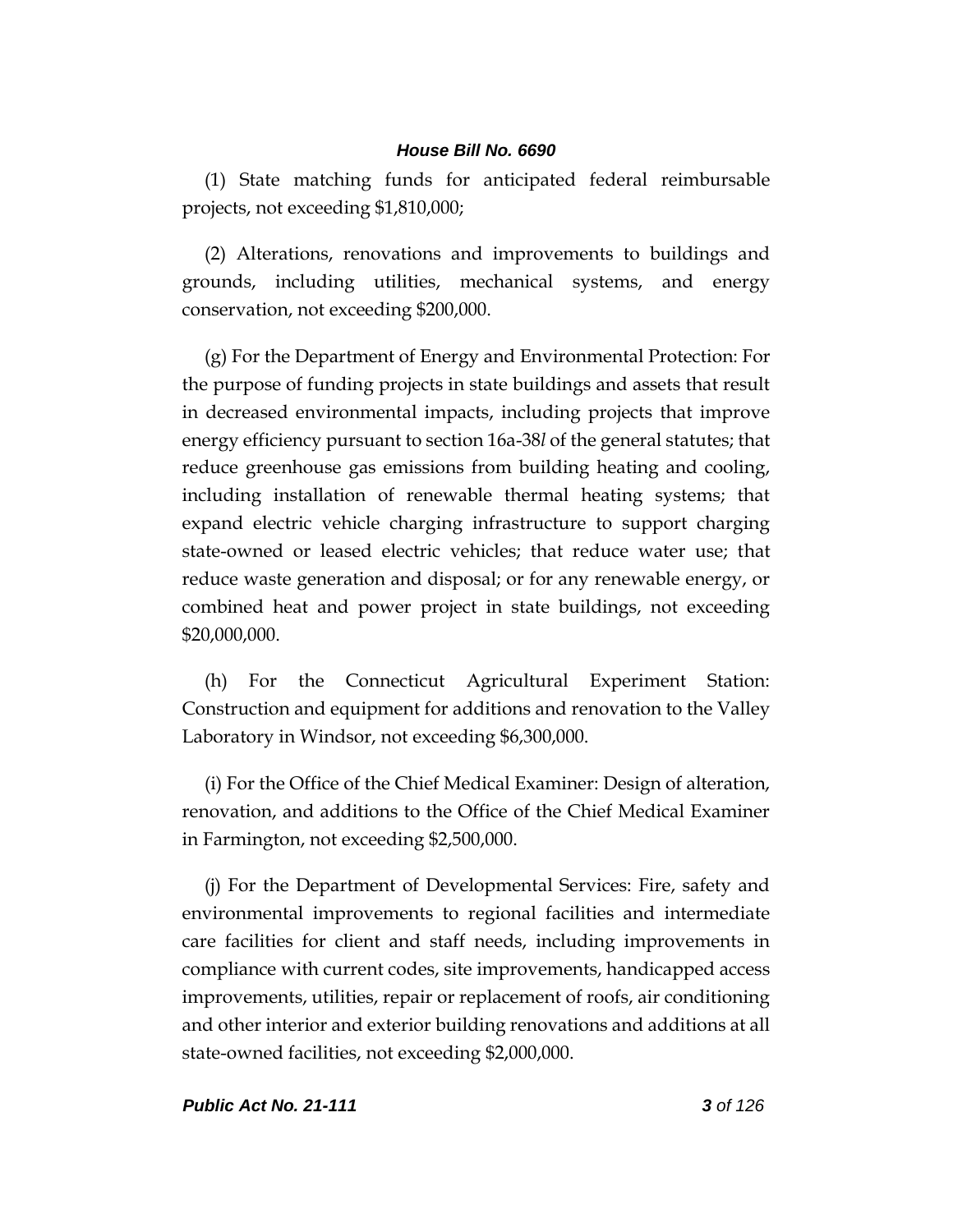(k) For the Department of Mental Health and Addiction Services:

(1) Fire, safety and environmental improvements to regional facilities for client and staff needs, including improvements in compliance with current codes, including intermediate care facilities and site improvements, handicapped access improvements, utilities, repair or replacement of roofs, air conditioning and other interior and exterior building renovations and additions at all state-owned facilities, not exceeding \$9,600,000;

(2) Design and installation of sprinkler systems, including related fire safety improvements, in direct patient care buildings, not exceeding \$904,500;

(3) Planning and design for replacement of Whiting Forensic Hospital at Connecticut Valley Hospital in Middletown, not exceeding \$3,000,000.

(l) For the Department of Education: For the Technical Education and Career System, alterations, renovations and improvements to buildings and grounds, including new and replacement equipment, tools and supplies necessary to update curricula, vehicles, and technology, not exceeding \$15,100,000.

(m) For the Connecticut State Colleges and Universities:

(1) New and replacement instruction, research or laboratory equipment, not exceeding \$22,000,000;

(2) System telecommunications infrastructure upgrades, improvements and expansions, not exceeding \$15,000,000;

(3) Advanced manufacturing and emerging technology programs, not exceeding \$3,000,000;

*Public Act No. 21-111 4 of 126* (4) All community colleges: Deferred maintenance, code compliance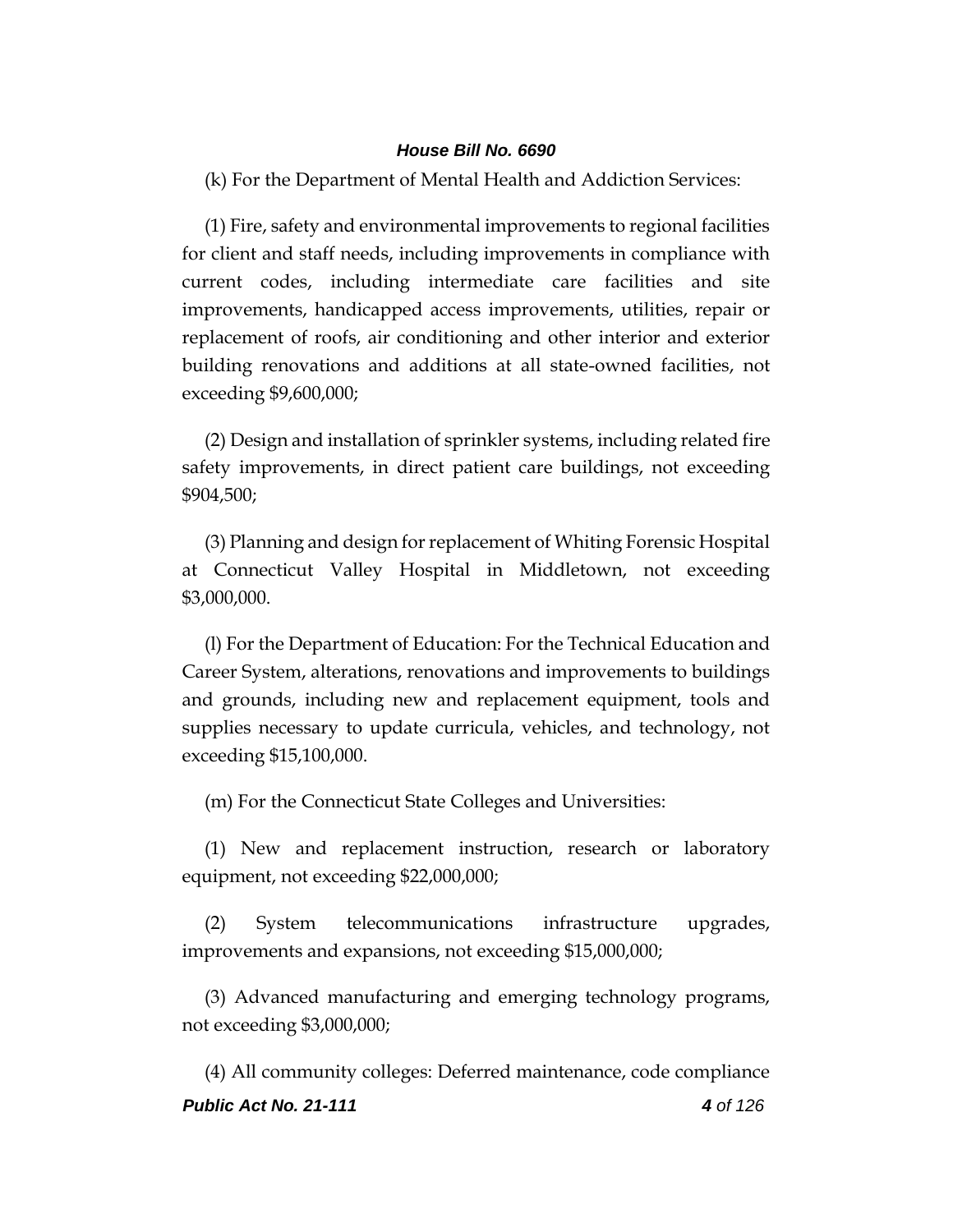and infrastructure improvements, not exceeding \$19,000,000;

(5) All universities: Deferred maintenance, code compliance and infrastructure improvements, not exceeding \$20,000,000;

(6) All State Colleges and Universities: Security Improvements, not exceeding \$2,500,000;

(7) Alterations, renovations, and improvements to 185 Main Street in New Britain for the One College Office, not exceeding \$2,900,000;

(8) For the purposes described in section 10a-80f of the general statutes relating to the pilot program for the expansion of advanced manufacturing certificate programs to public high schools in the state, not exceeding \$2,500,000;

(9) For health and mental health capital and information technology resources, not exceeding \$1,000,000.

(n) For the Department of Correction: Alterations, renovations, and improvements to existing state-owned buildings for inmate housing, programming and staff training space and additional inmate capacity, and for support facilities and off-site improvements, not exceeding \$30,000,000.

(o) For the Judicial Department:

(1) Alterations, renovations and improvements to buildings and grounds at state-owned and maintained facilities, not exceeding \$5,000,000;

(2) Implementation of the Technology Strategic Plan Project, not exceeding \$2,000,000;

(3) Alterations and improvements in compliance with the Americans with Disabilities Act, not exceeding \$2,000,000;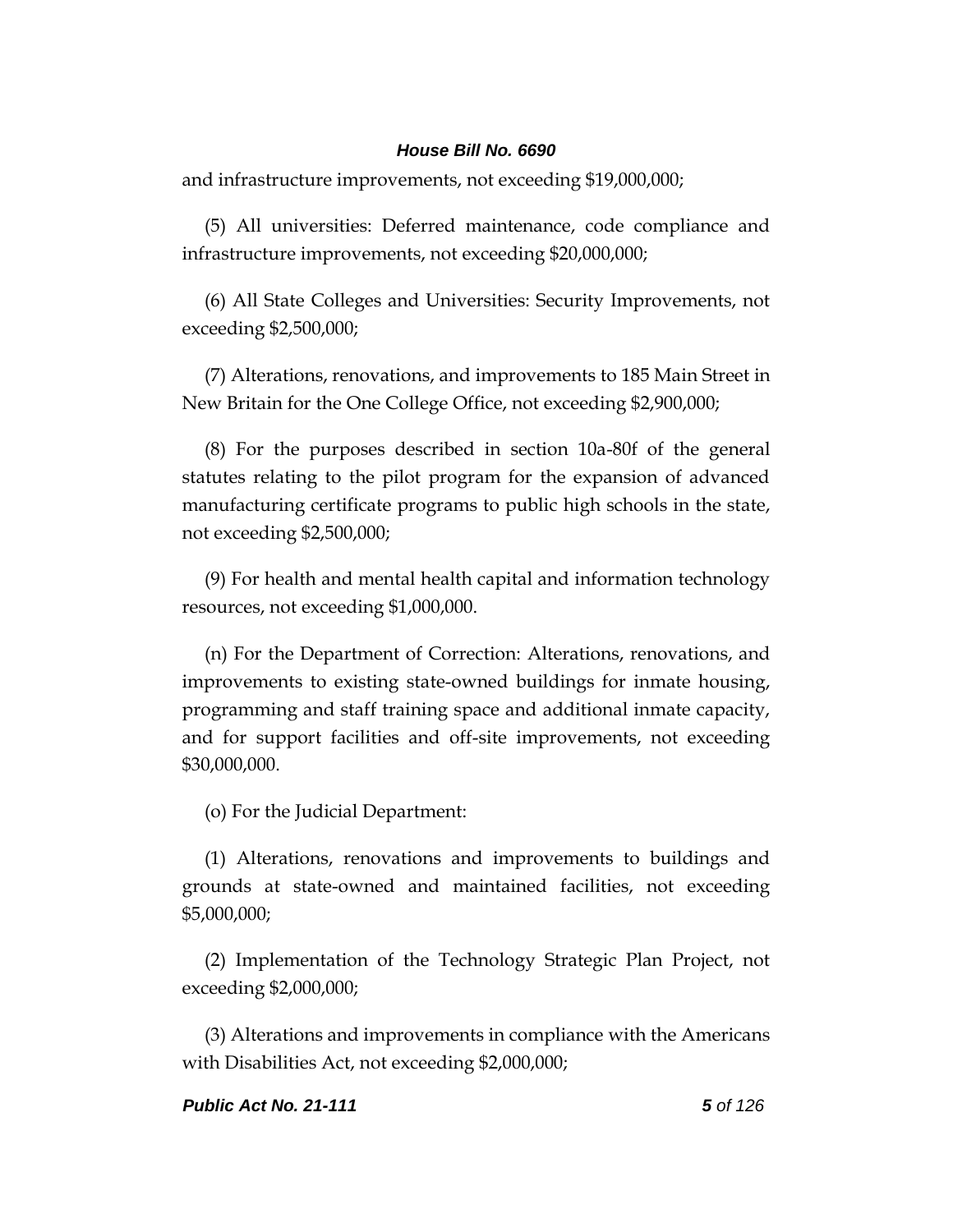(4) Security improvements at various state-owned and maintained facilities, not exceeding \$2,000,000;

(p) For the State Library: Development of a new shared library preservation facility, not exceeding \$10,264,000.

Sec. 3. (*Effective July 1, 2021*) All provisions of section 3-20 of the general statutes or the exercise of any right or power granted thereby which are not inconsistent with the provisions of sections 1 to 7, inclusive, of this act are hereby adopted and shall apply to all bonds authorized by the State Bond Commission pursuant to sections 1 to 7, inclusive, of this act, and temporary notes issued in anticipation of the money to be derived from the sale of any such bonds so authorized may be issued in accordance with said section 3-20 and from time to time renewed. Such bonds shall mature at such time or times not exceeding twenty years from their respective dates as may be provided in or pursuant to the resolution or resolutions of the State Bond Commission authorizing such bonds.

Sec. 4. (*Effective July 1, 2021*) None of the bonds described in sections 1 to 7, inclusive, of this act, shall be authorized except upon a finding by the State Bond Commission that there has been filed with it a request for such authorization, which is signed by the Secretary of the Office of Policy and Management or by or on behalf of such state officer, department or agency and stating such terms and conditions as said commission, in its discretion, may require.

Sec. 5. (*Effective July 1, 2021*) For the purposes of sections 1 to 7, inclusive, of this act, "state moneys" means the proceeds of the sale of bonds authorized pursuant to said sections 1 to 7, inclusive, or of temporary notes issued in anticipation of the moneys to be derived from the sale of such bonds. Each request filed as provided in section 4 of this act for an authorization of bonds shall identify the project for which the proceeds of the sale of such bonds are to be used and expended and, in

*Public Act No. 21-111 6 of 126*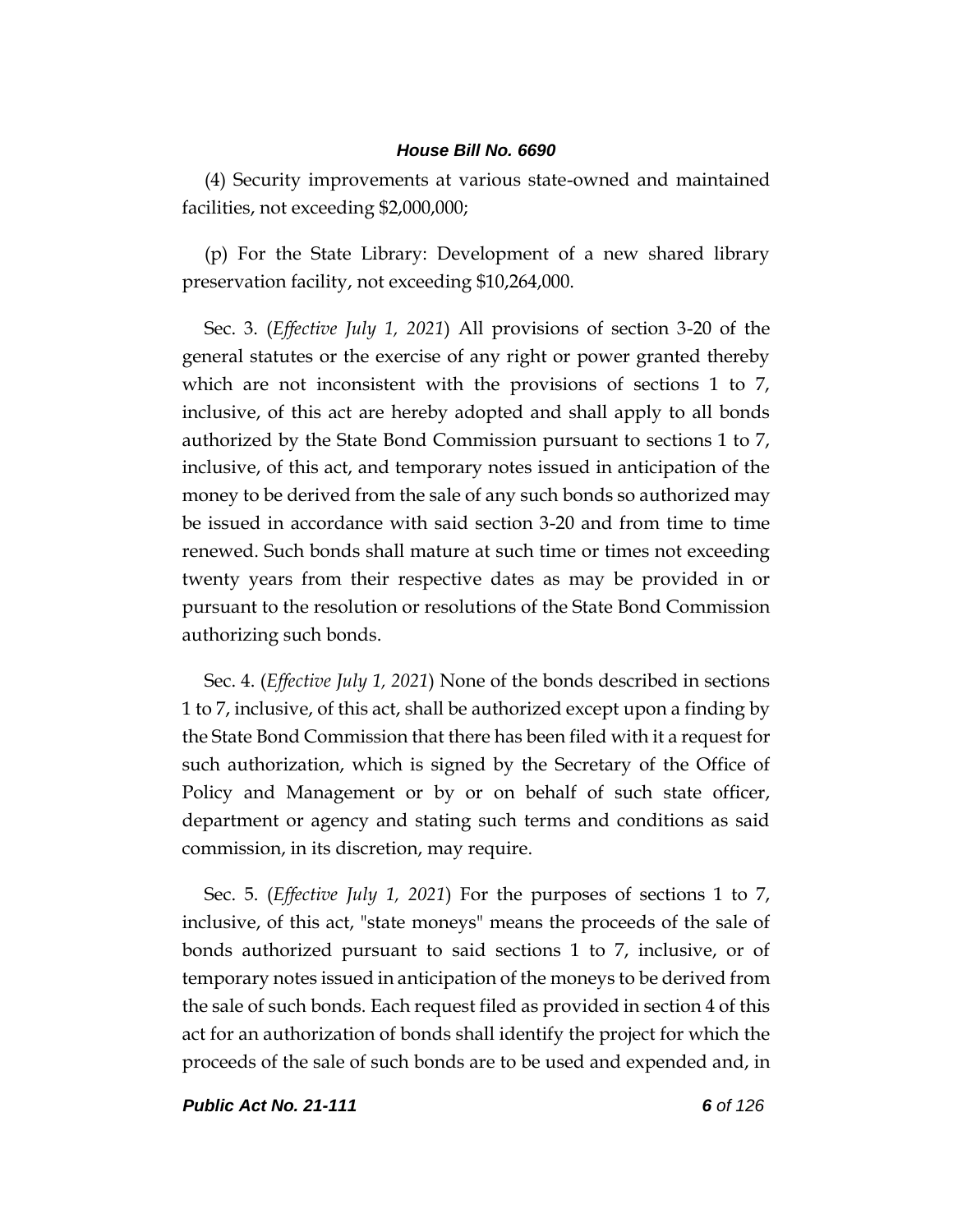addition to any terms and conditions required pursuant to said section 4, shall include the recommendation of the person signing such request as to the extent to which federal, private or other moneys then available or thereafter to be made available for costs in connection with any such project should be added to the state moneys available or becoming available hereunder for such project. If the request includes a recommendation that some amount of such federal, private or other moneys should be added to such state moneys, then, if and to the extent directed by the State Bond Commission at the time of authorization of such bonds, such amount of such federal, private or other moneys then available, or thereafter to be made available for costs in connection with such project, may be added to any state moneys available or becoming available hereunder for such project and shall be used for such project. Any other federal, private or other moneys then available or thereafter to be made available for costs in connection with such project shall, upon receipt, be used by the State Treasurer, in conformity with applicable federal and state law, to meet the principal of outstanding bonds issued pursuant to sections 1 to 7, inclusive, of this act, or to meet the principal of temporary notes issued in anticipation of the money to be derived from the sale of bonds theretofore authorized pursuant to said sections 1 to 7, inclusive, for the purpose of financing such costs, either by purchase or redemption and cancellation of such bonds or notes or by payment thereof at maturity. Whenever any of the federal, private or other moneys so received with respect to such project are used to meet the principal of such temporary notes or whenever principal of any such temporary notes is retired by application of revenue receipts of the state, the amount of bonds theretofore authorized in anticipation of which such temporary notes were issued, and the aggregate amount of bonds which may be authorized pursuant to section 1 of this act, shall each be reduced by the amount of the principal so met or retired. Pending use of the federal, private or other moneys so received to meet principal as hereinabove directed, the amount thereof may be invested by the State Treasurer in bonds or obligations of, or guaranteed by, the

*Public Act No. 21-111 7 of 126*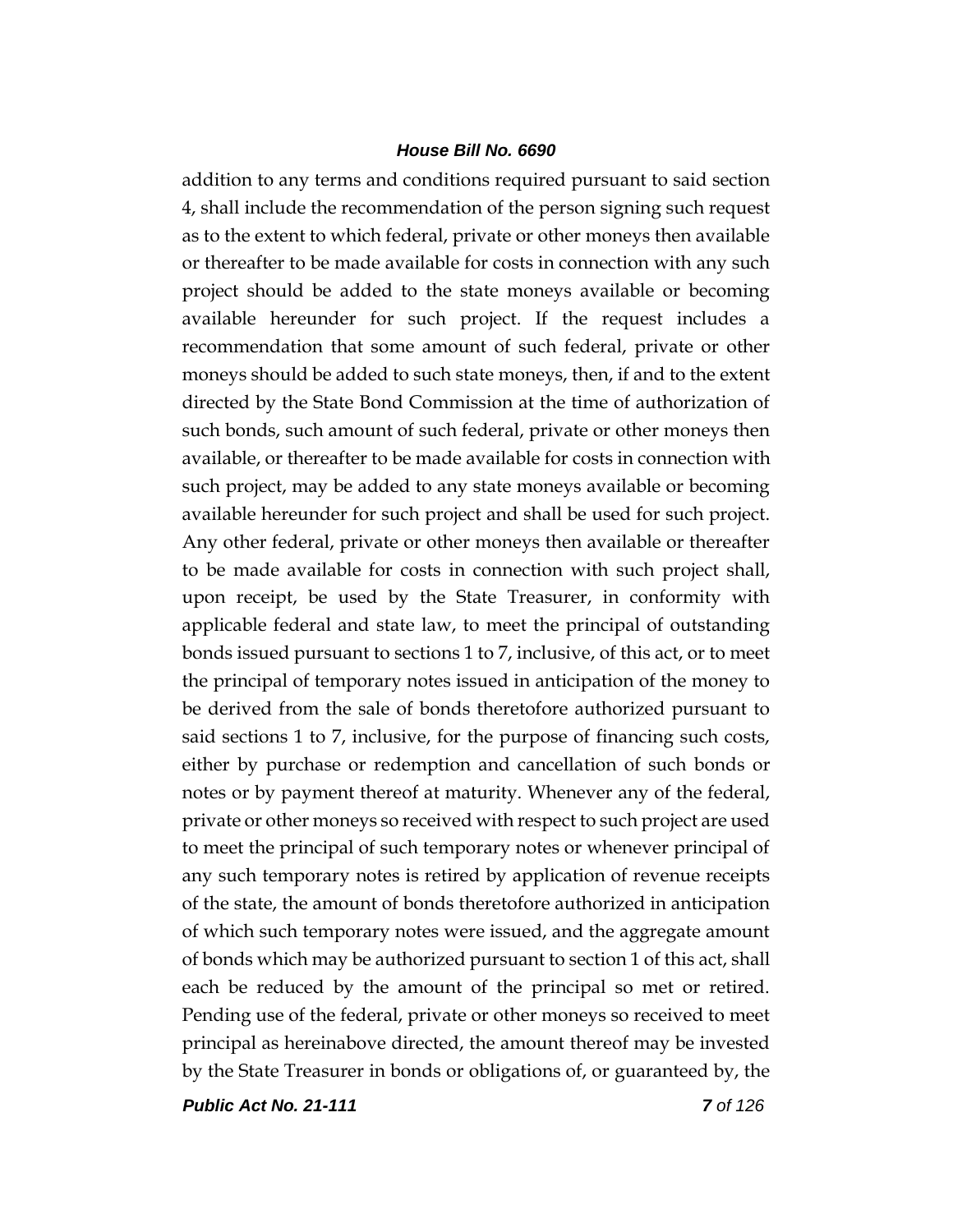state or the United States or agencies or instrumentalities of the United States, shall be deemed to be part of the debt retirement funds of the state, and net earnings on such investments shall be used in the same manner as the moneys so invested.

Sec. 6. (*Effective July 1, 2021*) Any balance of proceeds of the sale of said bonds authorized for any project described in section 2 of this act in excess of the cost of such project may be used to complete any other project described in said section 2, if the State Bond Commission shall so determine and direct. Any balance of proceeds of the sale of said bonds in excess of the costs of all the projects described in said section 2 shall be deposited to the credit of the General Fund.

Sec. 7. (*Effective July 1, 2021*) The bonds issued pursuant to this section and sections 1 to 6, inclusive, of this act, shall be general obligations of the state and the full faith and credit of the state of Connecticut are pledged for the payment of the principal of and interest on said bonds as the same become due, and accordingly and as part of the contract of the state with the holders of said bonds, appropriation of all amounts necessary for punctual payment of such principal and interest is hereby made, and the State Treasurer shall pay such principal and interest as the same become due.

Sec. 8. (*Effective July 1, 2021*) The State Bond Commission shall have power, in accordance with the provisions of this section and sections 9 and 10 of this act, from time to time to authorize the issuance of bonds of the state in one or more series and in principal amounts in the aggregate, not exceeding \$100,000,000.

Sec. 9. (*Effective July 1, 2021*) The proceeds of the sale of bonds described in sections 8 to 11, inclusive, of this act shall be used by the Department of Housing for the purposes hereinafter stated: Housing development and rehabilitation, including moderate cost housing, moderate rental, congregate and elderly housing, urban homesteading,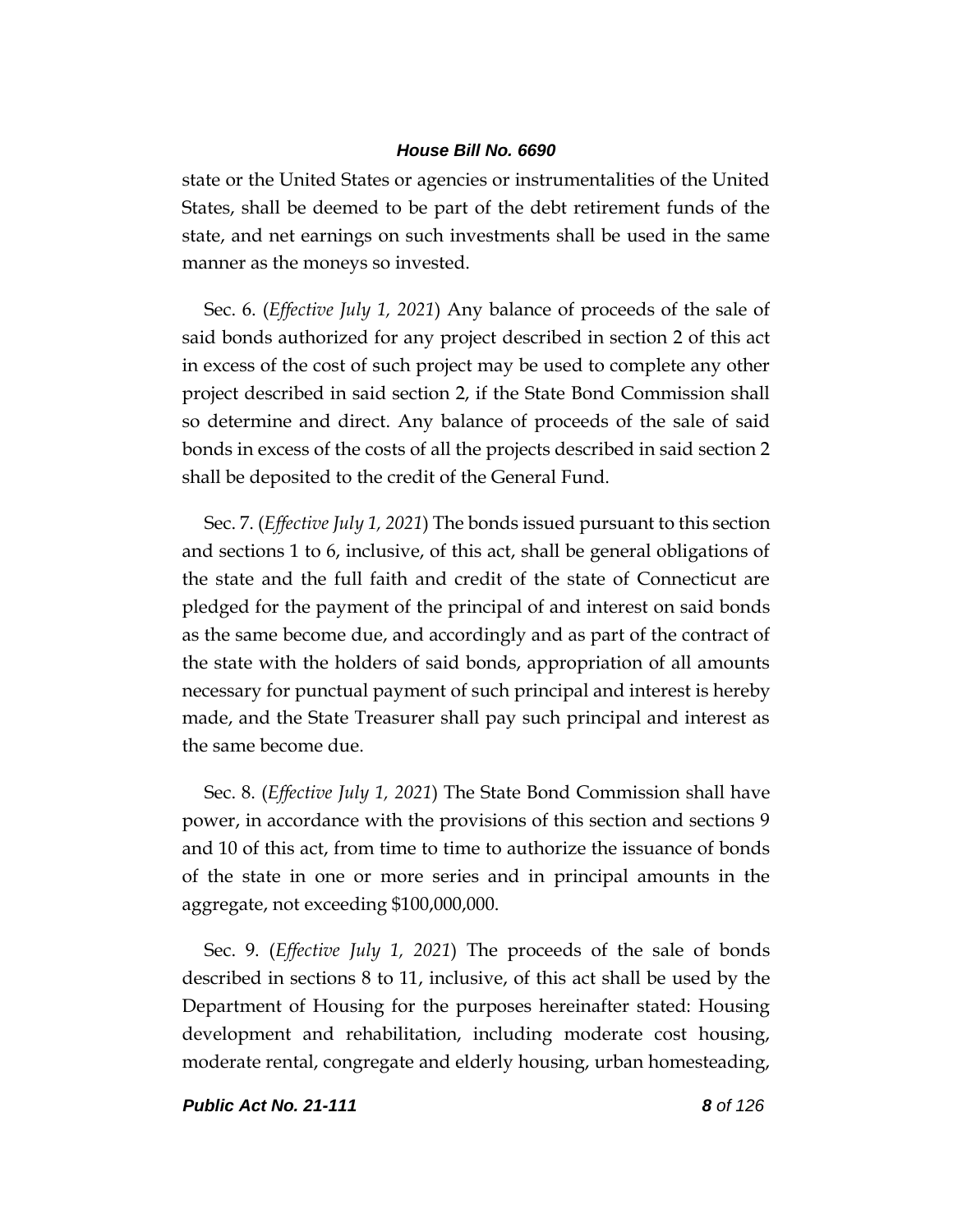community housing development corporations, housing purchase and rehabilitation, housing for the homeless, housing for low-income persons, limited equity cooperatives and mutual housing projects, abatement of hazardous material including asbestos and lead-based paint in residential structures, emergency repair assistance for senior citizens, housing land bank and land trust, housing and community development, predevelopment grants and loans, reimbursement for state and federal surplus property, private rental investment mortgage and equity program, housing infrastructure, demolition, renovation or redevelopment of vacant buildings or related infrastructure, septic system repair loan program, acquisition and related rehabilitation including loan guarantees for private developers of rental housing for the elderly, projects under the program established in section 8-37pp of the general statutes, and participation in federal programs, including administrative expenses associated with those programs eligible under the general statutes, not exceeding \$100,000,000, provided not more than \$30,000,000 shall be used for revitalization of state moderate rental housing units on the Connecticut Housing Finance Authority's State Housing Portfolio.

Sec. 10. (*Effective July 1, 2021*) None of the bonds described in sections 8 to 11, inclusive, of this act shall be authorized except upon a finding by the State Bond Commission that there has been filed with it a request for such authorization, which is signed by the Secretary of the Office of Policy and Management or by or on behalf of such state officer, department or agency and stating such terms and conditions as said commission, in its discretion, may require.

Sec. 11. (*Effective July 1, 2021*) All provisions of section 3-20 of the general statutes, or the exercise of any right or power granted thereby which are not inconsistent with the provisions of this section and sections 8 to 10, inclusive, of this act are hereby adopted and shall apply to all bonds authorized by the State Bond Commission pursuant to this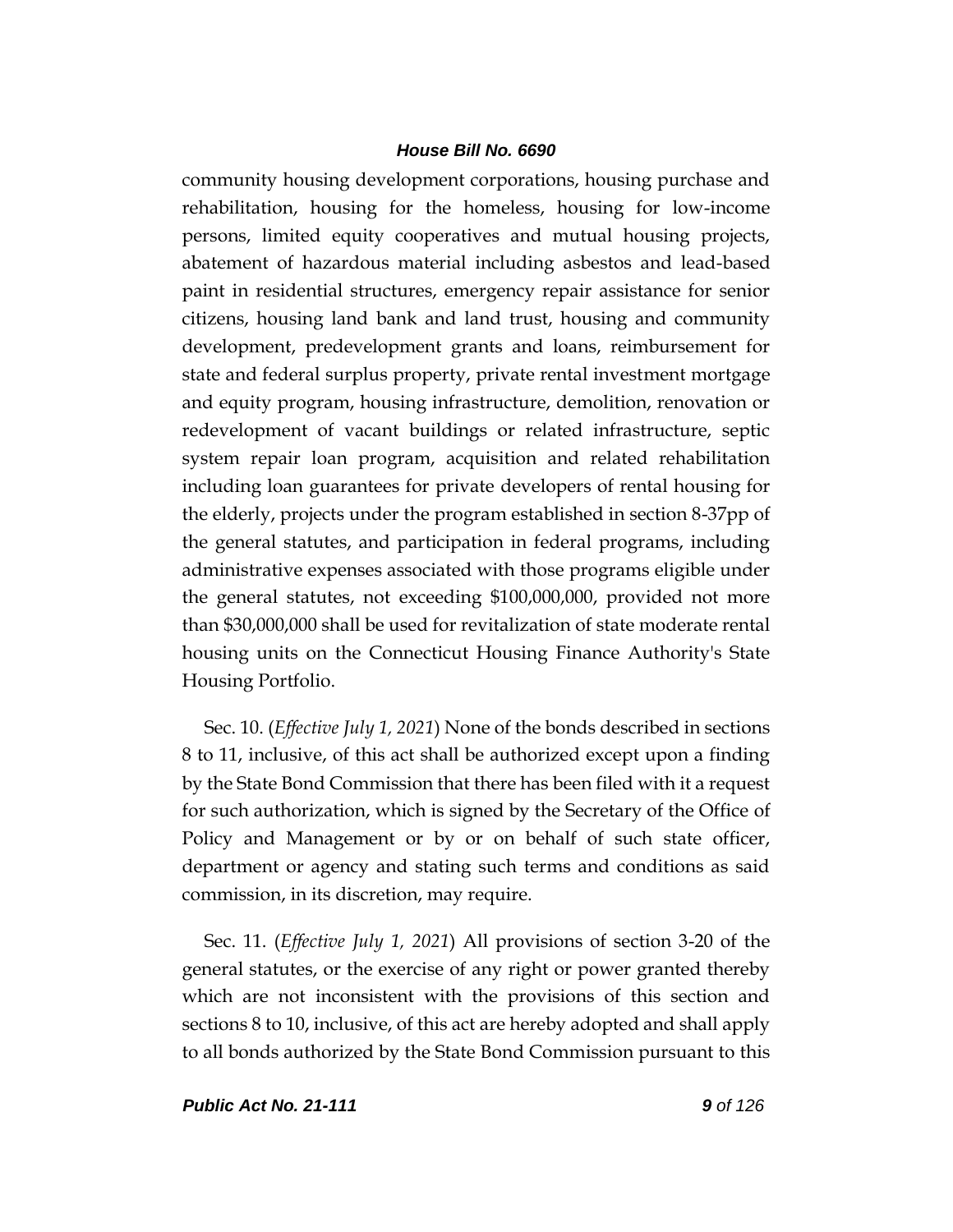section and sections 8 to 10, inclusive, of this act and temporary notes in anticipation of the money to be derived from the sale of any such bonds so authorized may be issued in accordance with said section 3-20 and from time to time renewed. Such bonds shall mature at such time or times not exceeding twenty years from their respective dates as may be provided in or pursuant to the resolution or resolutions of the State Bond Commission authorizing such bonds. Such bonds issued pursuant to section 8 of this act shall be general obligations of the state and the full faith and credit of the state of Connecticut are pledged for the payment of the principal of and interest on such bonds as the same become due, and accordingly and as part of the contract of the state with the holders of such bonds, appropriation of all amounts necessary for punctual payment of such principal and interest is hereby made, and the State Treasurer shall pay such principal and interest as the same become due.

Sec. 12. (*Effective July 1, 2021*) The State Bond Commission shall have power, in accordance with the provisions of this section and sections 13 to 19, inclusive, of this act, from time to time to authorize the issuance of bonds of the state in one or more series and in principal amounts in the aggregate, not exceeding \$304,150,000.

Sec. 13. (*Effective July 1, 2021*) The proceeds of the sale of the bonds described in sections 12 to 19, inclusive, of this act shall be used for the purpose of providing grants-in-aid and other financing for the projects, programs and purposes hereinafter stated:

(a) For the Office of Policy and Management:

(1) Grants-in-aid to distressed municipalities eligible under section 32-9s of the general statutes for capital purposes, not exceeding \$7,000,000;

(2) Grants-in-aid to (A) municipalities for the costs associated with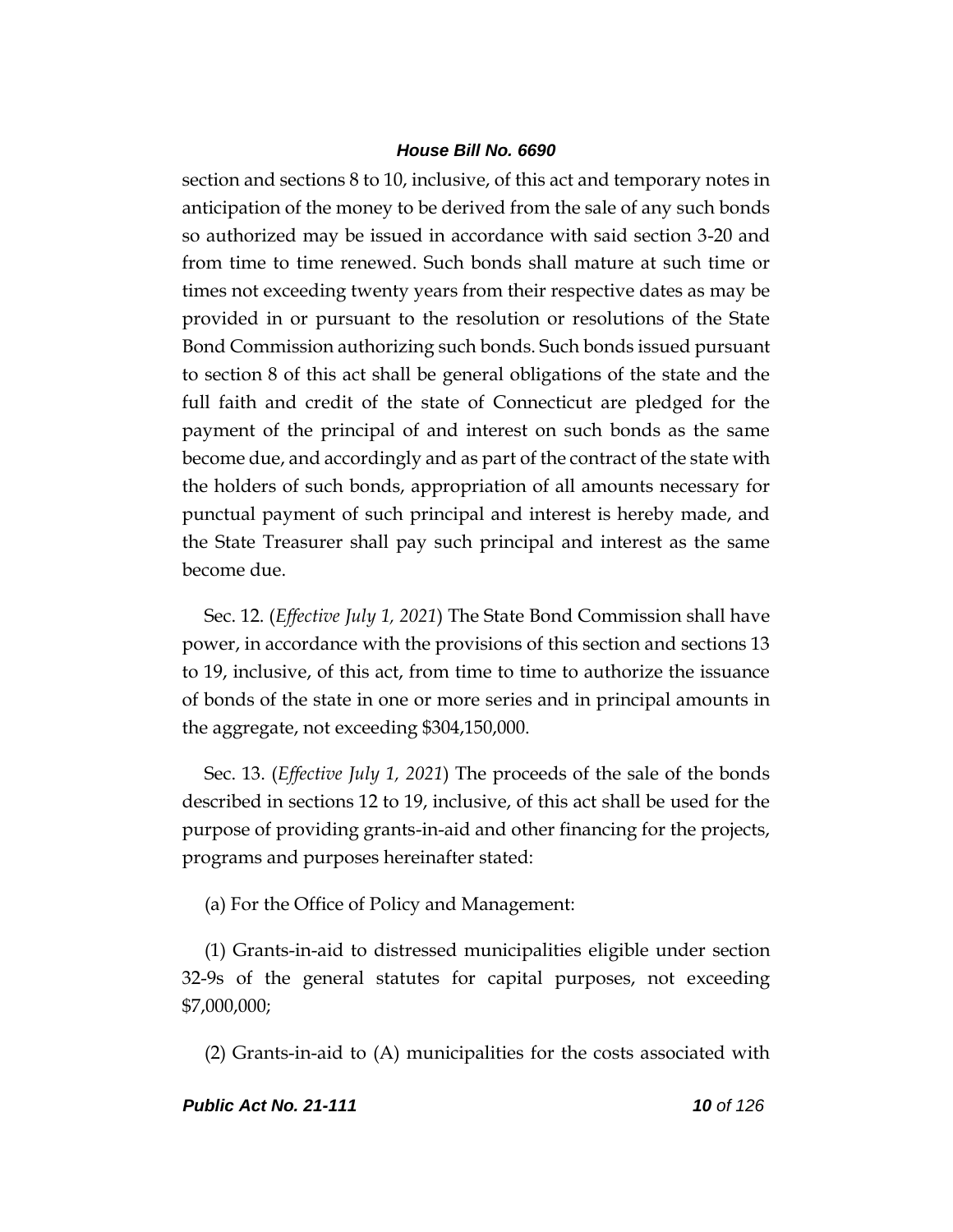the purchase of body-worn recording equipment, digital data storage devices and dashboard cameras in accordance with the provisions of section 7-277c of the general statutes, and (B) institutions of higher education for the costs associated with the purchase of body-worn recording equipment, digital data storage devices and dashboard cameras in accordance with the provisions of section 7-277c of the general statutes, not exceeding \$2,500,000, provided not more than \$500,000 shall be used to conduct a study of centralized data storage for recordings from body-worn recording equipment and dashboard cameras;

(3) For the provision of community engagement training to law enforcement units in (A) towns with a population of over one hundred thousand, and (B) towns adjacent to towns with a population of over one hundred thousand, not exceeding \$500,000;

(4) Grants-in-aid to private, nonprofit health and human service organizations that are exempt under Section  $501(c)(3)$  of the Internal Revenue Code of 1986, and that receive funds from the state to provide direct health or human services to state agency clients, for alterations, renovations, improvements, additions and new construction, including health, safety, compliance with the Americans with Disabilities Act and energy conservation improvements, information technology systems, technology for independence, purchase of vehicles and acquisition of property, not exceeding \$10,000,000;

(5) Grant-in-aid for a Sandy Hook memorial, not exceeding \$2,600,000;

(6) Grants-in-aid for regional and local improvements and development, including, but not limited to, Bristol Health emergency backup power generation replacement and upgrade, Crestbrook Park facility upgrades, Thomaston Opera House, Squantz Engine Company elevator, Tolland Fire Department capital improvements, Plymouth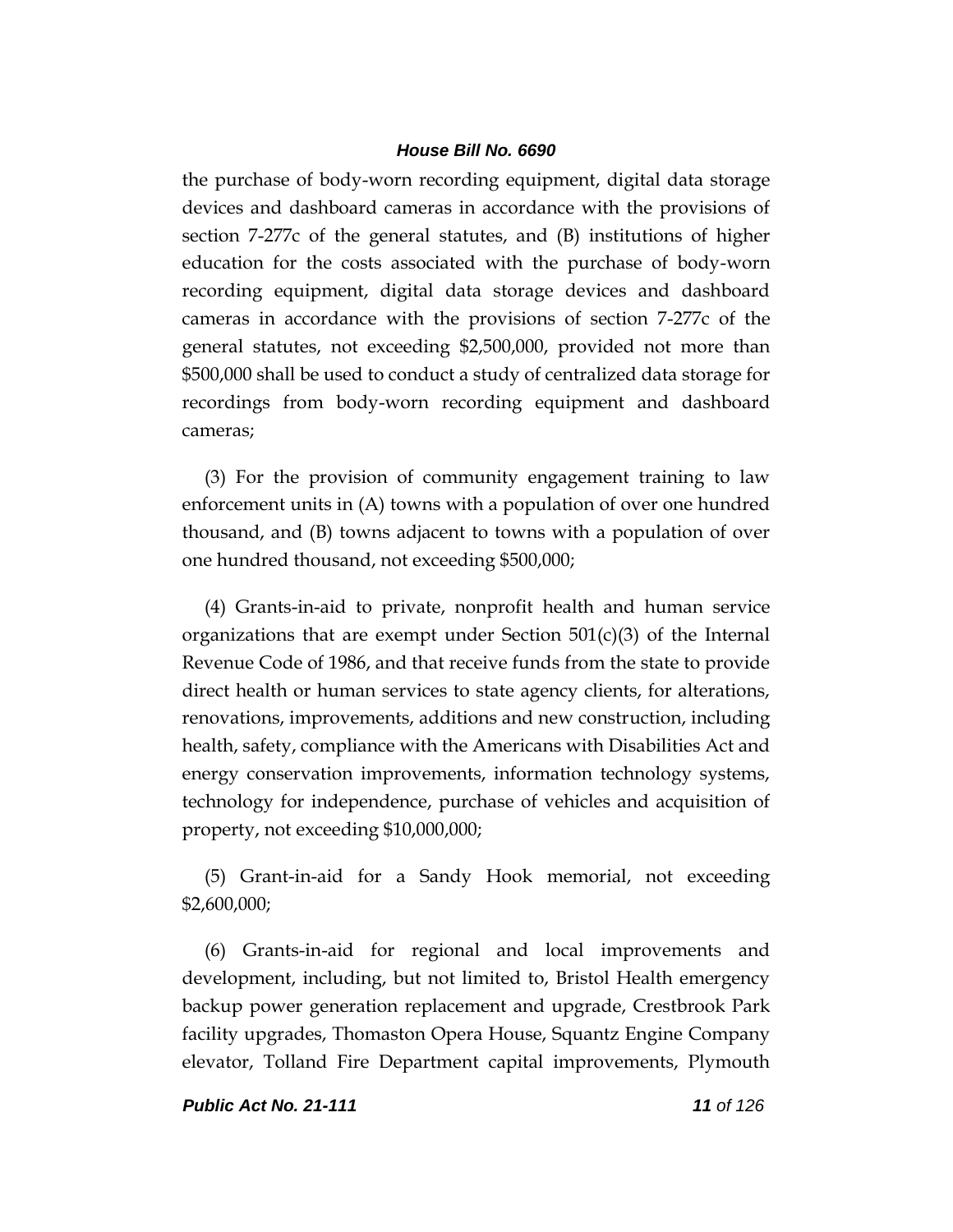Police Department, new facility for Operation Hope of Fairfield, Shelton Constitution Boulevard extension and Commerce Park, track at Portland High School and Portland Middle School, Trumbull Veterans & First Responder Center, Stanley T. Williams Senior Center roof repair, YMCA of Wallingford, East Haven pool renovation, Fox Hill Memorial Tower rehabilitation, connection and expansion of sewer line Bozrah, Fairfield landfill cleanup, Shakespeare Theater construction, Sterling House Community Center renovations, regional public safety complex in Enfield, Bristol Hospital backup generator, Woodridge Lake sewer treatment plant renovations, Groton sidewalks, Griswold Senior Center, not exceeding \$35,000,000.

(b) For the Department of Energy and Environmental Protection:

(1) Grants-in-aid to municipalities for open space land acquisition and development for conservation or recreational purposes, not exceeding \$10,000,000;

(2) Grants-in-aid to municipalities for improvements to incinerators and landfills, including, but not limited to, bulky waste landfills, not exceeding \$2,900,000;

(3) Microgrid and resilience grant and loan pilot program, not exceeding \$5,000,000;

(4) Grants-in-aid for identification, investigation, containment, removal, or mitigation of contaminated industrial sites in urban areas, not exceeding \$10,500,000;

(5) Grants-in-aid for containment, removal, or mitigation of identified hazardous waste disposal sites, not exceeding \$5,000,000;

(6) Grants-in-aid to municipalities for the purpose of providing potable water and for assessment and remedial action to address pollution from perfluoroalkyl and polyfluoroalkyl containing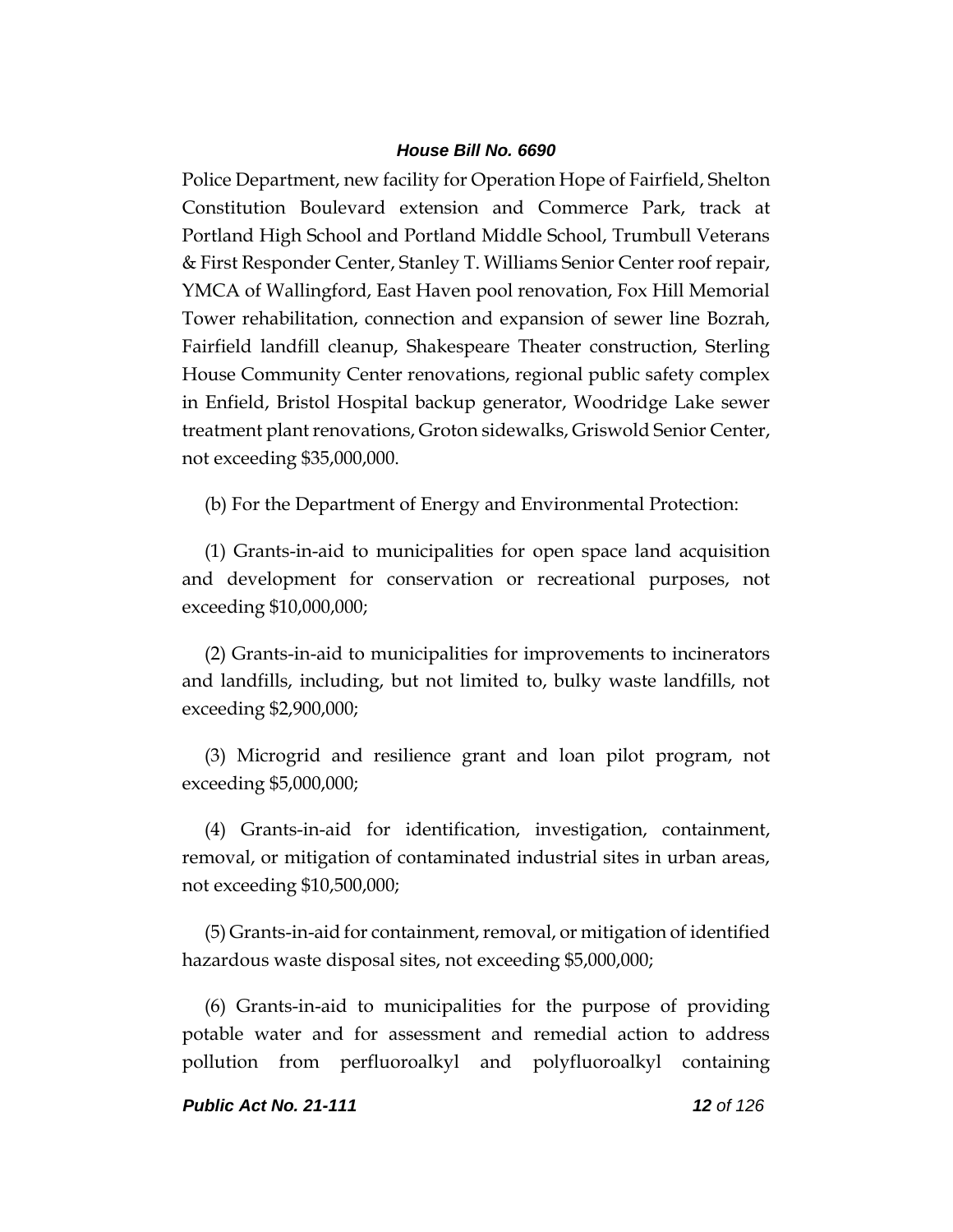substances, not exceeding \$1,150,000;

(c) For the Department of Economic and Community Development:

(1) For the Brownfield Remediation and Revitalization program, not exceeding \$25,000,000;

(2) For the Small Business Express program established by section 32- 7g of the general statutes, not exceeding \$25,000,000;

(3) For the Connecticut Manufacturing Innovation Fund established by section 32-7o of the general statutes, not exceeding \$10,000,000;

(4) For the CareerConneCT workforce training programs, not exceeding \$20,000,000.

(d) For the Connecticut Port Authority: Grants-in-aid for improvements to deep water ports, including dredging, not exceeding \$50,000,000, provided not less than \$20,000,000 shall be used for deep water ports outside of New London.

(e) For the Department of Transportation: Grants-in-aid to municipalities for use in the manner set forth in, and in accordance with the provisions of, sections 13a-175a to 13a-175k, inclusive, of the general statutes, not exceeding \$30,000,000.

(f) For the Department of Education: Grants-in-aid to assist targeted local and regional school districts for alterations, repairs, improvements, technology, and equipment in low-performing schools, not exceeding \$5,000,000.

(g) For the Connecticut Higher Education Supplemental Loan Authority: For the Alliance District Teacher Loan Subsidy Program, not exceeding \$7,000,000.

(h) For the Department of Public Health: For the Health Disparities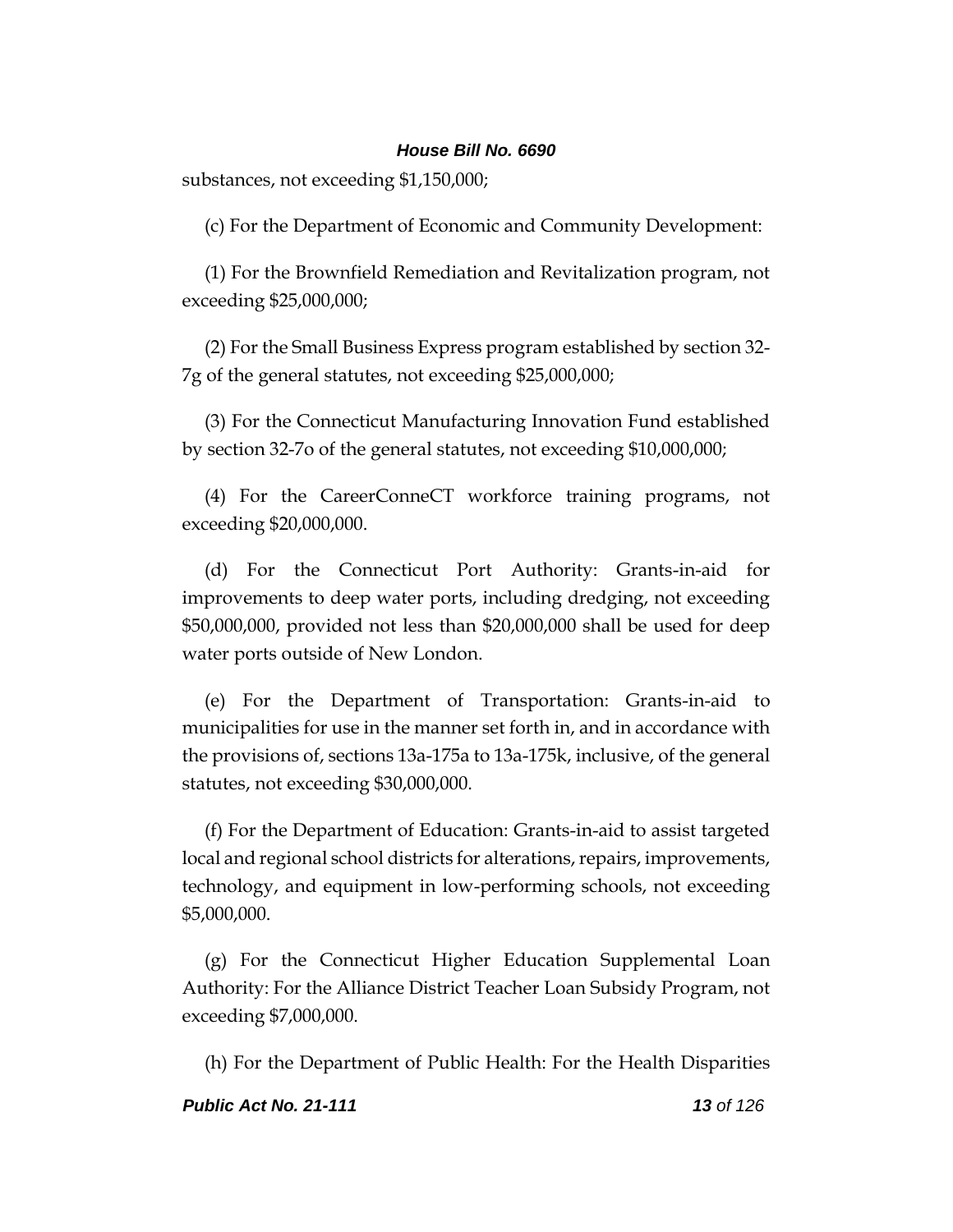and Prevention Grant Program, not exceeding \$40,000,000, provided (1) not more than \$25,000,000 shall be used for federally qualified health centers, and not more than \$300,000 of such amount may be used to conduct a health disparities study, and (2) not more than \$15,000,000 shall be used for mental health and substance abuse treatment providers.

Sec. 14. (*Effective July 1, 2021*) All provisions of section 3-20 of the general statutes or the exercise of any right or power granted thereby which are not inconsistent with the provisions of sections 12 to 19, inclusive, of this act are hereby adopted and shall apply to all bonds authorized by the State Bond Commission pursuant to sections 12 to 19, inclusive, of this act, and temporary notes issued in anticipation of the money to be derived from the sale of any such bonds so authorized may be issued in accordance with said sections 12 to 19, inclusive, and from time to time renewed. Such bonds shall mature at such time or times not exceeding twenty years from their respective dates as may be provided in or pursuant to the resolution or resolutions of the State Bond Commission authorizing such bonds.

Sec. 15. (*Effective July 1, 2021*) None of the bonds described in sections 12 to 19, inclusive, of this act shall be authorized except upon a finding by the State Bond Commission that there has been filed with it a request for such authorization, which is signed by the Secretary of the Office of Policy and Management or by or on behalf of such state officer, department or agency and stating such terms and conditions as said commission, in its discretion, may require.

Sec. 16. (*Effective July 1, 2021*) For the purposes of sections 12 to 19, inclusive, of this act, "state moneys" means the proceeds of the sale of bonds authorized pursuant to said sections 12 to 19, inclusive, or of temporary notes issued in anticipation of the moneys to be derived from the sale of such bonds. Each request filed as provided in section 15 of this act for an authorization of bonds shall identify the project for which

*Public Act No. 21-111 14 of 126*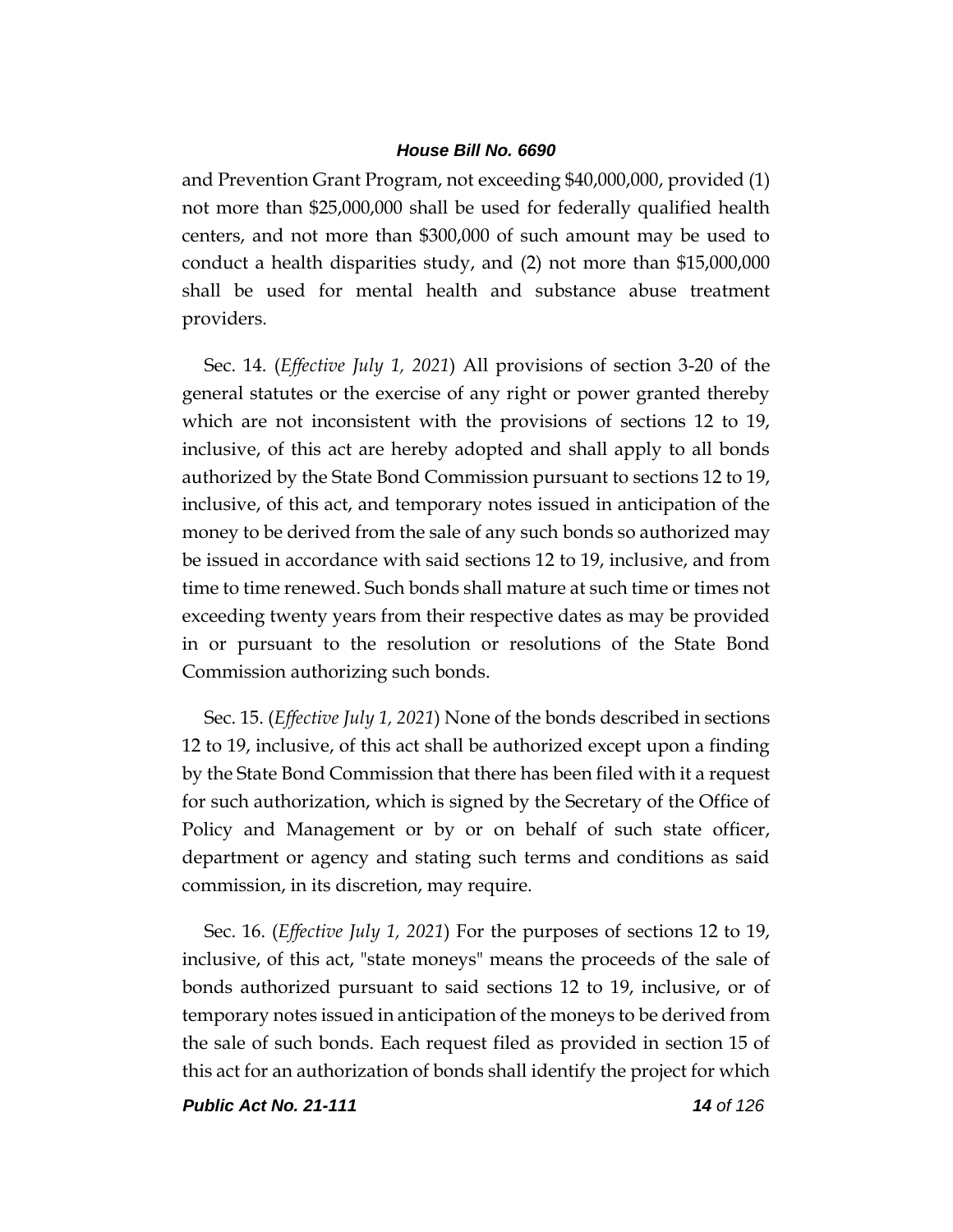the proceeds of the sale of such bonds are to be used and expended and, in addition to any terms and conditions required pursuant to said section 15, include the recommendation of the person signing such request as to the extent to which federal, private or other moneys then available or thereafter to be made available for costs in connection with any such project should be added to the state moneys available or becoming available under said sections 12 to 19, inclusive, for such project. If the request includes a recommendation that some amount of such federal, private or other moneys should be added to such state moneys, then, if and to the extent directed by the State Bond Commission at the time of authorization of such bonds, such amount of such federal, private or other moneys then available or thereafter to be made available for costs in connection with such project may be added to any state moneys available or becoming available hereunder for such project and be used for such project. Any other federal, private or other moneys then available or thereafter to be made available for costs in connection with such project upon receipt shall, in conformity with applicable federal and state law, be used by the State Treasurer to meet the principal of outstanding bonds issued pursuant to said sections 12 to 19, inclusive, or to meet the principal of temporary notes issued in anticipation of the money to be derived from the sale of bonds theretofore authorized pursuant to said sections 12 to 19, inclusive, for the purpose of financing such costs, either by purchase or redemption and cancellation of such bonds or notes or by payment thereof at maturity. Whenever any of the federal, private or other moneys so received with respect to such project are used to meet the principal of such temporary notes or whenever the principal of any such temporary notes is retired by application of revenue receipts of the state, the amount of bonds theretofore authorized in anticipation of which such temporary notes were issued, and the aggregate amount of bonds which may be authorized pursuant to section 12 of this act shall each be reduced by the amount of the principal so met or retired. Pending use of the federal, private or other moneys so received to meet the principal

*Public Act No. 21-111 15 of 126*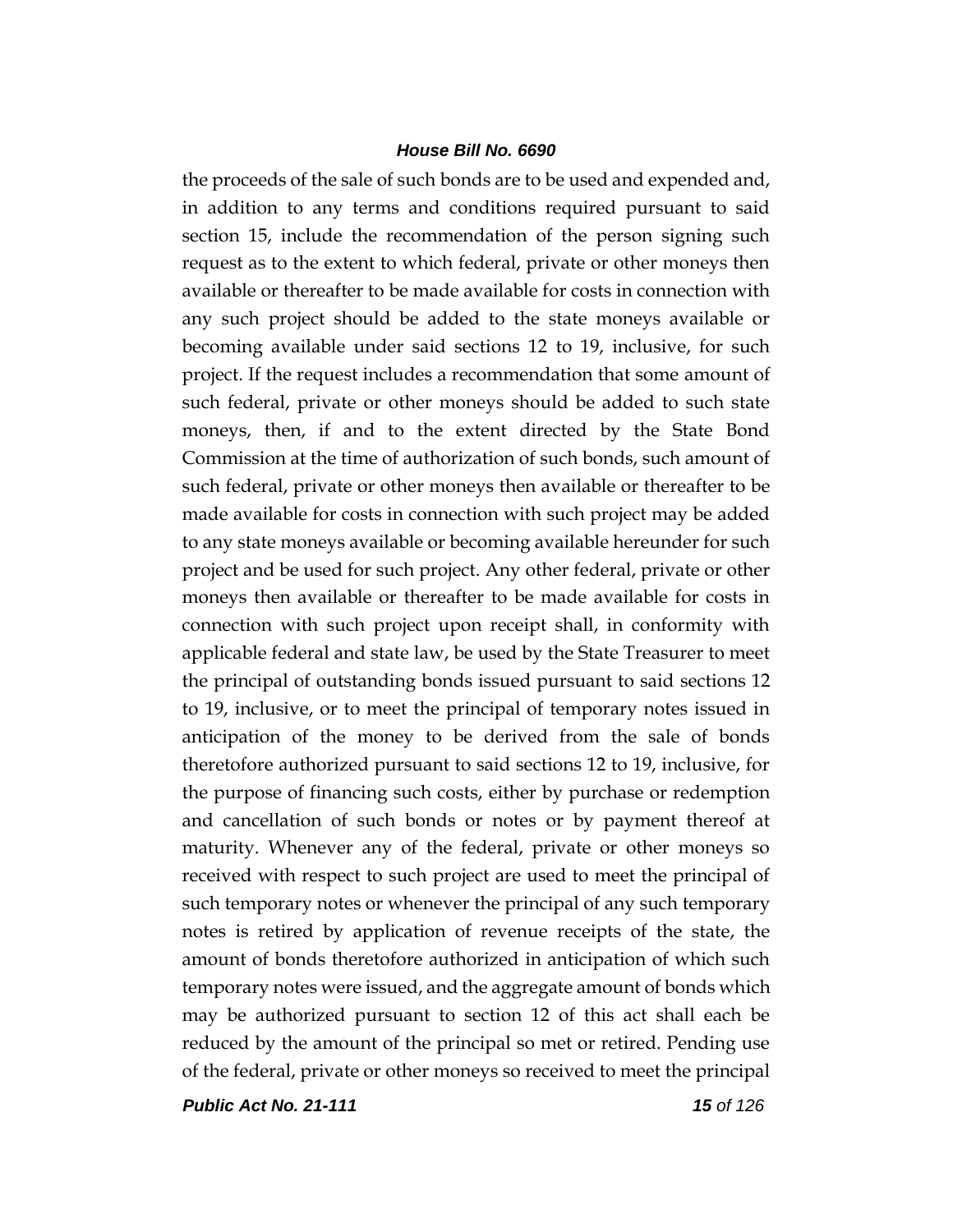as directed in this section, the amount thereof may be invested by the State Treasurer in bonds or obligations of, or guaranteed by, the state or the United States or agencies or instrumentalities of the United States, shall be deemed to be part of the debt retirement funds of the state, and net earnings on such investments shall be used in the same manner as the moneys so invested.

Sec. 17. (*Effective July 1, 2021*) The bonds issued pursuant to sections 12 to 19, inclusive, of this act shall be general obligations of the state and the full faith and credit of the state of Connecticut are pledged for the payment of the principal of and interest on said bonds as the same become due, and accordingly and as part of the contract of the state with the holders of said bonds, appropriation of all amounts necessary for punctual payment of such principal and interest is hereby made, and the State Treasurer shall pay such principal and interest as the same become due.

Sec. 18. (*Effective July 1, 2021*) In accordance with section 13 of this act, the state, through the state agencies specified in said section 13, may provide grants-in-aid and other financings to or for the agencies for the purposes and projects as described in said section 13. All financing shall be made in accordance with the terms of a contract at such time or times as shall be determined within authorization of funds by the State Bond Commission.

Sec. 19. (*Effective July 1, 2021*) In the case of any grant-in-aid made pursuant to subsection (b), (c), (d), (e), (f), (g) or (h) of section 13 of this act that is made to any entity which is not a political subdivision of the state, the contract entered into pursuant to section 13 of this act shall provide that if the premises for which such grant-in-aid was made ceases, within ten years of the date of such grant, to be used as a facility for which such grant was made, an amount equal to the amount of such grant, minus ten per cent per year for each full year which has elapsed since the date of such grant, shall be repaid to the state and that a lien

*Public Act No. 21-111 16 of 126*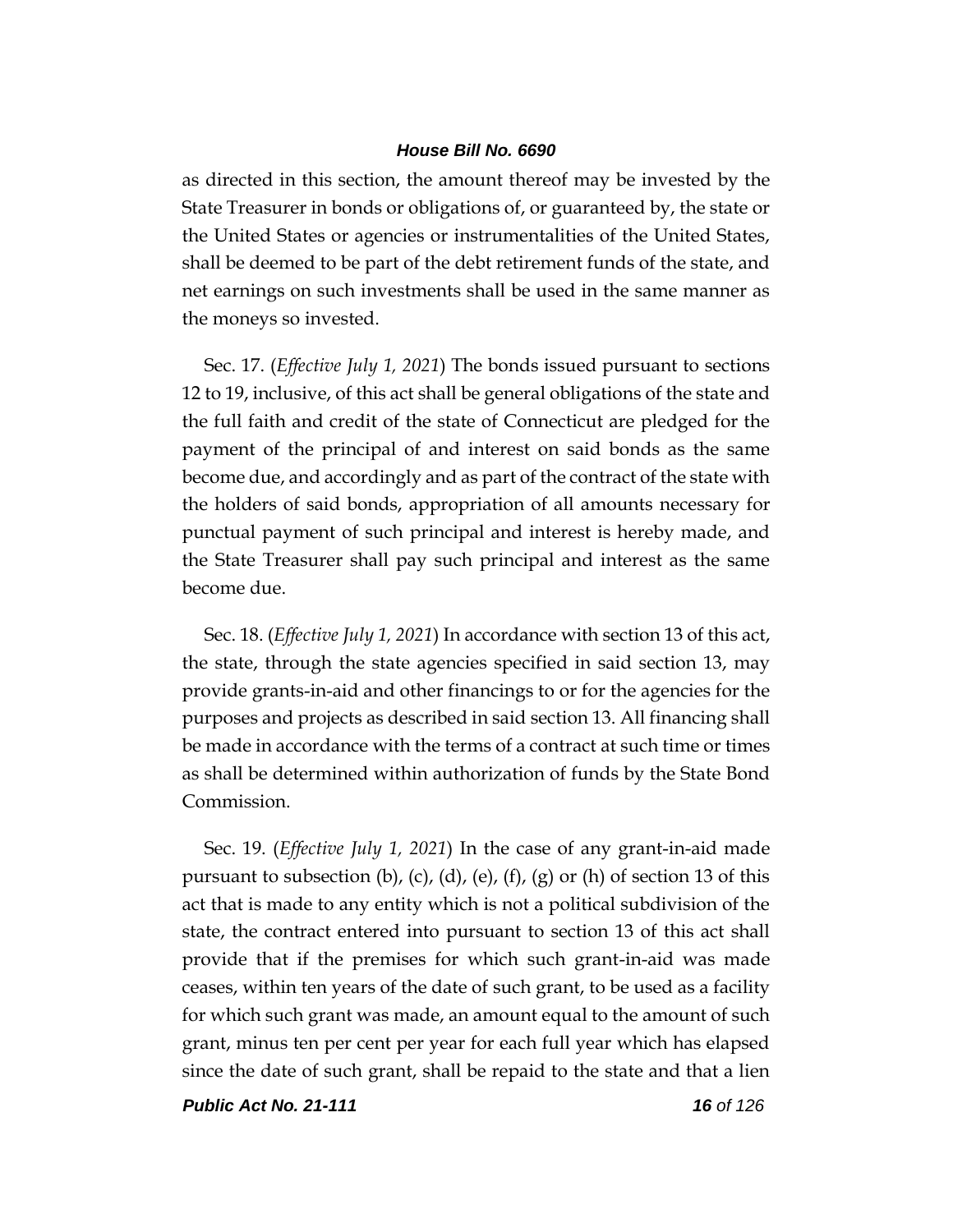shall be placed on such land in favor of the state to ensure that such amount shall be repaid in the event of such change in use, provided if the premises for which such grant-in-aid was made are owned by the state, a municipality or a housing authority, no lien need be placed.

Sec. 20. (*Effective July 1, 2022*) The State Bond Commission shall have power, in accordance with the provisions of this section and sections 21 to 26, inclusive, of this act, from time to time to authorize the issuance of bonds of the state in one or more series and in principal amounts in the aggregate not exceeding \$216,565,000.

Sec. 21. (*Effective July 1, 2022*) The proceeds of the sale of bonds described in sections 20 to 26, inclusive, of this act, to the extent hereinafter stated, shall be used for the purpose of acquiring, by purchase or condemnation, undertaking, constructing, reconstructing, improving or equipping, or purchasing land or buildings or improving sites for the projects hereinafter described, including payment of architectural, engineering, demolition or related costs in connection therewith, or of payment of the cost of long-range capital programming and space utilization studies as hereinafter stated:

(a) For the Office of Policy and Management: For an information technology capital investment program, not exceeding \$15,000,000.

(b) For the Department of Administrative Services:

(1) Infrastructure repairs and improvements, including fire, safety and compliance with the Americans with Disabilities Act improvements, improvements to state-owned buildings and grounds, including energy conservation and off-site improvements, and preservation of unoccupied buildings and grounds, including office development, acquisition, renovations for additional parking and security improvements at state-occupied buildings, not exceeding \$5,000,000;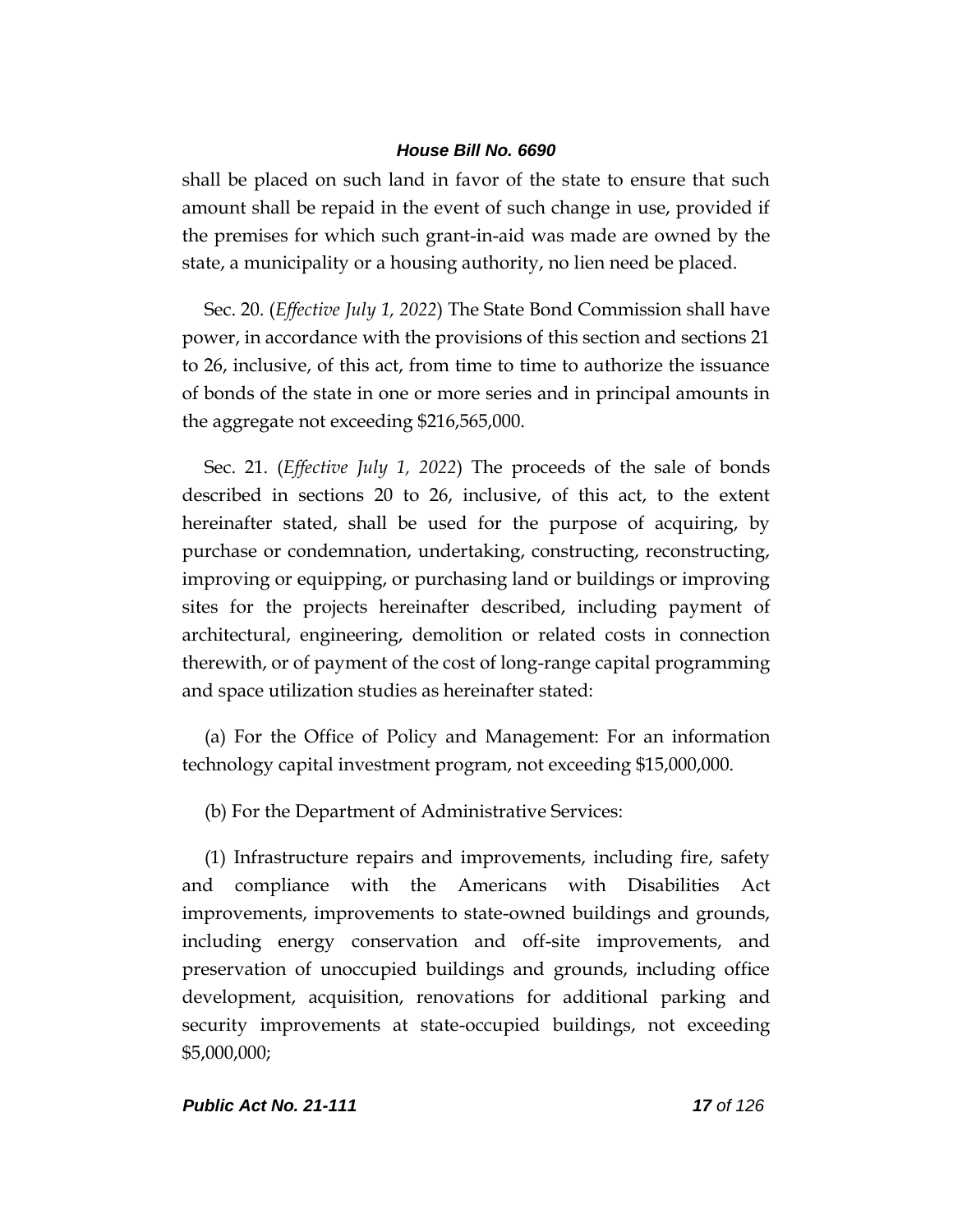(2) Removal or encapsulation of asbestos and hazardous materials in state-owned buildings, not exceeding \$10,000,000;

(3) Capital construction, improvements, repairs, renovations and land acquisition at Fire Training Schools, not exceeding \$5,000,000.

(c) For the Department of Emergency Services and Public Protection: Alterations, renovations and improvements to buildings and grounds, including utilities, not exceeding \$28,200,000.

(d) For the Military Department:

(1) State matching funds for anticipated federal reimbursable projects, not exceeding \$3,250,000;

(2) Alterations, renovations and improvements to buildings and grounds, including utilities, mechanical systems, and energy conservation, not exceeding \$200,000.

(e) For the Department of Energy and Environmental Protection:

(1) Alterations, renovations and new construction at state parks and other recreation facilities, including Americans with Disabilities Act improvements, not exceeding \$15,000,000;

(2) For the purpose of funding projects in state buildings and assets that result in decreased environmental impacts, including projects: That improve energy efficiency pursuant to section 16a-38*l* of the general statutes; that reduce greenhouse gas emissions from building heating and cooling, including installation of renewable thermal heating systems; that expand electric vehicle charging infrastructure to support charging state owned or leased electric vehicles; that reduce water use; reduce waste generation and disposal; or for any renewable energy, or combined heat and power project in state buildings, not exceeding \$10,000,000.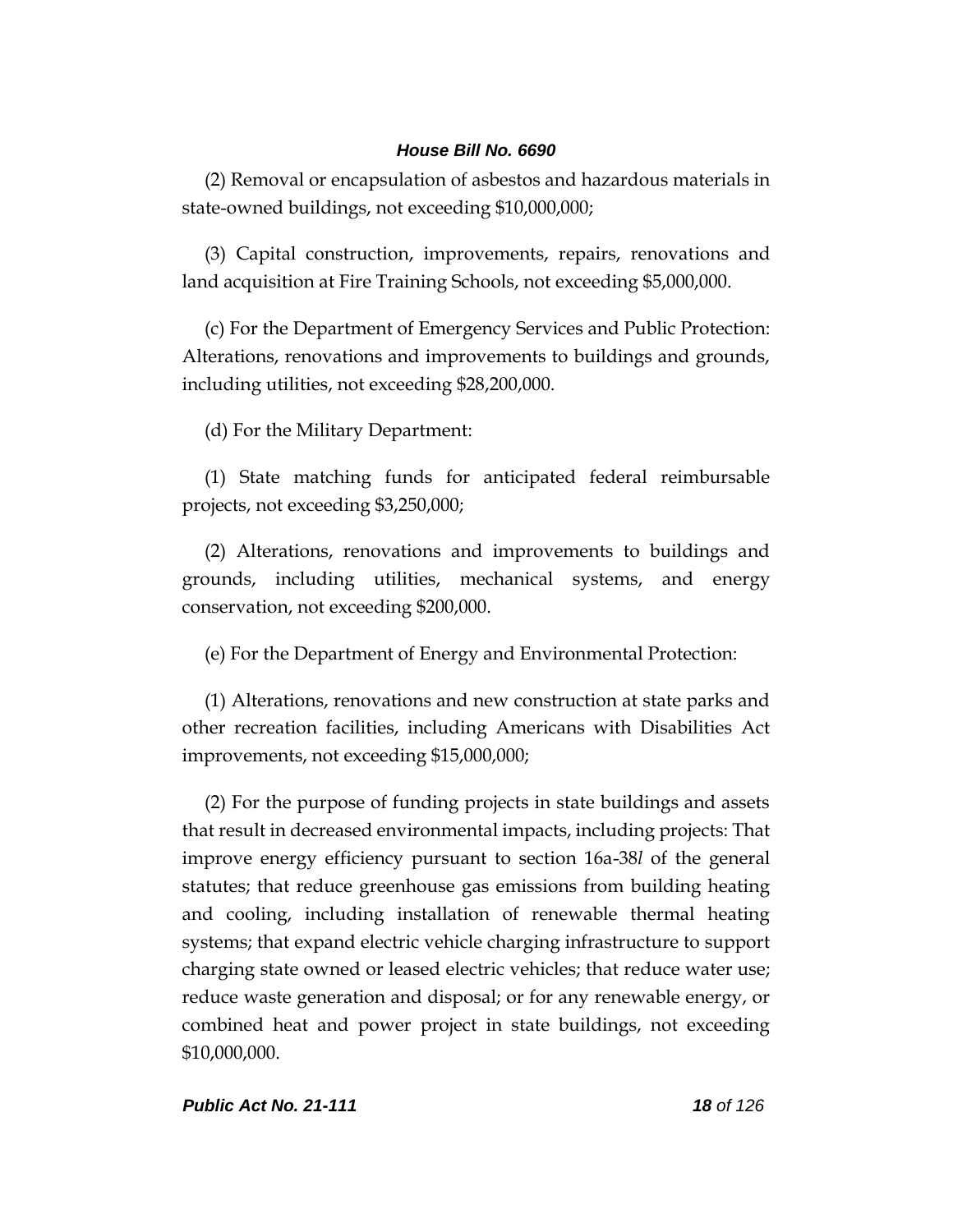(f) For the Department of Developmental Services: Fire, safety and environmental improvements to regional facilities and intermediate care facilities for client and staff needs, including improvements in compliance with current codes, site improvements, handicapped access improvements, utilities, repair or replacement of roofs, air conditioning and other interior and exterior building renovations and additions at all state-owned facilities, not exceeding \$2,000,000.

(g) For the Department of Mental Health and Addiction Services:

(1) Fire, safety and environmental improvements to regional facilities for client and staff needs, including improvements in compliance with current codes, including intermediate care facilities and site improvements, handicapped access improvements, utilities, repair or replacement of roofs, air conditioning and other interior and exterior building renovations and additions at all state-owned facilities, not exceeding \$5,000,000;

(2) Design and installation of sprinkler systems, including related fire safety improvements, in direct patient care buildings, not exceeding \$3,740,000.

(h) For the Department of Education: For the Technical Education and Career System: Alterations and improvements to buildings and grounds, including new and replacement equipment, tools and supplies necessary to update curricula, vehicles and technology at all regional vocational-technical schools, not exceeding \$14,100,000.

(i) For the Connecticut State Colleges and Universities:

(1) New and replacement instruction, research or laboratory equipment, not exceeding \$22,000,000;

(2) System telecommunications infrastructure upgrades, improvements and expansions, not exceeding \$9,000,000;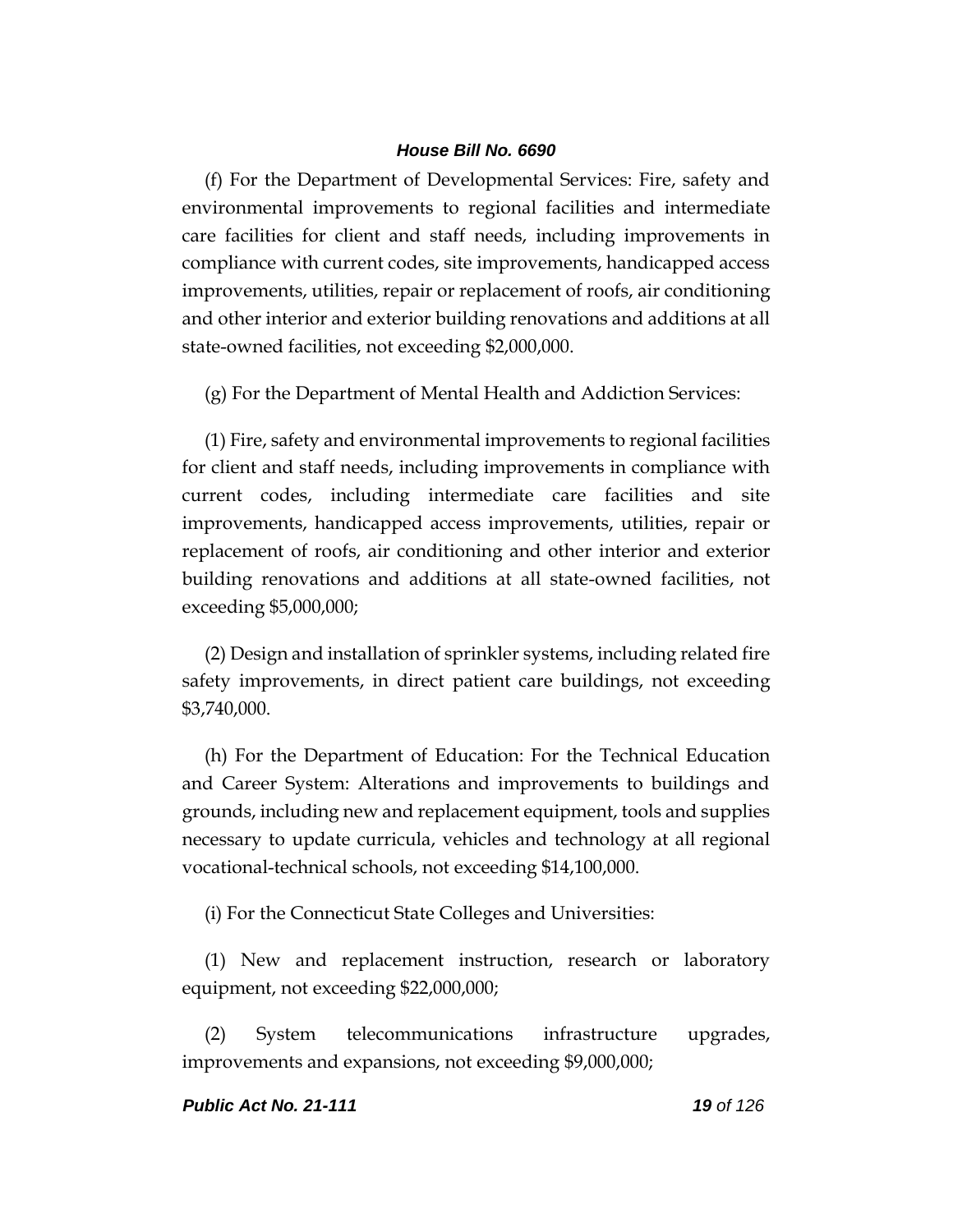(3) Advanced manufacturing and emerging technology programs, not exceeding \$3,075,000;

(4) All community colleges: Deferred maintenance, code compliance and infrastructure improvements, not exceeding \$20,000,000;

(5) All universities: Deferred maintenance, code compliance and infrastructure improvements, not exceeding \$20,000,000;

(6) All State Colleges and Universities: Security Improvements, not exceeding \$2,500,000;

(7) For the purposes described in section 10a-80f of the general statutes relating to the pilot program for the expansion of advanced manufacturing certificate programs to public high schools in the state, not exceeding \$2,500,000.

(j) For the Department of Correction: Alterations, renovations, and improvements to existing state-owned buildings for inmate housing, programming and staff training space and additional inmate capacity, and for support facilities and off-site improvements, not exceeding \$10,000,000.

(k) For the Judicial Department:

(1) Alterations, renovations and improvements to buildings and grounds at state-owned and maintained facilities, not exceeding \$5,000,000;

(2) Implementation of the Technology Strategic Plan Project, not exceeding \$2,000,000;

(3) Alterations and improvements in compliance with the Americans with Disabilities Act, not exceeding \$2,000,000;

(4) Security improvements at various state-owned and maintained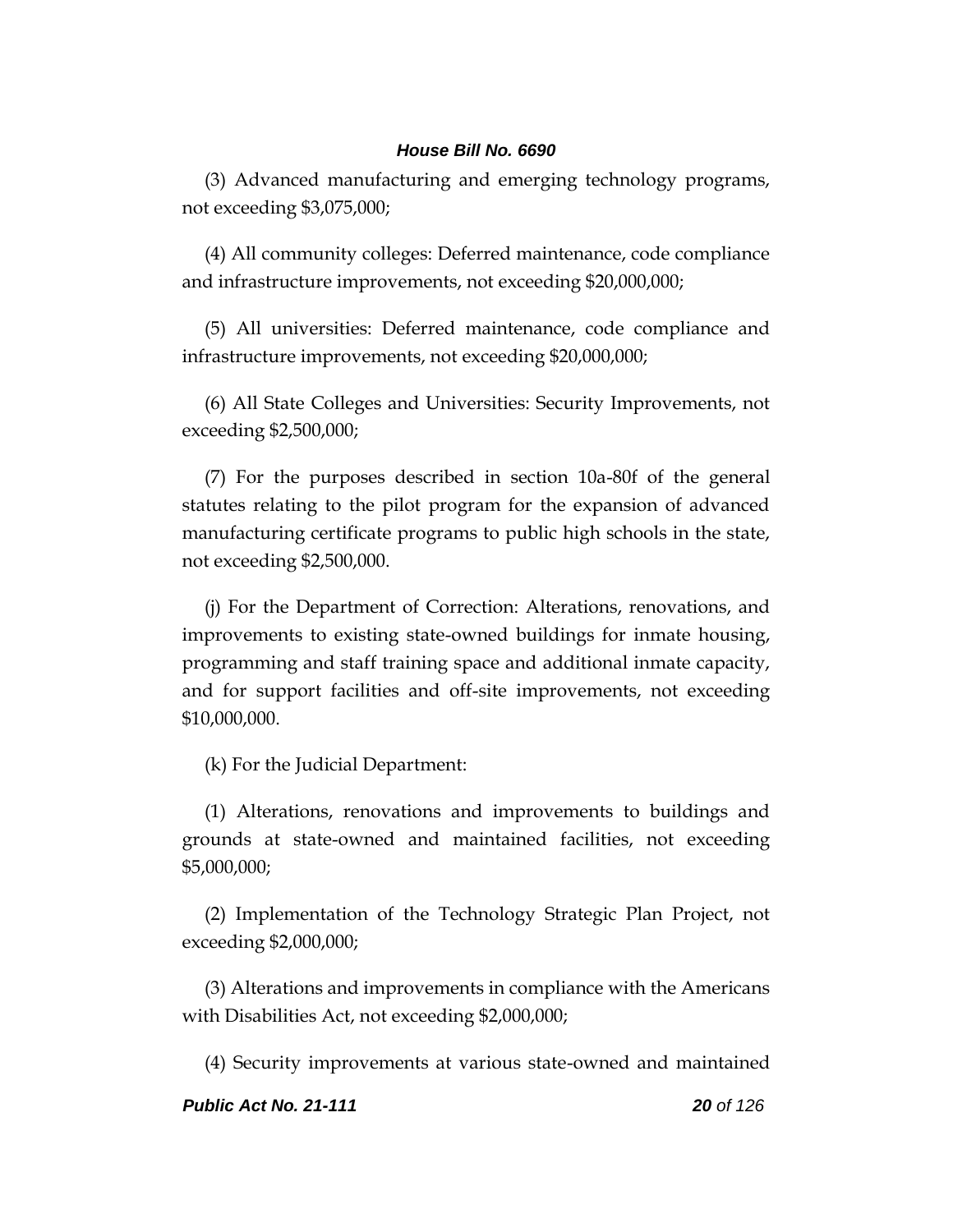facilities, not exceeding \$2,000,000.

Sec. 22. (*Effective July 1, 2022*) All provisions of section 3-20 of the general statutes or the exercise of any right or power granted thereby which are not inconsistent with the provisions of sections 20 to 26, inclusive, of this act are hereby adopted and shall apply to all bonds authorized by the State Bond Commission pursuant to sections 20 to 26, inclusive, of this act, and temporary notes issued in anticipation of the money to be derived from the sale of any such bonds so authorized may be issued in accordance with said section 3-20 and from time to time renewed. Such bonds shall mature at such time or times not exceeding twenty years from their respective dates as may be provided in or pursuant to the resolution or resolutions of the State Bond Commission authorizing such bonds.

Sec. 23. (*Effective July 1, 2022*) None of the bonds described in sections 20 to 26, inclusive, of this act, shall be authorized except upon a finding by the State Bond Commission that there has been filed with it a request for such authorization, which is signed by the Secretary of the Office of Policy and Management or by or on behalf of such state officer, department or agency and stating such terms and conditions as said commission, in its discretion, may require.

Sec. 24. (*Effective July 1, 2022*) For the purposes of sections 20 to 26, inclusive, of this act, "state moneys" means the proceeds of the sale of bonds authorized pursuant to said sections 20 to 26, inclusive, or of temporary notes issued in anticipation of the moneys to be derived from the sale of such bonds. Each request filed as provided in section 23 of this act for an authorization of bonds shall identify the project for which the proceeds of the sale of such bonds are to be used and expended and, in addition to any terms and conditions required pursuant to said section 23, shall include the recommendation of the person signing such request as to the extent to which federal, private or other moneys then available or thereafter to be made available for costs in connection with

*Public Act No. 21-111 21 of 126*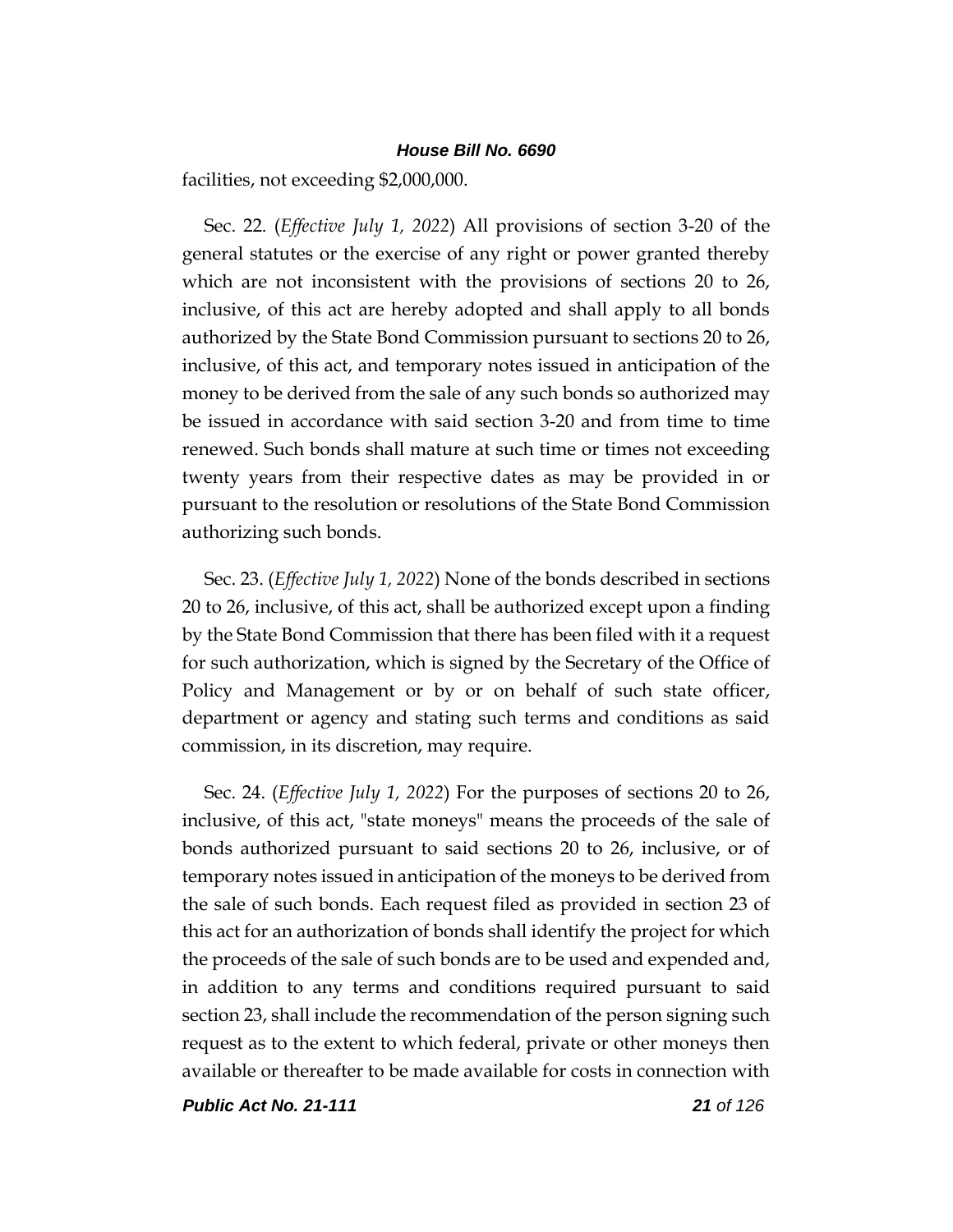any such project should be added to the state moneys available or becoming available hereunder for such project. If the request includes a recommendation that some amount of such federal, private or other moneys should be added to such state moneys, then, if and to the extent directed by the State Bond Commission at the time of authorization of such bonds, such amount of such federal, private or other moneys then available, or thereafter to be made available for costs in connection with such project, may be added to any state moneys available or becoming available hereunder for such project and shall be used for such project. Any other federal, private or other moneys then available or thereafter to be made available for costs in connection with such project shall, upon receipt, be used by the State Treasurer, in conformity with applicable federal and state law, to meet the principal of outstanding bonds issued pursuant to sections 20 to 26, inclusive, of this act, or to meet the principal of temporary notes issued in anticipation of the money to be derived from the sale of bonds theretofore authorized pursuant to said sections 20 to 26, inclusive, for the purpose of financing such costs, either by purchase or redemption and cancellation of such bonds or notes or by payment thereof at maturity. Whenever any of the federal, private or other moneys so received with respect to such project are used to meet the principal of such temporary notes or whenever principal of any such temporary notes is retired by application of revenue receipts of the state, the amount of bonds theretofore authorized in anticipation of which such temporary notes were issued, and the aggregate amount of bonds which may be authorized pursuant to section 20 of this act, shall each be reduced by the amount of the principal so met or retired. Pending use of the federal, private or other moneys so received to meet principal as hereinabove directed, the amount thereof may be invested by the State Treasurer in bonds or obligations of, or guaranteed by, the state or the United States or agencies or instrumentalities of the United States, shall be deemed to be part of the debt retirement funds of the state, and net earnings on such investments shall be used in the same manner as the moneys so

*Public Act No. 21-111 22 of 126*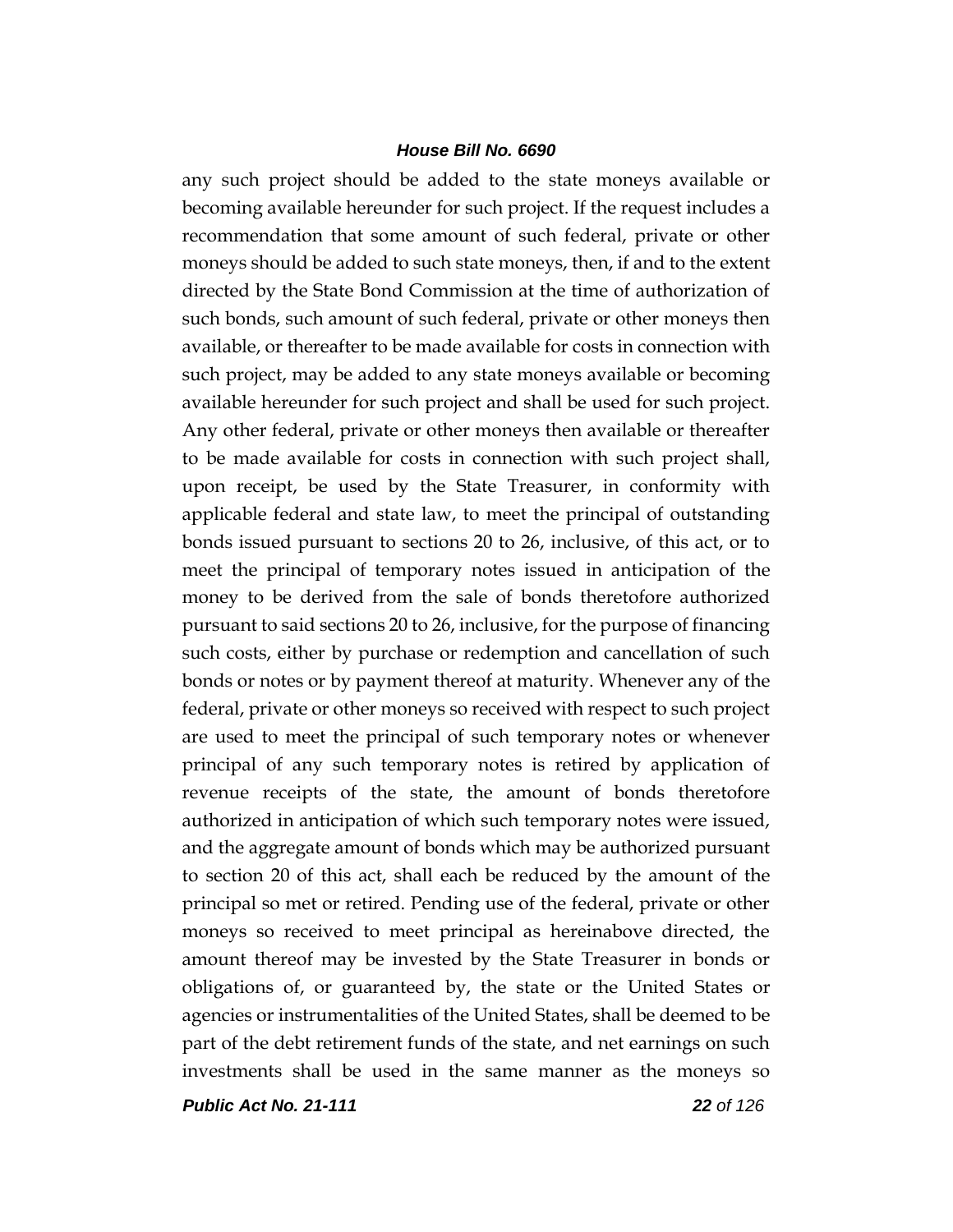invested.

Sec. 25. (*Effective July 1, 2022*) Any balance of proceeds of the sale of said bonds authorized for any project described in section 21 of this act in excess of the cost of such project may be used to complete any other project described in said section 21, if the State Bond Commission shall so determine and direct. Any balance of proceeds of the sale of said bonds in excess of the costs of all the projects described in said section 21 shall be deposited to the credit of the General Fund.

Sec. 26. (*Effective July 1, 2022*) The bonds issued pursuant to this section and sections 20 to 25, inclusive, of this act, shall be general obligations of the state and the full faith and credit of the state of Connecticut are pledged for the payment of the principal of and interest on said bonds as the same become due, and accordingly and as part of the contract of the state with the holders of said bonds, appropriation of all amounts necessary for punctual payment of such principal and interest is hereby made, and the State Treasurer shall pay such principal and interest as the same become due.

Sec. 27. (*Effective July 1, 2022*) The State Bond Commission shall have power, in accordance with the provisions of this section and sections 28 and 29 of this act, from time to time to authorize the issuance of bonds of the state in one or more series and in principal amounts in the aggregate, not exceeding \$100,000,000.

Sec. 28. (*Effective July 1, 2022*) The proceeds of the sale of bonds described in sections 27 to 30, inclusive, of this act shall be used by the Department of Housing for the purposes hereinafter stated: Housing development and rehabilitation, including moderate cost housing, moderate rental, congregate and elderly housing, urban homesteading, community housing development corporations, housing purchase and rehabilitation, housing for the homeless, housing for low-income persons, limited equity cooperatives and mutual housing projects,

*Public Act No. 21-111 23 of 126*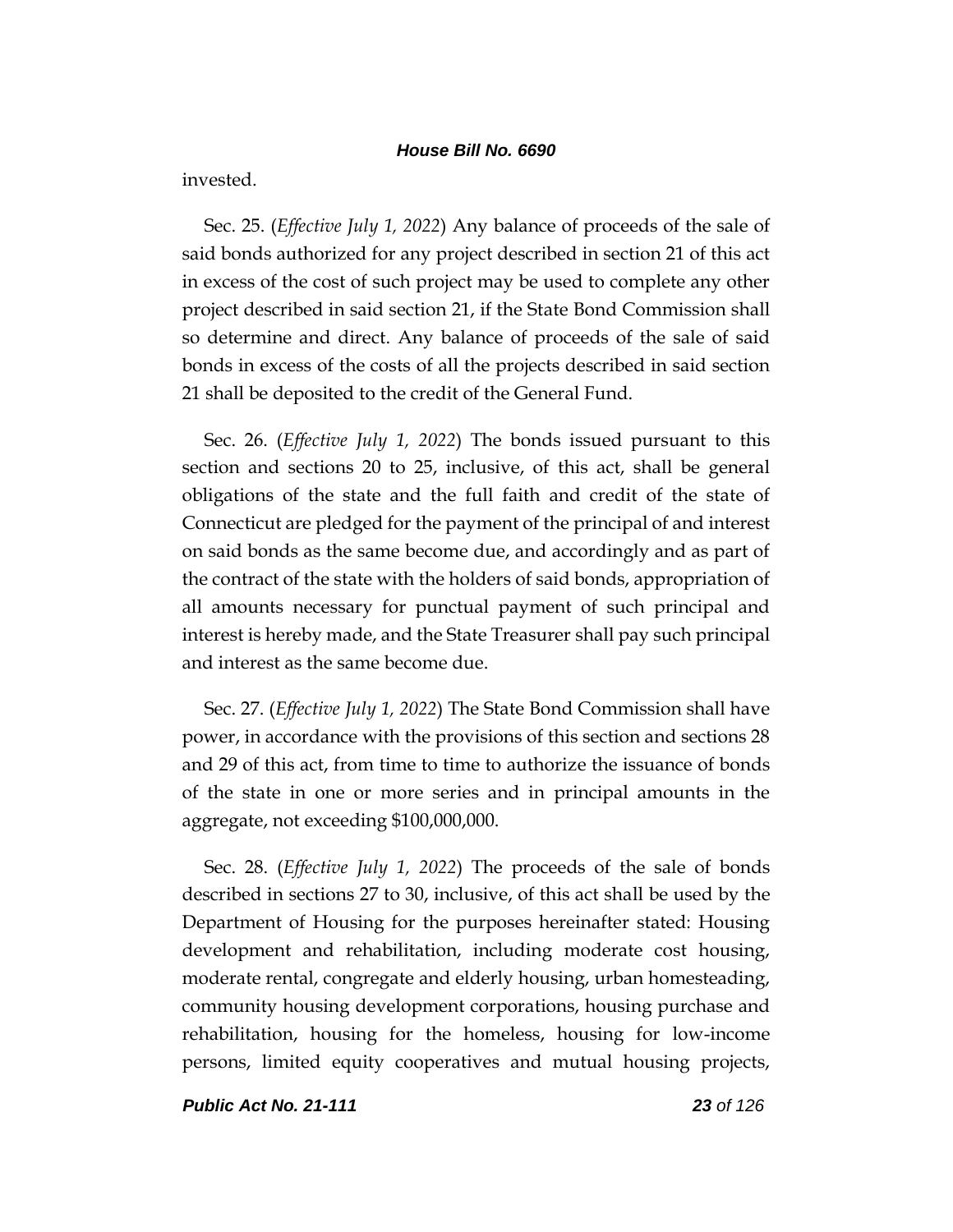abatement of hazardous material including asbestos and lead-based paint in residential structures, emergency repair assistance for senior citizens, housing land bank and land trust, housing and community development, predevelopment grants and loans, reimbursement for state and federal surplus property, private rental investment mortgage and equity program, housing infrastructure, demolition, renovation or redevelopment of vacant buildings or related infrastructure, septic system repair loan program, acquisition and related rehabilitation including loan guarantees for private developers of rental housing for the elderly, projects under the program established in section 8-37pp of the general statutes, and participation in federal programs, including administrative expenses associated with those programs eligible under the general statutes, not exceeding \$100,000,000, provided not more than \$30,000,000 shall be used for revitalization of state moderate rental housing units on the Connecticut Housing Finance Authority's State Housing Portfolio.

Sec. 29. (*Effective July 1, 2022*) None of the bonds described in sections 27 to 30, inclusive, of this act shall be authorized except upon a finding by the State Bond Commission that there has been filed with it a request for such authorization, which is signed by the Secretary of the Office of Policy and Management or by or on behalf of such state officer, department or agency and stating such terms and conditions as said commission, in its discretion, may require.

Sec. 30. (*Effective July 1, 2022*) All provisions of section 3-20 of the general statutes, or the exercise of any right or power granted thereby which are not inconsistent with the provisions of this section and sections 27 to 29, inclusive, of this act are hereby adopted and shall apply to all bonds authorized by the State Bond Commission pursuant to this section and sections 27 to 29, inclusive, of this act and temporary notes in anticipation of the money to be derived from the sale of any such bonds so authorized may be issued in accordance with said section 3-20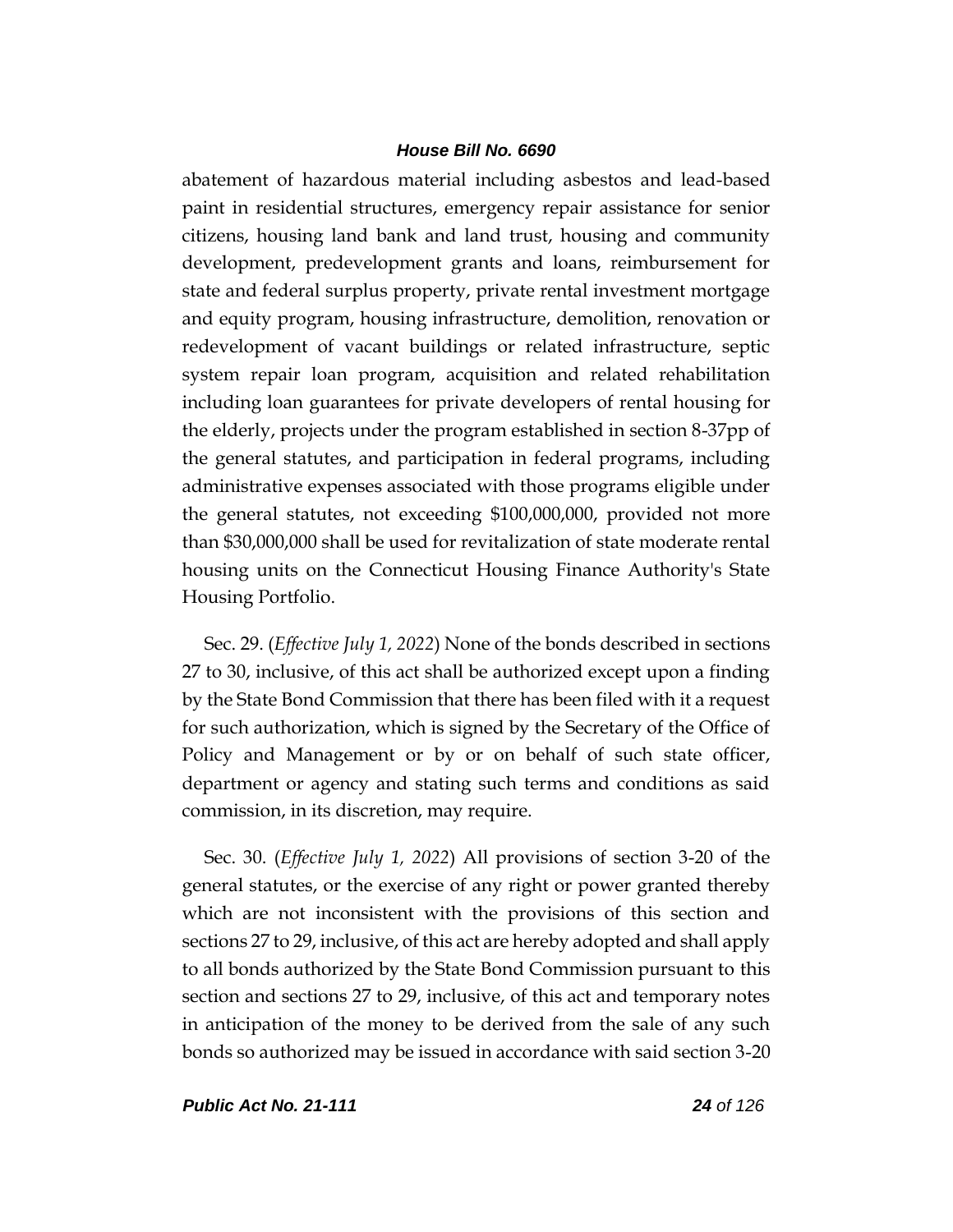and from time to time renewed. Such bonds shall mature at such time or times not exceeding twenty years from their respective dates as may be provided in or pursuant to the resolution or resolutions of the State Bond Commission authorizing such bonds. Such bonds issued pursuant to section 27 of this act shall be general obligations of the state and the full faith and credit of the state of Connecticut are pledged for the payment of the principal of and interest on such bonds as the same become due, and accordingly and as part of the contract of the state with the holders of such bonds, appropriation of all amounts necessary for punctual payment of such principal and interest is hereby made, and the State Treasurer shall pay such principal and interest as the same become due.

Sec. 31. (*Effective July 1, 2022*) The State Bond Commission shall have power, in accordance with the provisions of this section and sections 32 to 38, inclusive, of this act, from time to time to authorize the issuance of bonds of the state in one or more series and in principal amounts in the aggregate, not exceeding \$263,550,000.

Sec. 32. (*Effective July 1, 2022*) The proceeds of the sale of the bonds described in sections 31 to 38, inclusive, of this act shall be used for the purpose of providing grants-in-aid and other financing for the projects, programs and purposes hereinafter stated:

(a) For the Office of Policy and Management:

(1) Grants-in-aid to distressed municipalities eligible under section 32-9s of the general statutes for capital purposes, not exceeding \$7,000,000;

(2) Grants-in-aid to (A) municipalities for the costs associated with the purchase of body-worn recording equipment, digital data storage devices and dashboard cameras in accordance with the provisions of section 7-277c of the general statutes, and (B) and institutions of higher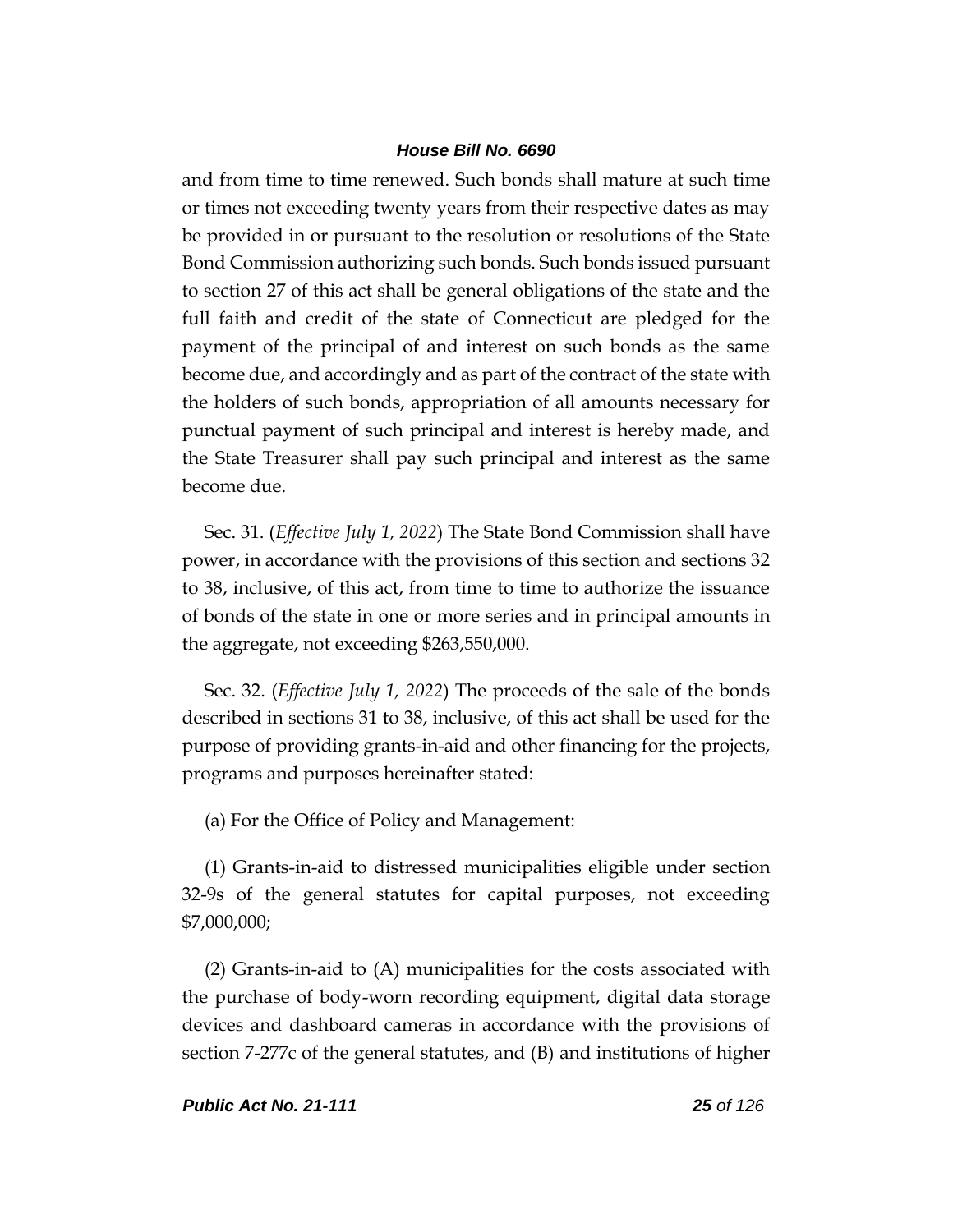education for the costs associated with the purchase of body-worn recording equipment, digital data storage devices and dashboard cameras in accordance with the provisions of section 7-277c of the general statutes, not exceeding \$2,000,000;

(3) Grants-in-aid to private, nonprofit health and human service organizations that are exempt under Section  $501(c)(3)$  of the Internal Revenue Code of 1986, and that receive funds from the state to provide direct health or human services to state agency clients, for alterations, renovations, improvements, additions and new construction, including health, safety, compliance with the Americans with Disabilities Act and energy conservation improvements, information technology systems, technology for independence, purchase of vehicles and acquisition of property, not exceeding \$25,000,000;

(4) Grants-in-aid for regional and local improvements and development, including, but not limited to, Bristol Health emergency backup power generation replacement and upgrade, Crestbrook Park facility upgrades, Thomaston Opera House, Squantz Engine Company elevator, Tolland Fire Department capital improvements, Plymouth Police Department, new facility for Operation Hope of Fairfield, Shelton Constitution Boulevard extension and Commerce Park, track at Portland High School and Portland Middle School, Trumbull Veterans & First Responder Center, Stanley T. Williams Senior Center roof repair, YMCA of Wallingford, East Haven pool renovation, Fox Hill Memorial Tower rehabilitation, connection and expansion of sewer line Bozrah, Fairfield landfill cleanup, Shakespeare Theater construction, Sterling House Community Center renovations, regional public safety complex in Enfield, Bristol Hospital backup generator, Woodridge Lake sewer treatment plant renovations, Groton sidewalks, Griswold Senior Center, not exceeding \$35,000,000.

(b) For the Department of Energy and Environmental Protection: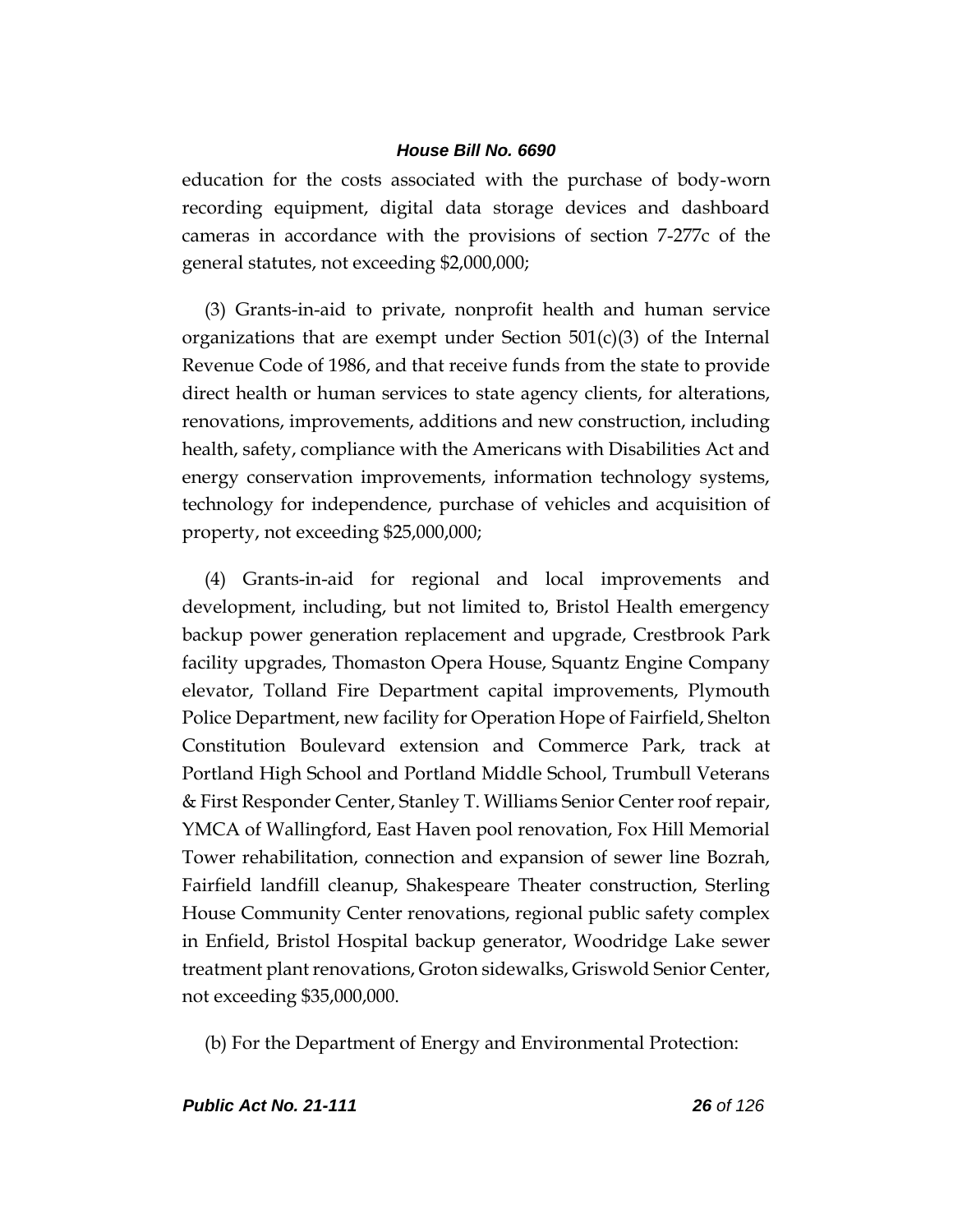(1) Grants-in-aid to municipalities for open space land acquisition and development for conservation or recreational purposes, not exceeding \$10,000,000;

(2) Grants-in-aid to municipalities for improvements to incinerators and landfills, including, but not limited to, bulky waste landfills, not exceeding \$2,900,000;

(3) Microgrid and resilience grant and loan pilot program, not exceeding \$5,000,000;

(4) Grants-in-aid for identification, investigation, containment, removal, or mitigation of contaminated industrial sites in urban areas, not exceeding \$10,500,000;

(5) Grants-in-aid for containment, removal, or mitigation of identified hazardous waste disposal sites, not exceeding \$5,000,000;

(6) Grants-in-aid to municipalities for the purpose of providing potable water and for assessment and remedial action to address pollution from perfluoroalkyl and polyfluoroalkyl containing substances, not exceeding \$1,150,000.

(c) For the Department of Economic and Community Development:

(1) For the Brownfield Remediation and Revitalization program, not exceeding \$25,000,000;

(2) For the Small Business Express program established by section 32- 7g of the general statutes, not exceeding \$25,000,000;

(3) For the Connecticut Manufacturing Innovation Fund established by section 32-7o of the general statutes, not exceeding \$10,000,000;

(4) For the CareerConneCT workforce training programs, not exceeding \$20,000,000;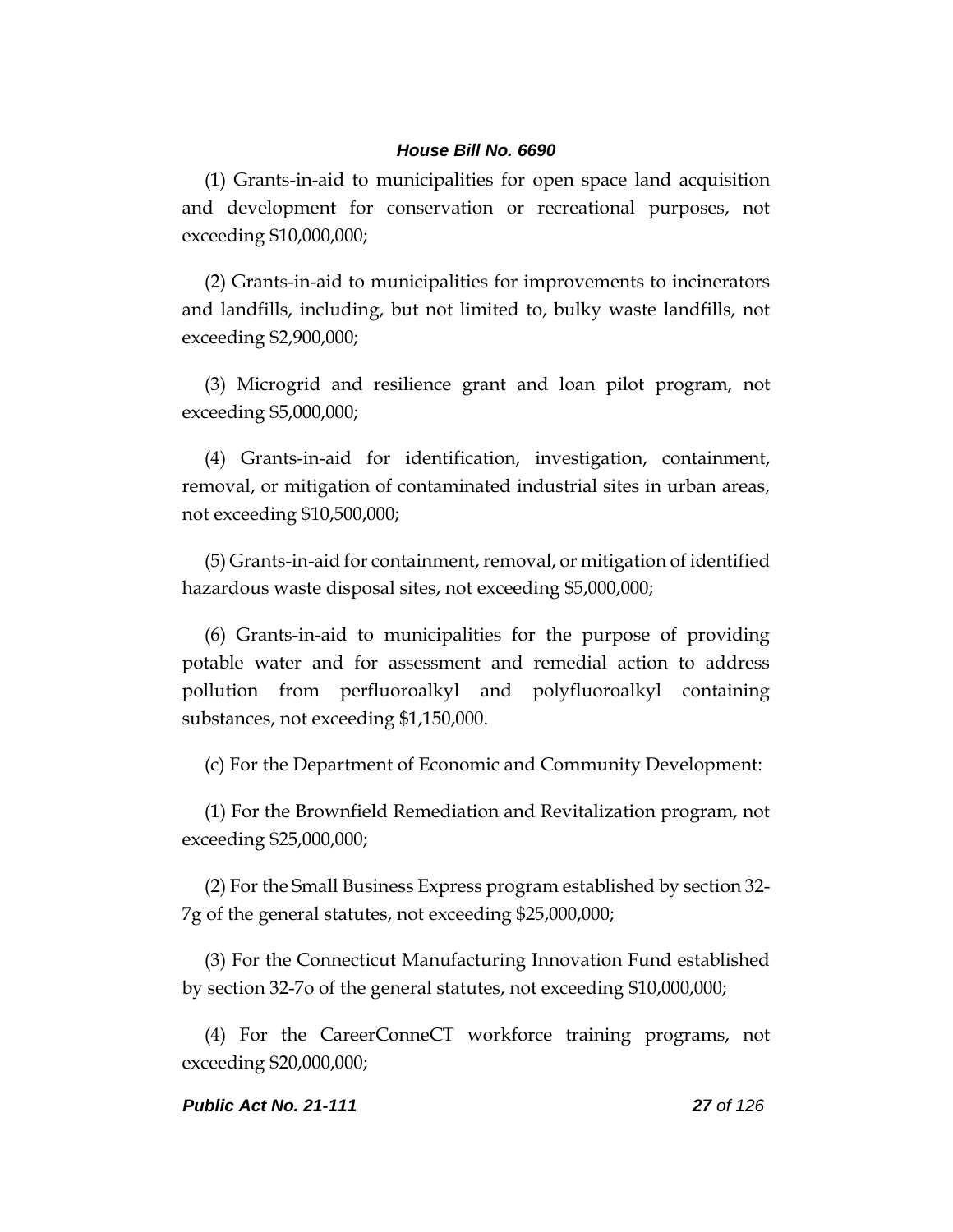(5) Grants-in-aid to nonprofit organizations operating cultural and historical sites, not exceeding \$5,000,000.

(d) For the Department of Transportation: Grants-in-aid to municipalities for use in the manner set forth in, and in accordance with the provisions of, sections 13a-175a to 13a-175k, inclusive, of the general statutes, not exceeding \$30,000,000.

(e) For the Department of Education: Grants-in-aid to assist targeted local and regional school districts for alterations, repairs, improvements, technology, and equipment in low-performing schools, not exceeding \$5,000,000.

(f) For the Department of Public Health: For the Health Disparities and Prevention Grant Program, not exceeding \$40,000,000, provided (1) not more than \$25,000,000 shall be used for federally qualified health centers, and (2) not more than \$15,000,000 shall be used for mental health and substance abuse treatment providers.

Sec. 33. (*Effective July 1, 2022*) All provisions of section 3-20 of the general statutes or the exercise of any right or power granted thereby which are not inconsistent with the provisions of sections 31 to 38, inclusive, of this act are hereby adopted and shall apply to all bonds authorized by the State Bond Commission pursuant to sections 31 to 38, inclusive, of this act, and temporary notes issued in anticipation of the money to be derived from the sale of any such bonds so authorized may be issued in accordance with said sections 31 to 38, inclusive, and from time to time renewed. Such bonds shall mature at such time or times not exceeding twenty years from their respective dates as may be provided in or pursuant to the resolution or resolutions of the State Bond Commission authorizing such bonds.

Sec. 34. (*Effective July 1, 2022*) None of the bonds described in sections 31 to 38, inclusive, of this act shall be authorized except upon a finding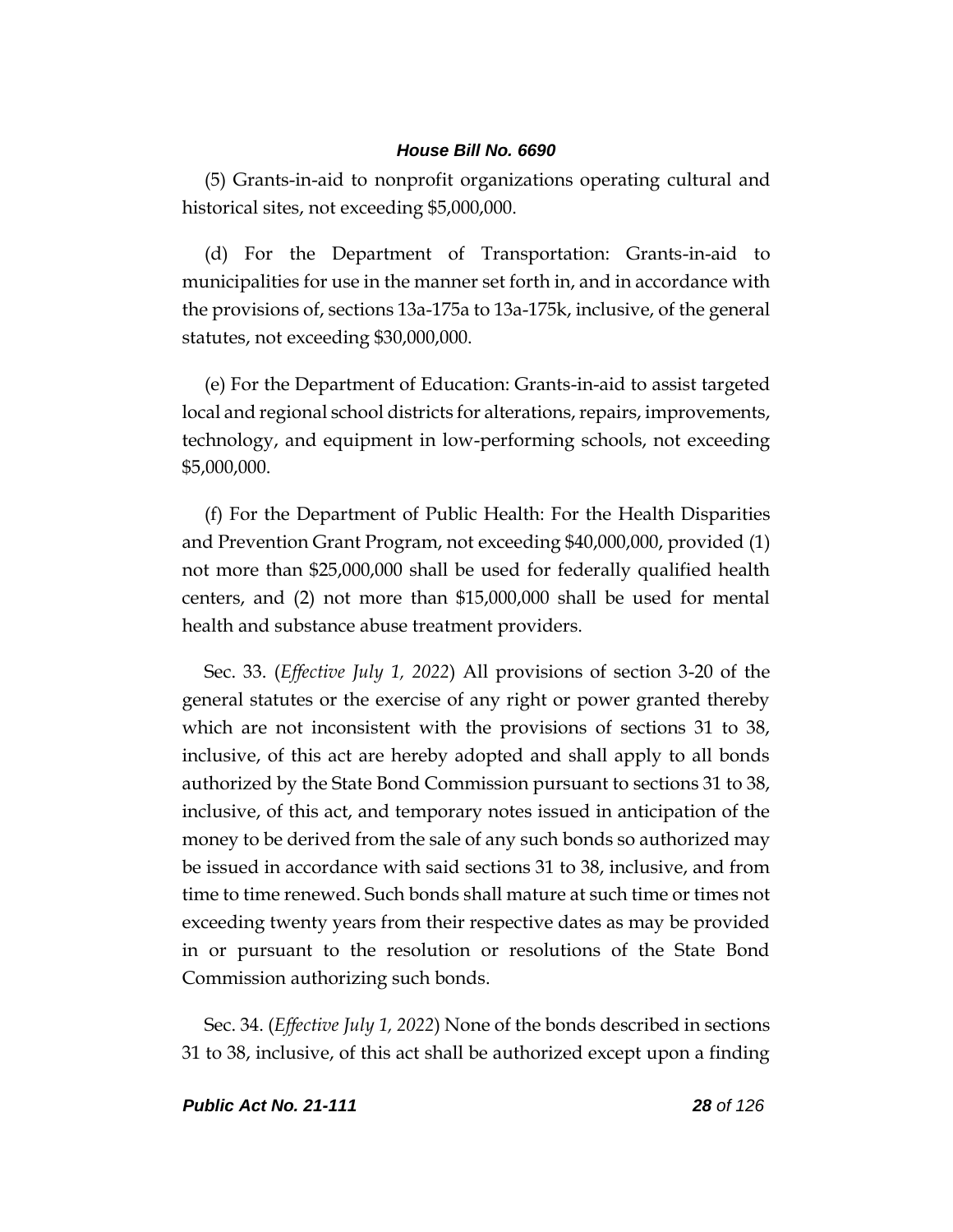by the State Bond Commission that there has been filed with it a request for such authorization, which is signed by the Secretary of the Office of Policy and Management or by or on behalf of such state officer, department or agency and stating such terms and conditions as said commission, in its discretion, may require.

Sec. 35. (*Effective July 1, 2022*) For the purposes of sections 31 to 38, inclusive, of this act, "state moneys" means the proceeds of the sale of bonds authorized pursuant to said sections 31 to 38, inclusive, or of temporary notes issued in anticipation of the moneys to be derived from the sale of such bonds. Each request filed as provided in section 34 of this act for an authorization of bonds shall identify the project for which the proceeds of the sale of such bonds are to be used and expended and, in addition to any terms and conditions required pursuant to said section 34, include the recommendation of the person signing such request as to the extent to which federal, private or other moneys then available or thereafter to be made available for costs in connection with any such project should be added to the state moneys available or becoming available under said sections 31 to 38, inclusive, for such project. If the request includes a recommendation that some amount of such federal, private or other moneys should be added to such state moneys, then, if and to the extent directed by the State Bond Commission at the time of authorization of such bonds, such amount of such federal, private or other moneys then available or thereafter to be made available for costs in connection with such project may be added to any state moneys available or becoming available hereunder for such project and be used for such project. Any other federal, private or other moneys then available or thereafter to be made available for costs in connection with such project upon receipt shall, in conformity with applicable federal and state law, be used by the State Treasurer to meet the principal of outstanding bonds issued pursuant to said sections 31 to 38, inclusive, or to meet the principal of temporary notes issued in anticipation of the money to be derived from the sale of bonds

*Public Act No. 21-111 29 of 126*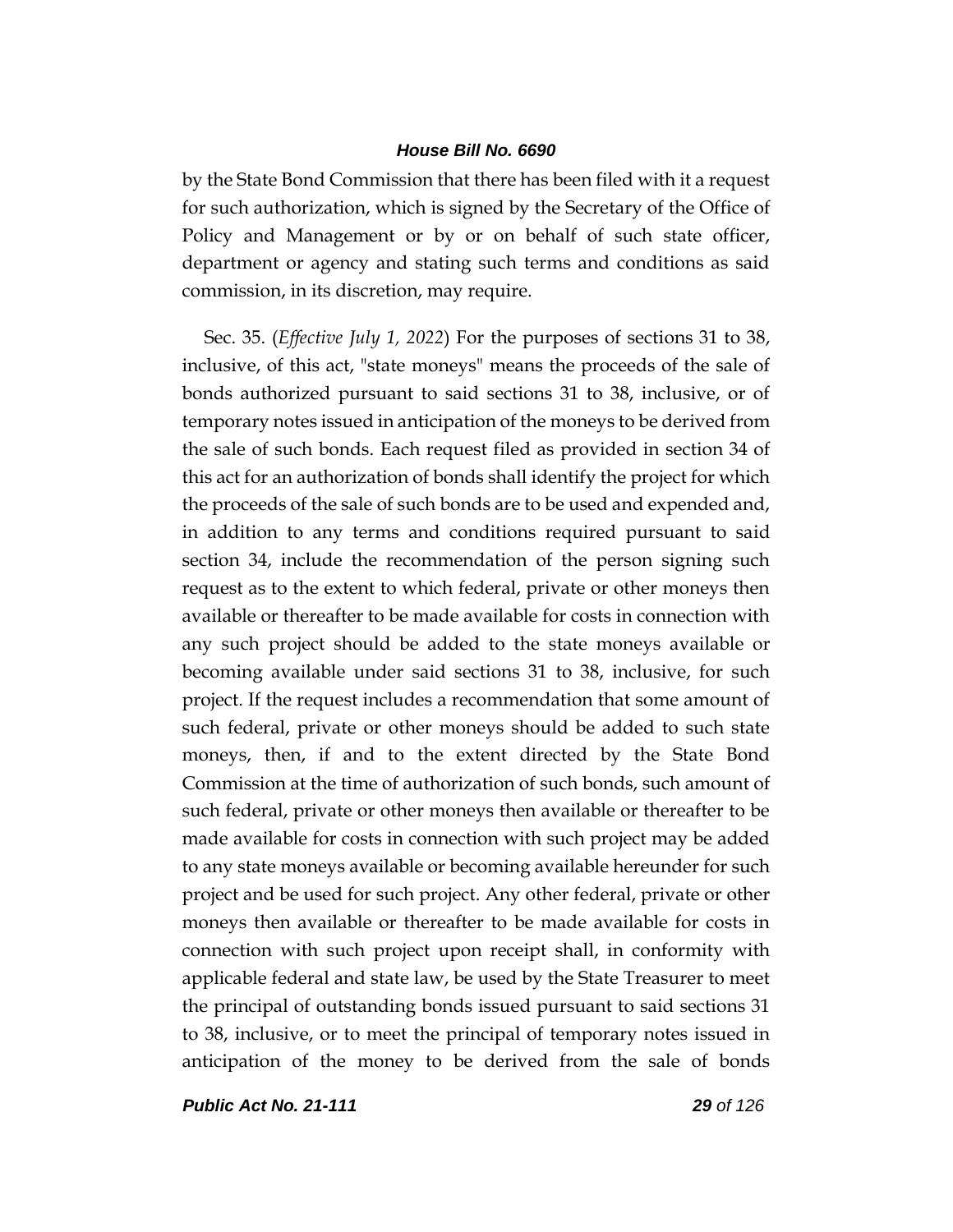theretofore authorized pursuant to said sections 31 to 38, inclusive, for the purpose of financing such costs, either by purchase or redemption and cancellation of such bonds or notes or by payment thereof at maturity. Whenever any of the federal, private or other moneys so received with respect to such project are used to meet the principal of such temporary notes or whenever the principal of any such temporary notes is retired by application of revenue receipts of the state, the amount of bonds theretofore authorized in anticipation of which such temporary notes were issued, and the aggregate amount of bonds which may be authorized pursuant to section 31 of this act shall each be reduced by the amount of the principal so met or retired. Pending use of the federal, private or other moneys so received to meet the principal as directed in this section, the amount thereof may be invested by the State Treasurer in bonds or obligations of, or guaranteed by, the state or the United States or agencies or instrumentalities of the United States, shall be deemed to be part of the debt retirement funds of the state, and net earnings on such investments shall be used in the same manner as the moneys so invested.

Sec. 36. (*Effective July 1, 2022*) The bonds issued pursuant to sections 31 to 38, inclusive, of this act shall be general obligations of the state and the full faith and credit of the state of Connecticut are pledged for the payment of the principal of and interest on said bonds as the same become due, and accordingly and as part of the contract of the state with the holders of said bonds, appropriation of all amounts necessary for punctual payment of such principal and interest is hereby made, and the State Treasurer shall pay such principal and interest as the same become due.

Sec. 37. (*Effective July 1, 2022*) In accordance with section 32 of this act, the state, through the state agencies specified in said section 32, may provide grants-in-aid and other financings to or for the agencies for the purposes and projects as described in said section 32. All financing shall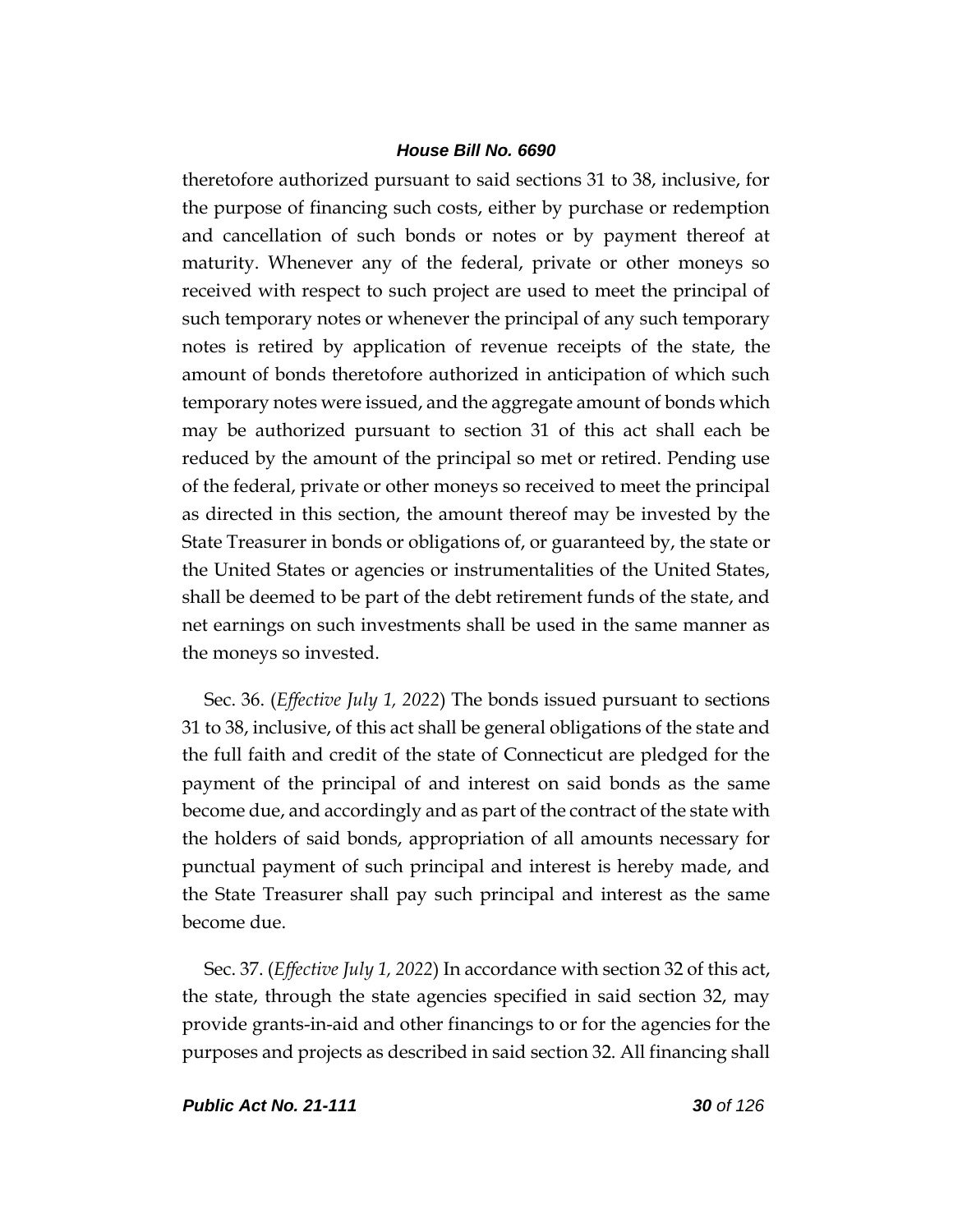be made in accordance with the terms of a contract at such time or times as shall be determined within authorization of funds by the State Bond Commission.

Sec. 38. (*Effective July 1, 2022*) In the case of any grant-in-aid made pursuant to subsection (b), (c), (d), (e), (f) or (g) of section 32 of this act that is made to any entity which is not a political subdivision of the state, the contract entered into pursuant to section 32 of this act shall provide that if the premises for which such grant-in-aid was made ceases, within ten years of the date of such grant, to be used as a facility for which such grant was made, an amount equal to the amount of such grant, minus ten per cent per year for each full year which has elapsed since the date of such grant, shall be repaid to the state and that a lien shall be placed on such land in favor of the state to ensure that such amount shall be repaid in the event of such change in use, provided if the premises for which such grant-in-aid was made are owned by the state, a municipality or a housing authority, no lien need be placed.

Sec. 39. (*Effective July 1, 2021*) The State Bond Commission shall have power, in accordance with the provisions of this section and sections 40 to 44, inclusive, of this act, from time to time to authorize the issuance of special tax obligation bonds of the state in one or more series and in principal amounts in the aggregate, not exceeding \$836,910,000.

Sec. 40. (*Effective July 1, 2021*) The proceeds of the sale of bonds described in sections 39 to 44, inclusive, of this act, to the extent hereinafter stated, shall be used for the purpose of payment of the transportation costs, as defined in subdivision (6) of section 13b-75 of the general statutes, with respect to the projects and uses hereinafter described, which projects and uses are hereby found and determined to be in furtherance of one or more of the authorized purposes for the issuance of special tax obligation bonds set forth in section 13b-74 of the general statutes. For the Department of Transportation: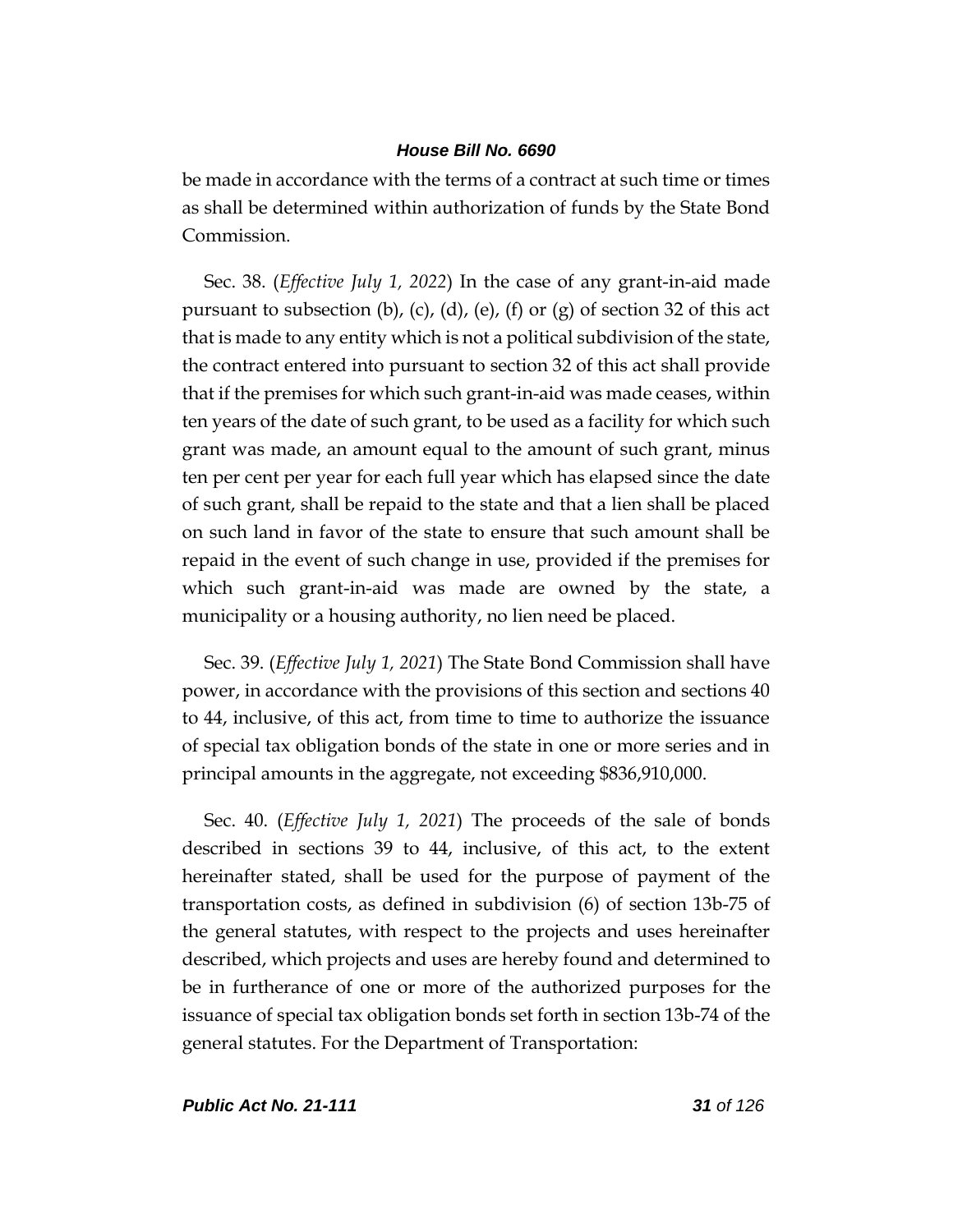(a) For the Bureau of Engineering and Highway Operations:

(1) Interstate Highway Program, not exceeding \$13,000,000;

(2) Urban Systems Projects, not exceeding \$16,750,000;

(3) Intrastate Highway Program, not exceeding \$63,000,000;

(4) Environmental compliance, soil and groundwater remediation, hazardous materials abatement, demolition, salt shed construction and renovation, storage tank replacement and environmental emergency response at or in the vicinity of state-owned properties or related to Department of Transportation operations, not exceeding \$8,810,000;

(5) State bridge improvement, rehabilitation and replacement projects, not exceeding \$33,000,000;

(6) Capital resurfacing and related reconstruction, not exceeding \$107,500,000;

(7) Fix-it-First program to repair the state's bridges, not exceeding \$74,000,000;

(8) Fix-it-First program to repair the state's roads, not exceeding \$65,785,000;

(9) Local Transportation Capital Improvement Program, not exceeding \$67,000,000;

(10) Grants-in-aid to municipalities for use in the manner set forth in, and in accordance with the provisions of, sections 13b-74 to 13b-77, inclusive, of the general statutes, not exceeding \$30,000,000;

(11) Local Bridge Program, not exceeding \$10,000,000;

(12) Highway and bridge renewal equipment, not exceeding \$19,000,000;

*Public Act No. 21-111 32 of 126*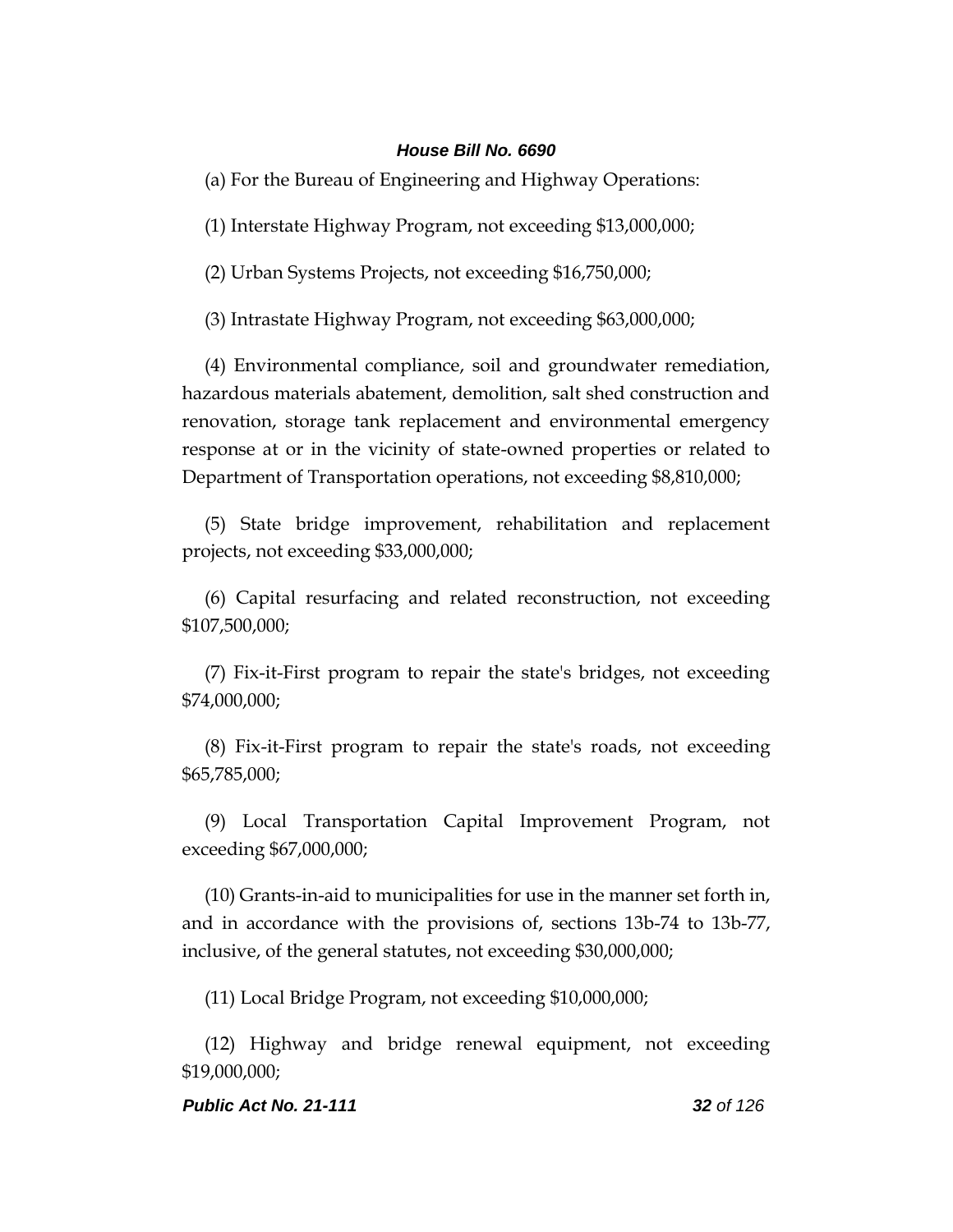(13) Community connectivity and alternative mobility program, not exceeding \$12,000,000.

(b) For the Bureau of Public Transportation: Bus and rail facilities and equipment, including rights-of-way, other property acquisition and related projects, not exceeding \$248,120,000.

(c) For the Bureau of Administration: Department facilities, not exceeding \$68,945,000.

Sec. 41. (*Effective July 1, 2021*) None of the bonds described in sections 39 to 44, inclusive, of this act shall be authorized except upon a finding by the State Bond Commission that there has been filed with it (1) a request for such authorization, which is signed by the Secretary of the Office of Policy and Management or by or on behalf of such state officer, department or agency and stating such terms and conditions as said commission, in its discretion, may require, and (2) any capital development impact statement and any human services facility colocation statement required to be filed with the Secretary of the Office of Policy and Management pursuant to section 4b-31 of the general statutes, any advisory report regarding the state conservation and development policies plan required pursuant to section 16a-31 of the general statutes and any statement regarding farmland required pursuant to subsection (g) of section 3-20 of the general statutes and section 22-6 of the general statutes, provided the State Bond Commission may authorize said bonds without a finding that the reports and statements required by subdivision (2) of this section have been filed with it if said commission authorizes the secretary of said commission to accept such reports and statements on its behalf. No funds derived from the sale of bonds authorized by said commission without a finding that the reports and statements required by subdivision (2) of this section have been filed with it shall be allotted by the Governor for any project until the reports and statements required by subdivision (2) of this section, with respect to such project, have been

*Public Act No. 21-111 33 of 126*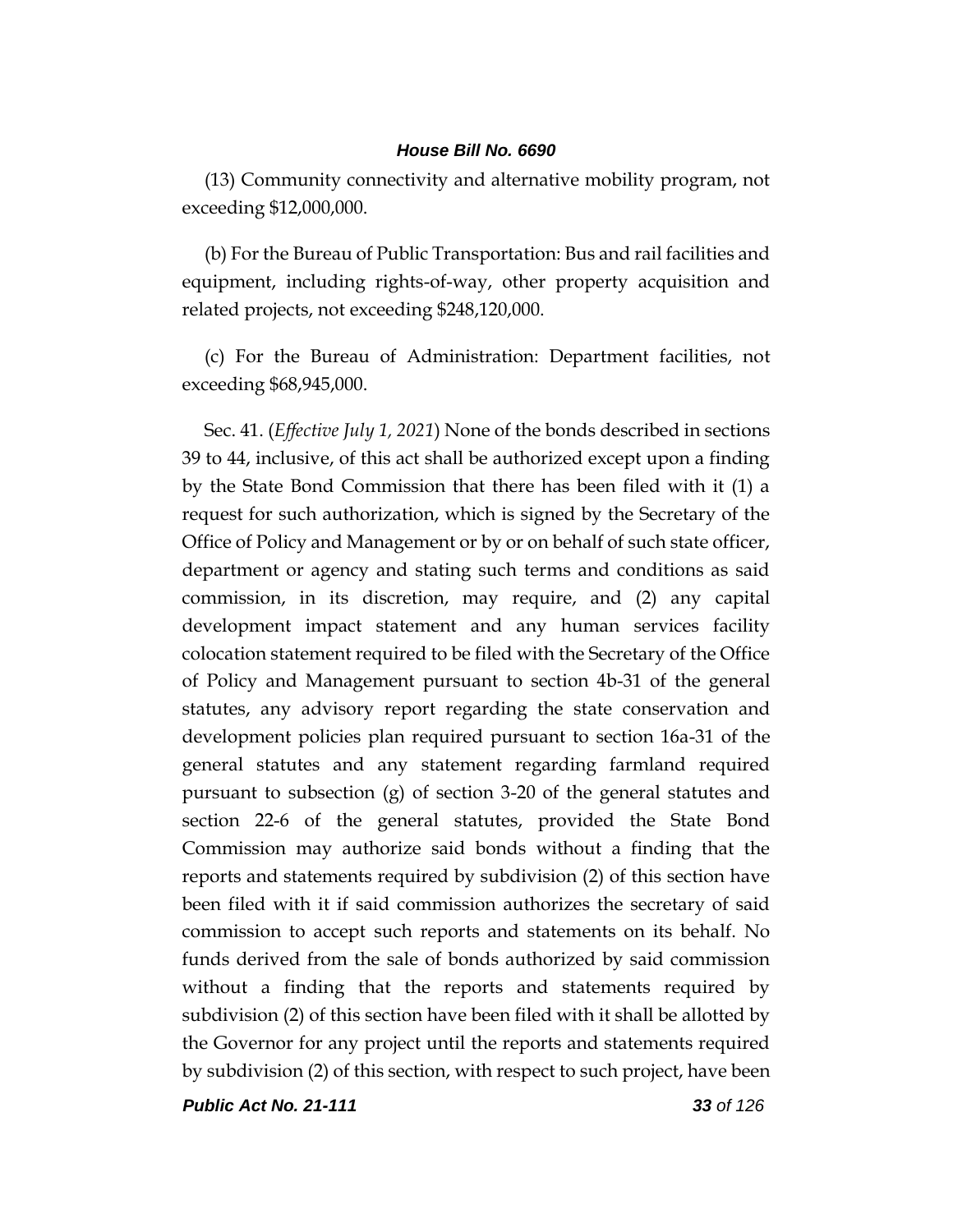filed with the secretary of said commission.

Sec. 42. (*Effective July 1, 2021*) For the purposes of sections 39 to 44, inclusive, of this act, each request filed, as provided in section 41 of this act, for an authorization of bonds shall identify the project for which the proceeds of the sale of such bonds are to be used and expended and, in addition to any terms and conditions required pursuant to said section 41, include the recommendation of the person signing such request as to the extent to which federal, private or other moneys then available or thereafter to be made available for costs in connection with any such project should be added to the state moneys available or becoming available from the proceeds of bonds and temporary notes issued in anticipation of the receipt of the proceeds of bonds. If the request includes a recommendation that some amount of such federal, private or other moneys should be added to such state moneys, then, if and to the extent directed by the State Bond Commission at the time of authorization of such bonds, such amount of such federal, private or other moneys then available or thereafter to be made available for costs in connection with such project shall be added to such state moneys.

Sec. 43. (*Effective July 1, 2021*) Any balance of proceeds of the sale of bonds authorized for the projects or purposes of section 40 of this act, in excess of the aggregate costs of all the projects so authorized, shall be used in the manner set forth in sections 13b-74 to 13b-77, inclusive, of the general statutes, and in the proceedings of the State Bond Commission respecting the issuance and sale of said bonds.

Sec. 44. (*Effective July 1, 2021*) Bonds issued pursuant to this section and sections 39 to 43, inclusive, of this act shall be special obligations of the state and shall not be payable from or charged upon any funds other than revenues of the state pledged therefor in subsection (b) of section 13b-61 of the general statutes and section 13b-61a of the general statutes, or such other receipts, funds or moneys as may be pledged therefor. Said bonds shall not be payable from or charged upon any funds other than

*Public Act No. 21-111 34 of 126*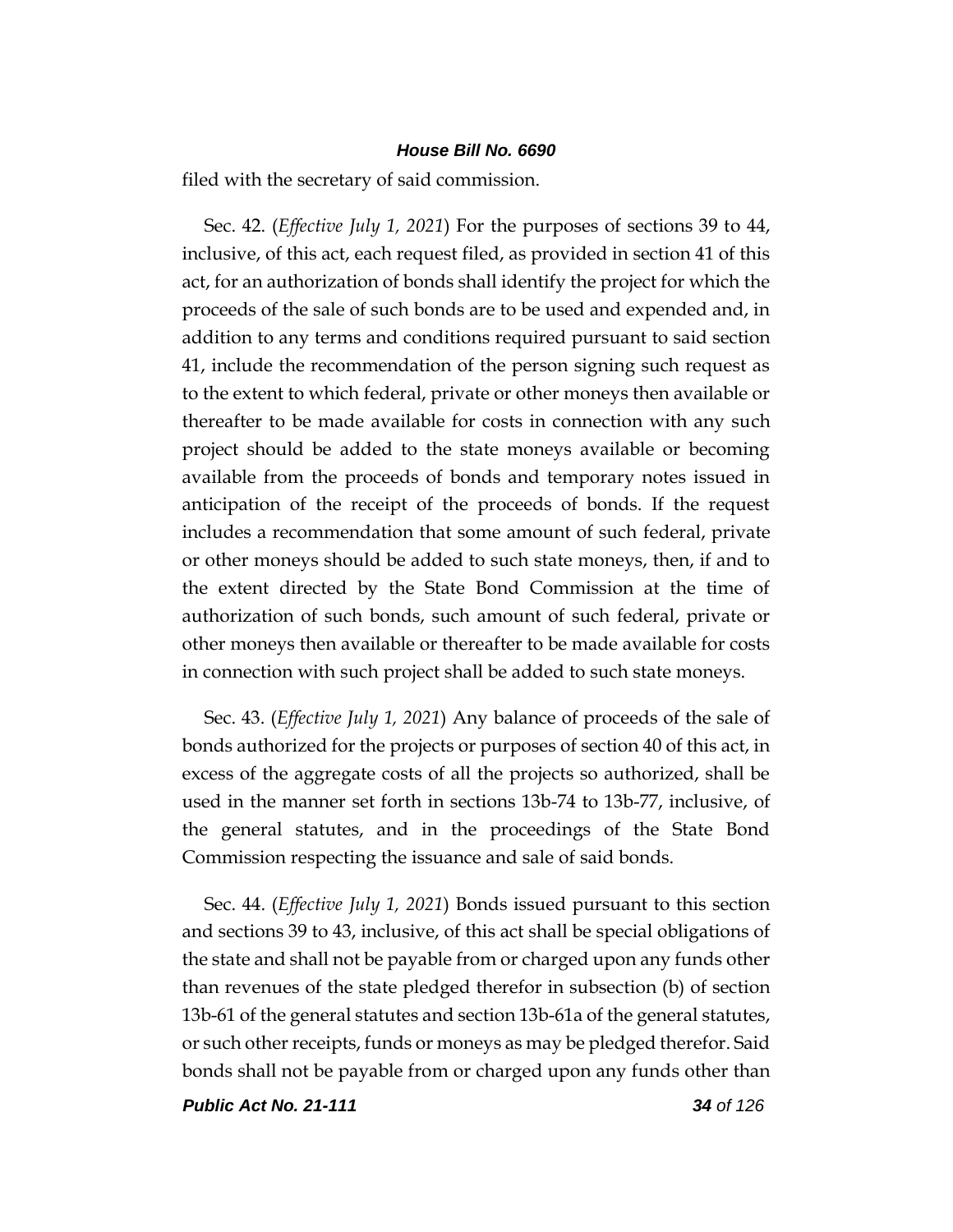such pledged revenues or such other receipts, funds or moneys as may be pledged therefor, nor shall the state or any political subdivision thereof be subject to any liability thereon, except to the extent of such pledged revenues or such other receipts, funds or moneys as may be pledged therefor. Said bonds shall be issued under and in accordance with the provisions of sections 13b-74 to 13b-77, inclusive, of the general statutes.

Sec. 45. (*Effective July 1, 2022*) The State Bond Commission shall have power, in accordance with the provisions of this section and sections 46 to 50, inclusive, of this act, from time to time to authorize the issuance of special tax obligation bonds of the state in one or more series and in principal amounts in the aggregate, not exceeding \$929,558,000.

Sec. 46. (*Effective July 1, 2022*) The proceeds of the sale of bonds described in sections 45 to 50, inclusive, of this act, to the extent hereinafter stated, shall be used for the purpose of payment of the transportation costs, as defined in subdivision (6) of section 13b-75 of the general statutes, with respect to the projects and uses hereinafter described, which projects and uses are hereby found and determined to be in furtherance of one or more of the authorized purposes for the issuance of special tax obligation bonds set forth in section 13b-74 of the general statutes. For the Department of Transportation:

(a) For the Bureau of Engineering and Highway Operations:

- (1) Interstate Highway Program, not exceeding \$13,000,000;
- (2) Urban Systems Projects, not exceeding \$16,750,000;
- (3) Intrastate Highway Program, not exceeding \$72,000,000;

(4) Environmental compliance, soil and groundwater remediation, hazardous materials abatement, demolition, salt shed construction and renovation, storage tank replacement and environmental emergency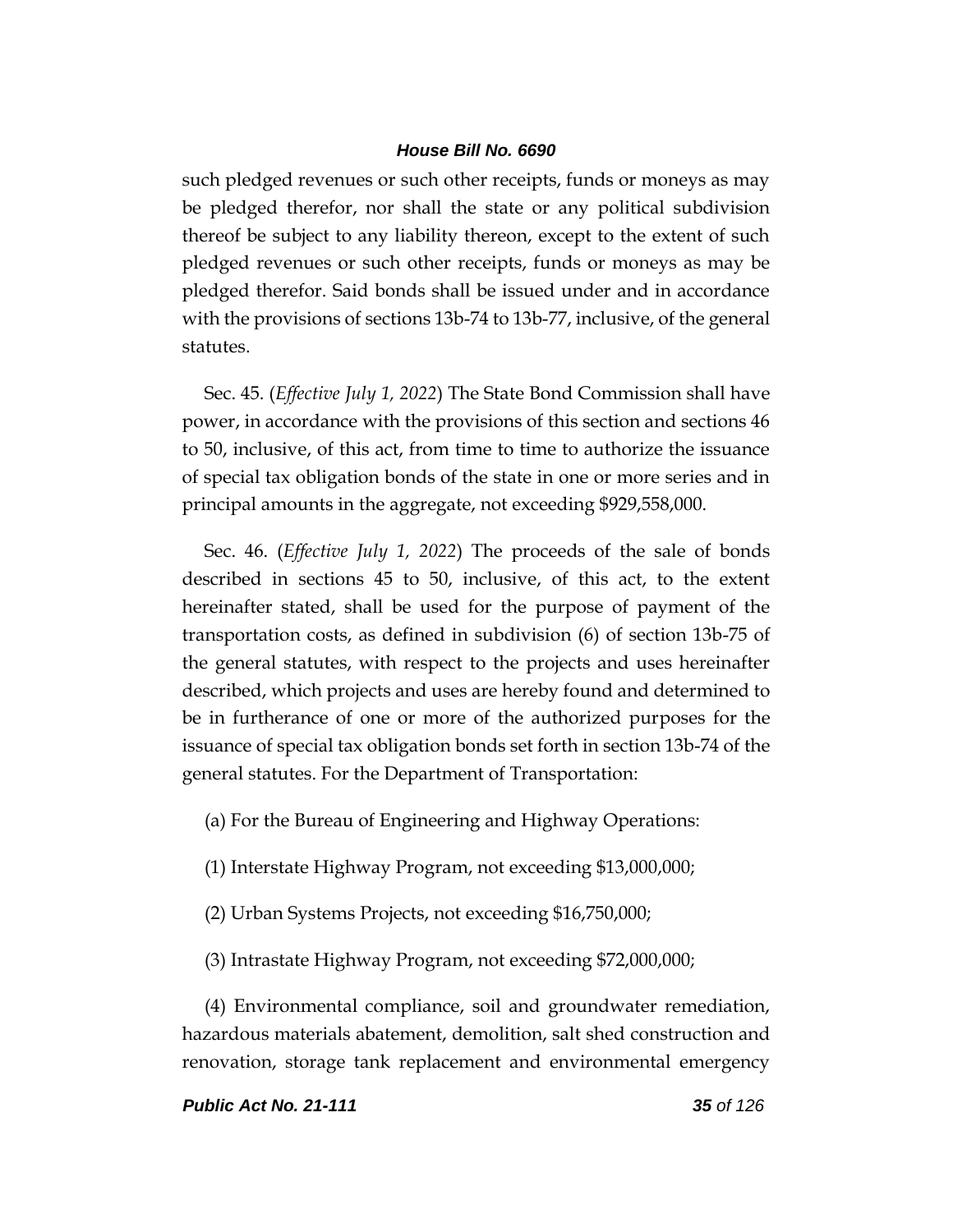response at or in the vicinity of state-owned properties or related to Department of Transportation operations, not exceeding \$15,300,000;

(5) State bridge improvement, rehabilitation and replacement projects, not exceeding \$33,000,000;

(6) Capital resurfacing and related reconstruction, not exceeding \$107,500,000;

(7) Fix-it-First program to repair the state's bridges, not exceeding \$155,000,000;

(8) Fix-it-First program to repair the state's roads, not exceeding \$64,783,000;

(9) Local Transportation Capital Improvement Program, not exceeding \$67,000,000;

(10) Grants-in-aid to municipalities for use in the manner set forth in, and in accordance with the provisions of, sections 13b-74 to 13b-77, inclusive, of the general statutes, not exceeding \$30,000,000;

(11) Local Bridge Program, not exceeding \$10,000,000;

(12) Highway and bridge renewal equipment, not exceeding \$19,000,000;

(13) Community connectivity and alternative mobility program, not exceeding \$12,000,000.

(b) For the Bureau of Public Transportation: Bus and rail facilities and equipment, including rights-of-way, other property acquisition and related projects, not exceeding \$270,800,000.

(c) For the Bureau of Administration: Department facilities, not exceeding \$43,425,000.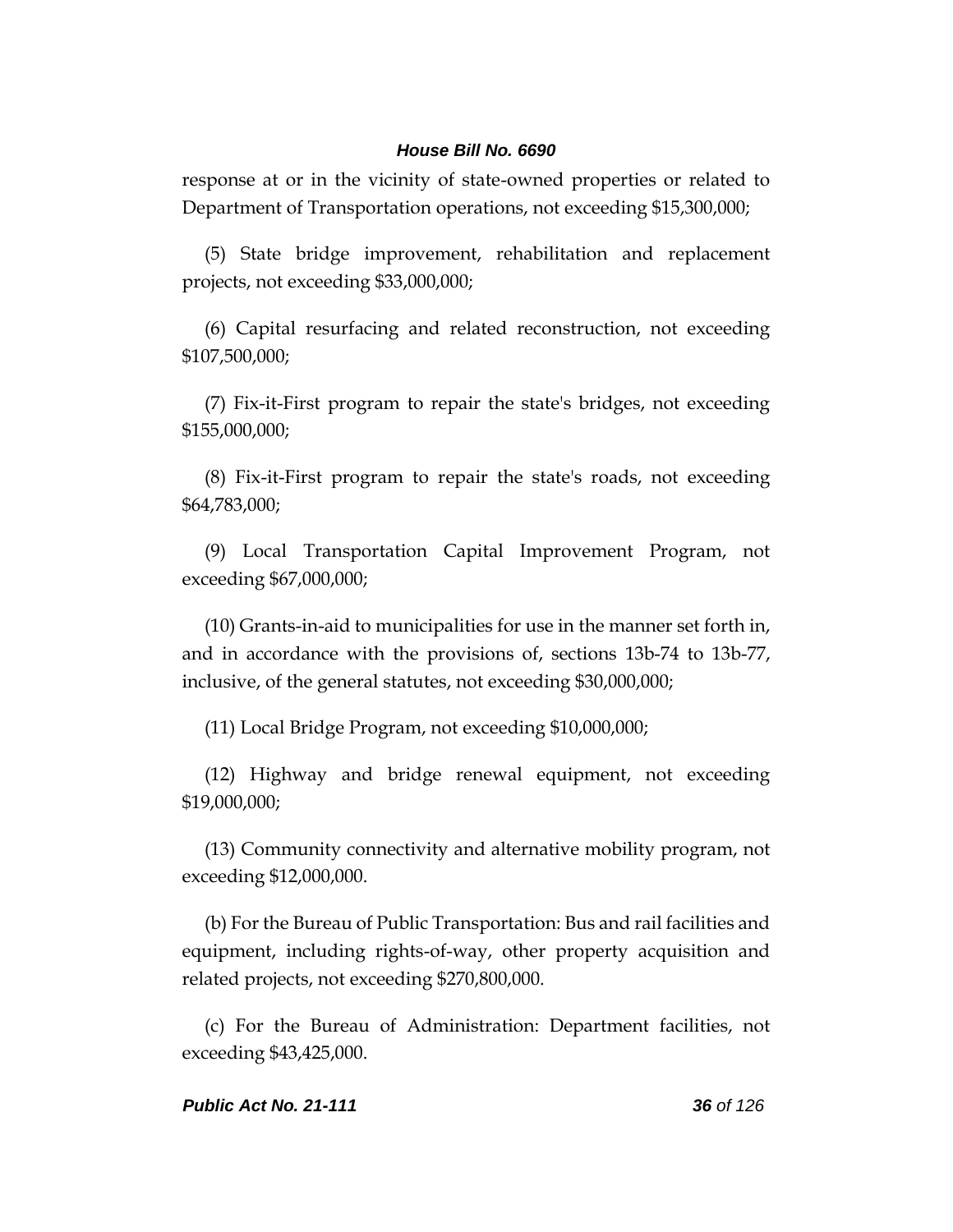Sec. 47. (*Effective July 1, 2022*) None of the bonds described in sections 45 to 50, inclusive, of this act shall be authorized except upon a finding by the State Bond Commission that there has been filed with it (1) a request for such authorization, which is signed by the Secretary of the Office of Policy and Management or by or on behalf of such state officer, department or agency and stating such terms and conditions as said commission, in its discretion, may require, and (2) any capital development impact statement and any human services facility colocation statement required to be filed with the Secretary of the Office of Policy and Management pursuant to section 4b-31 of the general statutes, any advisory report regarding the state conservation and development policies plan required pursuant to section 16a-31 of the general statutes and any statement regarding farmland required pursuant to subsection (g) of section 3-20 of the general statutes and section 22-6 of the general statutes, provided the State Bond Commission may authorize said bonds without a finding that the reports and statements required by subdivision (2) of this section have been filed with it if said commission authorizes the secretary of said commission to accept such reports and statements on its behalf. No funds derived from the sale of bonds authorized by said commission without a finding that the reports and statements required by subdivision (2) of this section have been filed with it shall be allotted by the Governor for any project until the reports and statements required by subdivision (2) of this section, with respect to such project, have been filed with the secretary of said commission.

Sec. 48. (*Effective July 1, 2022*) For the purposes of sections 45 to 50, inclusive, of this act, each request filed, as provided in section 47 of this act, for an authorization of bonds shall identify the project for which the proceeds of the sale of such bonds are to be used and expended and, in addition to any terms and conditions required pursuant to said section 47, include the recommendation of the person signing such request as to the extent to which federal, private or other moneys then available or

*Public Act No. 21-111 37 of 126*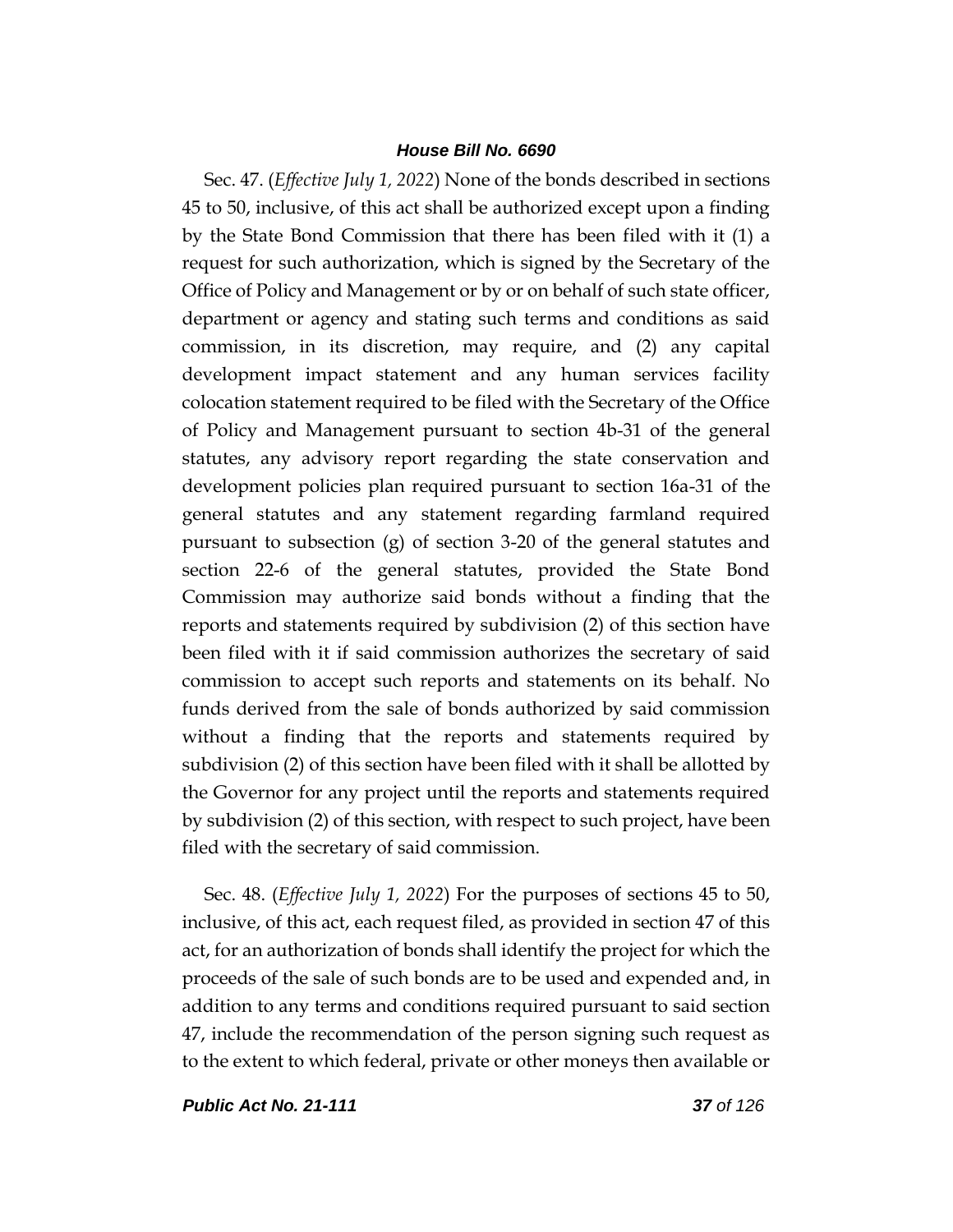thereafter to be made available for costs in connection with any such project should be added to the state moneys available or becoming available from the proceeds of bonds and temporary notes issued in anticipation of the receipt of the proceeds of bonds. If the request includes a recommendation that some amount of such federal, private or other moneys should be added to such state moneys, then, if and to the extent directed by the State Bond Commission at the time of authorization of such bonds, such amount of such federal, private or other moneys then available or thereafter to be made available for costs in connection with such project shall be added to such state moneys.

Sec. 49. (*Effective July 1, 2022*) Any balance of proceeds of the sale of the bonds authorized for the projects or purposes of section 46 of this act, in excess of the aggregate costs of all the projects so authorized, shall be used in the manner set forth in sections 13b-74 to 13b-77, inclusive, of the general statutes, and in the proceedings of the State Bond Commission respecting the issuance and sale of said bonds.

Sec. 50. (*Effective July 1, 2022*) Bonds issued pursuant to this section and sections 45 to 49, inclusive, of this act, shall be special obligations of the state and shall not be payable from or charged upon any funds other than revenues of the state pledged therefor in subsection (b) of section 13b-61 of the general statutes and section 13b-61a of the general statutes, or such other receipts, funds or moneys as may be pledged therefor. Said bonds shall not be payable from or charged upon any funds other than such pledged revenues or such other receipts, funds or moneys as may be pledged therefor, nor shall the state or any political subdivision thereof be subject to any liability thereon, except to the extent of such pledged revenues or such other receipts, funds or moneys as may be pledged therefor. Said bonds shall be issued under and in accordance with the provisions of sections 13b-74 to 13b-77, inclusive, of the general statutes.

*Public Act No. 21-111 38 of 126* Sec. 51. Subsections (a) and (b) of section 4-66c of the general statutes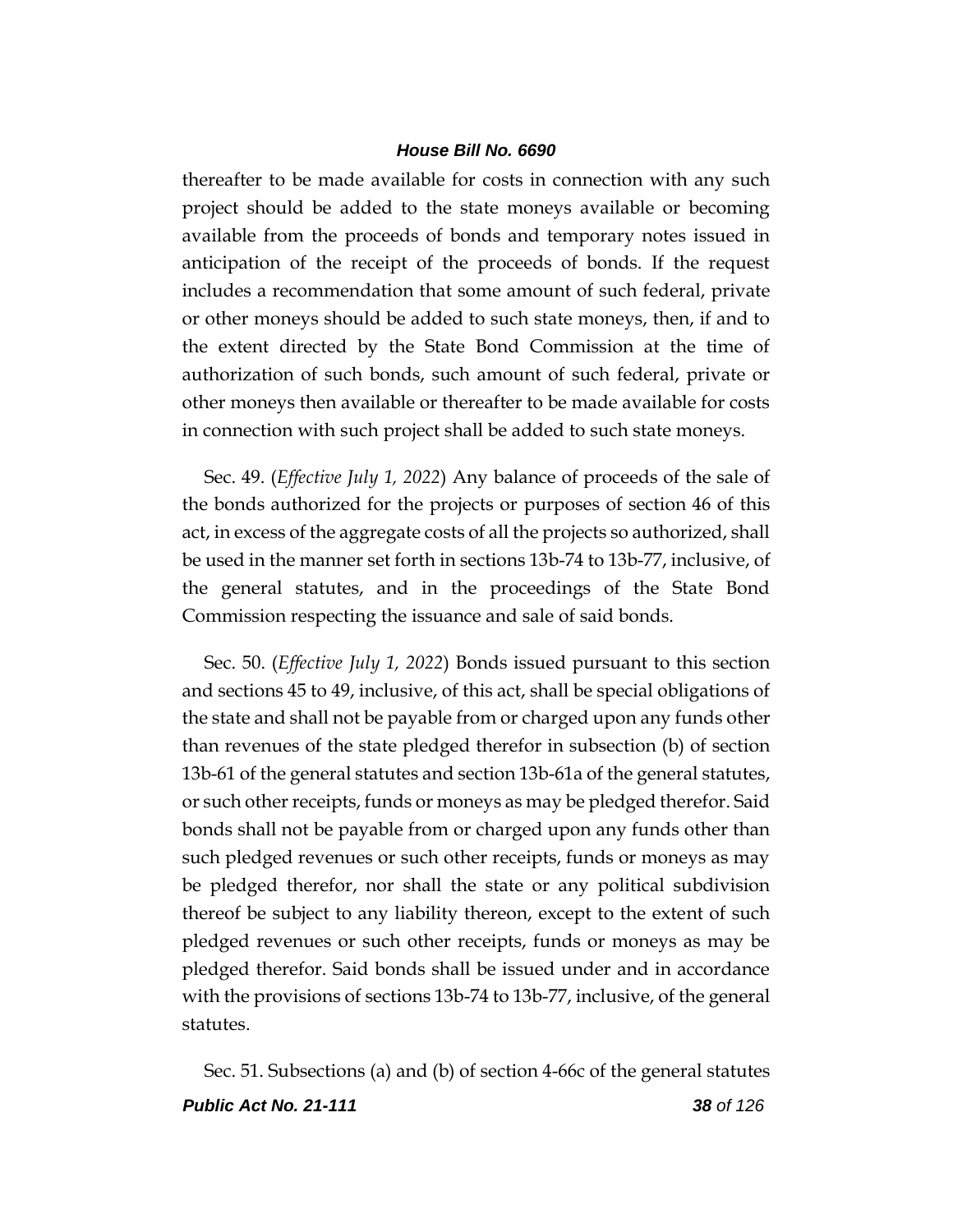are repealed and the following is substituted in lieu thereof (*Effective July 1, 2021*):

(a) For the purposes of subsection (b) of this section, the State Bond Commission shall have power, from time to time to authorize the issuance of bonds of the state in one or more series and in principal amounts not exceeding in the aggregate **[**one billion nine hundred eighty-four million four hundred eighty-seven thousand five hundred forty-four**]** two billion two hundred twenty-four million four hundred eighty-seven thousand five hundred forty-four dollars, provided **[**one hundred**]** forty million dollars of said authorization shall be effective July 1, **[**2020**]** 2022. All provisions of section 3-20, or the exercise of any right or power granted thereby, which are not inconsistent with the provisions of this section, are hereby adopted and shall apply to all bonds authorized by the State Bond Commission pursuant to this section, and temporary notes in anticipation of the money to be derived from the sale of any such bonds so authorized may be issued in accordance with said section 3-20 and from time to time renewed. Such bonds shall mature at such time or times not exceeding twenty years from their respective dates as may be provided in or pursuant to the resolution or resolutions of the State Bond Commission authorizing such bonds. None of said bonds shall be authorized except upon a finding by the State Bond Commission that there has been filed with it a request for such authorization, which is signed by or on behalf of the Secretary of the Office of Policy and Management and states such terms and conditions as said commission in its discretion may require. Said bonds issued pursuant to this section shall be general obligations of the state and the full faith and credit of the state of Connecticut are pledged for the payment of the principal of and interest on said bonds as the same become due, and accordingly as part of the contract of the state with the holders of said bonds, appropriation of all amounts necessary for punctual payment of such principal and interest is hereby made, and the Treasurer shall pay such principal and interest as the same become

*Public Act No. 21-111 39 of 126*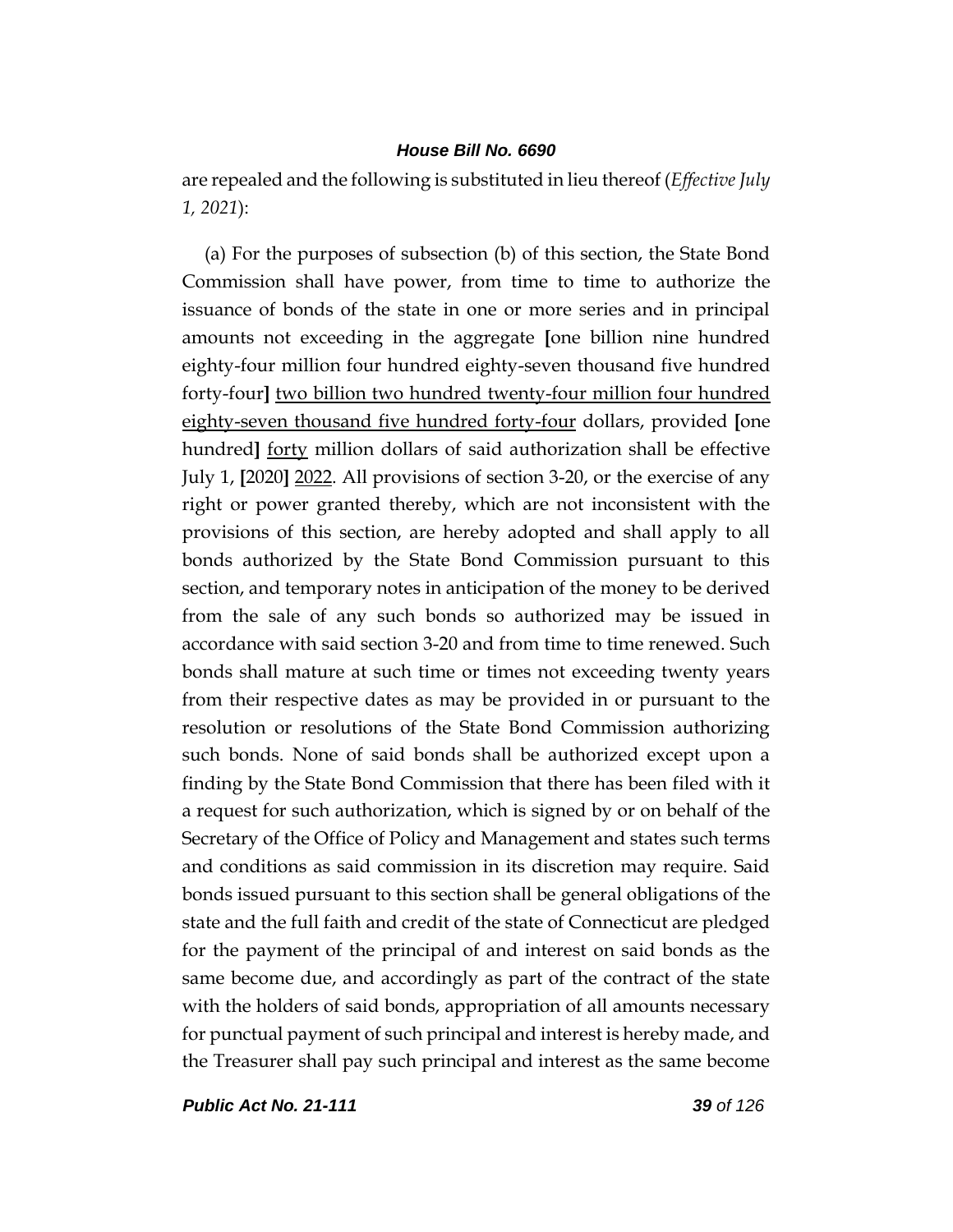due.

(b) (1) The proceeds of the sale of said bonds, to the extent hereinafter stated, shall be used, subject to the provisions of subsections (c) and (d) of this section, for the purpose of redirecting, improving and expanding state activities which promote community conservation and development and improve the quality of life for urban residents of the state as hereinafter stated: (A) For the Department of Economic and Community Development: Economic and community development projects, including administrative costs incurred by the Department of Economic and Community Development, not exceeding sixty-seven million five hundred ninety-one thousand six hundred forty-two dollars, one million dollars of which shall be used for a grant to the development center program and the nonprofit business consortium deployment center approved pursuant to section 32-411; (B) for the Department of Transportation: Urban mass transit, not exceeding two million dollars; (C) for the Department of Energy and Environmental Protection: Recreation development and solid waste disposal projects, not exceeding one million nine hundred ninety-five thousand nine hundred two dollars; (D) for the Department of Social Services: Child day care projects, elderly centers, shelter facilities for victims of domestic violence, emergency shelters and related facilities for the homeless, multipurpose human resource centers and food distribution facilities, not exceeding thirty-nine million one hundred thousand dollars, provided four million dollars of said authorization shall be effective July 1, 1994; (E) for the Department of Economic and Community Development: Housing projects, not exceeding three million dollars; (F) for the Office of Policy and Management: (i) Grantsin-aid to municipalities for a pilot demonstration program to leverage private contributions for redevelopment of designated historic preservation areas, not exceeding one million dollars; (ii) grants-in-aid for urban development projects including economic and community development, transportation, environmental protection, public safety,

*Public Act No. 21-111 40 of 126*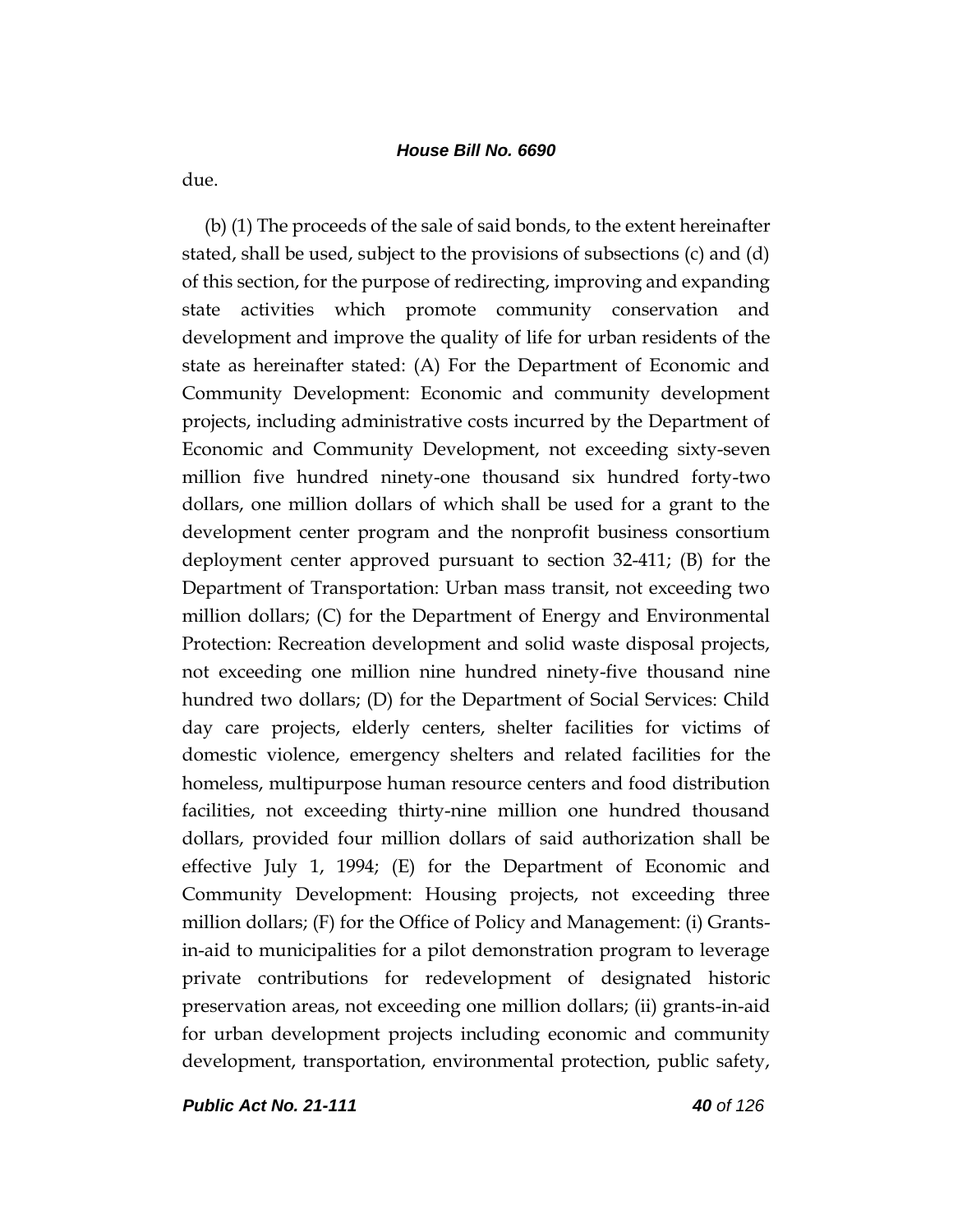children and families and social services projects and programs, including, in the case of economic and community development projects administered on behalf of the Office of Policy and Management by the Department of Economic and Community Development, administrative costs incurred by the Department of Economic and Community Development, not exceeding **[**one billion eight hundred sixty-nine million eight hundred thousand**]** two billion one hundred nine million eight hundred thousand dollars, provided **[**one hundred**]** forty million dollars of said authorization shall be effective July 1, **[**2020**]** 2022.

(2) (A) Five million dollars of the grants-in-aid authorized in subparagraph  $(F)(ii)$  of subdivision  $(1)$  of this subsection may be made available to private nonprofit organizations for the purposes described in said subparagraph (F)(ii). (B) Twelve million dollars of the grants-inaid authorized in subparagraph  $(F)(ii)$  of subdivision (1) of this subsection may be made available for necessary renovations and improvements of libraries. (C) Five million dollars of the grants-in-aid authorized in subparagraph (F)(ii) of subdivision (1) of this subsection shall be made available for small business gap financing. (D) Ten million dollars of the grants-in-aid authorized in subparagraph (F)(ii) of subdivision (1) of this subsection may be made available for regional economic development revolving loan funds. (E) One million four hundred thousand dollars of the grants-in-aid authorized in subparagraph  $(F)(ii)$  of subdivision  $(1)$  of this subsection shall be made available for rehabilitation and renovation of the Black Rock Library in Bridgeport. (F) Two million five hundred thousand dollars of the grantsin-aid authorized in subparagraph  $(F)(ii)$  of subdivision  $(1)$  of this subsection shall be made available for site acquisition, renovation and rehabilitation for the Institute for the Hispanic Family in Hartford. (G) Three million dollars of the grants-in-aid authorized in subparagraph (F)(ii) of subdivision (1) of this subsection shall be made available for the acquisition of land and the development of commercial or retail property in New Haven. (H) Seven hundred fifty thousand dollars of

*Public Act No. 21-111 41 of 126*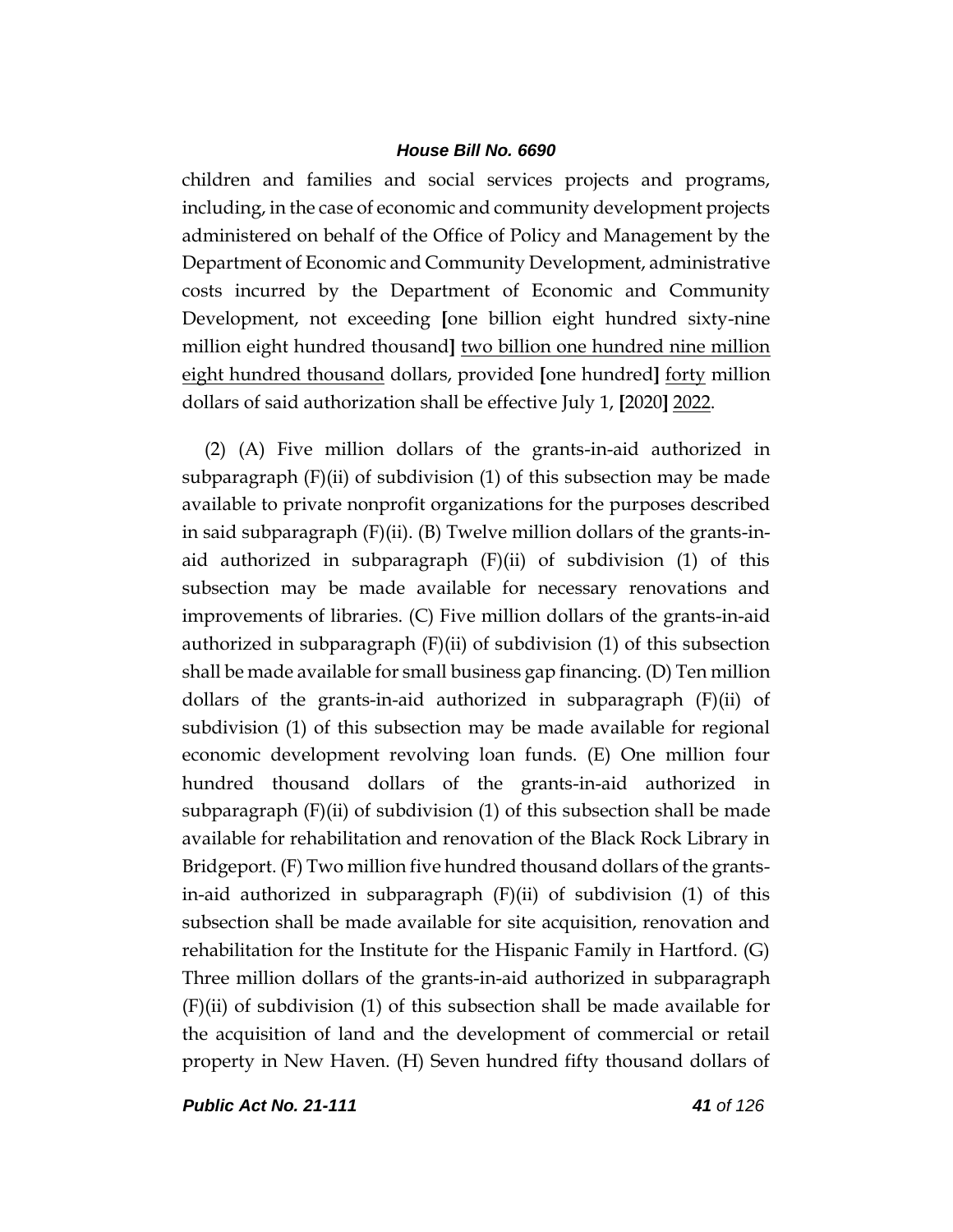the grants-in-aid authorized in subparagraph  $(F)(ii)$  of subdivision (1) of this subsection shall be made available for repairs and replacement of the fishing pier at Cummings Park in Stamford. (I) Ten million dollars of the grants-in-aid authorized in subparagraph  $(F)(ii)$  of subdivision  $(1)$ of this subsection shall be made available for development of an intermodal transportation facility in northeastern Connecticut.

Sec. 52. Subsection (a) of section 4-66g of the general statutes is repealed and the following is substituted in lieu thereof (*Effective July 1, 2022*):

(a) For the purposes described in subsection (b) of this section, the State Bond Commission shall have the power, from time to time to authorize the issuance of bonds of the state in one or more series and in principal amounts not exceeding in the aggregate **[**three hundred one million**]** three hundred sixteen million dollars.

Sec. 53. Subsection (a) of section 4a-10 of the general statutes is repealed and the following is substituted in lieu thereof (*Effective July 1, 2021*):

(a) For the purposes described in subsection (b) of this section, the State Bond Commission shall have the power, from time to time to authorize the issuance of bonds of the state in one or more series and in principal amounts not exceeding in the aggregate **[**five hundred twentysix million one hundred thousand dollars**]** five hundred forty-six million one hundred thousand dollars, provided ten million dollars of said authorization shall be effective July 1, 2022.

Sec. 54. Subsection (a) of section 7-538 of the general statutes is repealed and the following is substituted in lieu thereof (*Effective July 1, 2021*):

(a) For the purposes described in subsection (b) of this section, the State Bond Commission shall have the power, from time to time, to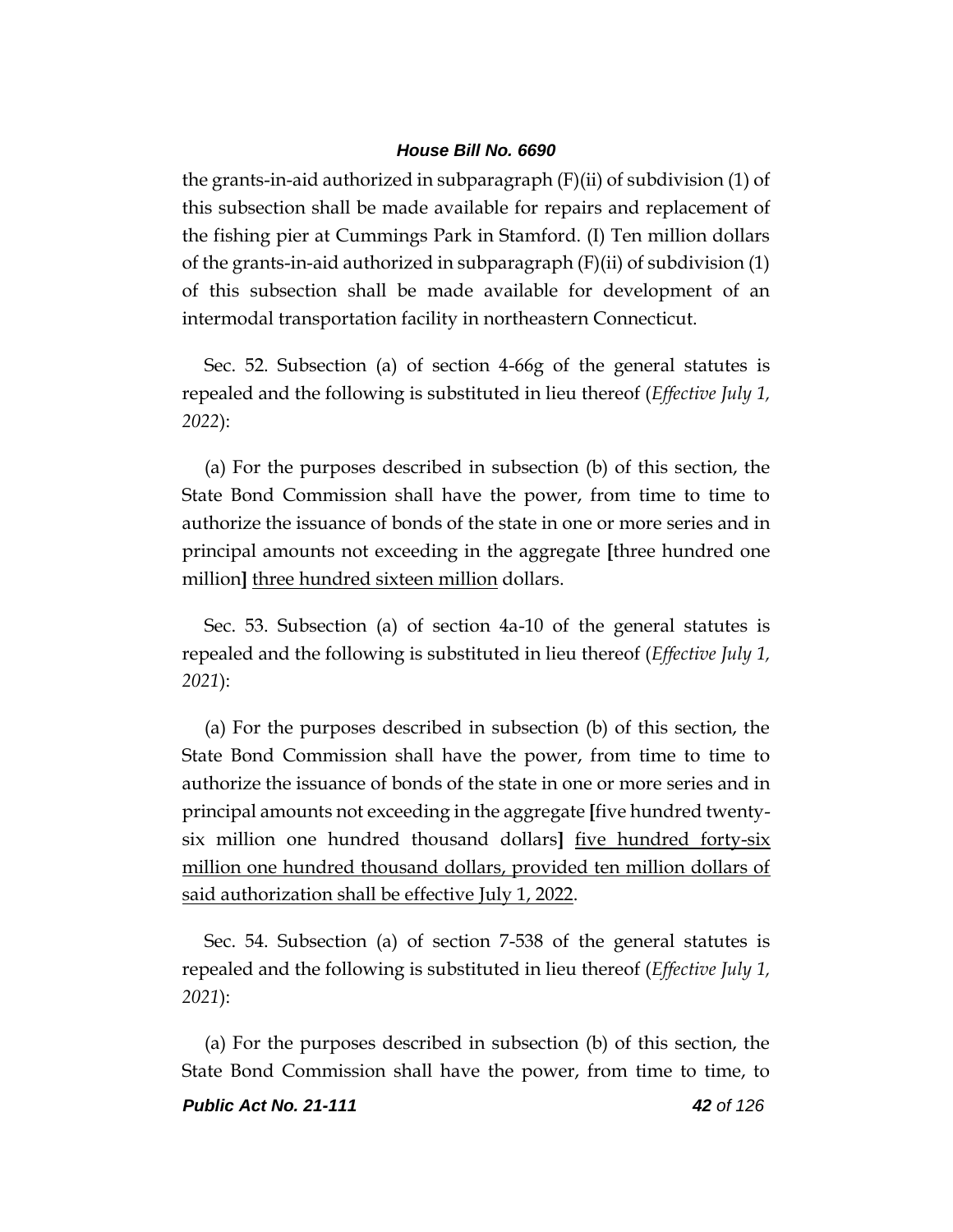authorize the issuance of bonds of the state in one or more series and in principal amounts not exceeding in the aggregate **[**one billion ten million**]** one billion seventy million dollars, provided thirty million dollars of said authorization shall be effective July 1, **[**2020**]** 2022.

Sec. 55. (*Effective July 1, 2021*) (a) For the purposes described in subsection (b) of this section, the State Bond Commission shall have the power from time to time to authorize the issuance of bonds of the state in one or more series and in principal amounts not exceeding in the aggregate one hundred eighty-two million dollars, provided ninety-one million dollars of said authorization shall be effective July 1, 2022.

(b) The proceeds of the sale of said bonds, to the extent of the amount stated in subsection (a) of this section, shall be used by the Office of Policy and Management for grants-in-aid to municipalities for the purposes set forth in subsection (a) of section 13a-175a of the general statutes, for the fiscal years ending June 30, 2022, and June 30, 2023. Such grant payments shall be made annually as follows:

| Municipalities      | FY 2022   | FY 2023   |
|---------------------|-----------|-----------|
| Andover             | 2,620     | 2,620     |
| Ansonia             | 85,419    | 85,419    |
| Ashford             | 3,582     | 3,582     |
| Avon                | 261,442   | 261,442   |
| <b>Barkhamsted</b>  | 41,462    | 41,462    |
| <b>Beacon Falls</b> | 43,809    | 43,809    |
| Berlin              | 1,593,642 | 1,593,642 |
| Bethany             | 67,229    | 67,229    |
| <b>Bethel</b>       | 282,660   | 282,660   |
| Bethlehem           | 7,945     | 7,945     |
| Bloomfield          | 3,201,688 | 3,201,688 |
| <b>Bolton</b>       | 24,859    | 24,859    |
| Bozrah              | 138,521   | 138,521   |
| <b>Branford</b>     | 374,850   | 374,850   |
| Bridgeport          | 1,031,564 | 1,031,564 |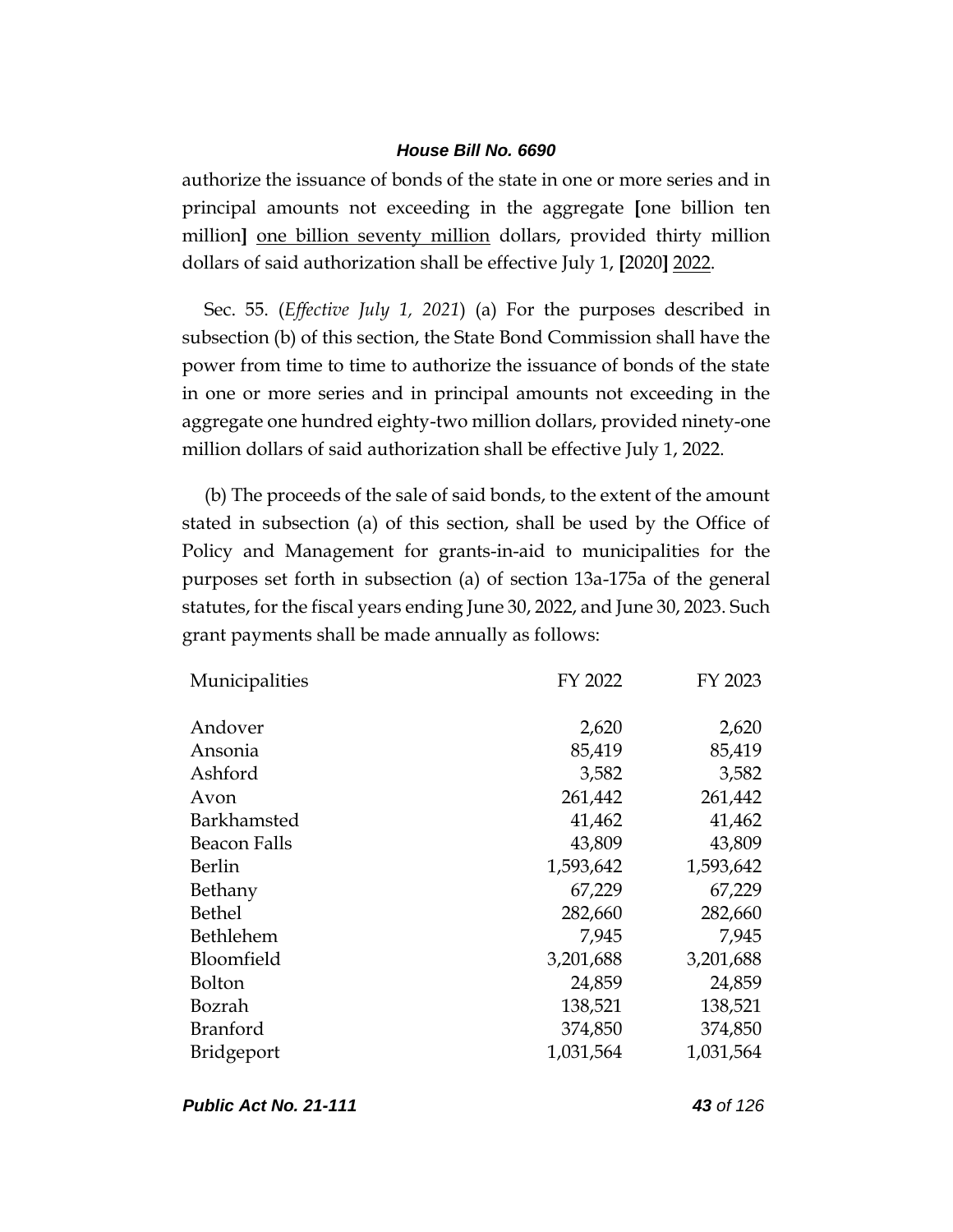| Bridgewater       | 587       | 587       |
|-------------------|-----------|-----------|
| <b>Bristol</b>    | 4,856,625 | 4,856,625 |
| <b>Brookfield</b> | 118,281   | 118,281   |
| Brooklyn          | 10,379    | 10,379    |
| Burlington        | 15,300    | 15,300    |
| Canaan            | 20,712    | 20,712    |
| Canterbury        | 2,022     | 2,022     |
| Canton            | 7,994     | 7,994     |
| Chaplin           | 601       | 601       |
| Cheshire          | 736,700   | 736,700   |
| Chester           | 89,264    | 89,264    |
| Clinton           | 191,674   | 191,674   |
| Colchester        | 39,009    | 39,009    |
| Colebrook         | 550       | 550       |
| Columbia          | 26,763    | 26,763    |
| Cornwall          |           |           |
| Coventry          | 10,533    | 10,533    |
| Cromwell          | 31,099    | 31,099    |
| Danbury           | 3,027,544 | 3,027,544 |
| Darien            |           |           |
| Deep River        | 104,136   | 104,136   |
| Derby             | 14,728    | 14,728    |
| Durham            | 153,897   | 153,897   |
| East Granby       | 1,096,577 | 1,096,577 |
| East Haddam       | 1,696     | 1,696     |
| East Hampton      | 18,943    | 18,943    |
| East Hartford     | 8,052,927 | 8,052,927 |
| East Haven        | 43,500    | 43,500    |
| East Lyme         | 22,442    | 22,442    |
| East Windsor      | 295,024   | 295,024   |
| Eastford          | 54,564    | 54,564    |
| Easton            | 2,660     | 2,660     |
| Ellington         | 223,527   | 223,527   |
| Enfield           | 256,875   | 256,875   |
| <b>Essex</b>      | 74,547    | 74,547    |
| Fairfield         | 96,747    | 96,747    |
| Farmington        | 545,804   | 545,804   |
| Franklin          | 23,080    | 23,080    |
| Glastonbury       | 240,799   | 240,799   |
|                   |           |           |

*Public Act No. 21-111 44 of 126*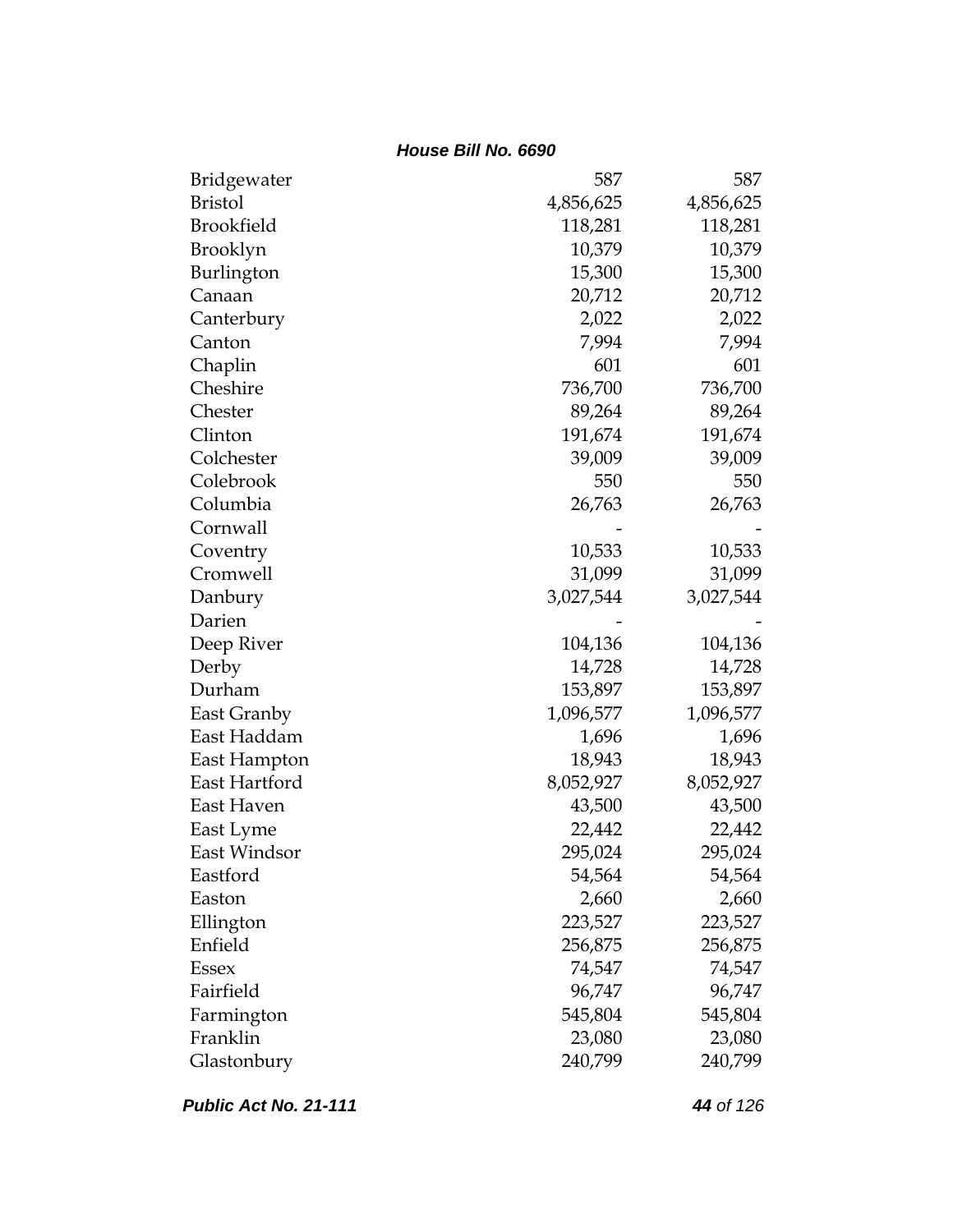| Goshen           | 2,648     | 2,648     |
|------------------|-----------|-----------|
| Granby           | 35,332    | 35,332    |
| Greenwich        | 89,022    | 89,022    |
| Griswold         | 31,895    | 31,895    |
| Groton (Town of) | 2,362,532 | 2,362,532 |
| Guilford         | 64,848    | 64,848    |
| Haddam           | 3,554     | 3,554     |
| Hamden           | 286,689   | 286,689   |
| Hampton          |           |           |
| Hartford         | 1,419,161 | 1,419,161 |
| Hartland         | 955       | 955       |
| Harwinton        | 21,506    | 21,506    |
| Hebron           | 2,216     | 2,216     |
| Kent             |           |           |
| Killingly        | 1,228,578 | 1,228,578 |
| Killingworth     | 5,148     | 5,148     |
| Lebanon          | 30,427    | 30,427    |
| Ledyard          | 421,085   | 421,085   |
| Lisbon           | 3,683     | 3,683     |
| Litchfield       | 3,432     | 3,432     |
| Lyme             |           |           |
| Madison          | 6,795     | 6,795     |
| Manchester       | 1,912,643 | 1,912,643 |
| Mansfield        | 6,841     | 6,841     |
| Marlborough      | 7,313     | 7,313     |
| Meriden          | 1,663,015 | 1,663,015 |
| Middlebury       | 84,264    | 84,264    |
| Middlefield      | 248,652   | 248,652   |
| Middletown       | 3,966,296 | 3,966,296 |
| Milford          | 2,257,853 | 2,257,853 |
| Monroe           | 179,106   | 179,106   |
| Montville        | 528,644   | 528,644   |
| Morris           | 3,528     | 3,528     |
| Naugatuck        | 341,656   | 341,656   |
| New Britain      | 2,864,920 | 2,864,920 |
| New Canaan       | 200       | 200       |
| New Fairfield    | 1,149     | 1,149     |
| New Hartford     | 139,174   | 139,174   |
| New Haven        | 2,214,643 | 2,214,643 |
|                  |           |           |

*Public Act No. 21-111 45 of 126*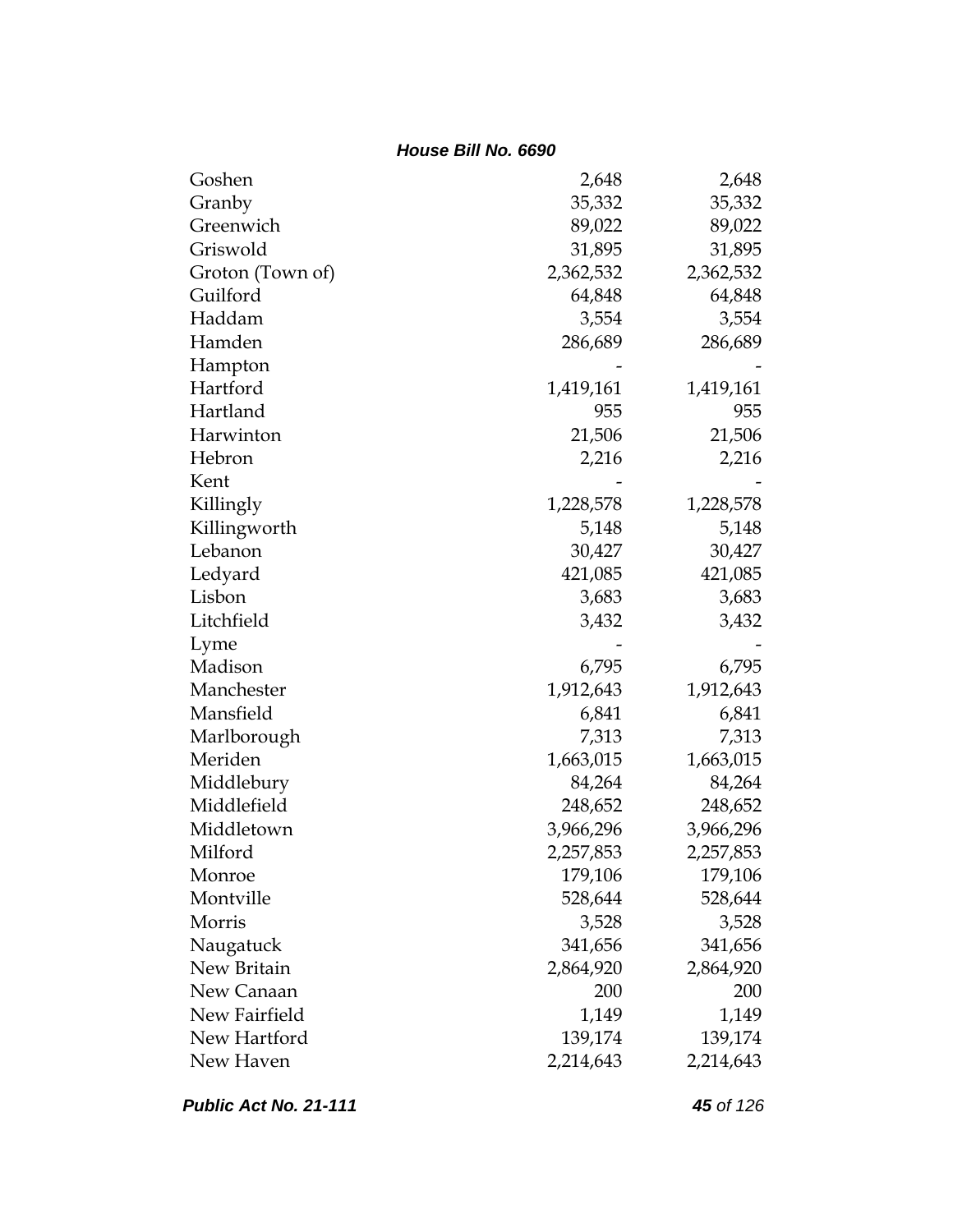| New London       | 33,169    | 33,169    |
|------------------|-----------|-----------|
| New Milford      | 1,298,881 | 1,298,881 |
| Newington        | 1,785,740 | 1,785,740 |
| Newtown          | 235,371   | 235,371   |
| Norfolk          | 7,207     | 7,207     |
| North Branford   | 301,074   | 301,074   |
| North Canaan     | 359,719   | 359,719   |
| North Haven      | 2,249,113 | 2,249,113 |
| North Stonington |           |           |
| Norwalk          | 402,915   | 402,915   |
| Norwich          | 187,132   | 187,132   |
| Old Lyme         | 1,888     | 1,888     |
| Old Saybrook     | 46,717    | 46,717    |
| Orange           | 104,962   | 104,962   |
| Oxford           | 84,313    | 84,313    |
| Plainfield       | 144,803   | 144,803   |
| Plainville       | 541,936   | 541,936   |
| Plymouth         | 152,434   | 152,434   |
| Pomfret          | 27,820    | 27,820    |
| Portland         | 90,840    | 90,840    |
| Preston          |           |           |
| Prospect         | 70,942    | 70,942    |
| Putnam           | 171,800   | 171,800   |
| Redding          | 1,329     | 1,329     |
| Ridgefield       | 561,986   | 561,986   |
| Rocky Hill       | 221,199   | 221,199   |
| Roxbury          | 602       | 602       |
| Salem            | 4,699     | 4,699     |
| Salisbury        | 83        | 83        |
| Scotland         | 7,681     | 7,681     |
| Seymour          | 281,186   | 281,186   |
| Sharon           |           |           |
| Shelton          | 584,121   | 584,121   |
| Sherman          |           |           |
| Simsbury         | 77,648    | 77,648    |
| Somers           | 82,324    | 82,324    |
| South Windsor    | 2,187,387 | 2,187,387 |
| Southbury        | 20,981    | 20,981    |
| Southington      | 1,427,348 | 1,427,348 |
|                  |           |           |

*Public Act No. 21-111 46 of 126*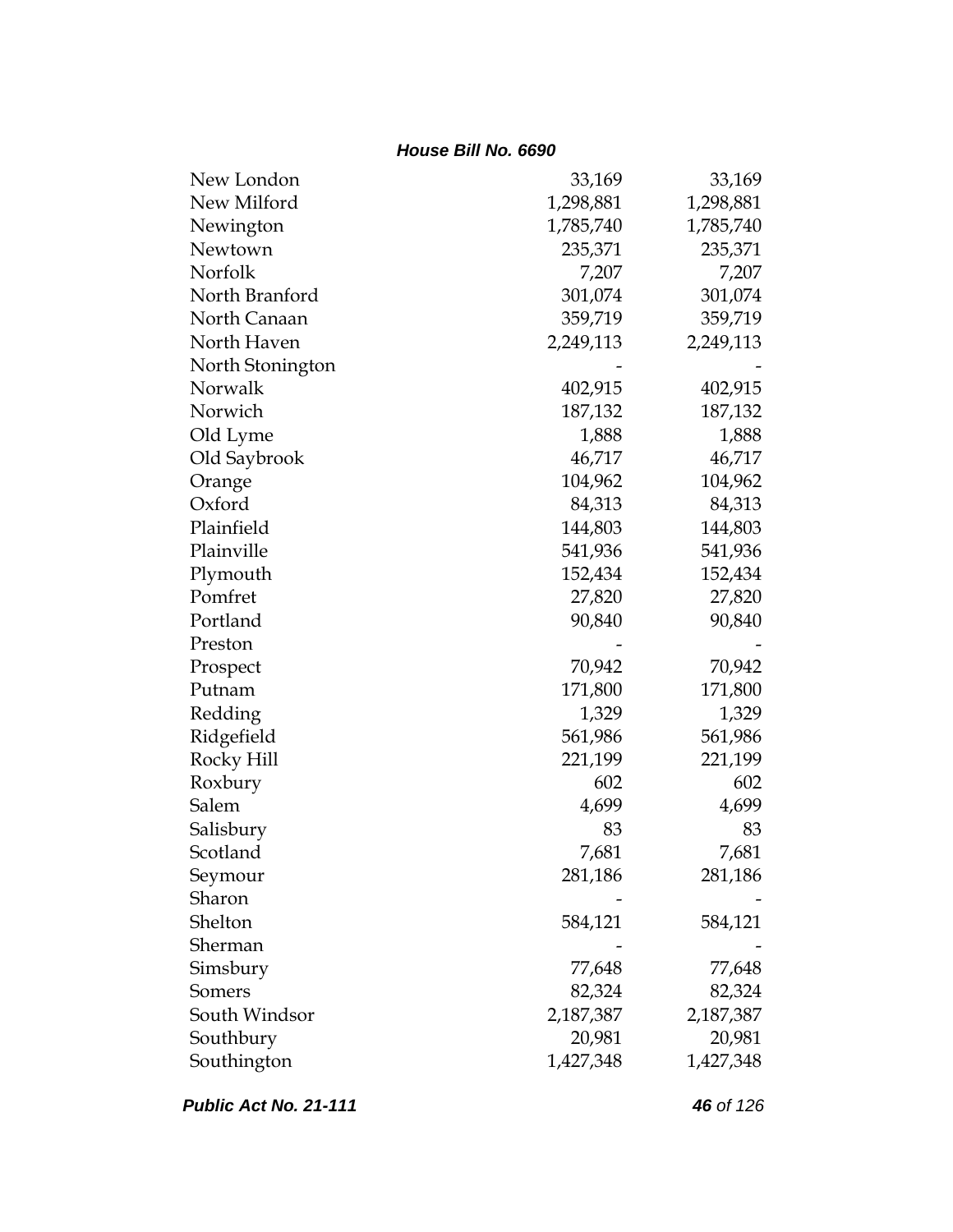| Sprague              | 386,528   | 386,528   |
|----------------------|-----------|-----------|
| Stafford             | 437,917   | 437,917   |
| Stamford             | 1,154,179 | 1,154,179 |
| Sterling             | 24,398    | 24,398    |
| Stonington           | 100,332   | 100,332   |
| Stratford            | 5,784,709 | 5,784,709 |
| Suffield             | 180,663   | 180,663   |
| Thomaston            | 395,346   | 395,346   |
| Thompson             | 76,733    | 76,733    |
| Tolland              | 85,064    | 85,064    |
| Torrington           | 605,345   | 605,345   |
| Trumbull             | 189,309   | 189,309   |
| Union                |           |           |
| Vernon               | 151,598   | 151,598   |
| Voluntown            | 2,002     | 2,002     |
| Wallingford          | 3,481,873 | 3,481,873 |
| Warren               | 288       | 288       |
| Washington           | 158       | 158       |
| Waterbury            | 4,435,498 | 4,435,498 |
| Waterford            | 34,255    | 34,255    |
| Watertown            | 642,281   | 642,281   |
| West Hartford        | 805,784   | 805,784   |
| West Haven           | 147,516   | 147,516   |
| Westbrook            | 267,405   | 267,405   |
| Weston               | 453       | 453       |
| Westport             |           |           |
| Wethersfield         | 21,785    | 21,785    |
| Willington           | 20,018    | 20,018    |
| Wilton               | 842,618   | 842,618   |
| Winchester           | 306,204   | 306,204   |
| Windham              | 454,575   | 454,575   |
| Windsor              | 2,075,052 | 2,075,052 |
| <b>Windsor Locks</b> | 2,784,595 | 2,784,595 |
| Wolcott              | 234,916   | 234,916   |
| Woodbridge           | 29,920    | 29,920    |
| Woodbury             | 56,908    | 56,908    |
| Woodstock            | 68,767    | 68,767    |
| Jewett City(Bor.)    | 4,195     | 4,195     |
| Barkhamsted FD       | 2,500     | 2,500     |

*Public Act No. 21-111 47 of 126*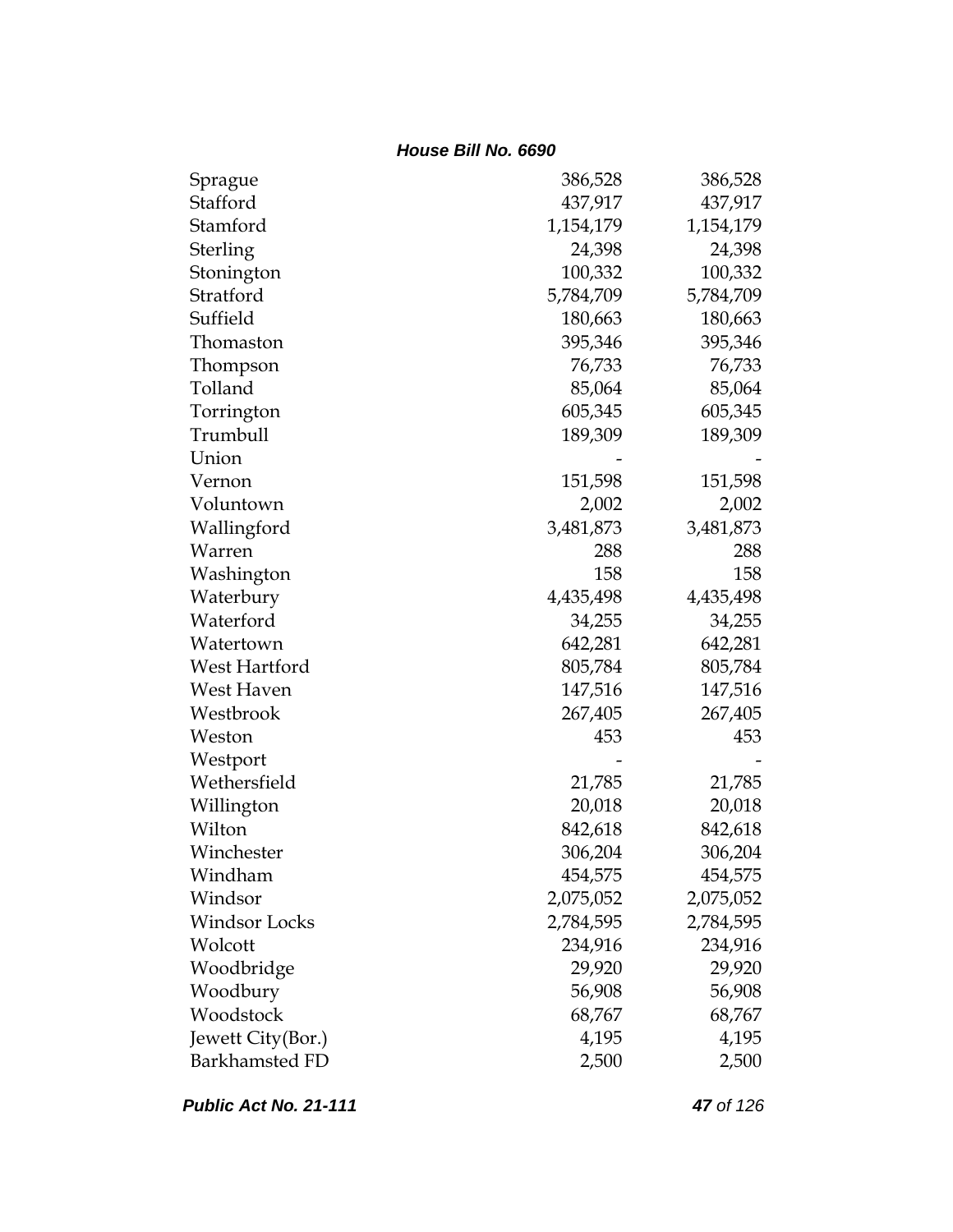| Berlin - Worthington FD<br>941<br>941<br>Bloomfield: Center FD<br>4,173<br>4,173<br><b>Bloomfield Blue Hills FD</b><br>103,086<br>103,086<br>Cromwell FD<br>1,832<br>1,832<br>Enfield FD1<br>14,636<br>14,636<br>Enfield: Thompsonville FD 2<br>3,160<br>3,160<br>Enfield: Hazardville Fire #3<br>1,373<br>1,373<br>Enfield: N Thompsonville FD 4<br>69<br>69<br>Enfield: Shaker Pines FD 5<br>6,403<br>6,403<br>164,635<br>Groton City<br>164,635<br><b>Groton Sewer</b><br>1,688<br>1,688<br>Groton Old Mystic FD 5<br>1,695<br>1,695<br>Groton: Poq. Bridge FD<br>22,300<br>22,300<br>Killingly Attawaugan F.D.<br>1,836<br>1,836<br>Killingly Dayville F.D.<br>42,086<br>42,086<br>Killingly Dyer Manor<br>1,428<br>1,428<br>E. Killingly F.D.<br>95<br>95<br>So. Killingly F.D.<br>189<br>189<br>Killingly Williamsville F.D.<br>6,710<br>6,710<br>Manchester Eighth Util.<br>68,425<br>68,425<br>Middletown: South FD<br>207,080<br>207,080<br>Middletown Westfield F.D.<br>10,801<br>10,801<br>Middletown City Fire<br>33,838<br>33,838<br>New Htfd. Village F.D. #1<br>7,128<br>7,128<br>New Htfd Pine Meadow #3<br>131<br>131<br>New Htfd South End F.D.<br>10<br>10<br>Plainfield Central Village FD<br>1,466<br>1,466<br>Plainfield - Moosup FD<br>2,174<br>2,174<br>Plainfield: Plainfield FD<br>1,959<br>1,959<br>Plainfield Wauregan FD<br>5,136<br>5,136<br>Pomfret FD<br>1,032<br>1,032<br>Putnam: E. Putnam FD<br>10,109<br>10,109<br>Simsbury F.D.<br>2,638<br>2,638<br><b>Stafford Springs Service Dist.</b><br>15,246<br>15,246<br>Sterling F.D.<br>1,293<br>1,293<br>Stonington Mystic FD<br>600<br>600<br>Stonington Old Mystic FD<br>2,519<br>2,519<br>Stonington Pawcatuck F.D.<br>5,500<br>5,500 | Berlin - Kensington FD | 11,389 | 11,389 |
|---------------------------------------------------------------------------------------------------------------------------------------------------------------------------------------------------------------------------------------------------------------------------------------------------------------------------------------------------------------------------------------------------------------------------------------------------------------------------------------------------------------------------------------------------------------------------------------------------------------------------------------------------------------------------------------------------------------------------------------------------------------------------------------------------------------------------------------------------------------------------------------------------------------------------------------------------------------------------------------------------------------------------------------------------------------------------------------------------------------------------------------------------------------------------------------------------------------------------------------------------------------------------------------------------------------------------------------------------------------------------------------------------------------------------------------------------------------------------------------------------------------------------------------------------------------------------------------------------------------------------------------------------------------------------------------------------------------------------|------------------------|--------|--------|
|                                                                                                                                                                                                                                                                                                                                                                                                                                                                                                                                                                                                                                                                                                                                                                                                                                                                                                                                                                                                                                                                                                                                                                                                                                                                                                                                                                                                                                                                                                                                                                                                                                                                                                                           |                        |        |        |
|                                                                                                                                                                                                                                                                                                                                                                                                                                                                                                                                                                                                                                                                                                                                                                                                                                                                                                                                                                                                                                                                                                                                                                                                                                                                                                                                                                                                                                                                                                                                                                                                                                                                                                                           |                        |        |        |
|                                                                                                                                                                                                                                                                                                                                                                                                                                                                                                                                                                                                                                                                                                                                                                                                                                                                                                                                                                                                                                                                                                                                                                                                                                                                                                                                                                                                                                                                                                                                                                                                                                                                                                                           |                        |        |        |
|                                                                                                                                                                                                                                                                                                                                                                                                                                                                                                                                                                                                                                                                                                                                                                                                                                                                                                                                                                                                                                                                                                                                                                                                                                                                                                                                                                                                                                                                                                                                                                                                                                                                                                                           |                        |        |        |
|                                                                                                                                                                                                                                                                                                                                                                                                                                                                                                                                                                                                                                                                                                                                                                                                                                                                                                                                                                                                                                                                                                                                                                                                                                                                                                                                                                                                                                                                                                                                                                                                                                                                                                                           |                        |        |        |
|                                                                                                                                                                                                                                                                                                                                                                                                                                                                                                                                                                                                                                                                                                                                                                                                                                                                                                                                                                                                                                                                                                                                                                                                                                                                                                                                                                                                                                                                                                                                                                                                                                                                                                                           |                        |        |        |
|                                                                                                                                                                                                                                                                                                                                                                                                                                                                                                                                                                                                                                                                                                                                                                                                                                                                                                                                                                                                                                                                                                                                                                                                                                                                                                                                                                                                                                                                                                                                                                                                                                                                                                                           |                        |        |        |
|                                                                                                                                                                                                                                                                                                                                                                                                                                                                                                                                                                                                                                                                                                                                                                                                                                                                                                                                                                                                                                                                                                                                                                                                                                                                                                                                                                                                                                                                                                                                                                                                                                                                                                                           |                        |        |        |
|                                                                                                                                                                                                                                                                                                                                                                                                                                                                                                                                                                                                                                                                                                                                                                                                                                                                                                                                                                                                                                                                                                                                                                                                                                                                                                                                                                                                                                                                                                                                                                                                                                                                                                                           |                        |        |        |
|                                                                                                                                                                                                                                                                                                                                                                                                                                                                                                                                                                                                                                                                                                                                                                                                                                                                                                                                                                                                                                                                                                                                                                                                                                                                                                                                                                                                                                                                                                                                                                                                                                                                                                                           |                        |        |        |
|                                                                                                                                                                                                                                                                                                                                                                                                                                                                                                                                                                                                                                                                                                                                                                                                                                                                                                                                                                                                                                                                                                                                                                                                                                                                                                                                                                                                                                                                                                                                                                                                                                                                                                                           |                        |        |        |
|                                                                                                                                                                                                                                                                                                                                                                                                                                                                                                                                                                                                                                                                                                                                                                                                                                                                                                                                                                                                                                                                                                                                                                                                                                                                                                                                                                                                                                                                                                                                                                                                                                                                                                                           |                        |        |        |
|                                                                                                                                                                                                                                                                                                                                                                                                                                                                                                                                                                                                                                                                                                                                                                                                                                                                                                                                                                                                                                                                                                                                                                                                                                                                                                                                                                                                                                                                                                                                                                                                                                                                                                                           |                        |        |        |
|                                                                                                                                                                                                                                                                                                                                                                                                                                                                                                                                                                                                                                                                                                                                                                                                                                                                                                                                                                                                                                                                                                                                                                                                                                                                                                                                                                                                                                                                                                                                                                                                                                                                                                                           |                        |        |        |
|                                                                                                                                                                                                                                                                                                                                                                                                                                                                                                                                                                                                                                                                                                                                                                                                                                                                                                                                                                                                                                                                                                                                                                                                                                                                                                                                                                                                                                                                                                                                                                                                                                                                                                                           |                        |        |        |
|                                                                                                                                                                                                                                                                                                                                                                                                                                                                                                                                                                                                                                                                                                                                                                                                                                                                                                                                                                                                                                                                                                                                                                                                                                                                                                                                                                                                                                                                                                                                                                                                                                                                                                                           |                        |        |        |
|                                                                                                                                                                                                                                                                                                                                                                                                                                                                                                                                                                                                                                                                                                                                                                                                                                                                                                                                                                                                                                                                                                                                                                                                                                                                                                                                                                                                                                                                                                                                                                                                                                                                                                                           |                        |        |        |
|                                                                                                                                                                                                                                                                                                                                                                                                                                                                                                                                                                                                                                                                                                                                                                                                                                                                                                                                                                                                                                                                                                                                                                                                                                                                                                                                                                                                                                                                                                                                                                                                                                                                                                                           |                        |        |        |
|                                                                                                                                                                                                                                                                                                                                                                                                                                                                                                                                                                                                                                                                                                                                                                                                                                                                                                                                                                                                                                                                                                                                                                                                                                                                                                                                                                                                                                                                                                                                                                                                                                                                                                                           |                        |        |        |
|                                                                                                                                                                                                                                                                                                                                                                                                                                                                                                                                                                                                                                                                                                                                                                                                                                                                                                                                                                                                                                                                                                                                                                                                                                                                                                                                                                                                                                                                                                                                                                                                                                                                                                                           |                        |        |        |
|                                                                                                                                                                                                                                                                                                                                                                                                                                                                                                                                                                                                                                                                                                                                                                                                                                                                                                                                                                                                                                                                                                                                                                                                                                                                                                                                                                                                                                                                                                                                                                                                                                                                                                                           |                        |        |        |
|                                                                                                                                                                                                                                                                                                                                                                                                                                                                                                                                                                                                                                                                                                                                                                                                                                                                                                                                                                                                                                                                                                                                                                                                                                                                                                                                                                                                                                                                                                                                                                                                                                                                                                                           |                        |        |        |
|                                                                                                                                                                                                                                                                                                                                                                                                                                                                                                                                                                                                                                                                                                                                                                                                                                                                                                                                                                                                                                                                                                                                                                                                                                                                                                                                                                                                                                                                                                                                                                                                                                                                                                                           |                        |        |        |
|                                                                                                                                                                                                                                                                                                                                                                                                                                                                                                                                                                                                                                                                                                                                                                                                                                                                                                                                                                                                                                                                                                                                                                                                                                                                                                                                                                                                                                                                                                                                                                                                                                                                                                                           |                        |        |        |
|                                                                                                                                                                                                                                                                                                                                                                                                                                                                                                                                                                                                                                                                                                                                                                                                                                                                                                                                                                                                                                                                                                                                                                                                                                                                                                                                                                                                                                                                                                                                                                                                                                                                                                                           |                        |        |        |
|                                                                                                                                                                                                                                                                                                                                                                                                                                                                                                                                                                                                                                                                                                                                                                                                                                                                                                                                                                                                                                                                                                                                                                                                                                                                                                                                                                                                                                                                                                                                                                                                                                                                                                                           |                        |        |        |
|                                                                                                                                                                                                                                                                                                                                                                                                                                                                                                                                                                                                                                                                                                                                                                                                                                                                                                                                                                                                                                                                                                                                                                                                                                                                                                                                                                                                                                                                                                                                                                                                                                                                                                                           |                        |        |        |
|                                                                                                                                                                                                                                                                                                                                                                                                                                                                                                                                                                                                                                                                                                                                                                                                                                                                                                                                                                                                                                                                                                                                                                                                                                                                                                                                                                                                                                                                                                                                                                                                                                                                                                                           |                        |        |        |
|                                                                                                                                                                                                                                                                                                                                                                                                                                                                                                                                                                                                                                                                                                                                                                                                                                                                                                                                                                                                                                                                                                                                                                                                                                                                                                                                                                                                                                                                                                                                                                                                                                                                                                                           |                        |        |        |
|                                                                                                                                                                                                                                                                                                                                                                                                                                                                                                                                                                                                                                                                                                                                                                                                                                                                                                                                                                                                                                                                                                                                                                                                                                                                                                                                                                                                                                                                                                                                                                                                                                                                                                                           |                        |        |        |
|                                                                                                                                                                                                                                                                                                                                                                                                                                                                                                                                                                                                                                                                                                                                                                                                                                                                                                                                                                                                                                                                                                                                                                                                                                                                                                                                                                                                                                                                                                                                                                                                                                                                                                                           |                        |        |        |
|                                                                                                                                                                                                                                                                                                                                                                                                                                                                                                                                                                                                                                                                                                                                                                                                                                                                                                                                                                                                                                                                                                                                                                                                                                                                                                                                                                                                                                                                                                                                                                                                                                                                                                                           |                        |        |        |
|                                                                                                                                                                                                                                                                                                                                                                                                                                                                                                                                                                                                                                                                                                                                                                                                                                                                                                                                                                                                                                                                                                                                                                                                                                                                                                                                                                                                                                                                                                                                                                                                                                                                                                                           |                        |        |        |
|                                                                                                                                                                                                                                                                                                                                                                                                                                                                                                                                                                                                                                                                                                                                                                                                                                                                                                                                                                                                                                                                                                                                                                                                                                                                                                                                                                                                                                                                                                                                                                                                                                                                                                                           |                        |        |        |
|                                                                                                                                                                                                                                                                                                                                                                                                                                                                                                                                                                                                                                                                                                                                                                                                                                                                                                                                                                                                                                                                                                                                                                                                                                                                                                                                                                                                                                                                                                                                                                                                                                                                                                                           |                        |        |        |
|                                                                                                                                                                                                                                                                                                                                                                                                                                                                                                                                                                                                                                                                                                                                                                                                                                                                                                                                                                                                                                                                                                                                                                                                                                                                                                                                                                                                                                                                                                                                                                                                                                                                                                                           |                        |        |        |
|                                                                                                                                                                                                                                                                                                                                                                                                                                                                                                                                                                                                                                                                                                                                                                                                                                                                                                                                                                                                                                                                                                                                                                                                                                                                                                                                                                                                                                                                                                                                                                                                                                                                                                                           |                        |        |        |
|                                                                                                                                                                                                                                                                                                                                                                                                                                                                                                                                                                                                                                                                                                                                                                                                                                                                                                                                                                                                                                                                                                                                                                                                                                                                                                                                                                                                                                                                                                                                                                                                                                                                                                                           |                        |        |        |

*Public Act No. 21-111 48 of 126*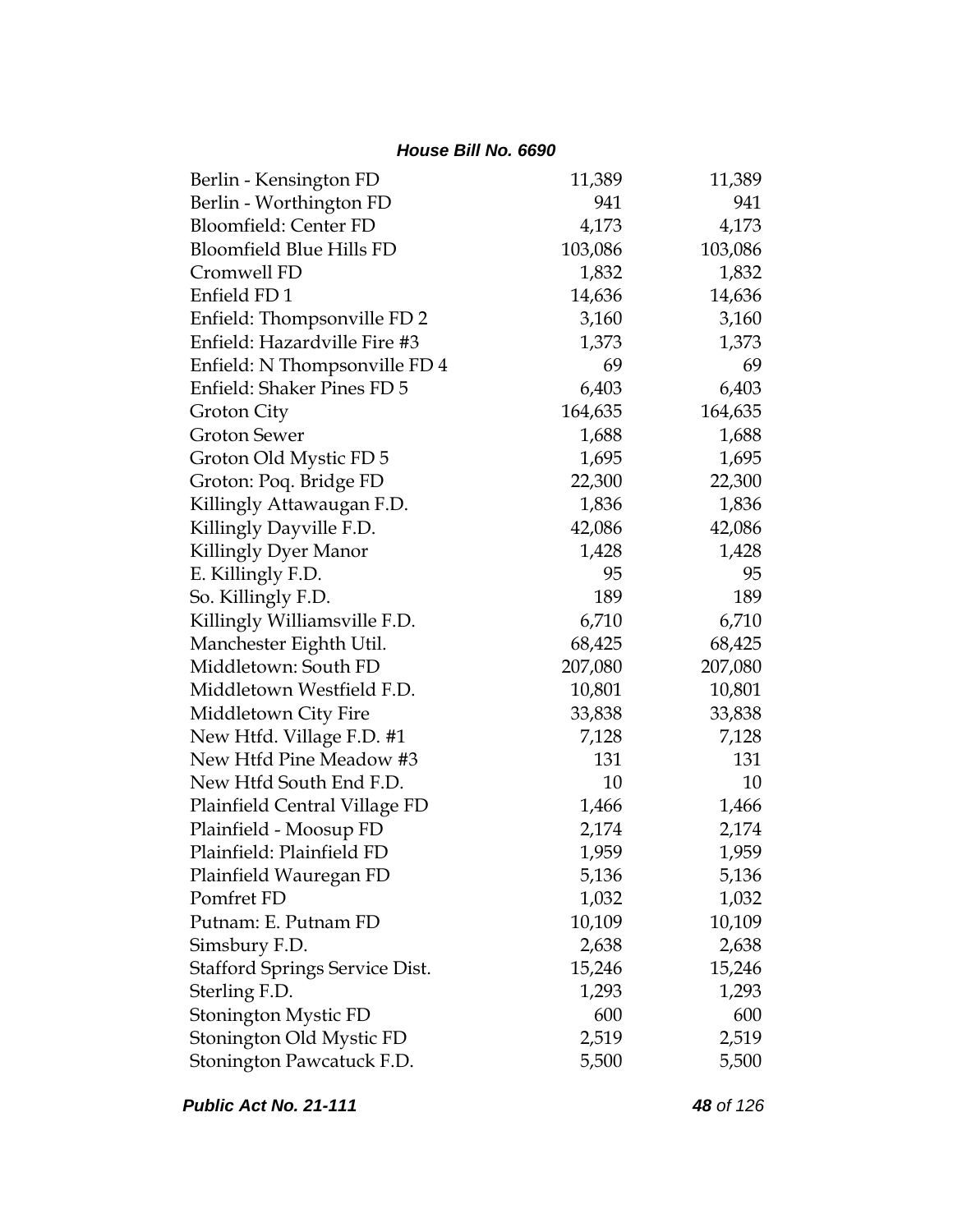| Stonington Quiambaug F.D.  | 72         | 72         |
|----------------------------|------------|------------|
| Stonington Wequetequock FD | 73         | 73         |
| <b>Trumbull Center</b>     | 555        | 555        |
| Trumbull Long Hill F.D.    | 1,105      | 1,105      |
| Trumbull Nichols F.D.      | 3,435      | 3,435      |
| W. Haven: West Shore FD    | 34,708     | 34,708     |
| W. Haven: Allingtown FD    | 21,515     | 21,515     |
| West Haven First Ctr FD 1  | 4,736      | 4,736      |
| Windsor Wilson FD          | 214        | 214        |
| Windsor FD                 | 14         | 14         |
| Windham First              | 8,929      | 8,929      |
| Total                      | 91,000,000 | 91,000,000 |

(c) All provisions of section 3-20 of the general statutes, or the exercise of any right or power granted thereby, which are not inconsistent with the provisions of this section are hereby adopted and shall apply to all bonds authorized by the State Bond Commission pursuant to this section, and temporary notes in anticipation of the money to be derived from the sale of any such bonds so authorized may be issued in accordance with said section 3-20 and from time to time renewed. Such bonds shall mature at such time or times not exceeding twenty years from their respective dates as may be provided in or pursuant to the resolution or resolutions of the State Bond Commission authorizing such bonds. None of said bonds shall be authorized except upon a finding by the State Bond Commission that there has been filed with it a request for such authorization which is signed by or on behalf of the Secretary of the Office of Policy and Management and states such terms and conditions as said commission, in its discretion, may require. Said bonds issued pursuant to this section shall be general obligations of the state and the full faith and credit of the state of Connecticut are pledged for the payment of the principal of and interest on said bonds as the same become due, and accordingly and as part of the contract of the state with the holders of said bonds, appropriation of all amounts necessary for punctual payment of such principal and interest is hereby

*Public Act No. 21-111 49 of 126*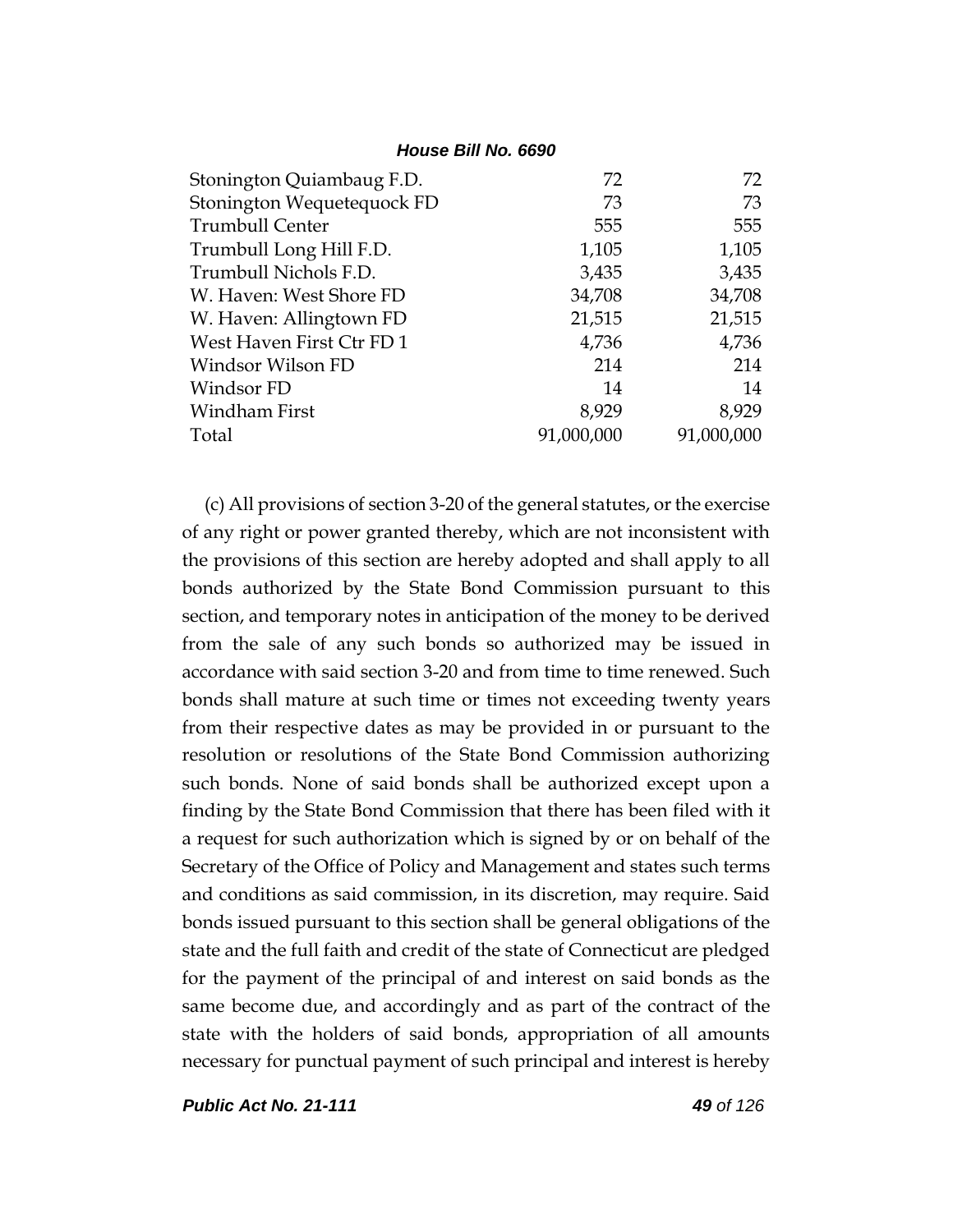made, and the State Treasurer shall pay such principal and interest as the same become due.

Sec. 56. Subsection (a) of section 8-336n of the general statutes is repealed and the following is substituted in lieu thereof (*Effective July 1, 2021*):

(a) For the purpose of capitalizing the Housing Trust Fund created by section 8-336o, the State Bond Commission shall have power, in accordance with the provisions of this section, from time to time to authorize the issuance of bonds of the state in one or more series and in principal amounts in the aggregate, not exceeding **[**three hundred fortyfive million**]** four hundred fifty million dollars, provided (1) twenty million dollars shall be effective July 1, 2005, (2) twenty million dollars shall be effective July 1, 2006, (3) twenty million dollars shall be effective July 1, 2007, (4) thirty million dollars shall be effective July 1, 2008, (5) twenty million dollars shall be effective July 1, 2009, (6) twenty-five million dollars shall be effective July 1, 2011, (7) twenty-five million dollars shall be effective July 1, 2012, (8) thirty million dollars shall be effective July 1, 2013, (9) thirty million dollars shall be effective July 1, 2014, (10) forty million dollars shall be effective July 1, 2015, (11) twentyfive million dollars shall be effective July 1, 2016, **[**and**]** (12) thirty million dollars shall be effective July 1, 2018, and (13) fifty million dollars shall be effective July 1, 2022. The proceeds of the sale of bonds pursuant to this section shall be deposited in the Housing Trust Fund.

Sec. 57. Section 10-287d of the general statutes is repealed and the following is substituted in lieu thereof (*Effective July 1, 2021*):

For the purposes of funding (1) grants to projects that have received approval of the Department of Administrative Services pursuant to sections 10-287 and 10-287a, subsection (a) of section 10-65 and section 10-76e, (2) grants to assist school building projects to remedy safety and health violations and damage from fire and catastrophe, and (3)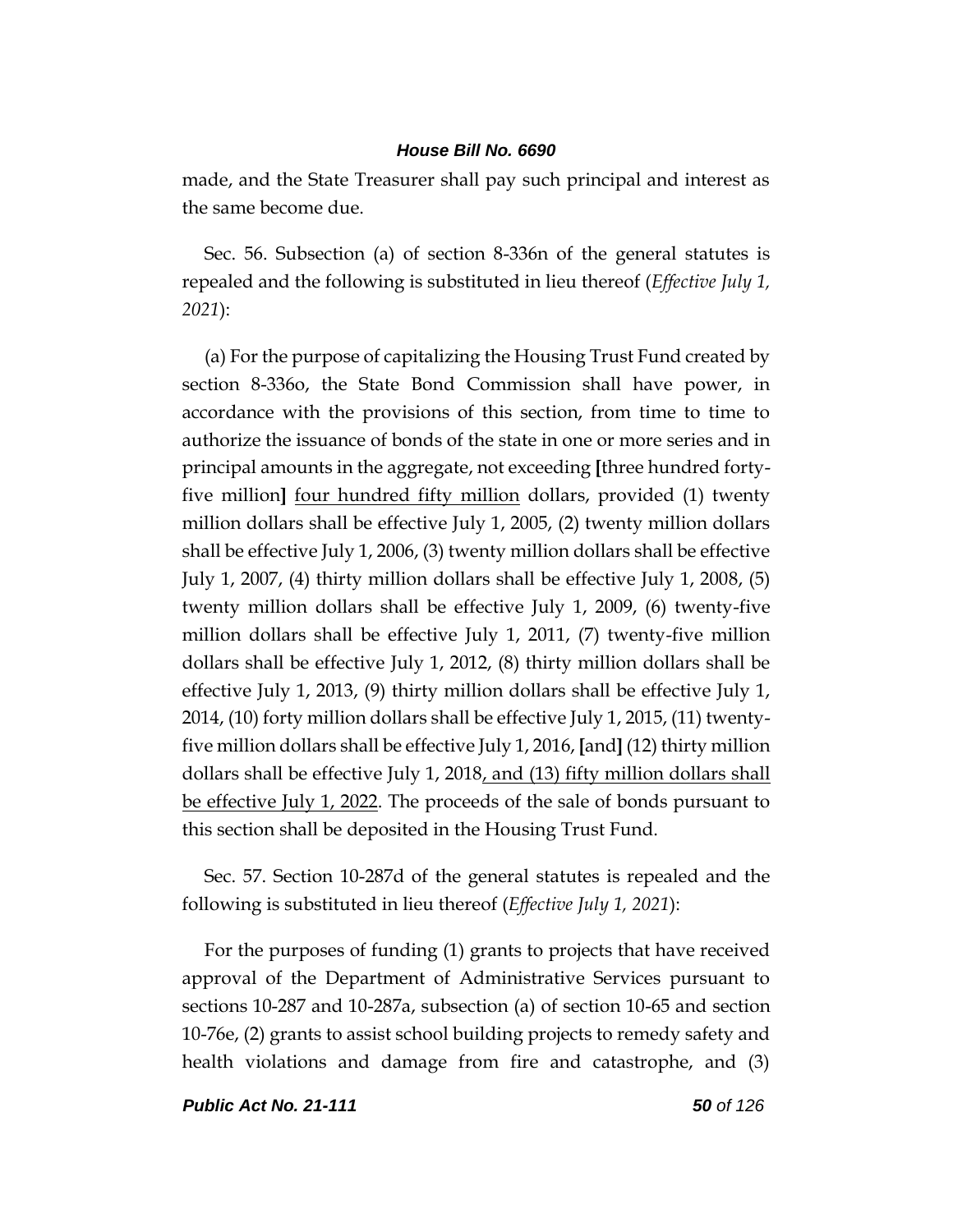technical education and career school projects pursuant to section 10- 283b, the State Treasurer is authorized and directed, subject to and in accordance with the provisions of section 3-20, to issue bonds of the state from time to time in one or more series in an aggregate amount not exceeding **[**twelve billion six hundred twelve million one hundred sixty**]** thirteen billion six hundred twelve million one hundred sixty thousand dollars, provided **[**four hundred nineteen million**]** four hundred fifty million dollars of said authorization shall be effective July 1, **[**2020**]** 2022. Bonds of each series shall bear such date or dates and mature at such time or times not exceeding thirty years from their respective dates and be subject to such redemption privileges, with or without premium, as may be fixed by the State Bond Commission. They shall be sold at not less than par and accrued interest and the full faith and credit of the state is pledged for the payment of the interest thereon and the principal thereof as the same shall become due, and accordingly and as part of the contract of the state with the holders of said bonds, appropriation of all amounts necessary for punctual payment of such principal and interest is hereby made, and the State Treasurer shall pay such principal and interest as the same become due. The State Treasurer is authorized to invest temporarily in direct obligations of the United States, United States agency obligations, certificates of deposit, commercial paper or bank acceptances such portion of the proceeds of such bonds or of any notes issued in anticipation thereof as may be deemed available for such purpose.

Sec. 58. Section 10-508 of the general statutes is repealed and the following is substituted in lieu thereof (*Effective July 1, 2021*):

(a) For the purposes described in subsection (b) of this section, the State Bond Commission shall have the power from time to time to authorize the issuance of bonds of the state in one or more series and in principal amounts not exceeding in the aggregate **[**sixty-three million five hundred nineteen thousand one hundred forty-nine**]** forty-eight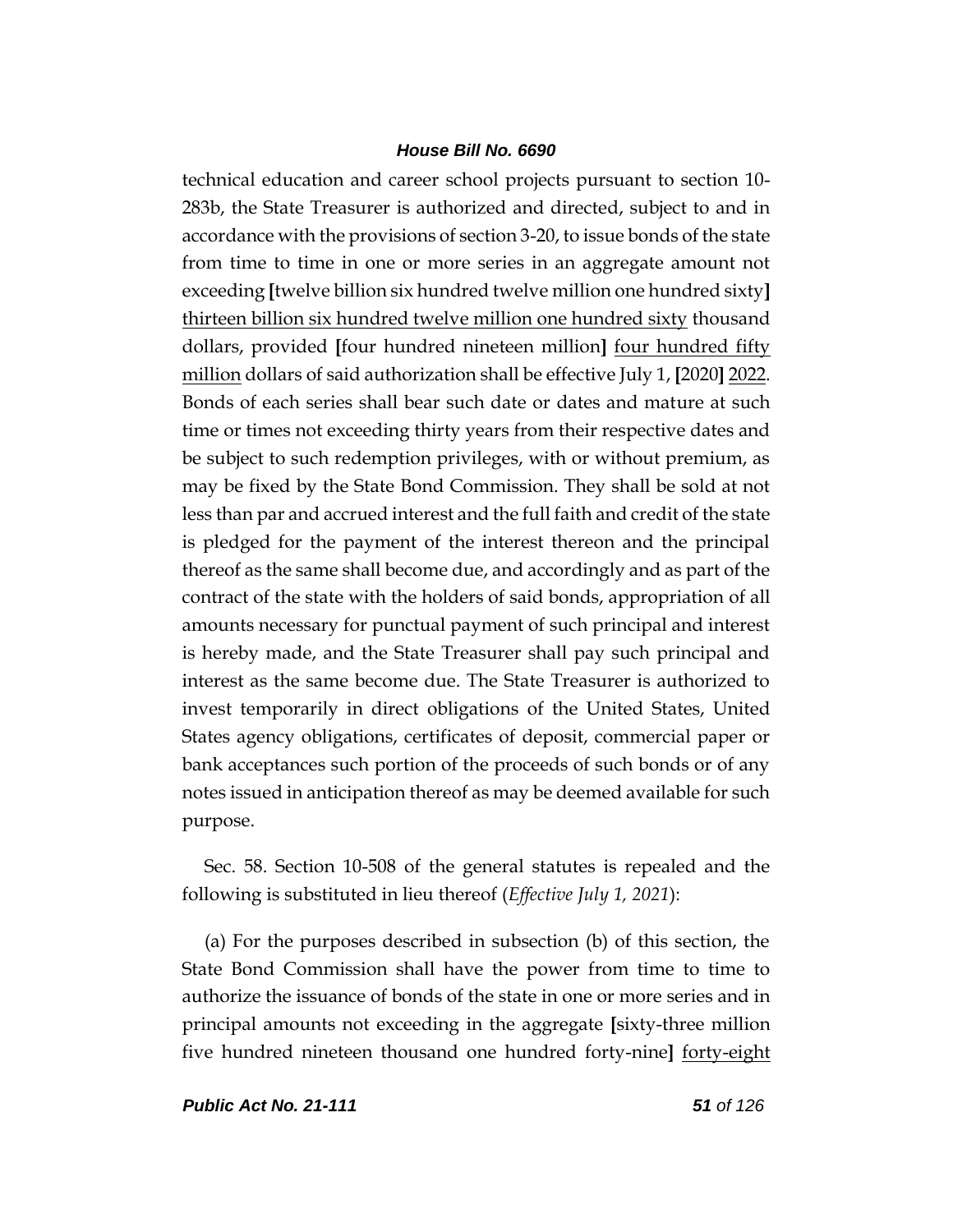million five hundred nineteen thousand one hundred forty-nine dollars, provided three million five hundred nineteen thousand one hundred forty-nine dollars of said authorization shall be effective July 1, 2015, **[**ten million dollars of said authorization shall be effective July 1, 2019, ten**]** five million dollars of said authorization shall be effective July 1, 2020, ten million dollars of said authorization shall be effective July 1, 2021, ten million dollars of said authorization shall be effective July 1, 2022, and ten million dollars of said authorization shall be effective July 1, 2023.

(b) The proceeds of the sale of said bonds, to the extent of the amount stated in subsection (a) of this section, shall be used by the Office of Early Childhood for the purposes of early care and education facility improvements in the Smart Start competitive grant program established pursuant to subsection (a) of section 10-501, section 10-506 and section 3 of public act 14-41, the school readiness program, as defined in section 10-16p, state-funded day care centers pursuant to section 8-210, Even Start program pursuant to section 10-265n, programs administered by local and regional boards of education, and to expand the delivery of child care services to infants and toddlers where a demonstrated need exists, as determined by the Office of Early Childhood. Grants awarded pursuant to this subsection shall be used for facility improvements and minor capital repairs. Applicants eligible pursuant to this subsection may submit an application to the Office of Early Childhood and may receive a grant for capital expenses in an amount not to exceed seventyfive thousand dollars per classroom for costs related to the renovation of a facility.

(c) All provisions of section 3-20, or the exercise of any right or power granted thereby, which are not inconsistent with the provisions of this section are hereby adopted and shall apply to all bonds authorized by the State Bond Commission pursuant to this section, and temporary notes in anticipation of the money to be derived from the sale of any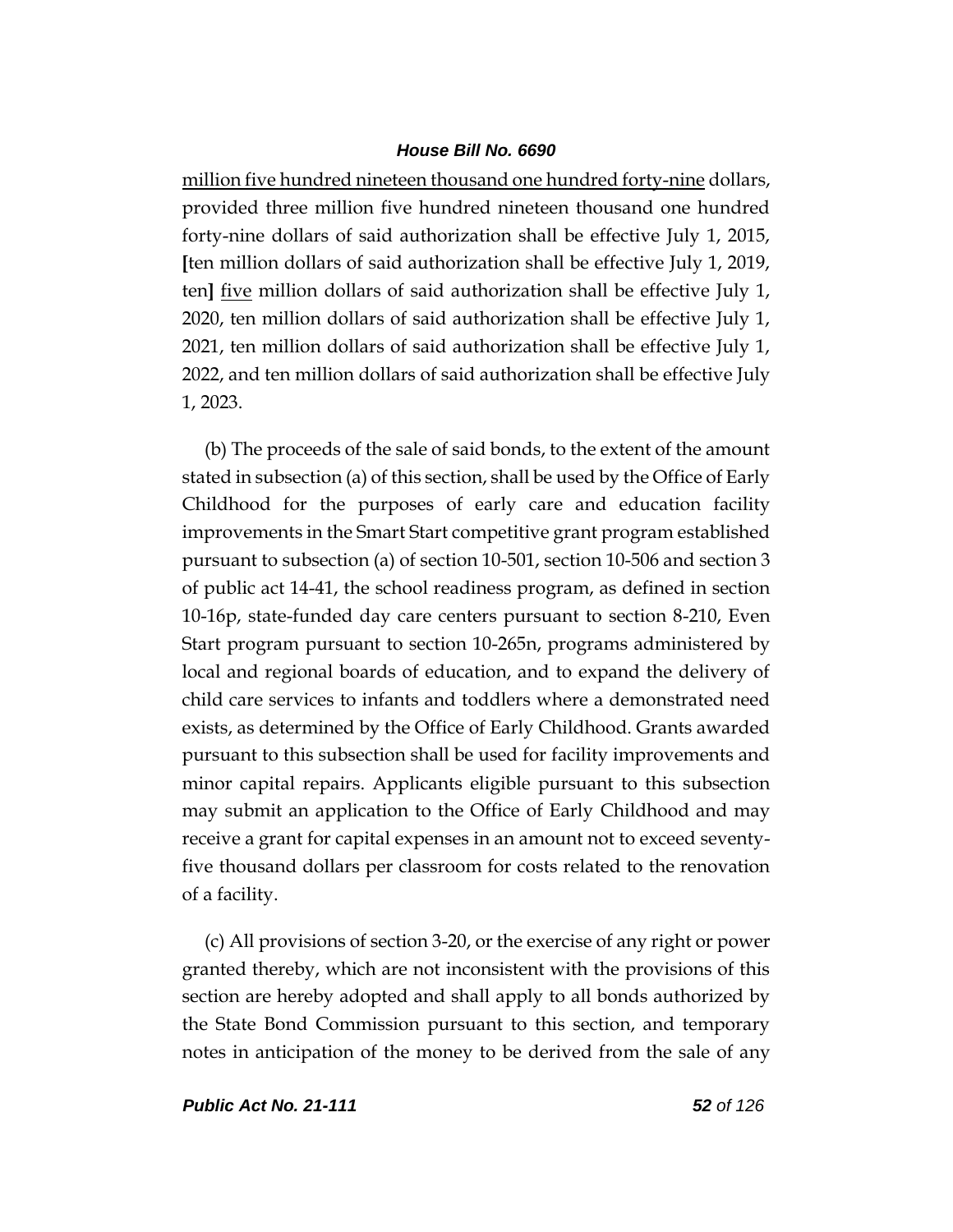such bonds so authorized may be issued in accordance with said section 3-20 and from time to time renewed. Such bonds shall mature at such time or times not exceeding twenty years from their respective dates as may be provided in or pursuant to the resolution or resolutions of the State Bond Commission authorizing such bonds. None of said bonds shall be authorized except upon a finding by the State Bond Commission that there has been filed with it a request for such authorization which is signed by or on behalf of the Secretary of the Office of Policy and Management and states such terms and conditions as said commission, in its discretion, may require. Said bonds issued pursuant to this section shall be general obligations of the state and the full faith and credit of the state of Connecticut are pledged for the payment of the principal of and interest on said bonds as the same become due, and accordingly and as part of the contract of the state with the holders of said bonds, appropriation of all amounts necessary for punctual payment of such principal and interest is hereby made, and the State Treasurer shall pay such principal and interest as the same become due.

Sec. 59. Subsection (a) of section 22a-483 of the general statutes is repealed and the following is substituted in lieu thereof (*Effective July 1, 2021*):

(a) For the purposes of sections 22a-475 to 22a-483, inclusive, the State Bond Commission shall have the power, from time to time to authorize the issuance of bonds of the state in one or more series and in principal amounts, not exceeding in the aggregate **[**one billion eight hundred sixty-five million one hundred twenty-five thousand nine hundred seventy-six**]** two billion sixty-five million one hundred twenty-five thousand nine hundred seventy-six dollars, provided **[**seventy-five**]** one hundred million dollars of said authorization shall be effective July 1, **[**2020**]** 2022.

*Public Act No. 21-111 53 of 126* Sec. 60. Subsection (d) of section 22a-483 of the general statutes is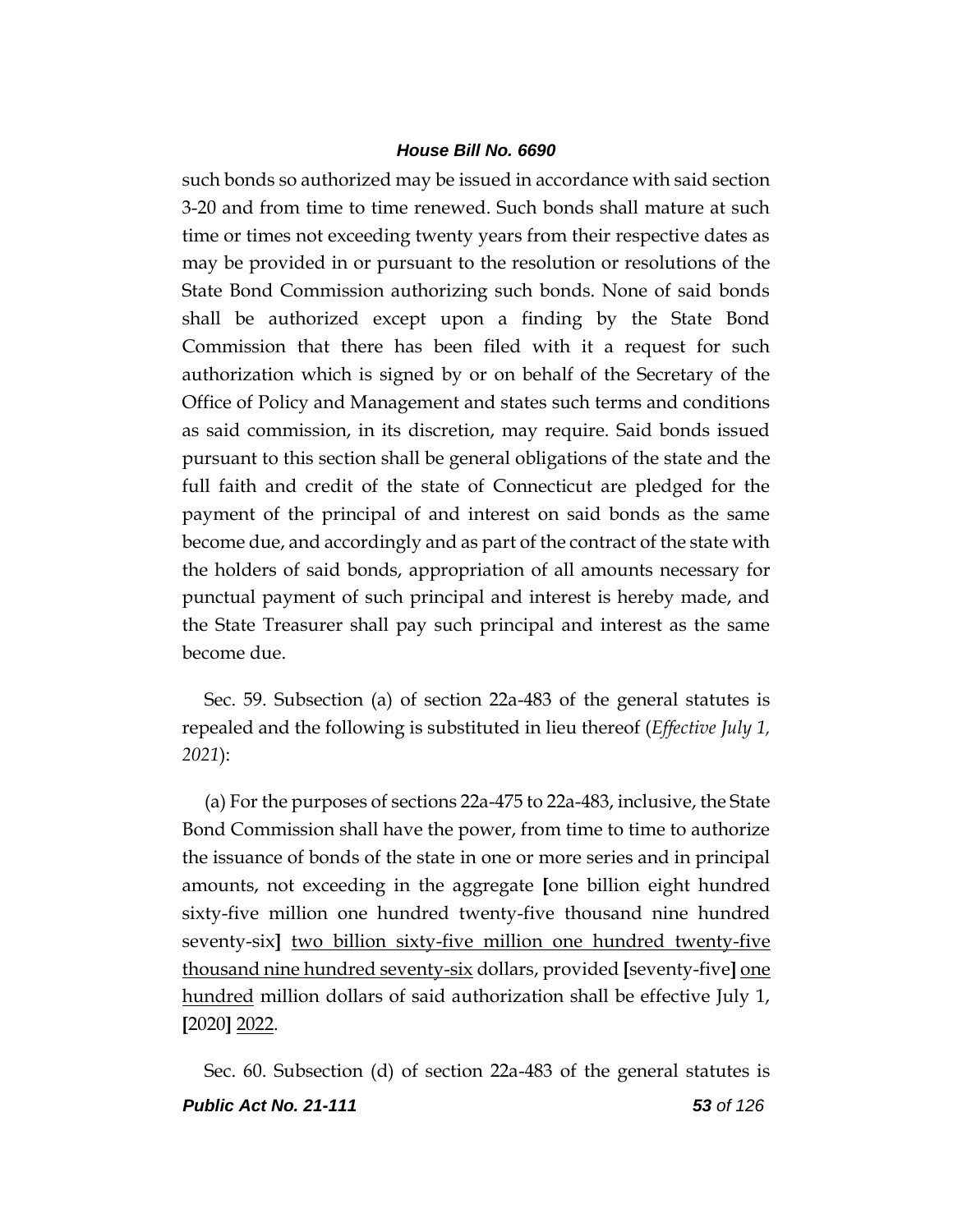repealed and the following is substituted in lieu thereof (*Effective July 1, 2021*):

(d) Notwithstanding the foregoing, nothing herein shall preclude the State Bond Commission from authorizing the issuance of revenue bonds, in principal amounts not exceeding in the aggregate **[**three billion nine hundred sixty-eight million eighty thousand**]** four billion four hundred eighty-six million eighty thousand dollars, provided **[**three hundred fifty million three hundred thousand**]** two hundred thirty-seven million dollars of said authorization shall be effective July 1, **[**2018**]** 2022, that are not general obligations of the state of Connecticut to which the full faith and credit of the state of Connecticut are pledged for the payment of the principal and interest. Such revenue bonds shall mature at such time or times not exceeding thirty years from their respective dates as may be provided in or pursuant to the resolution or resolutions of the State Bond Commission authorizing such revenue bonds. The revenue bonds, revenue state bond anticipation notes and revenue state grant anticipation notes authorized to be issued under sections 22a-475 to 22a-483, inclusive, shall be special obligations of the state and shall not be payable from nor charged upon any funds other than the revenues or other receipts, funds or moneys pledged therefor as provided in said sections 22a-475 to 22a-483, inclusive, including the repayment of municipal loan obligations; nor shall the state or any political subdivision thereof be subject to any liability thereon except to the extent of such pledged revenues or the receipts, funds or moneys pledged therefor as provided in said sections 22a-475 to 22a-483, inclusive. The issuance of revenue bonds, revenue state bond anticipation notes and revenue state grant anticipation notes under the provisions of said sections 22a-475 to 22a-483, inclusive, shall not directly or indirectly or contingently obligate the state or any political subdivision thereof to levy or to pledge any form of taxation whatever therefor or to make any appropriation for their payment. The revenue bonds, revenue state bond anticipation notes and revenue state grant

*Public Act No. 21-111 54 of 126*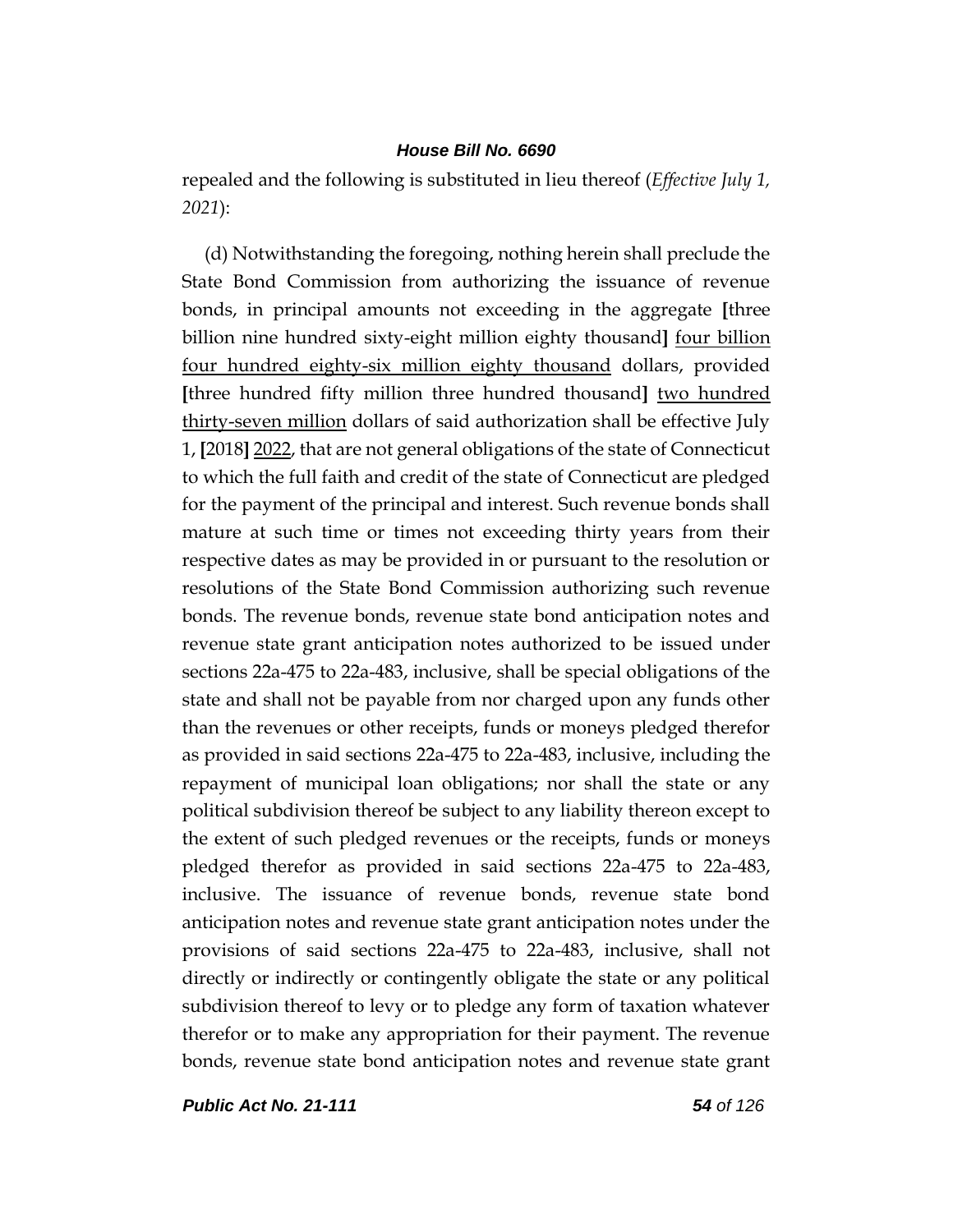anticipation notes shall not constitute a charge, lien or encumbrance, legal or equitable, upon any property of the state or of any political subdivision thereof, except the property mortgaged or otherwise encumbered under the provisions and for the purposes of said sections 22a-475 to 22a-483, inclusive. The substance of such limitation shall be plainly stated on the face of each revenue bond, revenue state bond anticipation note and revenue state grant anticipation note issued pursuant to said sections 22a-475 to 22a-483, inclusive, shall not be subject to any statutory limitation on the indebtedness of the state and such revenue bonds, revenue state bond anticipation notes and revenue state grant anticipation notes, when issued, shall not be included in computing the aggregate indebtedness of the state in respect to and to the extent of any such limitation. As part of the contract of the state with the owners of such revenue bonds, revenue state bond anticipation notes and revenue state grant anticipation notes, all amounts necessary for the punctual payment of the debt service requirements with respect to such revenue bonds, revenue state bond anticipation notes and revenue state grant anticipation notes shall be deemed appropriated, but only from the sources pledged pursuant to said sections 22a-475 to 22a-483, inclusive. The proceeds of such revenue bonds or notes may be deposited in the Clean Water Fund for use in accordance with the permitted uses of such fund. Any expense incurred in connection with the carrying out of the provisions of this section, including the costs of issuance of revenue bonds, revenue state bond anticipation notes and revenue state grant anticipation notes may be paid from the accrued interest and premiums or from any other proceeds of the sale of such revenue bonds, revenue state bond anticipation notes or revenue state grant anticipation notes and in the same manner as other obligations of the state. All provisions of subsections  $(g)$ ,  $(k)$ ,  $(l)$ ,  $(s)$  and  $(u)$  of section 3-20 or the exercise of any right or power granted thereby which are not inconsistent with the provisions of said sections 22a-475 to 22a-483, inclusive, are hereby adopted and shall apply to all revenue bonds, state revenue bond anticipation notes and state revenue grant anticipation

*Public Act No. 21-111 55 of 126*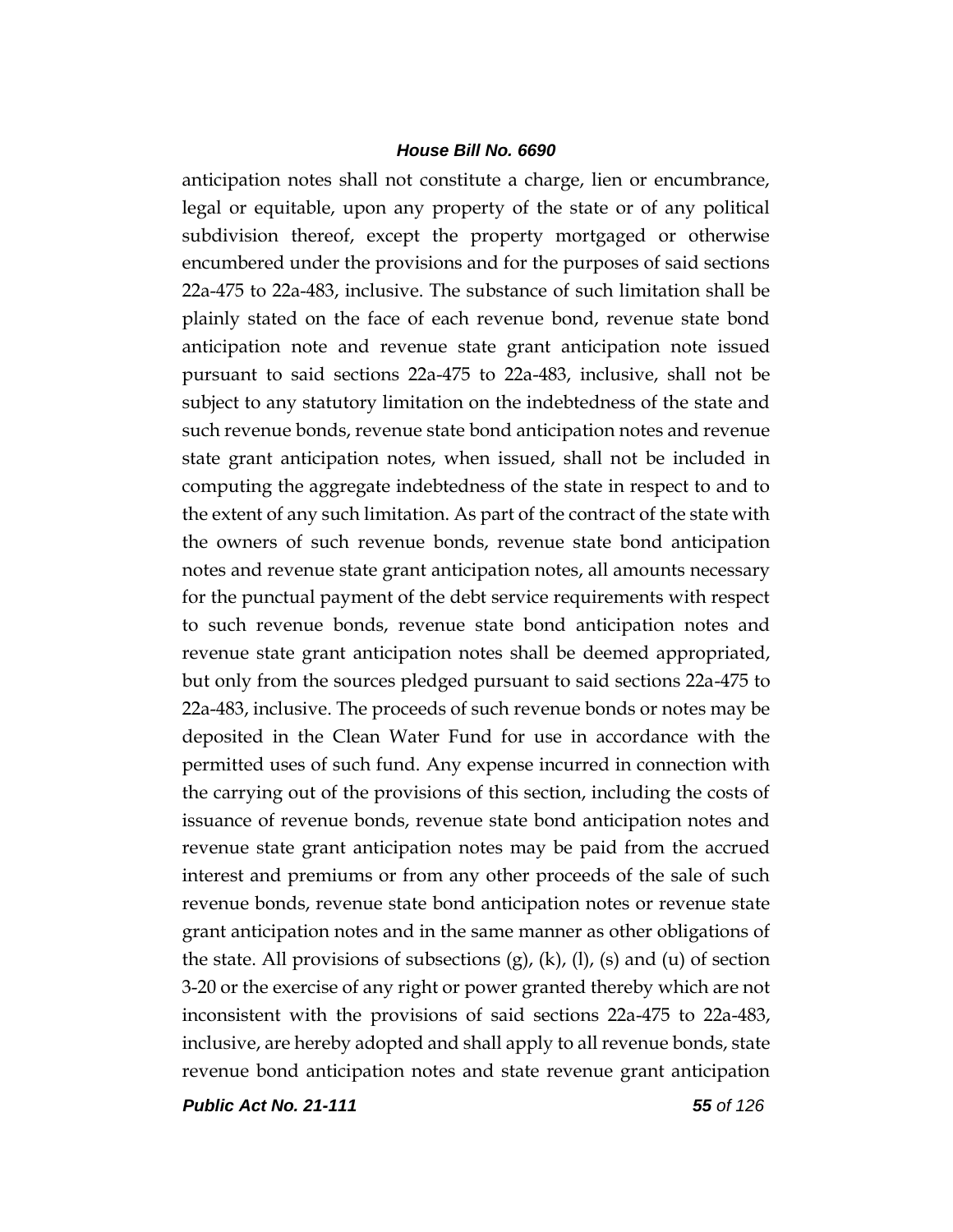notes authorized by the State Bond Commission pursuant to said sections 22a-475 to 22a-483, inclusive. For the purposes of subsection (o) of section 3-20, "bond act" shall be construed to include said sections 22a-475 to 22a-483, inclusive.

Sec. 61. Subsection (a) of section 23-103 of the general statutes is repealed and the following is substituted in lieu thereof (*Effective July 1, 2021*):

(a) For the purposes described in subsection (b) of this section, the State Bond Commission shall have the power, from time to time to authorize the issuance of bonds of the state in one or more series and in principal amounts not exceeding in the aggregate **[**thirteen million dollars**]** nineteen million dollars, provided three million dollars of said authorization shall be effective July 1, 2022.

Sec. 62. Section 85 of public act 13-3, as amended by section 74 of public act 14-98, section 67 of public act 15-1 of the June special session, section 26 of public act 18-178 and section 74 of public act 20-1, is amended to read as follows (*Effective July 1, 2021*):

(a) For the purposes described in subsection (b) of this section, the State Bond Commission shall have the power from time to time to authorize the issuance of bonds of the state in one or more series and in principal amounts not exceeding in the aggregate **[**seventy-two**]** eightyseven million dollars, provided ten million dollars of said authorization shall be effective July 1, 2022.

(b) The proceeds of the sale of said bonds, to the extent of the amount stated in subsection (a) of this section, shall be used by the Department of Education for the purpose of the school security infrastructure competitive grant program, established pursuant to section 84 of public act 13-3, as amended by section 15 of public act 13-122, section 191 of public act 13-247, section 73 of public act 14-98, section 1 of public act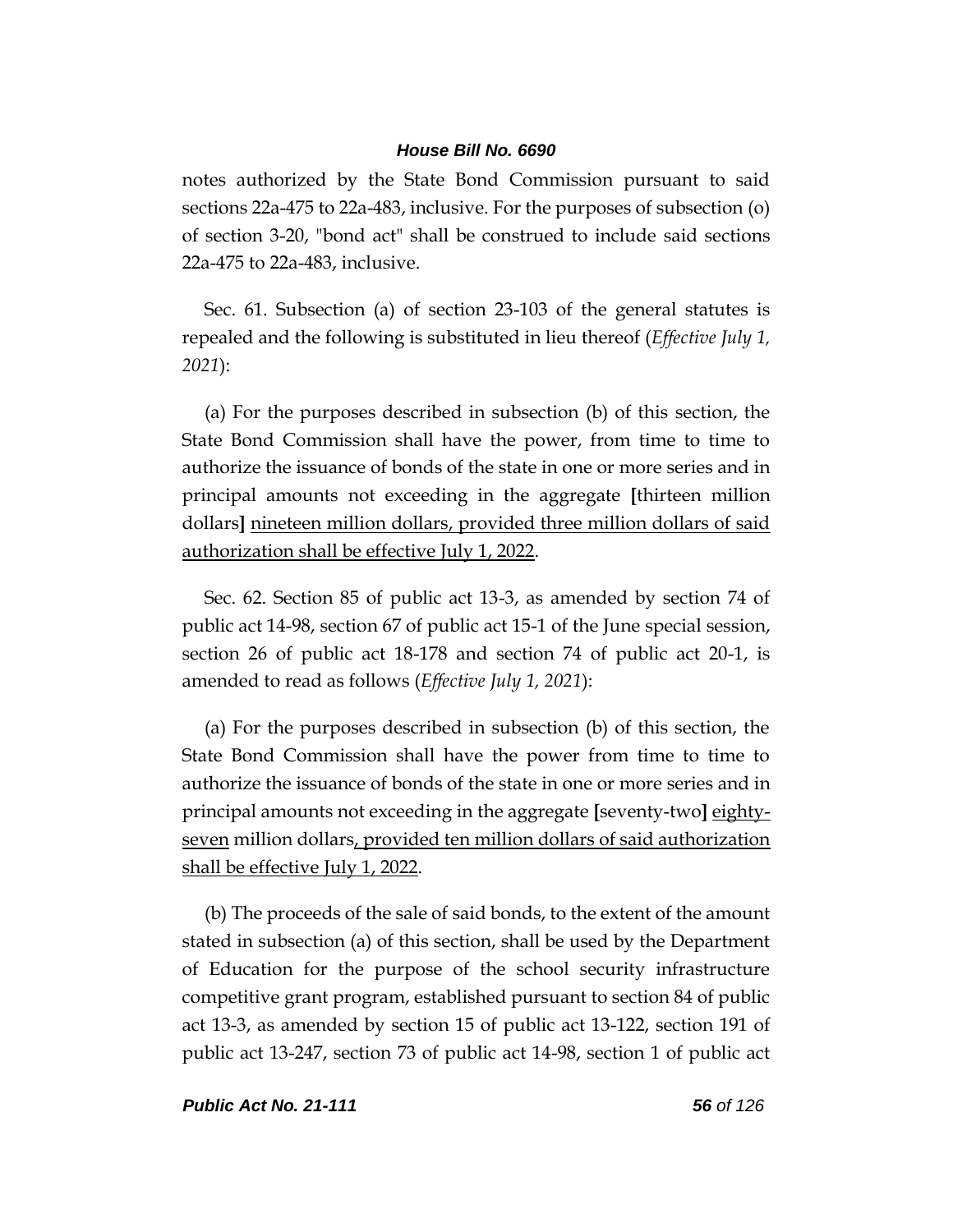15-5, section 1 of public act 16-171, section 1 of public act 17-68, section 490 of public act 17-2 of the June special session and section 73 of **[**this act**]** public act 20-1, provided not less than five million dollars shall be used by the Department of Emergency Services and Public Protection for school security projects that involve multimedia interoperable communications systems.

(c) All provisions of section 3-20 of the general statutes, or the exercise of any right or power granted thereby, which are not inconsistent with the provisions of this section are hereby adopted and shall apply to all bonds authorized by the State Bond Commission pursuant to this section, and temporary notes in anticipation of the money to be derived from the sale of any such bonds so authorized may be issued in accordance with said section 3-20 and from time to time renewed. Such bonds shall mature at such time or times not exceeding twenty years from their respective dates as may be provided in or pursuant to the resolution or resolutions of the State Bond Commission authorizing such bonds. None of said bonds shall be authorized except upon a finding by the State Bond Commission that there has been filed with it a request for such authorization which is signed by or on behalf of the Secretary of the Office of Policy and Management and states such terms and conditions as said commission, in its discretion, may require. Said bonds issued pursuant to this section shall be general obligations of the state and the full faith and credit of the state of Connecticut are pledged for the payment of the principal of and interest on said bonds as the same become due, and accordingly and as part of the contract of the state with the holders of said bonds, appropriation of all amounts necessary for punctual payment of such principal and interest is hereby made, and the State Treasurer shall pay such principal and interest as the same become due.

Sec. 63. Section 1 of public act 07-7 of the June special session, as amended by section 211 of public act 10-44, section 86 of public act 11-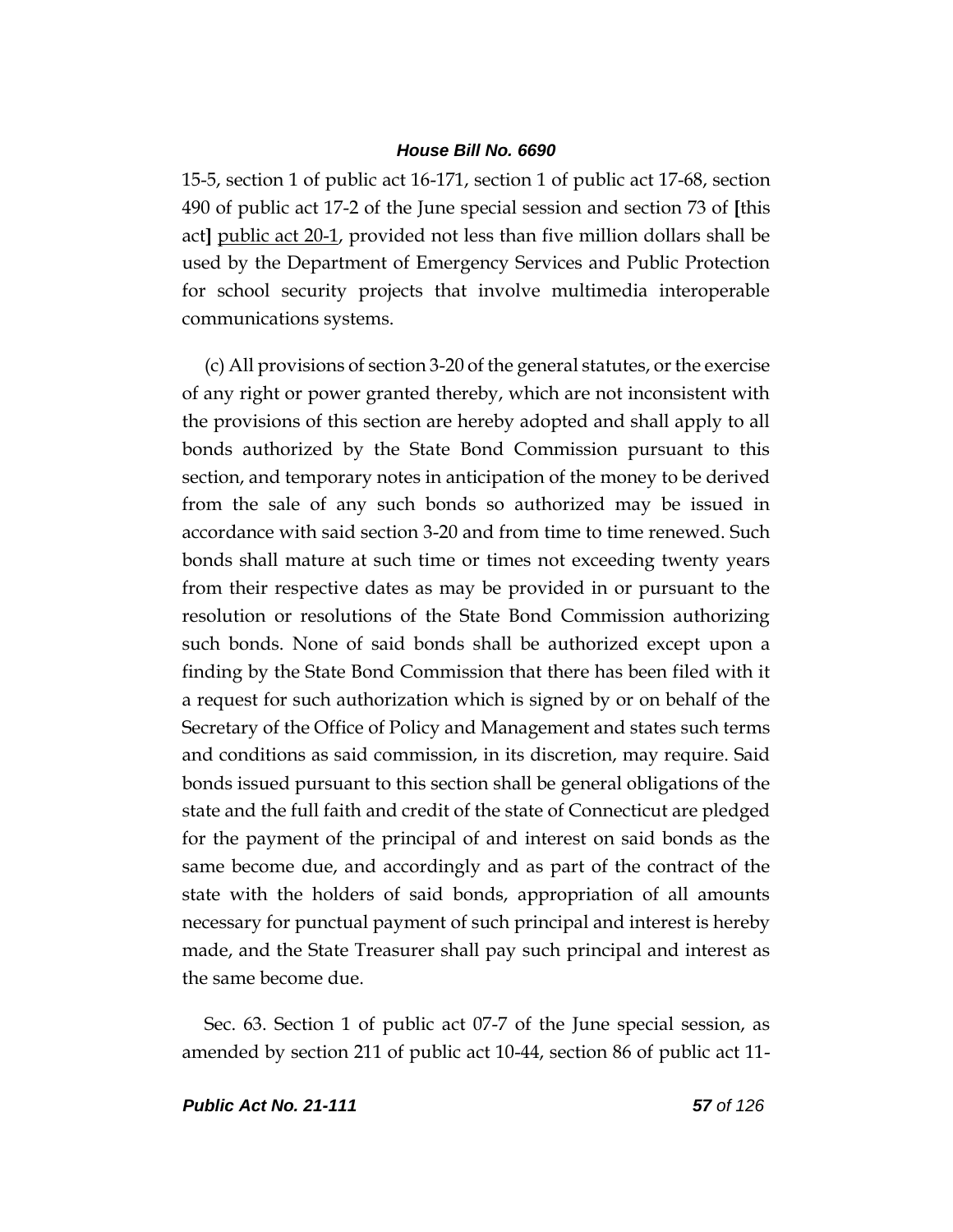57, section 18 of public act 12-189, section 115 of public act 13-239, section 62 of public act 14-98, section 133 of public act 15-1 of the June special session and section 55 of public act 16-4 of the May special session, is amended to read as follows (*Effective July 1, 2021*):

The State Bond Commission shall have power, in accordance with the provisions of sections 1 to 7, inclusive, of public act 07-7 of the June special session, from time to time to authorize the issuance of bonds of the state in one or more series and in principal amounts in the aggregate, not exceeding **[**\$307,444,304**]** \$306,944,304.

Sec. 64. Subdivision (4) of subsection (w) of section 2 of public act 07- 7 of the June special session, as amended by section 59 of public act 16- 4 of the May special session, is amended to read as follows (*Effective July 1, 2021*):

(4) Development of a courthouse facility in Torrington, including land acquisition and parking, not exceeding **[**\$25,288,700**]** \$24,788,700.

Sec. 65. Section 12 of public act 07-7 of the June special session, as amended by section 233 of public act 10-44, section 143 of public act 10- 179, section 98 of public act 13-3, section 119 of public act 13-239, section 139 of public act 15-1 of the June special session, section 62 of public act 16-4 of the May special session and section 467 of public act 17-2 of the June special session, is amended to read as follows (*Effective July 1, 2021*):

The State Bond Commission shall have power, in accordance with the provisions of sections 12 to 19, inclusive, of public act 07-7 of the June special session, from time to time to authorize the issuance of bonds of the state in one or more series and in principal amounts in the aggregate, not exceeding **[**\$112,420,005**]** \$111,620,005.

Sec. 66. Subdivision (22) of subsection (f) of section 13 of public act 07-7 of the June special session, as amended by section 277 of public act 10-44 and section 227 of public act 15-1 of the June special session, is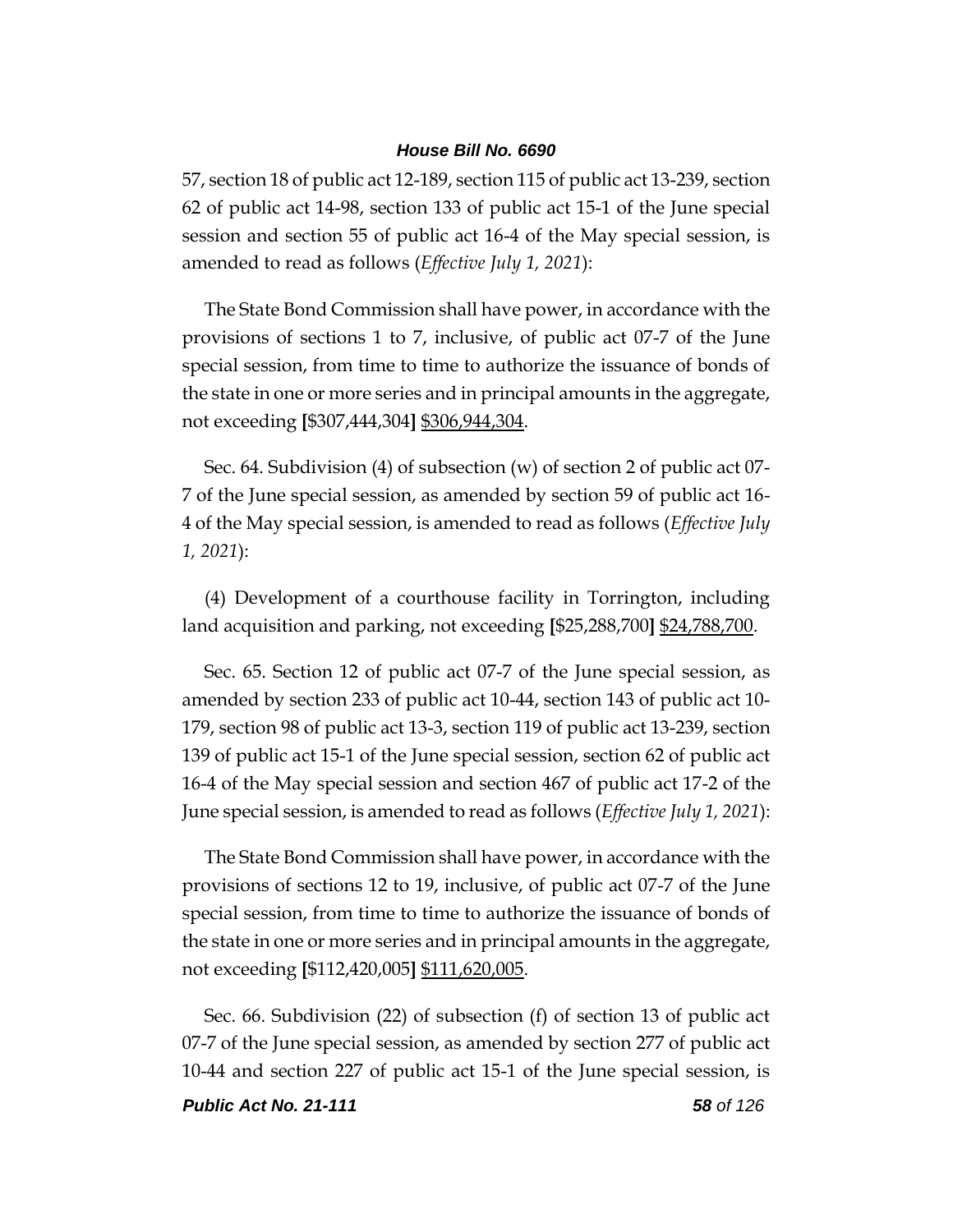amended to read as follows (*Effective July 1, 2021*):

(22) Grant-in-aid to the city of Meriden for the West Main Street streetscape project from Cook Avenue to Amtrak railroad tracks, not exceeding **[**\$2,000,000**]** \$1,200,000.

Sec. 67. Subdivision (4) of subsection (c) of section 13 of public act 13- 239 is amended to read as follows (*Effective July 1, 2021*):

(4) For **[**a program to establish energy microgrids to support critical municipal infrastructure**]** the microgrid and resilience grant and loan pilot program, not exceeding \$15,000,000.

Sec. 68. Section 8 of public act 14-98, as amended by section 189 of public act 16-4 of the May special session, section 517 of public act 17-2 of the June special session and section 28 of public act 18-178, is amended to read as follows (*Effective July 1, 2021*):

The State Bond Commission shall have power, in accordance with the provisions of this section and sections 9 to 15, inclusive, of public act 14- 98, from time to time to authorize the issuance of bonds of the state in one or more series and in principal amounts in the aggregate, not exceeding **[**\$162,765,800**]** \$172,765,800.

Sec. 69. Subdivision (4) of subsection (e) of section 9 of public act 14- 98 is amended to read as follows (*Effective July 1, 2021*):

(4) Grants-in-aid to nonprofit organizations sponsoring children's museums, aquariums and science-related programs, not exceeding \$27,100,000, provided not more than \$10,500,000 shall be used as a grant-in-aid to the Connecticut Science Center, **[**and**]** not more than \$6,600,000 shall be used as a grant-in-aid to the Maritime Aquarium in Norwalk and not more than \$10,000,000 shall be used as a grant-in-aid to the Children's Museum in West Hartford;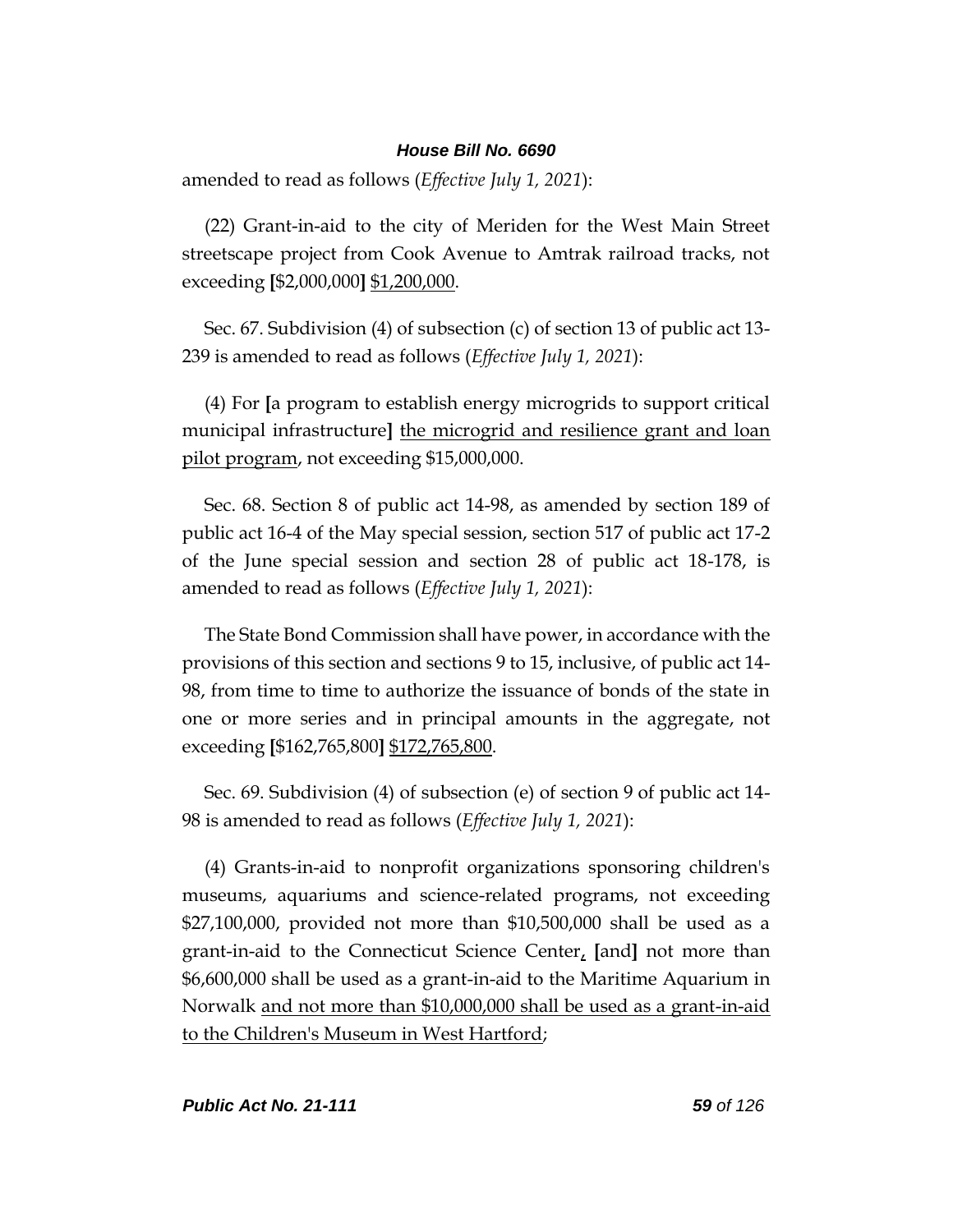Sec. 70. Section 12 of public act 15-1 of the June special session, as amended by section 201 of public act 16-4 of the May special session and section 527 of public act 17-2 of the June special session, is amended to read as follows (*Effective July 1, 2021*):

The State Bond Commission shall have power, in accordance with the provisions of this section and sections 13 to 19, inclusive, of public act 15-1 of the June special session, from time to time to authorize the issuance of bonds of the state in one or more series and in principal amounts in the aggregate, not exceeding **[**\$353,092,050**]** \$352,768,464.

Sec. 71. Subdivision (1) of subsection (i) of section 13 of public act 15- 1 of the June special session, as amended by section 532 of public act 17- 2 of the June special session, is amended to read as follows (*Effective July 1, 2021*):

(1) Grants-in-aid for the purpose of capital start-up costs related to the development of new interdistrict magnet school programs to assist the state in meeting the goals of the current stipulation and order for Milo Sheff, et al. v. William A. O'Neill, et al., for the purpose of purchasing a building or portable classrooms, subject to the reversion provisions in subdivision (1) of subsection (c) of section 10-264h of the general statutes, leasing space and purchasing equipment, including, but not limited to, computers and classroom furniture, not exceeding **[**\$15,000,000**]** \$14,676,414.

Sec. 72. Section 233 of public act 15-1 of the June special session, as amended by section 78 of public act 20-1, is amended to read as follows (*Effective from passage*):

The proceeds of the sale of bonds described in sections 232 to 237, inclusive, of public act 15-1 of the June special session, to the extent hereinafter stated, shall be used for the purpose of payment of the transportation costs, as defined in subdivision (6) of section 13b-75 of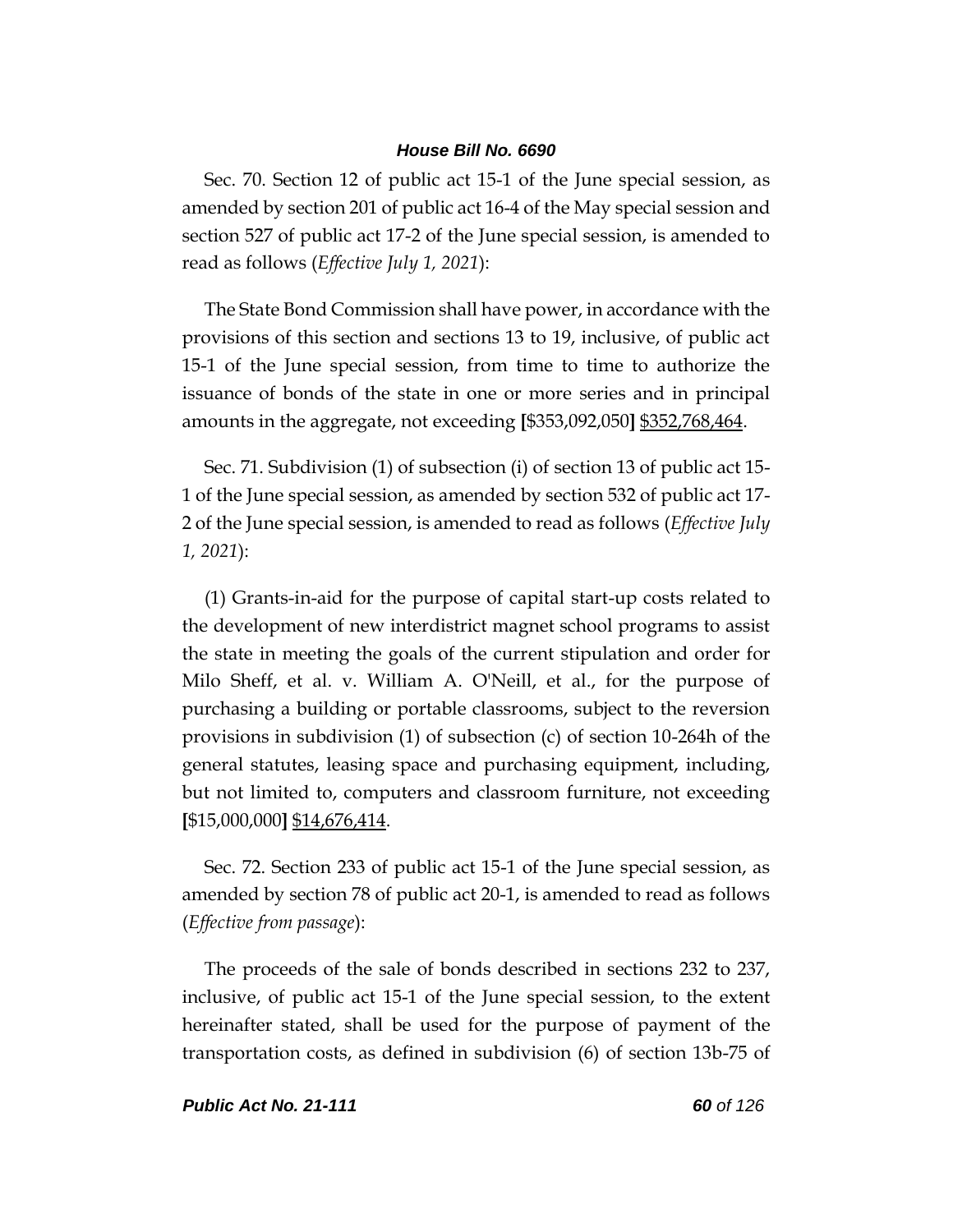the general statutes, with respect to the projects and uses hereinafter described, which projects and uses are hereby found and determined to be in furtherance of one or more of the authorized purposes for the issuance of special tax obligation bonds set forth in section 13b-74 of the general statutes. For the Department of Transportation:

(a) For the Bureau of Engineering and Highway Operations:

(1) Interstate 84 widening between exits 3 and 8;

(2) Interstate 84 safety and operational improvements in Hartford;

(3) Operational lanes for Interstate 84 interchanges 40 to 42 in West Hartford;

(4) Interstate 84 and Route 8 interchange improvements in Waterbury;

(5) Interstate 91, Interstate 691 and Route 15 interchange improvements;

(6) Interstate 95 improvements to reduce congestion between New Haven and the New York state line;

(7) Interstate 95 improvements to reduce congestion between New Haven and the Rhode Island state line;

(8) Relocation and reconfiguration for the Interstate 91 interchange 29 in Hartford;

(9) Rehabilitation and repair for the Interstate 95 Gold Star Bridge;

(10) Reconfiguration for Route 7 and Route 15 interchange in Norwalk;

(11) Route 9 improvements in Middletown;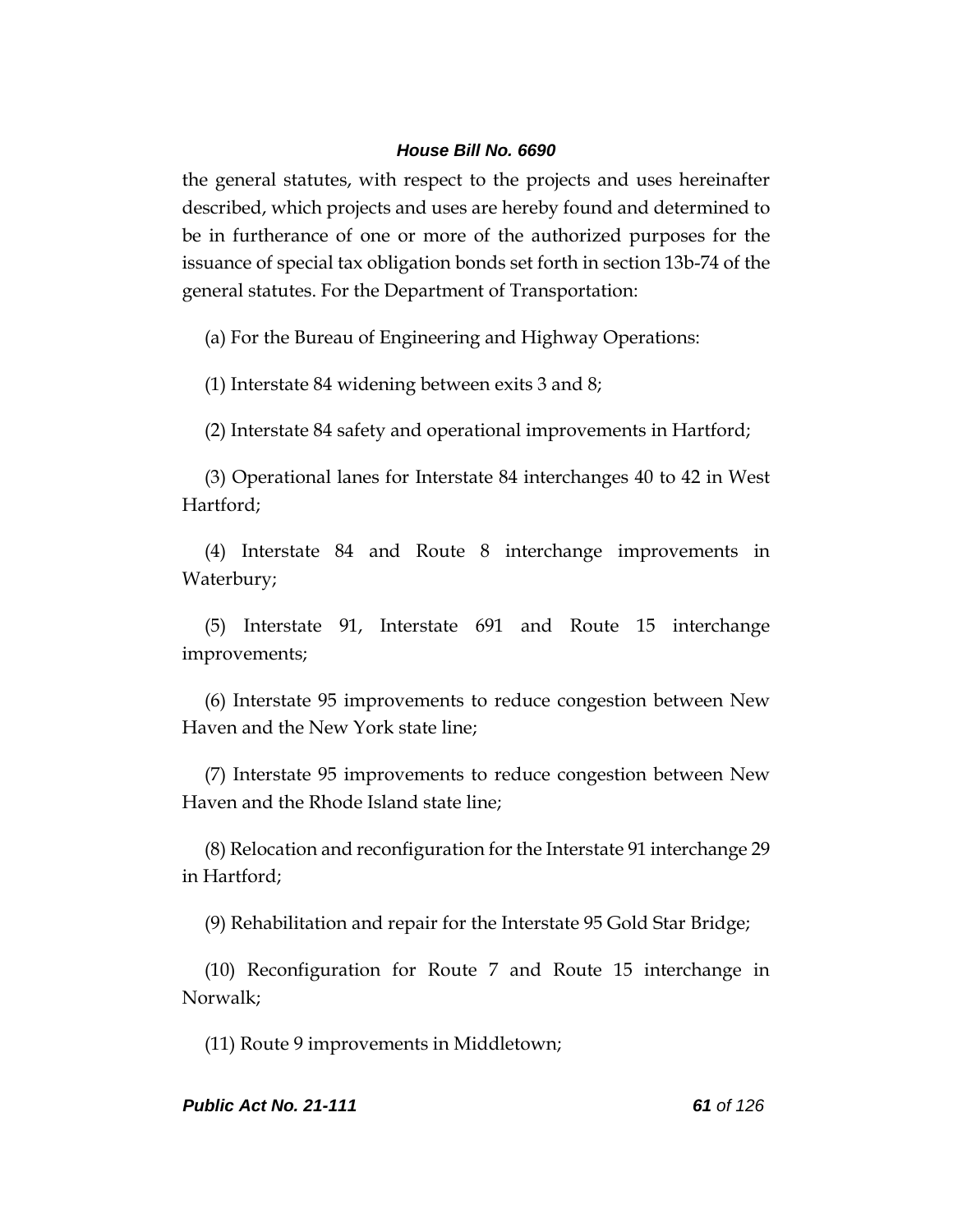(12) Urban bikeway, pedestrian connectivity, trails and alternative mobility programs;

(13) Rehabilitation for Route 15 West Rock Tunnel and interchange 59; and

(14) Implementation of Innovative Bridge Delivery and Construction Program.

(b) For the Bureau of Public Transportation:

(1) Bus rolling stock;

(2) State-wide rail rolling stock replacement program, including café cars on the New Haven Line;

(3) Continued expansion, rolling stock and development of stations on the Hartford Line;

(4) Extension of the CTfastrak bus rapid transit corridor east to Manchester;

(5) Implementation of a bus rapid transit corridor for Route 1 between Norwalk and Stamford;

(6) New signal system on the Waterbury branch line;

(7) Interim repairs to the SAGA moveable and Cos Cob bridges on the New Haven Line;

(8) Replacement of the WALK Moveable Bridge, including a New Universal Interlocking at CP243, and improvement to the dock yard on the Danbury branch line;

(9) Station improvements on the New Haven Line and Danbury branch line;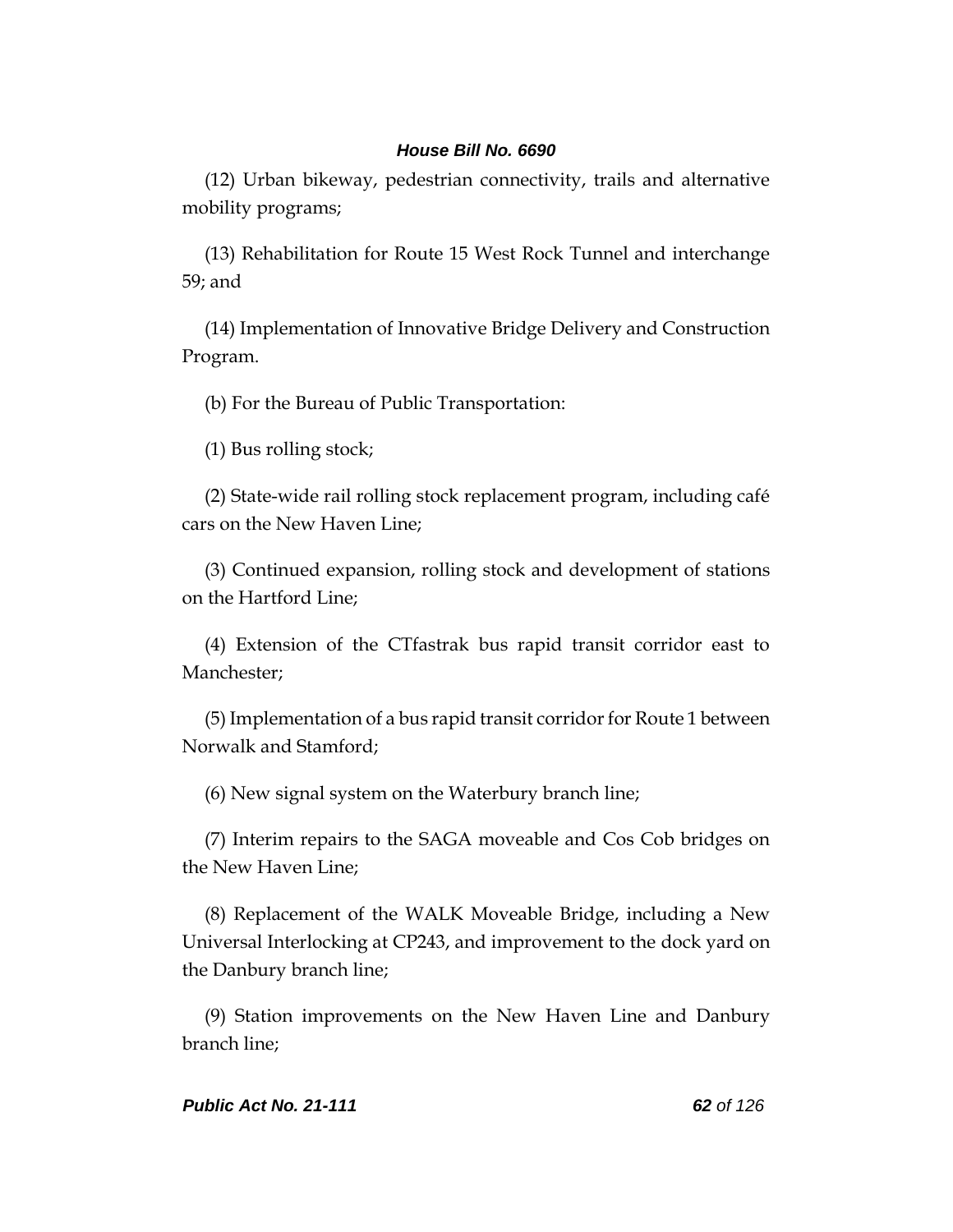(10) Development of a Madison station and parking garage on Shoreline East;

(11) Study for an East Lyme (Niantic) station on Shoreline East;

(12) A parking structure, **[**and**]** pedestrian bridge and improvements to Union Station and the surrounding roadways in New Haven on the New Haven Line;

(13) A parking structure and pedestrian bridge in Stamford on the New Haven Line;

(14) Implementation of a real-time location and bus information system state wide;

(15) Implementation of a real-time audio and video system on the New Haven Line;

(16) Development of a plan to upgrade capacity and speed on the New Haven Line;

(17) Study for centralized paratransit service coordination state wide; and

(18) Improvements on New Canaan branch line.

Sec. 73. Section 8 of public act 16-4 of the May special session, as amended by section 545 of public act 17-2 of the June special session, is amended to read as follows (*Effective July 1, 2021*):

The State Bond Commission shall have power, in accordance with the provisions of this section and sections 9 to 15, inclusive, of public act 16- 4 of the May special session, from time to time to authorize the issuance of bonds of the state in one or more series and in principal amounts in the aggregate, not exceeding **[**\$37,000,000**]** \$30,000,000.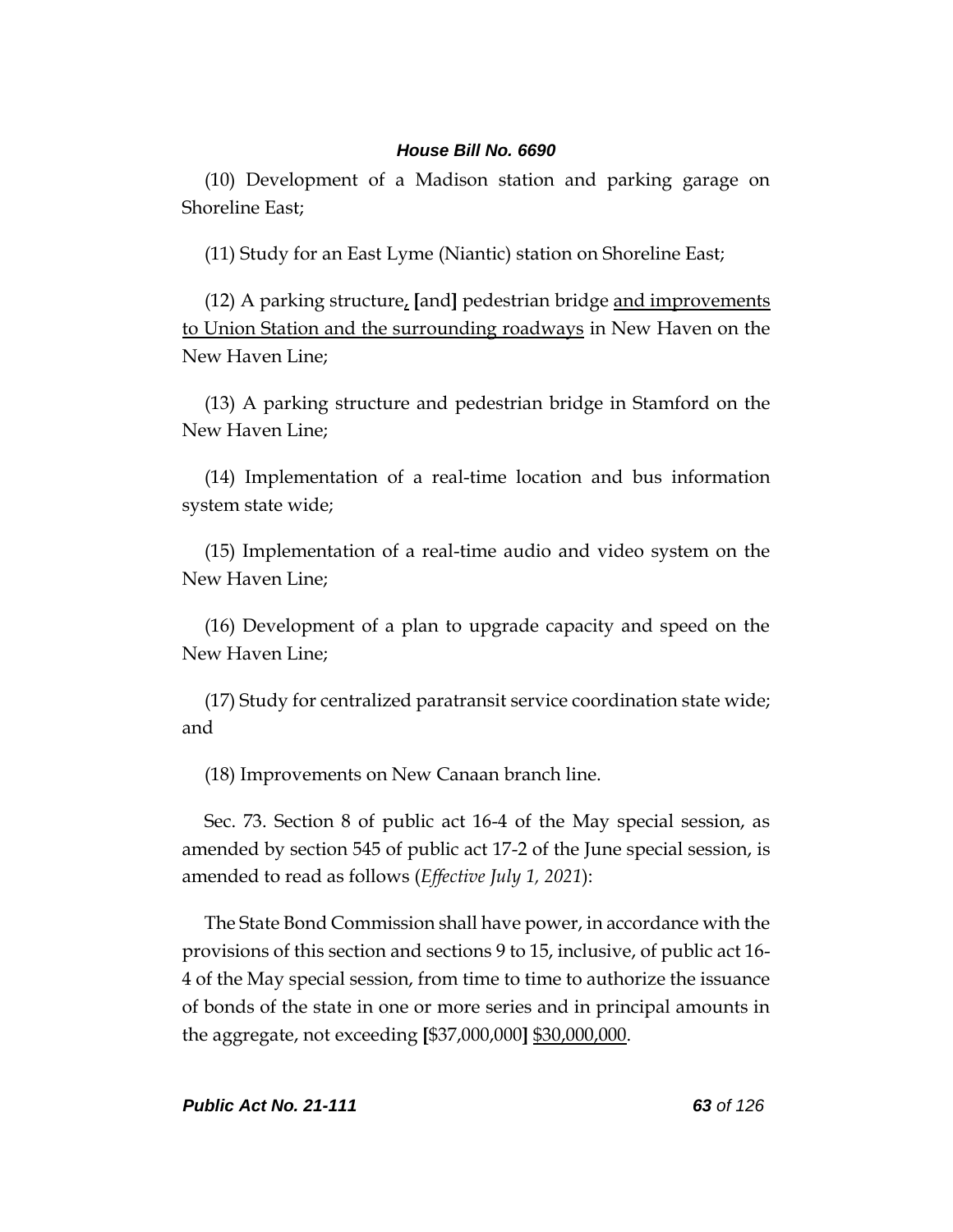Sec. 74. Subsection (b) of section 9 of public act 16-4 of the May special session is amended to read as follows (*Effective July 1, 2021*):

For the Department of Energy and Environmental Protection: Grantsin-aid to the town of Glastonbury for acquisition or reimbursement of open space for conservation or municipal purposes, not exceeding **[**\$10,000,000**]** \$3,000,000.

Sec. 75. Section 377 of public act 17-2 of the June special session is amended to read as follows (*Effective July 1, 2021*):

The State Bond Commission shall have power, in accordance with the provisions of this section and sections 378 to 383, inclusive, of **[**this act**]** public act 17-2 of the June special session, from time to time to authorize the issuance of bonds of the state in one or more series and in principal amounts in the aggregate not exceeding **[**\$240,836,905**]** \$235,836,905.

Sec. 76. Subdivision (2) of subsection (c) of section 378 of public act 17-2 of the June special session is amended to read as follows (*Effective July 1, 2021*):

(2) Planning and design for a new Forensic Science Laboratory, not exceeding **[**\$6,000,000**]** \$1,000,000.

Sec. 77. Section 388 of public act 17-2 of the June special session is amended to read as follows (*Effective July 1, 2021*):

The State Bond Commission shall have power, in accordance with the provisions of this section and sections 389 to 395, inclusive, of **[**this act**]** public act 17-2 of the June special session, from time to time to authorize the issuance of bonds of the state in one or more series and in principal amounts in the aggregate, not exceeding **[**\$250,950,000**]** \$240,950,000.

Sec. 78. Subdivision (1) of subsection (c) of section 389 of public act 17-2 of the June special session is amended to read as follows (*Effective*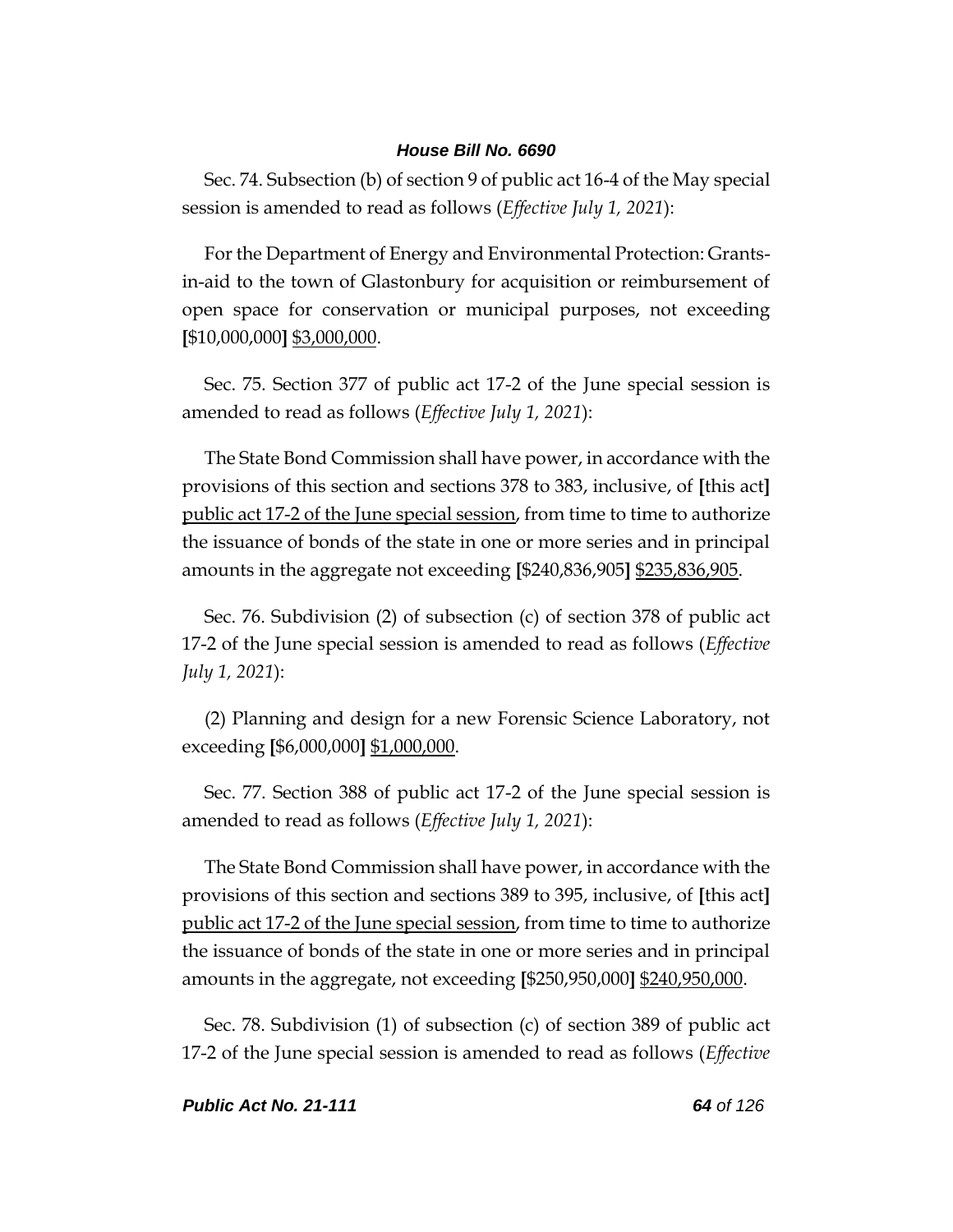*July 1, 2021*):

(1) For **[**a program to establish energy microgrids to support critical municipal infrastructure**]** the microgrid and resilience grant and loan pilot program, not exceeding \$5,000,000.

Sec. 79. Subsection (j) of section 389 of public act 17-2 of the June special session is repealed. (*Effective July 1, 2021*)

Sec. 80. Subsection (k) of section 389 of public act 17-2 of the June special session, as amended by section 1 of public act 18-52, is amended to read as follows (*Effective July 1, 2021*):

(k) For the Department of Housing: Funding for the Department of Housing **[**and Connecticut Children's Medical Center's**]** for the Healthy Homes Program, not exceeding \$10,000,000, provided (1) not more than \$7,000,000 shall be used for the abatement of lead in homes in the state and made available to residents in any municipality in the state, and (2) not more than \$3,000,000 shall be used to address environmental health and safety concerns, including, but not limited to, mold, allergens, asthma, carbon monoxide, home safety, pesticides and radon.

Sec. 81. Section 407 of public act 17-2 of the June special session, as amended by section 35 of public act 18-178, is amended to read as follows (*Effective July 1, 2021*):

The State Bond Commission shall have power, in accordance with the provisions of this section and sections 408 to 414, inclusive, of public act 17-2 of the June special session, from time to time to authorize the issuance of bonds of the state in one or more series and in principal amounts in the aggregate, not exceeding **[**\$216,000,000**]** \$196,000,000.

Sec. 82. Subsection (i) of section 408 of public act 17-2 of the June special session is repealed. (*Effective July 1, 2021*)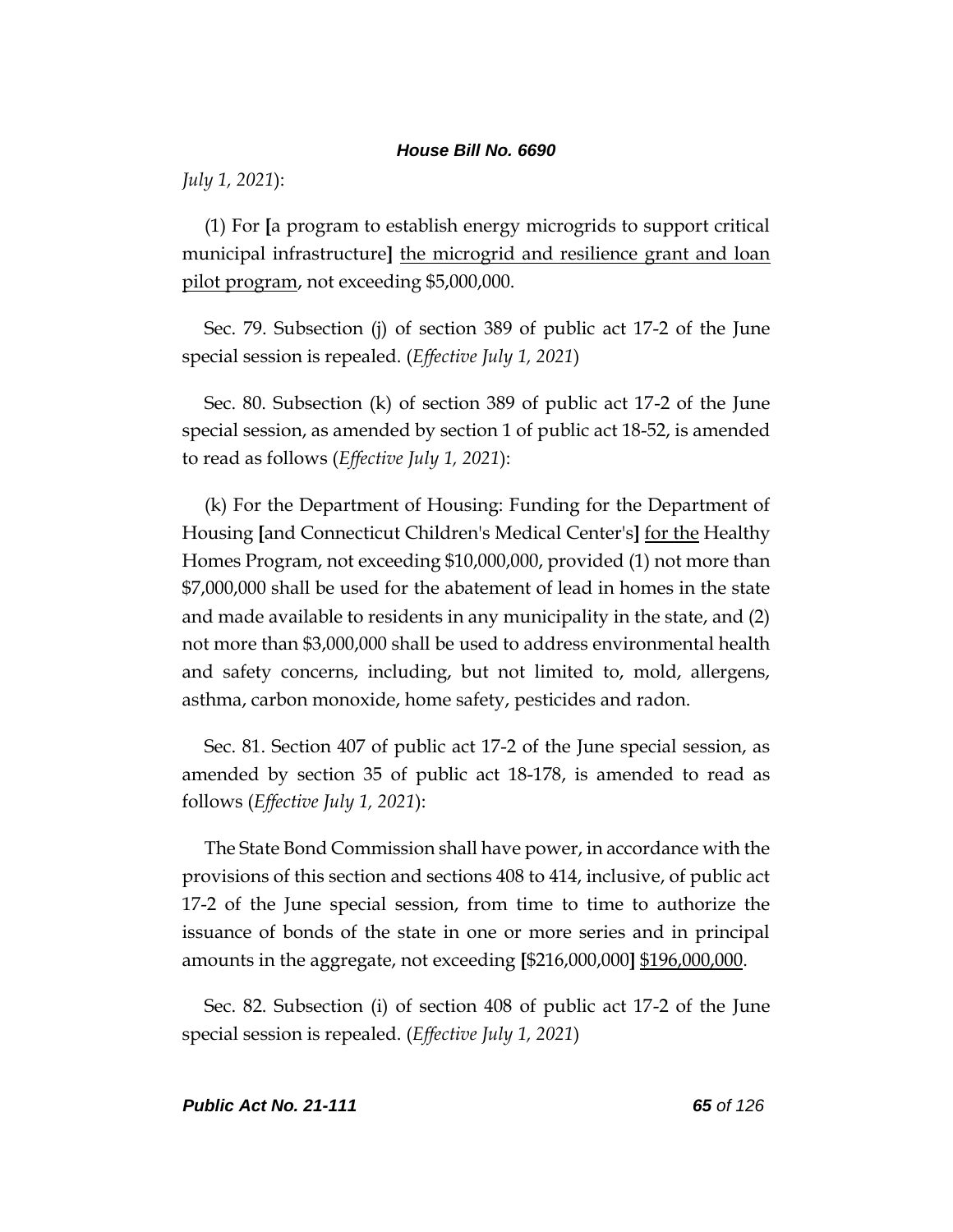Sec. 83. Subsection (j) of section 408 of public act 17-2 of the June special session, as amended by section 37 of public act 18-178, is amended to read as follows (*Effective July 1, 2021*):

(j) For the Department of Housing: Funding for the Department of Housing **[**and Connecticut Children's Medical Center's**]** for the Healthy Homes Program, for the abatement of lead in homes in the state, not exceeding \$10,000,000, provided (1) not more than \$7,000,000 shall be made available to residents in any municipality in the state for the abatement of lead in such residents' homes, and (2) not more than \$3,000,000 shall be made available to first-time homebuyers in the state in an amount not to exceed \$40,000 per residential home to remediate conditions that constitute housing blight under a municipal ordinance or regulation of the municipality in which such residential home is located, and provided a person may only be eligible to receive one grant in an amount not to exceed \$40,000.

Sec. 84. Section 12 of public act 20-1 is amended to read as follows (*Effective July 1, 2021*):

The State Bond Commission shall have power, in accordance with the provisions of this section and sections 13 to 19, inclusive, of **[**this act**]** public act 20-1, from time to time to authorize the issuance of bonds of the state in one or more series and in principal amounts in the aggregate, not exceeding **[**\$267,500,000**]** \$247,500,000.

Sec. 85. Subsection (c) of section 13 of public act 20-1 is repealed. (*Effective July 1, 2021*)

Sec. 86. Section 31 of public act 20-1 is amended to read as follows (*Effective July 1, 2021*):

The State Bond Commission shall have power, in accordance with the provisions of this section and sections 32 to 38, inclusive, of **[**this act**]**  public act 20-1, from time to time to authorize the issuance of bonds of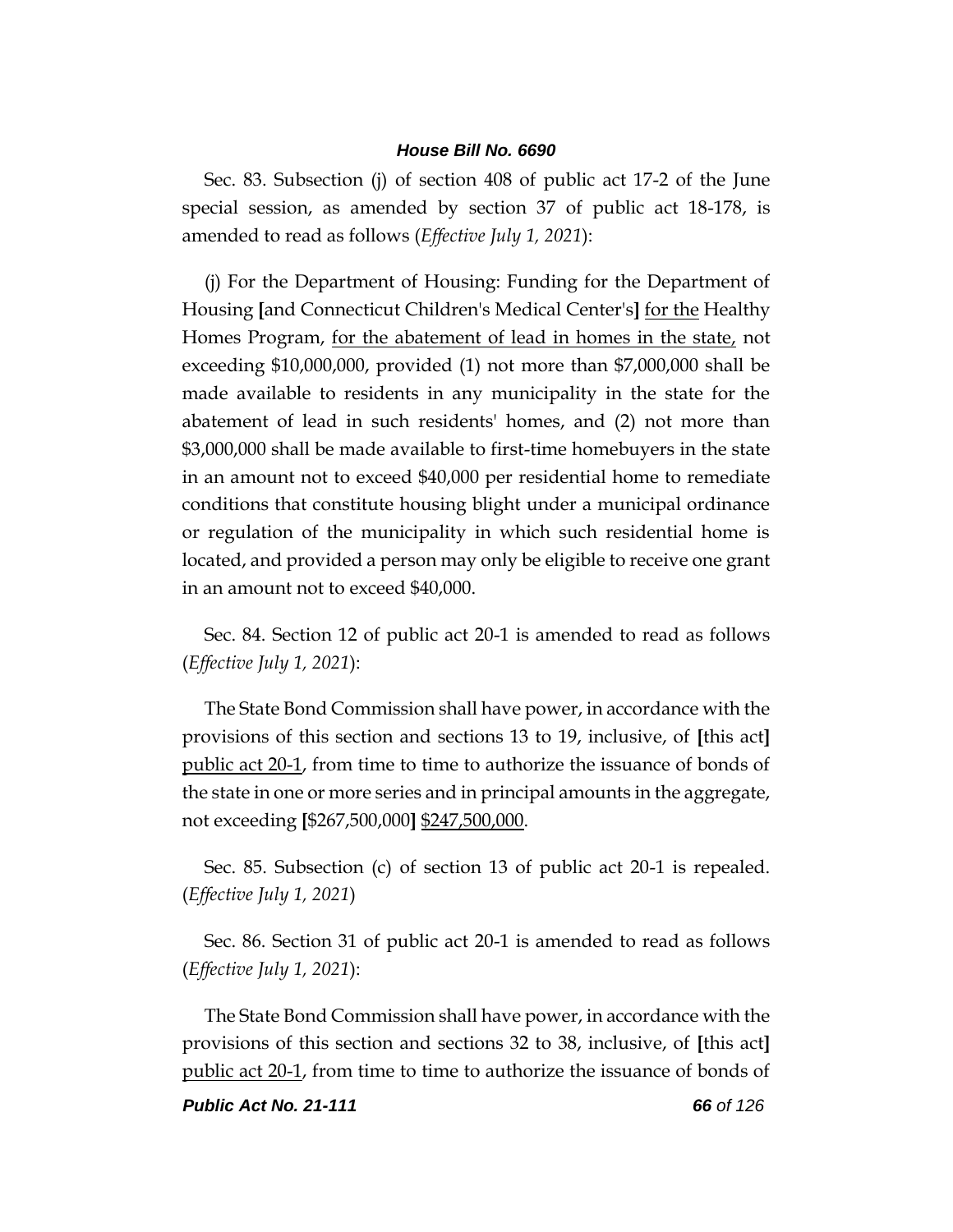the state in one or more series and in principal amounts in the aggregate, not exceeding **[**\$235,000,000**]** \$215,000,000.

Sec. 87. Subsection (c) of section 32 of public act 20-1 is repealed. (*Effective July 1, 2021*)

Sec. 88. Section 82 of public act 20-1 is repealed. (*Effective July 1, 2021*)

Sec. 89. (*Effective July 1, 2021*) (a) For the purposes described in subsection (b) of this section, the State Bond Commission shall have the power from time to time to authorize the issuance of bonds of the state in one or more series and in principal amounts not exceeding in the aggregate twelve million dollars, provided seven million dollars of said authorization shall be effective July 1, 2022.

(b) The proceeds of the sale of such bonds, to the extent of the amount stated in subsection (a) of this section, shall be used by the Office of Policy and Management for the purpose of providing a grant-in-aid to the Commission on Gun Violence Prevention and Intervention.

(c) All provisions of section 3-20 of the general statutes, or the exercise of any right or power granted thereby, that are not inconsistent with the provisions of this section are hereby adopted and shall apply to all bonds authorized by the State Bond Commission pursuant to this section. Temporary notes in anticipation of the money to be derived from the sale of any such bonds so authorized may be issued in accordance with section 3-20 of the general statutes and from time to time renewed. Such bonds shall mature at such time or times not exceeding twenty years from their respective dates as may be provided in or pursuant to the resolution or resolutions of the State Bond Commission authorizing such bonds. None of such bonds shall be authorized except upon a finding by the State Bond Commission that there has been filed with it a request for such authorization that is signed by or on behalf of the Secretary of the Office of Policy and Management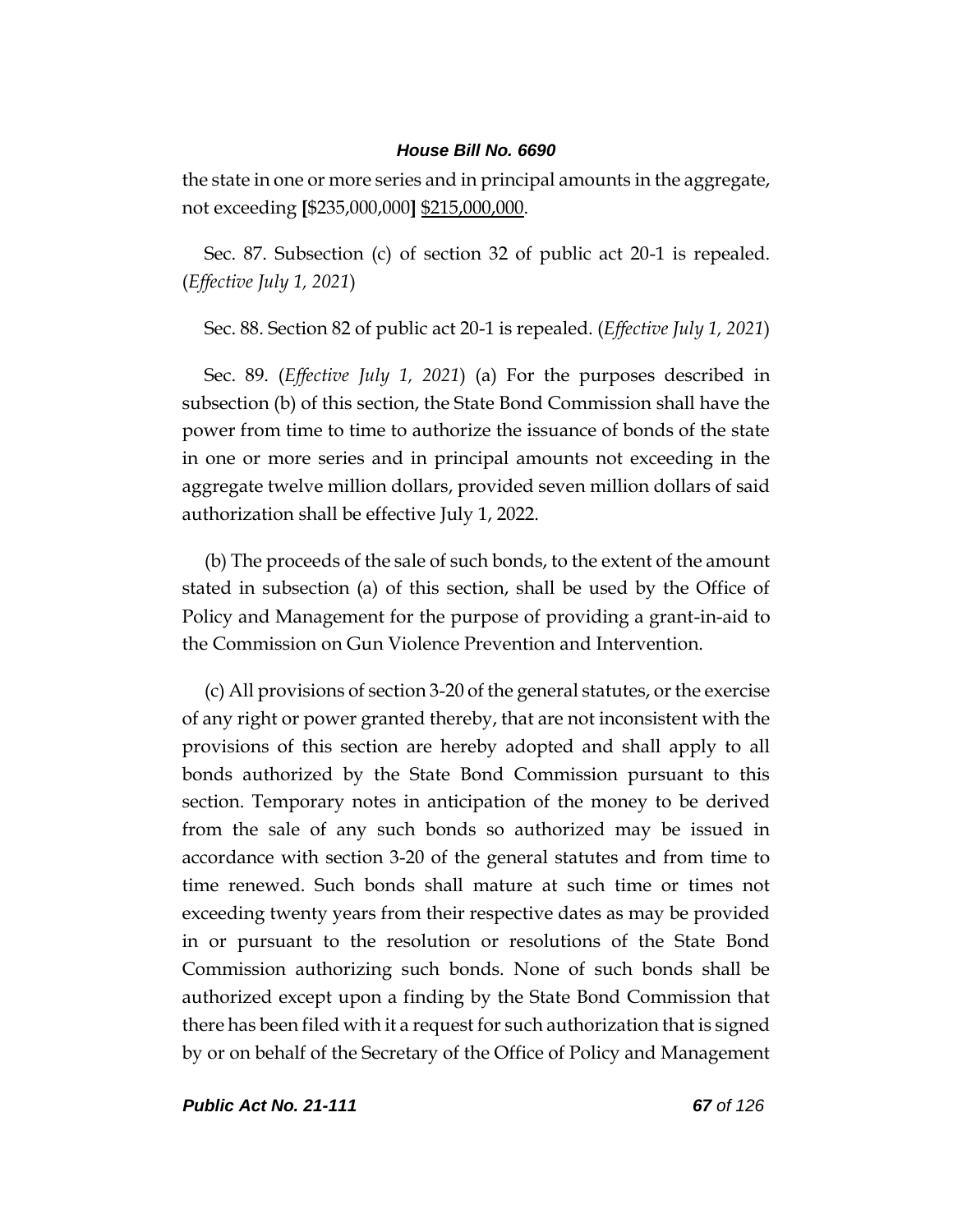and states such terms and conditions as said commission, in its discretion, may require. Such bonds issued pursuant to this section shall be general obligations of the state and the full faith and credit of the state of Connecticut are pledged for the payment of the principal of and interest on such bonds as the same become due, and accordingly and as part of the contract of the state with the holders of such bonds, appropriation of all amounts necessary for punctual payment of such principal and interest is hereby made, and the State Treasurer shall pay such principal and interest as the same become due.

Sec. 90. Subsection (d) of section 29-1bb of the general statutes is repealed and the following is substituted in lieu thereof (*Effective July 1, 2021*):

(d) **[**(1)**]** On and after May 1, 2020, **[**and before July 31, 2020,**]** any eligible nonprofit organization applicant that owns an eligible nonprofit organization applicant building may apply, in such manner as the commissioner prescribes, to the department for a grant for eligible expenses for eligible nonprofit organization buildings incurred on or after July 1, 2019, for the purposes described in subsection (c) of this section. The commissioner shall require all eligible nonprofit organization applicants to submit information to the department to demonstrate that such eligible nonprofit organization applicant is at a heightened risk of being the target of a terrorist attack, hate crime or violent act. The commissioner shall evaluate such information based on neutral criteria applied equally to all eligible nonprofit organization applicants. The commissioner shall determine which expenses are eligible under the program and whether to approve or deny an application in accordance with the eligible nonprofit organization building security infrastructure criteria developed pursuant to subdivision (1) of subsection (b) of this section and upon a determination that the eligible nonprofit organization applicant is at a heightened risk of being the target of a terrorist attack, hate crime or

*Public Act No. 21-111 68 of 126*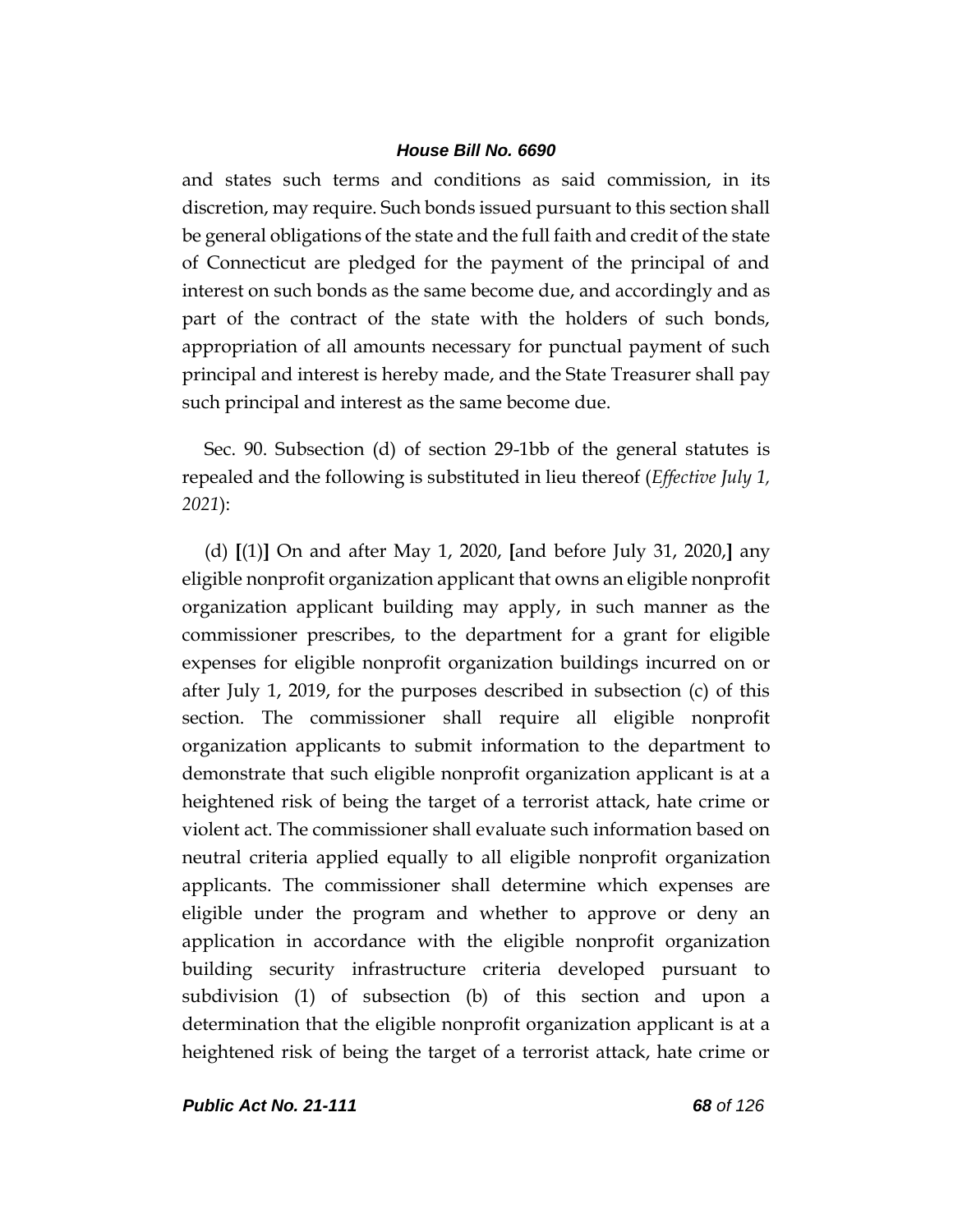violent act.

**[**(2) If the aggregate dollar amount for the grants approved by the commissioner pursuant to subdivision (1) of this subsection is less than five million dollars, any eligible nonprofit organization applicant that owns an eligible nonprofit organization applicant building may apply, at such time and in such manner as the commissioner prescribes, to the department for a grant for eligible expenses for eligible nonprofit organization buildings incurred on or after February 1, 2021, for the purposes described in subsection (c) of this section. The commissioner shall require all eligible nonprofit organization applicants to submit information to the department to demonstrate that such eligible nonprofit organization applicant is at a heightened risk of being the target of a terrorist attack, hate crime or violent act. The commissioner shall evaluate such information based on neutral criteria applied equally to all eligible nonprofit organization applicants. The commissioner shall determine which expenses are eligible under the program and whether to approve or deny an application in accordance with the eligible nonprofit organization building security infrastructure criteria developed pursuant to subdivision (1) of subsection (b) of this section and upon a determination that the eligible nonprofit organization applicant is at a heightened risk of being the target of a terrorist attack, hate crime or violent act.**]**

Sec. 91. Subsection (a) of section 29-1cc of the general statutes is repealed and the following is substituted in lieu thereof (*Effective July 1, 2021*):

(a) For the purposes described in subsection (b) of this section, the State Bond Commission shall have the power from time to time to authorize the issuance of bonds of the state in one or more series and in principal amounts not exceeding in the aggregate **[**five**]** twenty million dollars, provided five million dollars of said authorization shall be effective July 1, 2022.

*Public Act No. 21-111 69 of 126*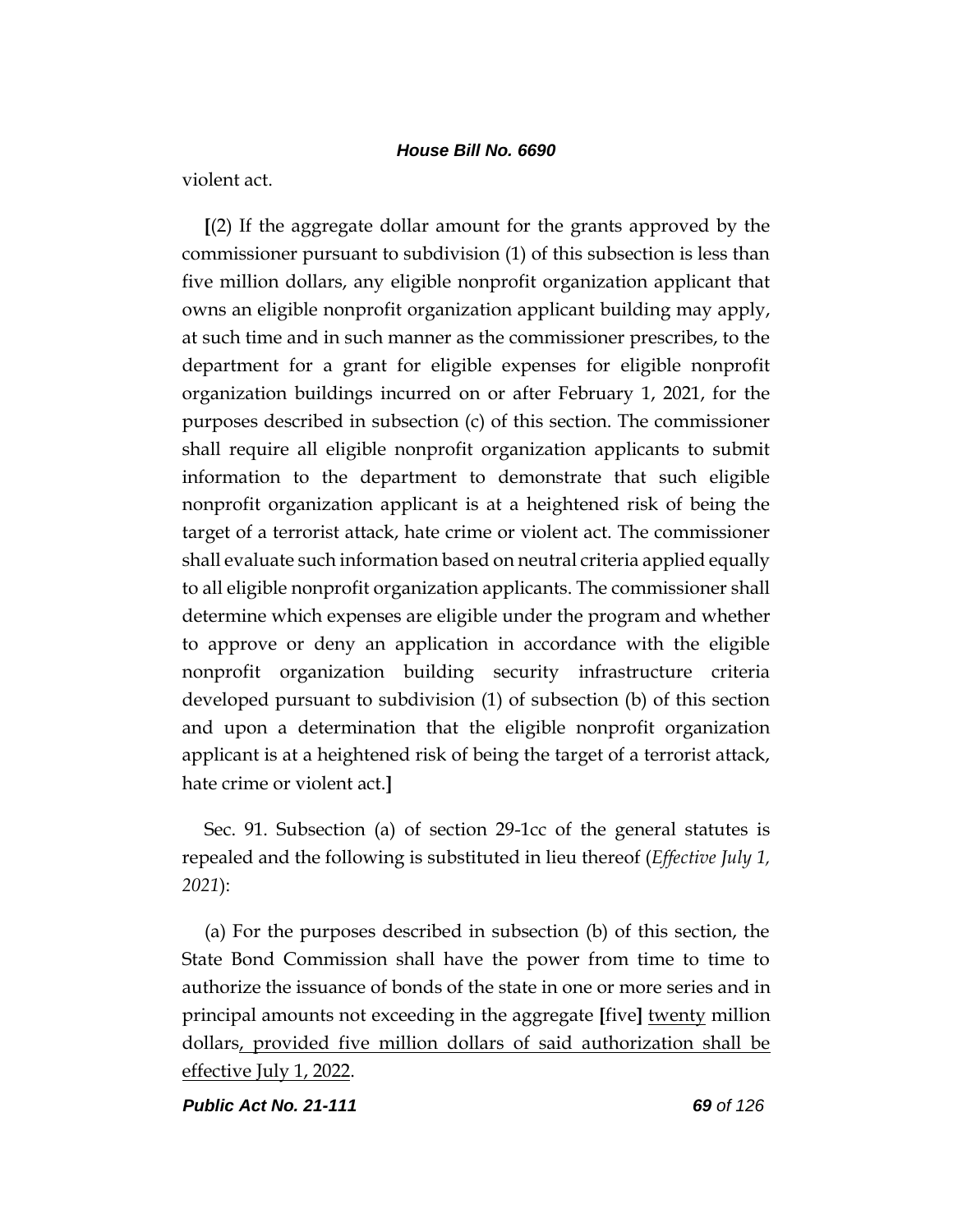Sec. 92. (*Effective July 1, 2021*) (a) For the purposes described in subsection (b) of this section, the State Bond Commission shall have the power from time to time to authorize the issuance of bonds of the state in one or more series and in principal amounts not exceeding in the aggregate sixty-four million two hundred thousand dollars, provided (1) two hundred thousand dollars of such authorization shall be effective July 1, 2021, (2) thirteen million five hundred thousand dollars of such authorization shall be effective July 1, 2022, (3) twenty-three million five hundred thousand dollars of such authorization shall be effective July 1, 2023, (4) thirteen million five hundred thousand dollars of such authorization shall be effective July 1, 2024, and (5) thirteen million five hundred thousand dollars of such authorization shall be effective July 1, 2025.

(b) The proceeds of the sale of such bonds, to the extent of the amount stated in subsection (a) of this section, shall be used by CTNext for the purpose of recapitalizing the innovation place program established under section 32-39k of the general statutes for existing and new innovation places, provided (1) two hundred thousand dollars shall be used for an economic feasibility study of certain lands in Trumbull in the fiscal year commencing July 1, 2021, and (2) ten million dollars shall be deposited in the fiscal year commencing July 1, 2023, in the CTNext Fund established under section 32-39i of the general statutes for general operational purposes.

(c) All provisions of section 3-20 of the general statutes, or the exercise of any right or power granted thereby, that are not inconsistent with the provisions of this section are hereby adopted and shall apply to all bonds authorized by the State Bond Commission pursuant to this section. Temporary notes in anticipation of the money to be derived from the sale of any such bonds so authorized may be issued in accordance with section 3-20 of the general statutes and from time to time renewed. Such bonds shall mature at such time or times not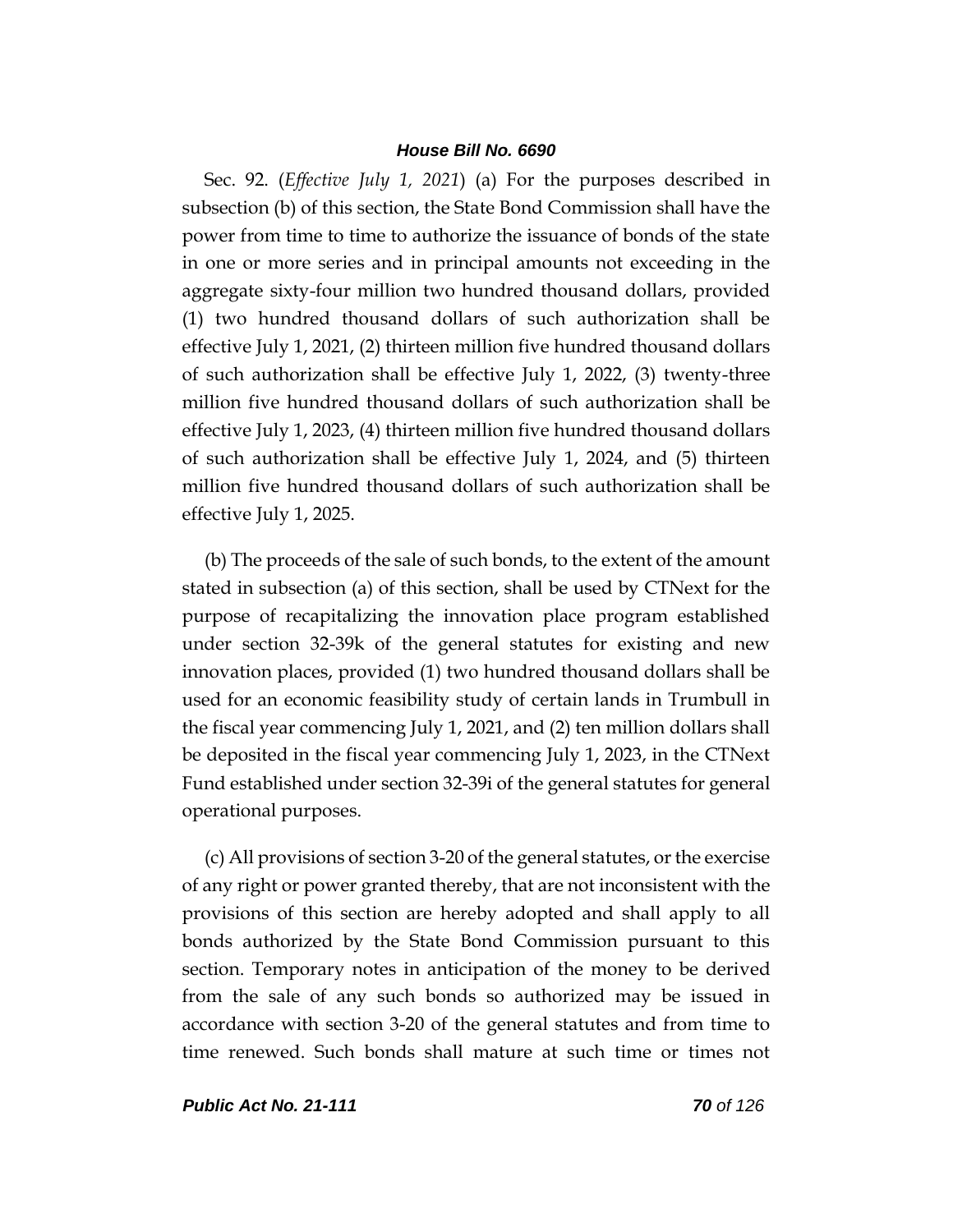exceeding twenty years from their respective dates as may be provided in or pursuant to the resolution or resolutions of the State Bond Commission authorizing such bonds. None of such bonds shall be authorized except upon a finding by the State Bond Commission that there has been filed with it a request for such authorization that is signed by or on behalf of the Secretary of the Office of Policy and Management and states such terms and conditions as said commission, in its discretion, may require. Such bonds issued pursuant to this section shall be general obligations of the state and the full faith and credit of the state of Connecticut are pledged for the payment of the principal of and interest on such bonds as the same become due, and accordingly and as part of the contract of the state with the holders of such bonds, appropriation of all amounts necessary for punctual payment of such principal and interest is hereby made, and the State Treasurer shall pay such principal and interest as the same become due.

Sec. 93. Subsection (a) of section 32-39*l* of the general statutes is repealed and the following is substituted in lieu thereof (*Effective July 1, 2022*):

(a) **[**On or before July 1, 2016,**]** Connecticut Innovations, Incorporated shall post on its Internet web site an application form, prescribed by Connecticut Innovations, Incorporated, for planning grants-in-aid awarded pursuant to subsection (b) of this section. Such application form shall state that applications for planning grants-in-aid shall be submitted to the CTNext board.

Sec. 94. Subparagraph (E) of subdivision (2) of subsection (a) of section 32-39m of the general statutes is repealed and the following is substituted in lieu thereof (*Effective July 1, 2021*):

(E) The CTNext board shall report, in accordance with the provisions of section 11-4a, to the joint standing committees of the General Assembly having cognizance of matters relating to commerce and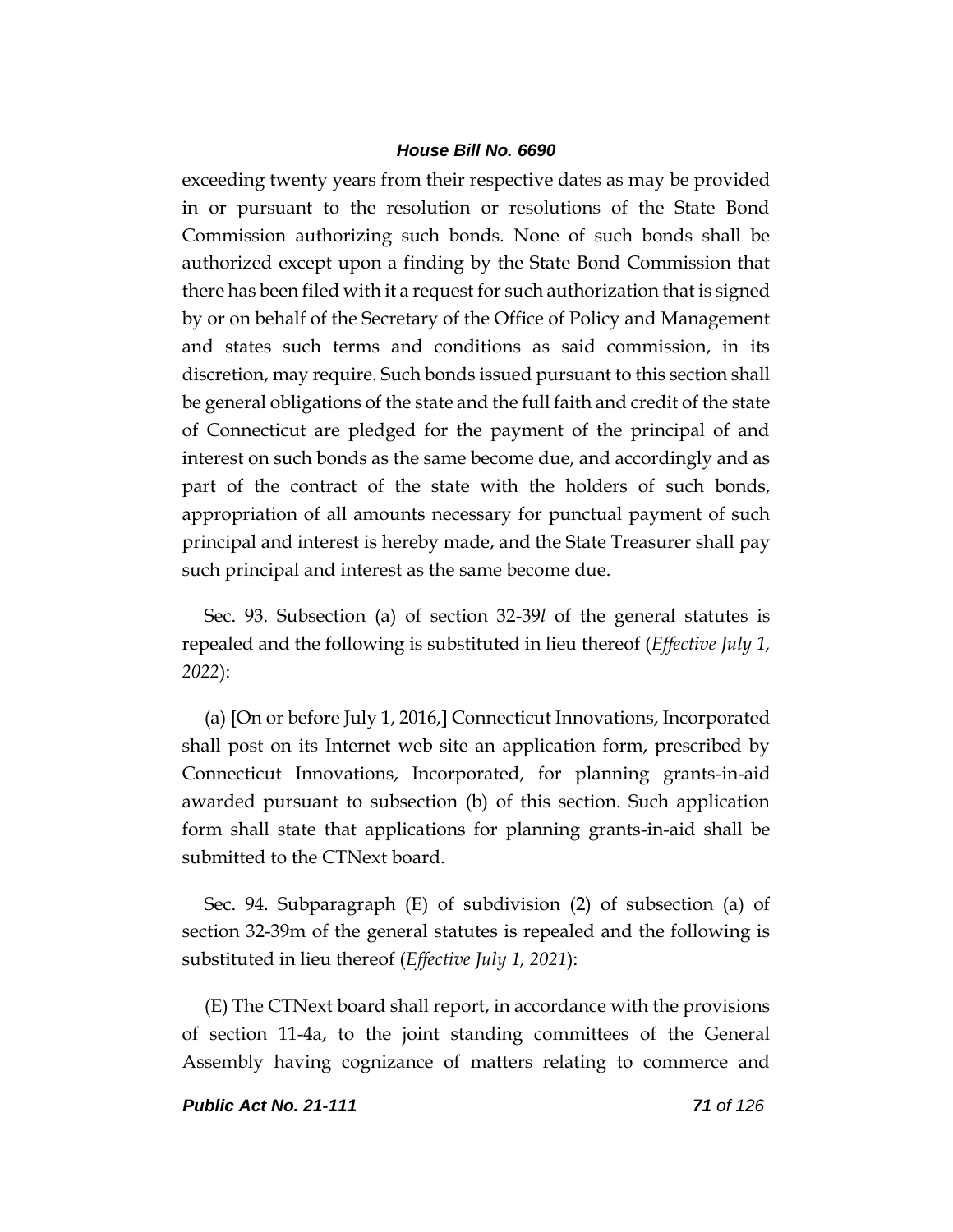finance, revenue and bonding on or before September **[**30, 2017, and on or before July first annually thereafter until September 30, 2020**]** thirtieth annually, regarding the grants-in-aid distributed pursuant to this section and concerning the operation and effectiveness of the innovation place program.

Sec. 95. Subsection (a) of section 8-445 of the general statutes is repealed and the following is substituted in lieu thereof (*Effective July 1, 2021*):

(a) For the purposes described in subsection (b) of this section, the State Bond Commission shall have the power from time to time to authorize the issuance of bonds of the state in one or more series and in principal amounts not exceeding in the aggregate **[**one**]** two hundred million dollars, provided (1) twenty million dollars shall be effective from October 31, 2017, (2) twenty million dollars shall be effective July 1, 2018, (3) twenty million dollars shall be effective July 1, 2019, (4) twenty million dollars shall be effective July 1, 2020, **[**and**]** (5) twenty million dollars shall be effective July 1, 2021, (6) twenty-five million dollars shall be effective July 1, 2022, (7) twenty-five million dollars shall be effective July 1, 2023, (8) twenty-five million dollars shall be effective July 1, 2024, and (9) twenty-five million dollars shall be effective July 1, 2025.

Sec. 96. Subdivision (10) of subsection (a) of section 10a-109d of the general statutes is repealed and the following is substituted in lieu thereof (*Effective July 1, 2021*):

(10) To borrow money and issue securities to finance the acquisition, construction, reconstruction, improvement or equipping of any one project, or more than one, or any combination of projects, or to refund securities issued after June 7, 1995, or to refund any such refunding securities or for any one, or more than one, or all of those purposes, or any combination of those purposes, and to provide for the security and

*Public Act No. 21-111 72 of 126*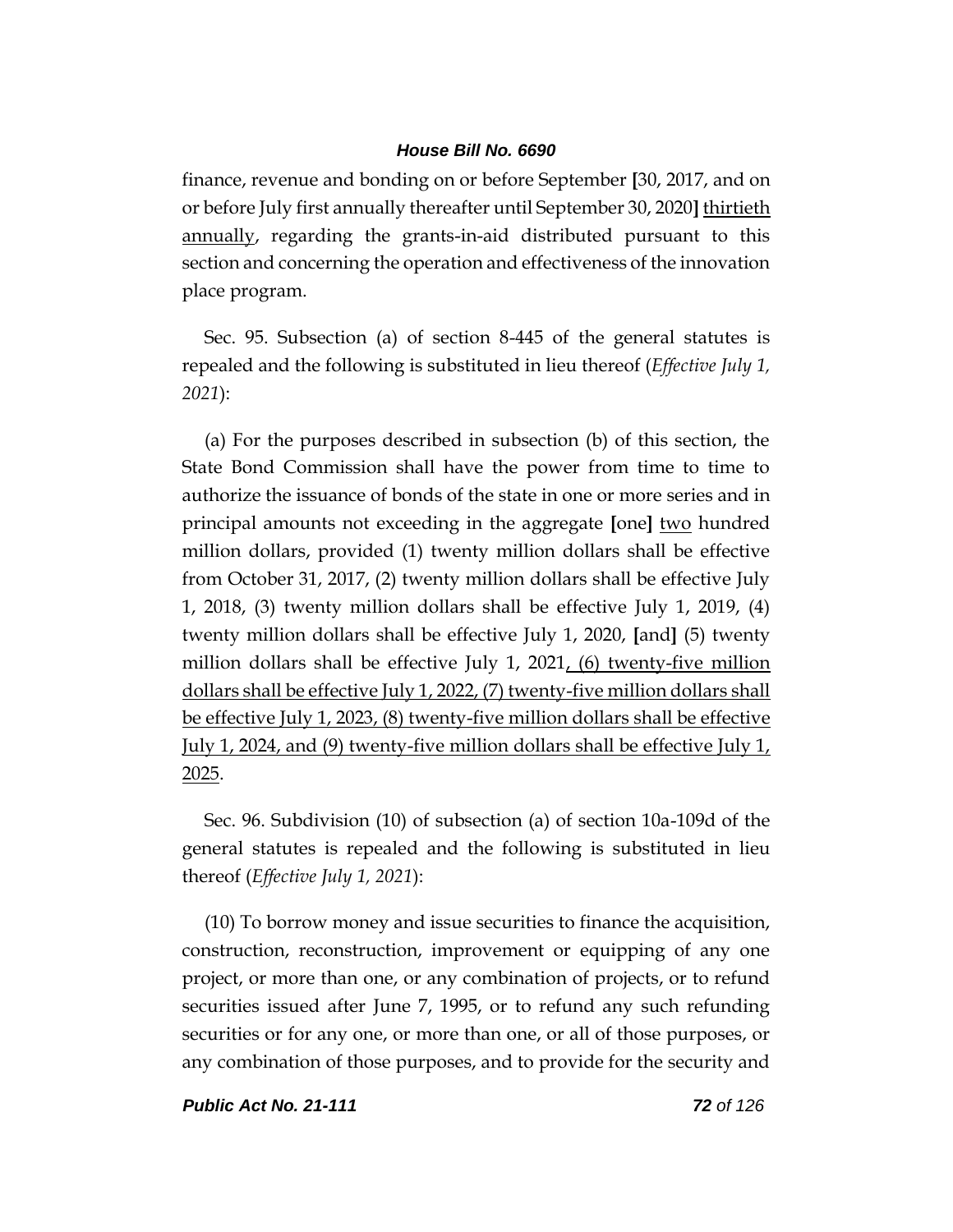payment of those securities and for the rights of the holders of them, except that the amount of any such borrowing, the special debt service requirements for which are secured by the state debt service commitment, exclusive of the amount of borrowing to refund securities, or to fund issuance costs or necessary reserves, may not exceed the aggregate principal amount of (A) for the fiscal years ending June 30, 1996, to June 30, 2005, inclusive, one billion thirty million dollars, (B) for the fiscal years ending June 30, 2006, to June 30, 2027, inclusive, **[**three billion two hundred seventy million nine hundred thousand dollars**]**  three billion three hundred fifty-one million dollars, and (C) such additional amount or amounts: (i) Required from time to time to fund any special capital reserve fund or other debt service reserve fund in accordance with the financing transaction proceedings, and (ii) to pay or provide for the costs of issuance and capitalized interest, if any; the aggregate amounts of subparagraphs (A), (B) and (C) of this subdivision are established as the authorized funding amount, and no borrowing within the authorized funding amount for a project or projects may be effected unless the project or projects are included in accordance with subsection (a) of section 10a-109e;

Sec. 97. Subsection (a) of section 10a-109e of the general statutes is repealed and the following is substituted in lieu thereof (*Effective July 1, 2021*):

(a) The university may administer, manage, schedule, finance, further design and construct UConn 2000, to operate and maintain the components thereof in a prudent and economical manner and to reserve for and make renewals and replacements thereof when appropriate, it being hereby determined and found to be in the best interest of the state and the university to provide this independent authority to the university along with providing assured revenues therefor as the efficient and cost effective course to achieve the objective of avoiding further decline in the physical infrastructure of the university and to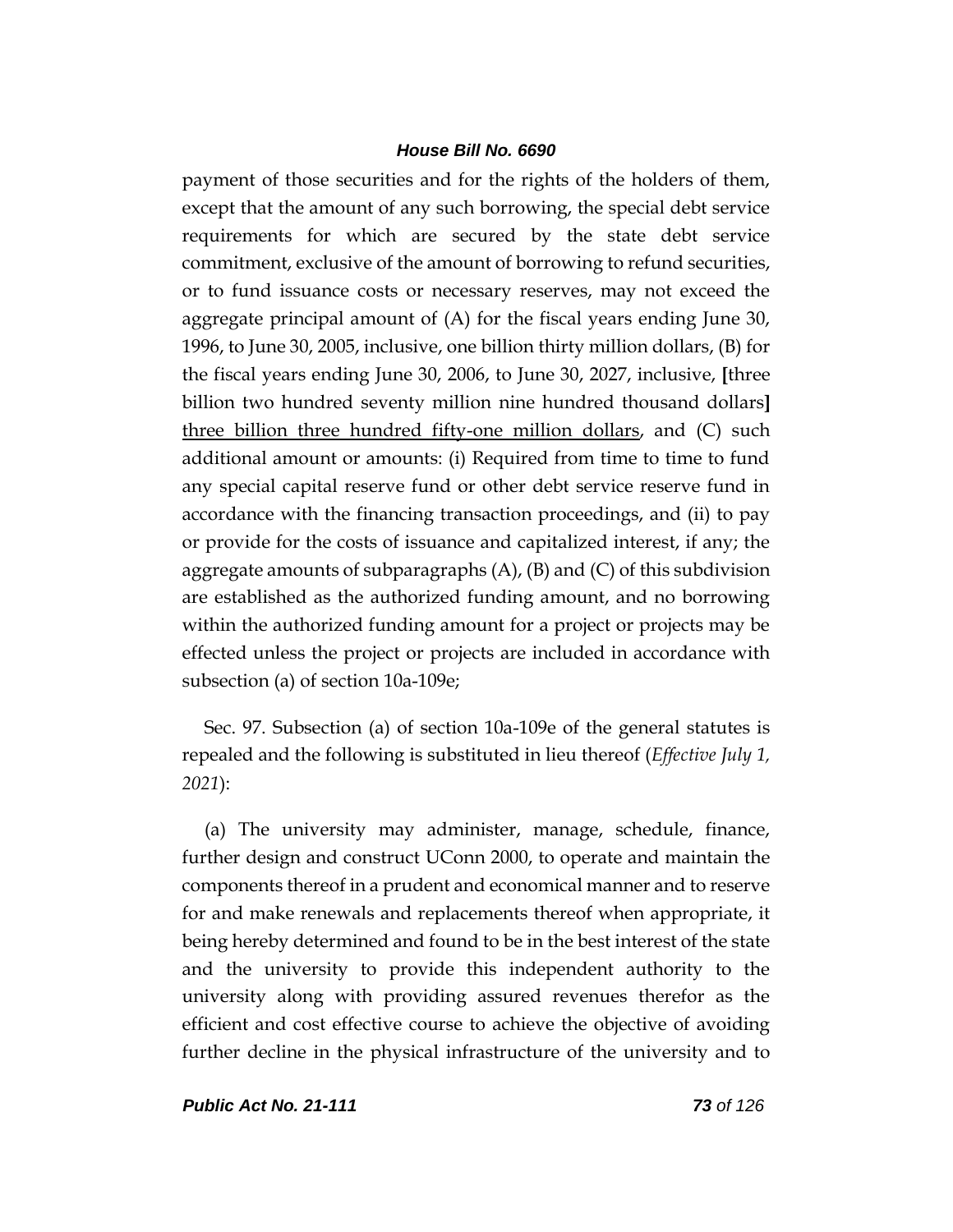renew, modernize, enhance and maintain such infrastructure, the particular project or projects, each being hereby approved as a project of UConn 2000, and the presently estimated cost thereof being as follows:

| UConn 2000 Project                                                 | Phase I<br><b>Fiscal Years</b><br>1996-1999 | Phase II<br><b>Fiscal Years</b><br>2000-2005 | Phase III<br><b>Fiscal Years</b><br>2005-2027 |
|--------------------------------------------------------------------|---------------------------------------------|----------------------------------------------|-----------------------------------------------|
| Academic and Research<br>Facilities                                |                                             |                                              | 450,000,000                                   |
| <b>Agricultural Biotechnology</b><br>Facility                      | 9,400,000                                   |                                              |                                               |
| <b>Agricultural Biotechnology</b><br><b>Facility Completion</b>    |                                             | 10,000,000                                   |                                               |
| Alumni Quadrant<br>Renovations                                     |                                             | 14,338,000                                   |                                               |
| Arjona and Monteith<br>(new classroom buildings)                   |                                             |                                              | 66,100,000                                    |
| <b>Avery Point Campus</b><br>Undergraduate and<br>Library Building |                                             |                                              | 35,000,000                                    |
| <b>Avery Point Marine</b><br>Science Research Center -<br>Phase I  | 34,000,000                                  |                                              |                                               |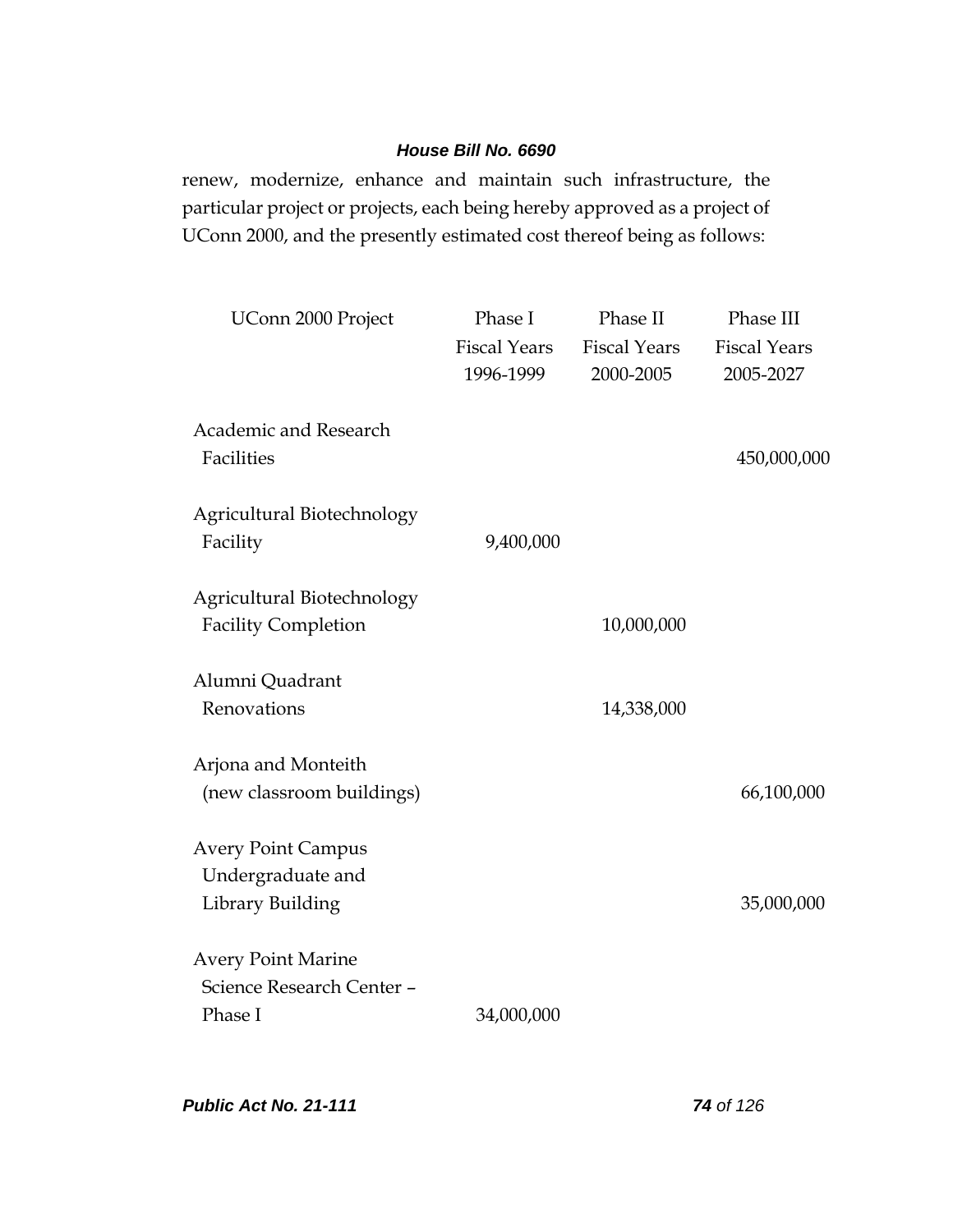|                                                        | House Bill No. 6690 |            |                  |
|--------------------------------------------------------|---------------------|------------|------------------|
| <b>Avery Point Marine</b><br>Science Research Center - |                     |            |                  |
| Phase II                                               |                     | 16,682,000 |                  |
| <b>Avery Point Renovation</b>                          |                     | 5,600,000  | 15,000,000       |
| Babbidge Library                                       | $\theta$            |            |                  |
| <b>Balancing Contingency</b>                           |                     | 5,506,834  |                  |
| <b>Beach Hall Renovations</b>                          |                     |            | 10,000,000       |
| <b>Benton State Art Museum</b><br>Addition             |                     | 1,400,000  | 3,000,000        |
| <b>Biobehavioral Complex</b><br>Replacement            |                     |            | 4,000,000        |
| <b>Bishop Renovation</b>                               |                     |            | 8,000,000        |
| <b>Budds Building</b><br>Renovation                    |                     | 2,805,000  |                  |
| <b>Business School</b><br>Renovation                   |                     | 4,803,000  |                  |
| <b>Chemistry Building</b>                              | 53,700,000          |            |                  |
| <b>Commissary Warehouse</b>                            |                     |            | 1,000,000        |
| Deferred Maintenance/<br>Code Compliance/              |                     |            |                  |
| Public Act No. 21-111                                  |                     |            | <b>75</b> of 126 |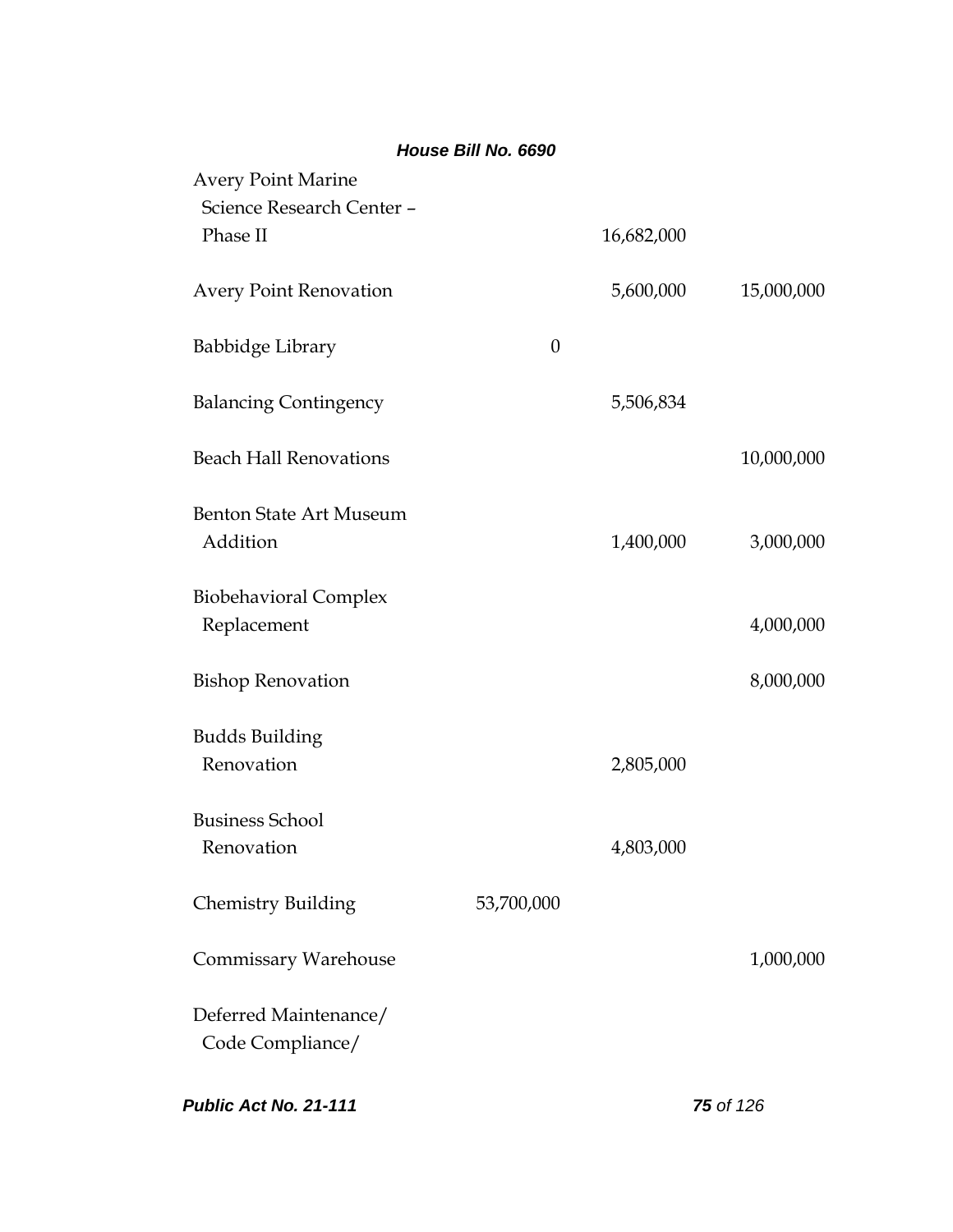|                             | House Bill No. 6690 |             |             |
|-----------------------------|---------------------|-------------|-------------|
| ADA Compliance/             |                     |             |             |
| Infrastructure              |                     |             |             |
| Improvements &              |                     |             |             |
| Renovation Lump Sum and     |                     |             |             |
| Utility, Administrative and |                     |             |             |
| <b>Support Facilities</b>   | 39,332,000          |             | 805,000,000 |
| Deferred Maintenance &      |                     |             |             |
| Renovation Lump Sum         |                     |             |             |
| Balance                     |                     | 104,668,000 |             |
| East Campus North           |                     |             |             |
| Renovations                 |                     | 11,820,000  |             |
| <b>Engineering Building</b> |                     |             |             |
| (with Environmental         |                     |             |             |
| Research Institute)         |                     |             | 36,700,000  |
| <b>Equine Center</b>        |                     | 1,000,000   |             |
| Equipment, Library          |                     |             |             |
| Collections &               |                     |             |             |
| Telecommunications          | 60,500,000          |             | 470,000,000 |
| Equipment, Library          |                     |             |             |
| Collections &               |                     |             |             |
| Telecommunications          |                     |             |             |
| Completion                  |                     | 182,118,146 |             |
| Family Studies (DRM)        |                     |             |             |
| Renovation                  |                     |             | 6,500,000   |
|                             |                     |             |             |

*Public Act No. 21-111 76 of 126*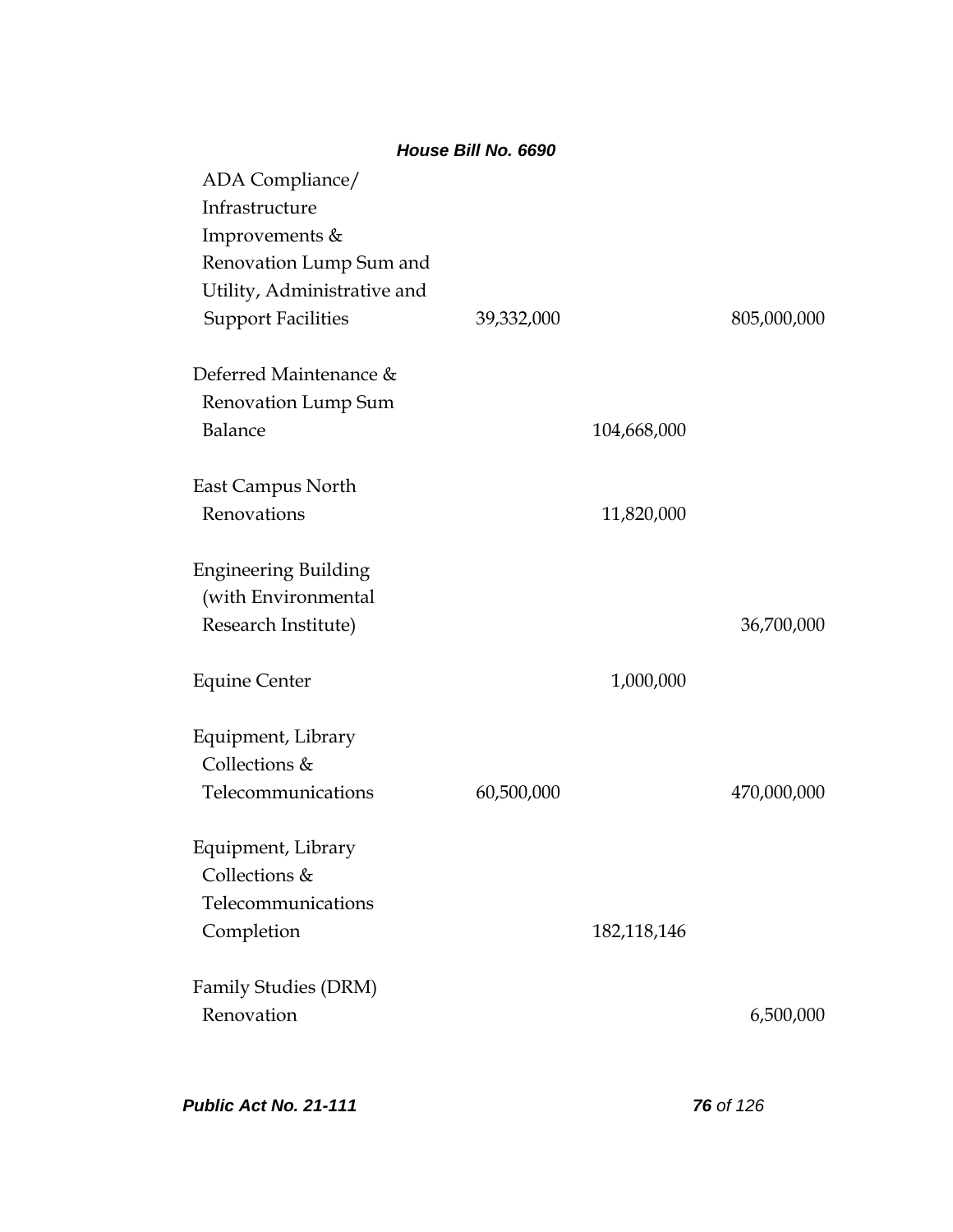|                                                        | House Bill No. 6690 |                  |            |
|--------------------------------------------------------|---------------------|------------------|------------|
| Farm Buildings Repairs/<br>Replacement                 |                     |                  | 6,000,000  |
| Fine Arts Phase II                                     |                     |                  | 20,000,000 |
| <b>Floriculture Greenhouse</b>                         |                     |                  | 3,000,000  |
| <b>Gant Building Renovations</b>                       |                     |                  | 34,000,000 |
| Gant Plaza Deck                                        |                     | $\boldsymbol{0}$ |            |
| <b>Gentry Completion</b>                               |                     |                  | 10,000,000 |
| <b>Gentry Renovation</b>                               |                     | 9,299,000        |            |
| <b>Grad Dorm Renovations</b>                           |                     | 7,548,000        |            |
| <b>Gulley Hall Renovation</b>                          |                     | 1,416,000        |            |
| <b>Hartford Relocation</b><br>Acquisition/Renovation   |                     | 56,762,020       | 70,000,000 |
| <b>Hartford Relocation Design</b>                      | 1,500,000           |                  |            |
| <b>Hartford Relocation</b><br><b>Feasibility Study</b> | 500,000             |                  |            |
| <b>Heating Plant Upgrade</b>                           | 10,000,000          |                  |            |
| <b>Hilltop Dormitory New</b>                           |                     | 30,000,000       |            |
| <b>Hilltop Dormitory</b>                               |                     |                  |            |
| Public Act No. 21-111                                  |                     |                  | 77 of 126  |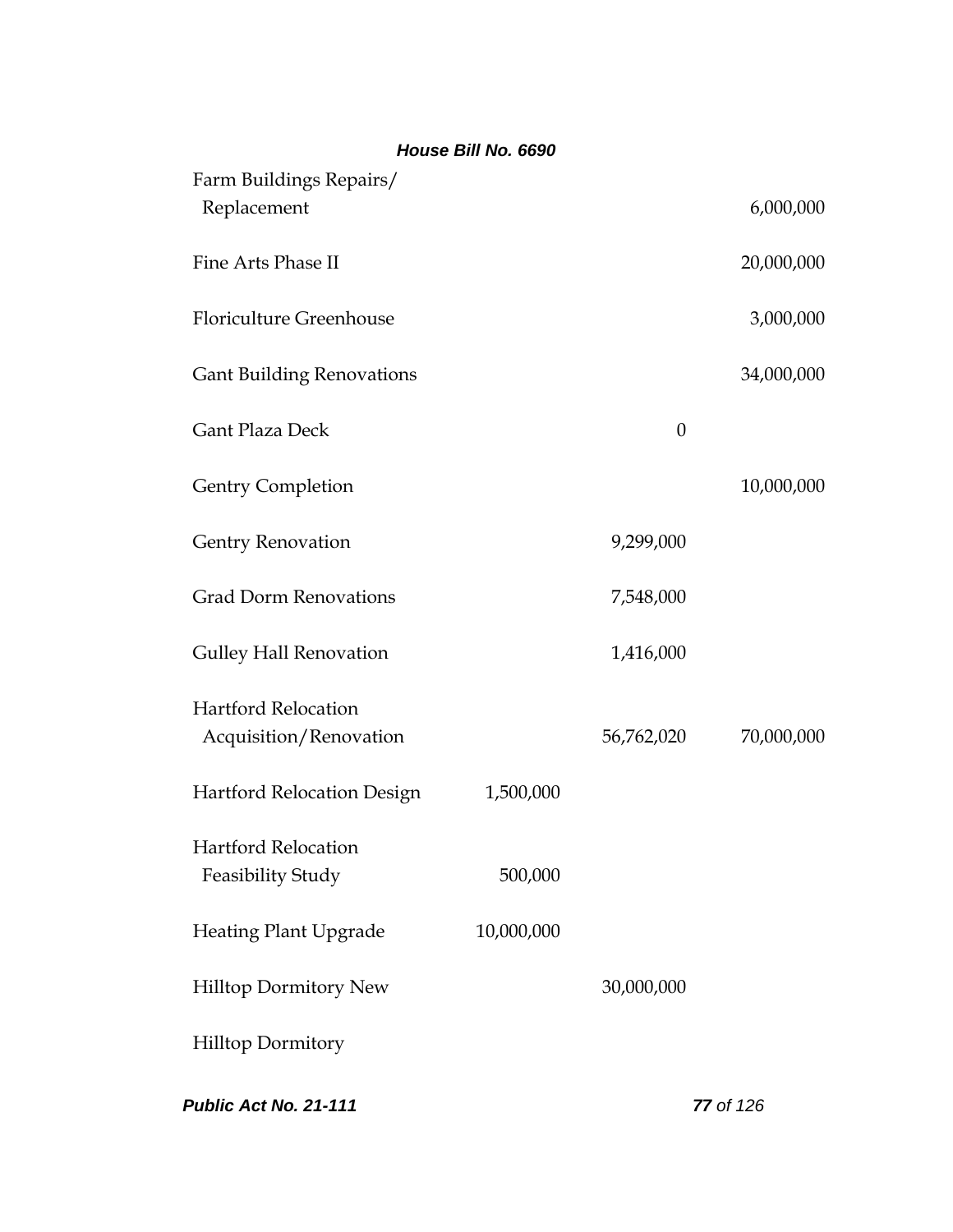| Renovations                                                   |           | 3,141,000 |                  |
|---------------------------------------------------------------|-----------|-----------|------------------|
| Ice Rink Enclosure                                            | 2,616,000 |           |                  |
| <b>Incubator Facilities</b>                                   |           |           | 10,000,000       |
| <b>International House</b><br>Conversion                      |           | 800,000   |                  |
| Intramural, Recreational<br>and Intercollegiate<br>Facilities |           |           | 31,000,000       |
|                                                               |           |           |                  |
| Jorgensen Renovation                                          |           |           | 7,200,000        |
| Koons Hall Renovation/<br>Addition                            |           |           | 7,000,000        |
| Lakeside Renovation                                           |           |           | 3,800,000        |
| Law School Renovations/<br>Improvements                       |           |           | 15,000,000       |
| Library Storage Facility                                      |           |           | 5,000,000        |
| Litchfield Agricultural<br>Center - Phase I                   | 1,000,000 |           |                  |
| Litchfield Agricultural<br>Center - Phase II                  |           | 700,000   |                  |
| Manchester Hall                                               |           |           |                  |
| Public Act No. 21-111                                         |           |           | <b>78</b> of 126 |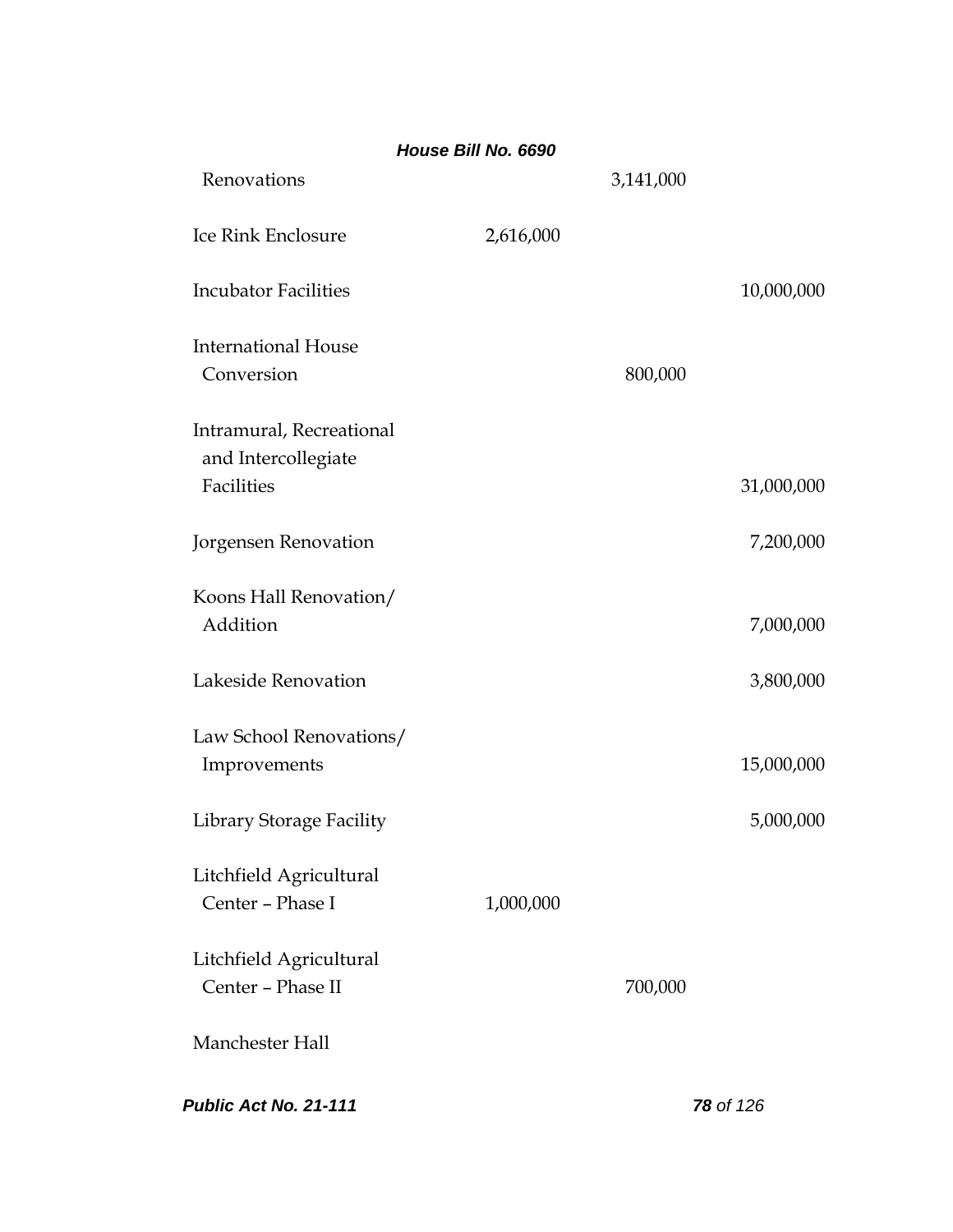|                                                  | House Bill No. 6690 |            |            |
|--------------------------------------------------|---------------------|------------|------------|
| Renovation                                       |                     |            | 6,000,000  |
| Mansfield Apartments<br>Renovation               | 2,612,000           |            |            |
| <b>Mansfield Training School</b><br>Improvements |                     | 27,614,000 | 29,000,000 |
| <b>Natural History Museum</b><br>Completion      |                     |            | 4,900,000  |
| North Campus Renovation                          | 2,654,000           |            |            |
| North Campus Renovation<br>Completion            |                     | 21,049,000 |            |
| North Hillside Road<br>Completion                |                     |            | 11,500,000 |
| North Superblock Site<br>and Utilities           | 8,000,000           |            |            |
| Northwest Quadrant<br>Renovation                 | 2,001,000           |            |            |
| Northwest Quadrant<br>Renovation                 |                     | 15,874,000 |            |
| Observatory                                      |                     |            | 1,000,000  |
| Old Central Warehouse                            |                     |            | 18,000,000 |
|                                                  |                     |            |            |

*Public Act No. 21-111 79 of 126*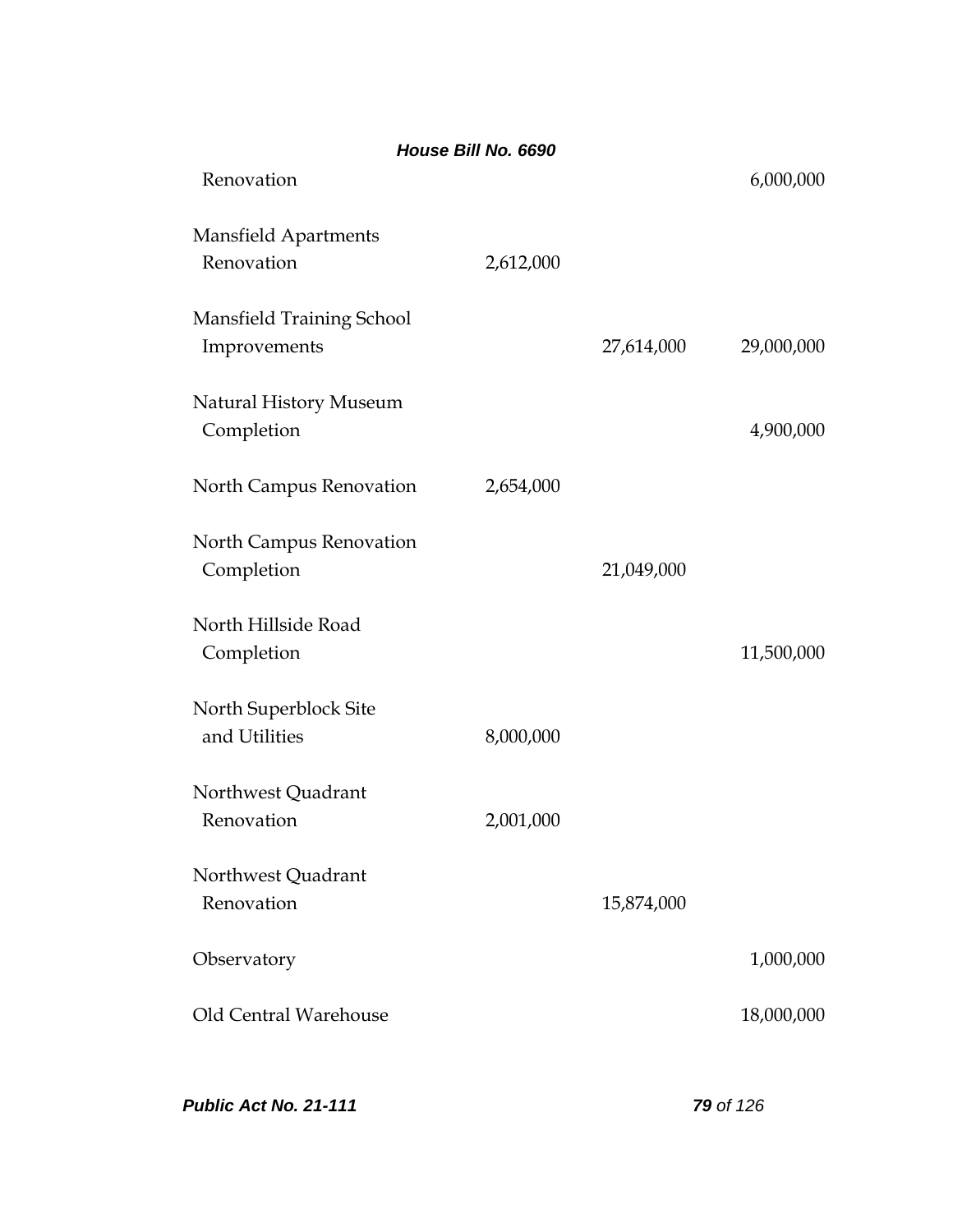|            |            | 78,000,000  |
|------------|------------|-------------|
| 10,000,000 |            |             |
|            | 15,000,000 |             |
|            | 2,556,000  |             |
|            | 3,233,000  |             |
|            |            | 20,000,000  |
|            |            | 162,000,000 |
|            | 10,000,000 |             |
| 20,000,000 |            |             |
| 3,856,000  |            |             |
|            | 61,058,000 |             |
|            | 6,156,000  |             |
|            | 20,964,000 |             |
| 13,127,000 |            |             |
|            |            |             |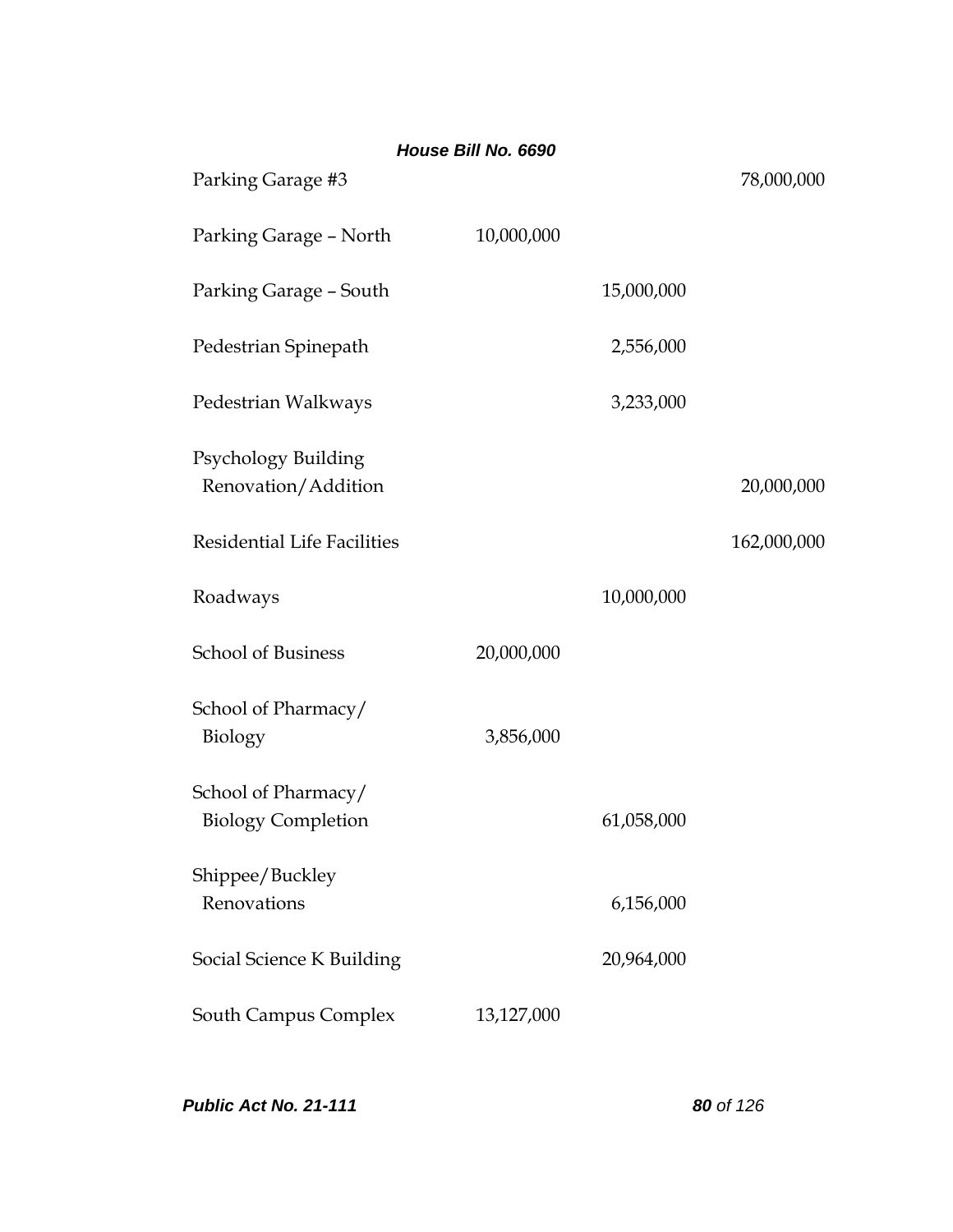|                                   | House Bill No. 6690 |            |            |
|-----------------------------------|---------------------|------------|------------|
| <b>Stamford Campus</b>            |                     |            |            |
| Improvements/Housing              |                     |            | 13,000,000 |
| <b>Stamford Downtown</b>          |                     |            |            |
| Relocation - Phase I              | 45,659,000          |            |            |
|                                   |                     |            |            |
| <b>Stamford Downtown</b>          |                     |            |            |
| Relocation - Phase II             |                     | 17,392,000 |            |
|                                   |                     |            |            |
| <b>Storrs Hall Addition</b>       |                     |            | 4,300,000  |
|                                   |                     |            |            |
| <b>Student Health Services</b>    |                     |            | 12,000,000 |
|                                   |                     |            |            |
| <b>Student Union Addition</b>     |                     | 23,000,000 |            |
|                                   |                     |            |            |
| <b>Support Facility</b>           |                     |            |            |
| (Architectural and                |                     |            |            |
| <b>Engineering Services)</b>      |                     |            | 2,000,000  |
|                                   |                     |            |            |
| Technology Quadrant -             |                     |            |            |
| Phase IA                          | 38,000,000          |            |            |
|                                   |                     |            |            |
| Technology Quadrant -<br>Phase IB |                     |            |            |
|                                   |                     | 16,611,000 |            |
| Technology Quadrant -             |                     |            |            |
| Phase II                          |                     | 72,000,000 |            |
|                                   |                     |            |            |
| Technology Quadrant -             |                     |            |            |
| Phase III                         |                     | 15,000,000 |            |
|                                   |                     |            |            |
| Torrey Life Science               |                     |            |            |
|                                   |                     |            |            |
| Public Act No. 21-111             |                     |            | 81 of 126  |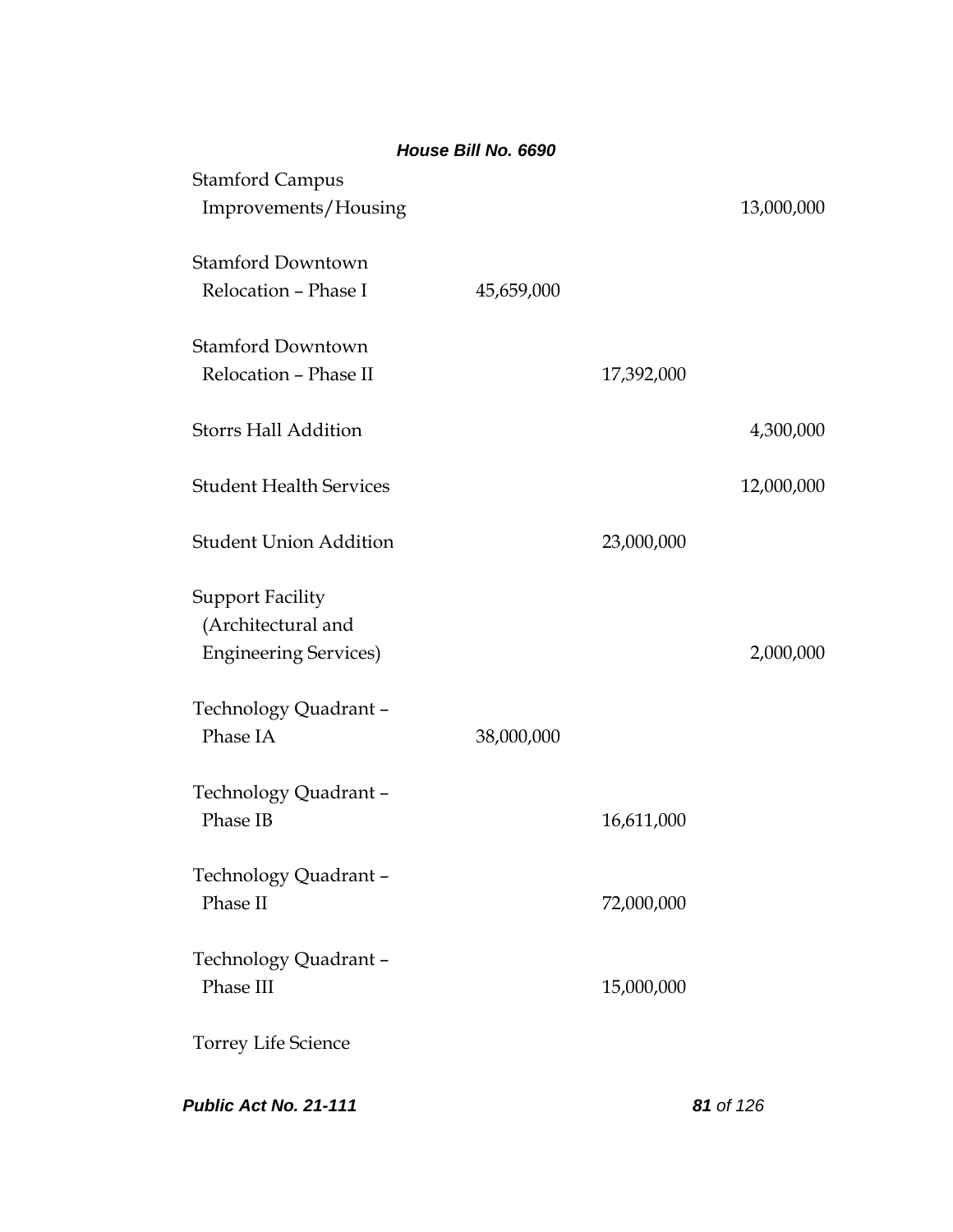|                                                                             | House Bill No. 6690 |            |            |
|-----------------------------------------------------------------------------|---------------------|------------|------------|
| Renovation                                                                  |                     | 17,000,000 |            |
| <b>Torrey Renovation</b><br>Completion and Biology<br>Expansion             |                     |            | 42,000,000 |
|                                                                             |                     |            |            |
| <b>Torrington Campus</b><br>Improvements                                    |                     |            | 1,000,000  |
| <b>Towers Renovation</b>                                                    |                     | 17,794,000 |            |
| <b>UConn Products Store</b>                                                 |                     |            | 1,000,000  |
| Undergraduate Education<br>Center                                           | 650,000             |            |            |
| Undergraduate Education<br>Center                                           |                     | 7,450,000  |            |
| Underground Steam &<br>Water Upgrade                                        | 3,500,000           |            |            |
| Underground Steam &<br>Water Upgrade<br>Completion                          |                     | 9,000,000  |            |
| <b>University Programs</b><br>Building - Phase I                            | 8,750,000           |            |            |
| <b>University Programs</b><br>Building - Phase II<br><b>Visitors Center</b> |                     | 300,000    |            |
| Public Act No. 21-111                                                       |                     |            | 82 of 126  |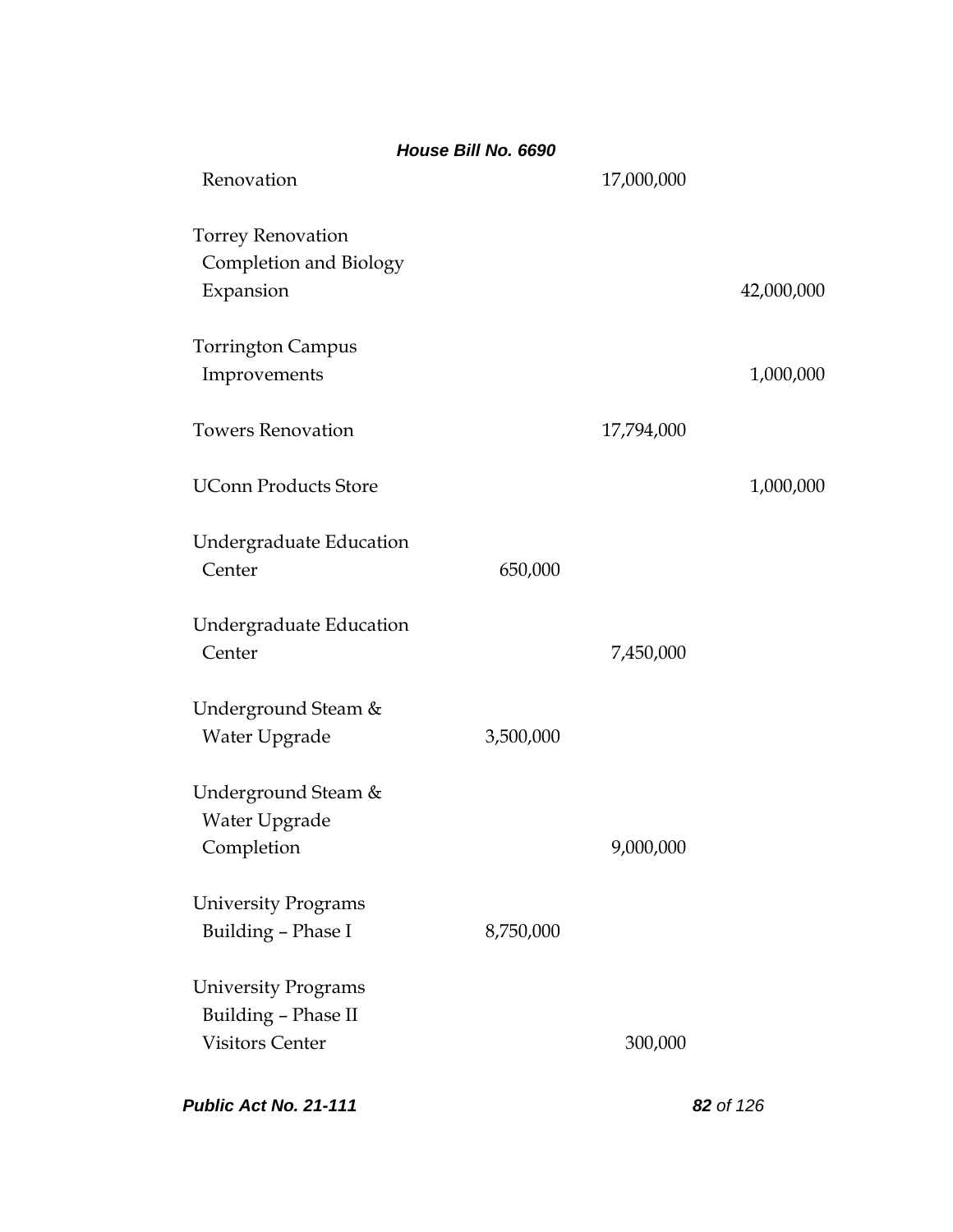| Public Act No. 21-111                                                     |           |            | 83 of 126  |
|---------------------------------------------------------------------------|-----------|------------|------------|
| Deferred Maintenance/<br>Code Compliance/ADA<br>Compliance/Infrastructure |           |            |            |
| <b>CLAC</b> Renovation<br><b>Biosafety Level 3 Lab</b>                    |           |            | 14,000,000 |
| <b>HEALTH CENTER</b>                                                      |           |            |            |
| Young Building<br>Renovation/Addition                                     |           |            | 17,000,000 |
| <b>Wilbur Cross Building</b><br>Renovation                                |           | 3,645,000  |            |
| <b>White Building Renovation</b>                                          | 2,430,000 |            |            |
| <b>West Hartford Campus</b><br>Renovations/<br>Improvements               |           |            | 25,000,000 |
| <b>West Campus Renovations</b>                                            |           | 14,897,000 |            |
| <b>Waterbury Property</b><br>Purchase                                     | 325,000   |            |            |
| <b>Waterbury Downtown</b><br>Campus                                       |           |            | 3,000,000  |
| <b>Waring Building</b><br>Conversion                                      | 7,888,000 |            |            |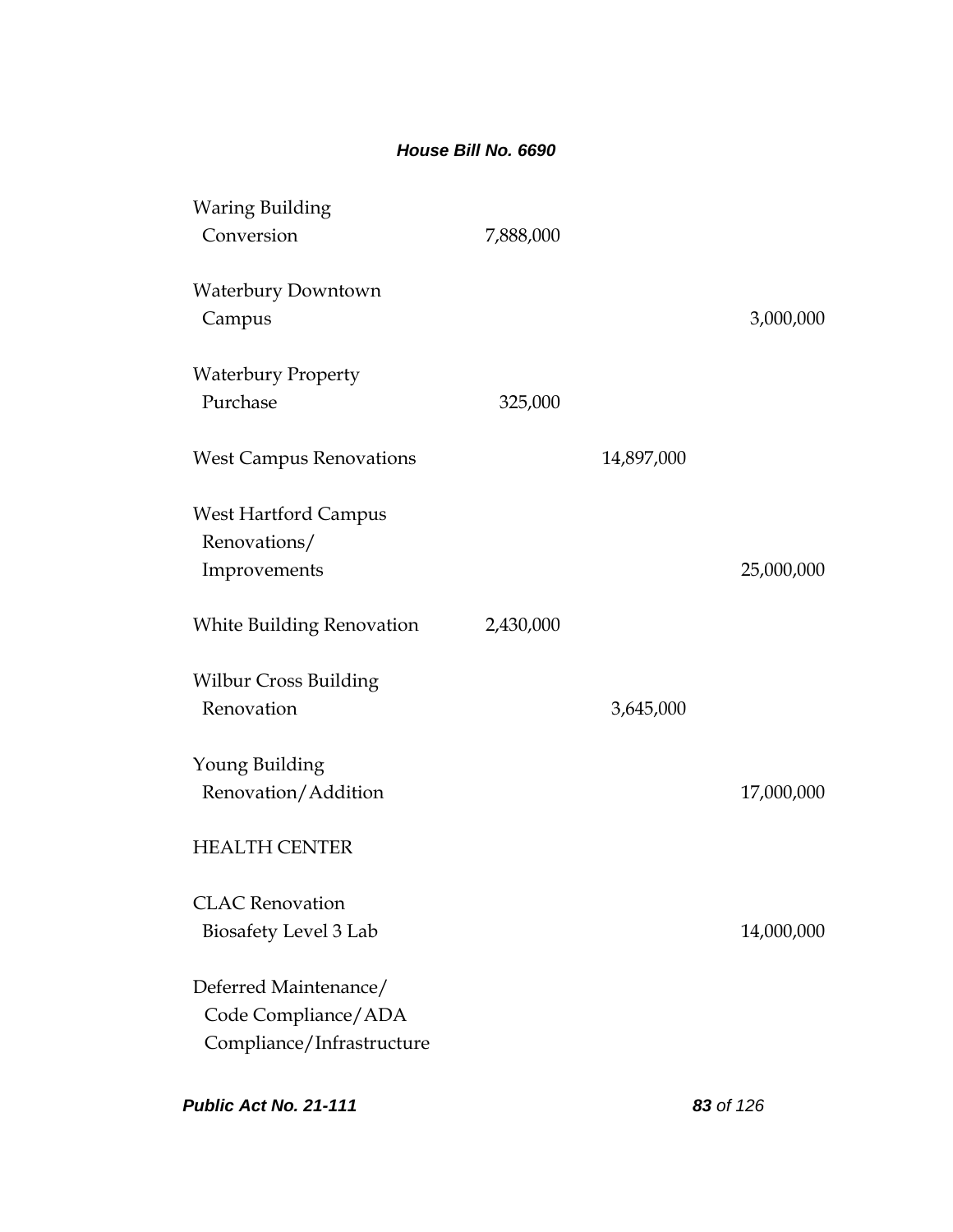| & Improvements              |              |
|-----------------------------|--------------|
| Renovation Lump Sum         |              |
| and Utility, Administrative |              |
| and Support Facilities      |              |
| - Health Center             | [61,000,000] |
|                             | 110,100,000  |
| Dental School Renovation    | 5,000,000    |
| Equipment, Library          |              |
| Collections and             |              |
| Telecommunications -        |              |
| <b>Health Center</b>        | [75,000,000] |
|                             | 106,000,000  |
| Library/Student Computer    |              |
| <b>Center Renovation</b>    | 5,000,000    |
| Main Building Renovation    | 125,000,000  |
| Medical School Academic     |              |
| <b>Building Renovation</b>  | 9,000,000    |
| Parking Garage - Health     |              |
| Center                      | 8,400,000    |
| <b>Research Tower</b>       | 60,000,000   |
| Support Building            |              |
| Addition/Renovation         | 4,000,000    |
| The University of           |              |
| Public Act No. 21-111       | 84 of 126    |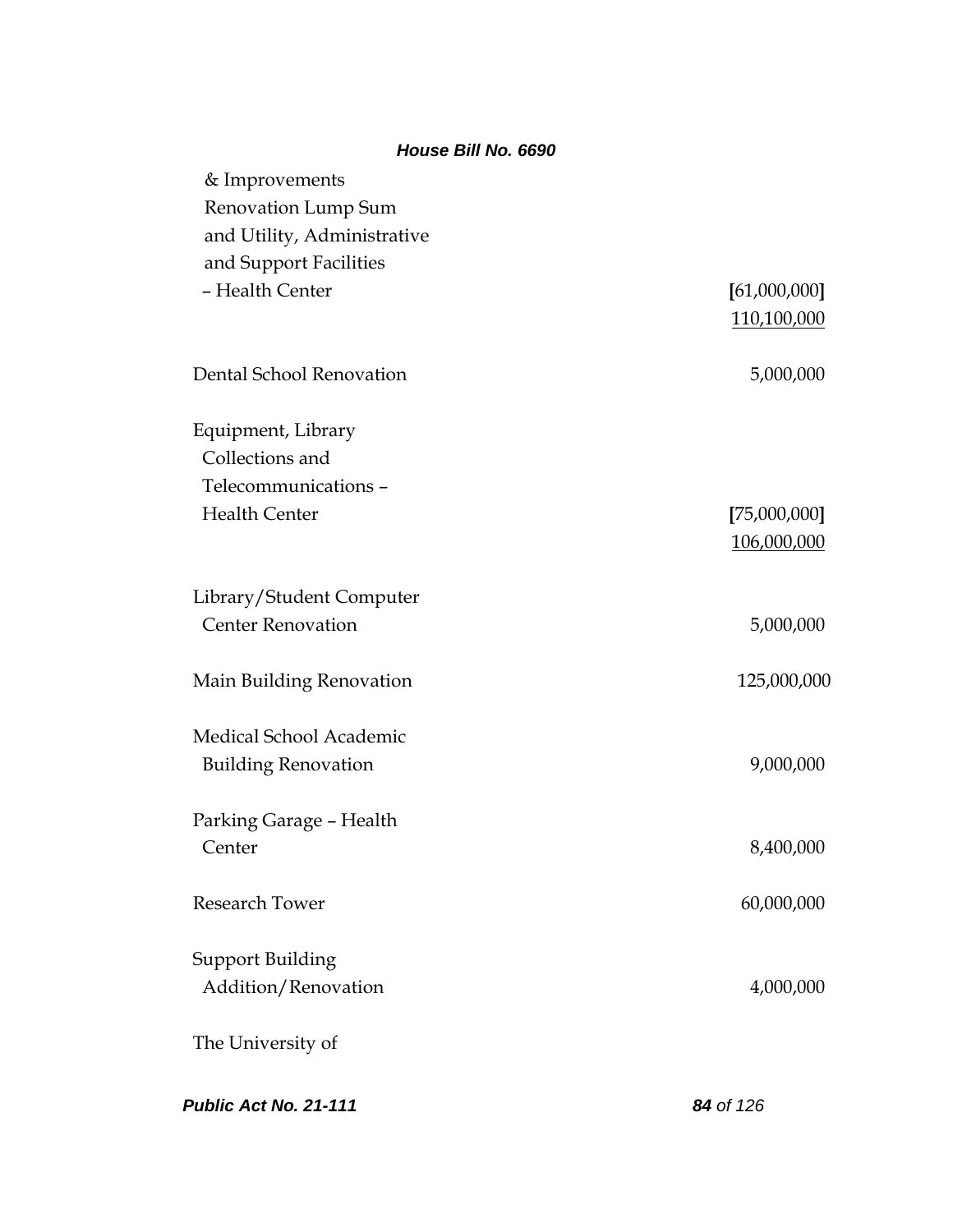| Connecticut                 |             |                             |
|-----------------------------|-------------|-----------------------------|
| <b>Health Center</b>        |             |                             |
| New Construction and        |             |                             |
| Renovation                  |             | 394,900,000                 |
|                             |             |                             |
| Planning and Design Costs   |             | 25,000,000                  |
|                             |             |                             |
| Total – Storrs and Regional |             |                             |
| Campus Project List         |             | 2,583,000,000               |
|                             |             |                             |
| Total - Health Center       |             |                             |
| Project List                |             | 786,300,000                 |
|                             |             |                             |
| TOTAL                       | 382,000,000 | 868,000,000 [3,369,300,000] |
|                             |             | 3,449,400,000               |
|                             |             |                             |

Sec. 98. Subdivision (1) of subsection (a) of section 10a-109g of the general statutes is repealed and the following is substituted in lieu thereof (*Effective July 1, 2021*):

(a) (1) The university is authorized to provide by resolution, at one time or from time to time, for the issuance and sale of securities, in its own name on behalf of the state, pursuant to section 10a-109f. The board of trustees of the university is hereby authorized by such resolution to delegate to its finance committee such matters as it may determine appropriate other than the authorization and maximum amount of the securities to be issued, the nature of the obligation of the securities as established pursuant to subsection (c) of this section and the projects for which the proceeds are to be used. The finance committee may act on such matters unless and until the board of trustees elects to reassume the same. The amount of securities the special debt service requirements of which are secured by the state debt service commitment that the board of trustees is authorized to provide for the issuance and sale in

*Public Act No. 21-111 85 of 126*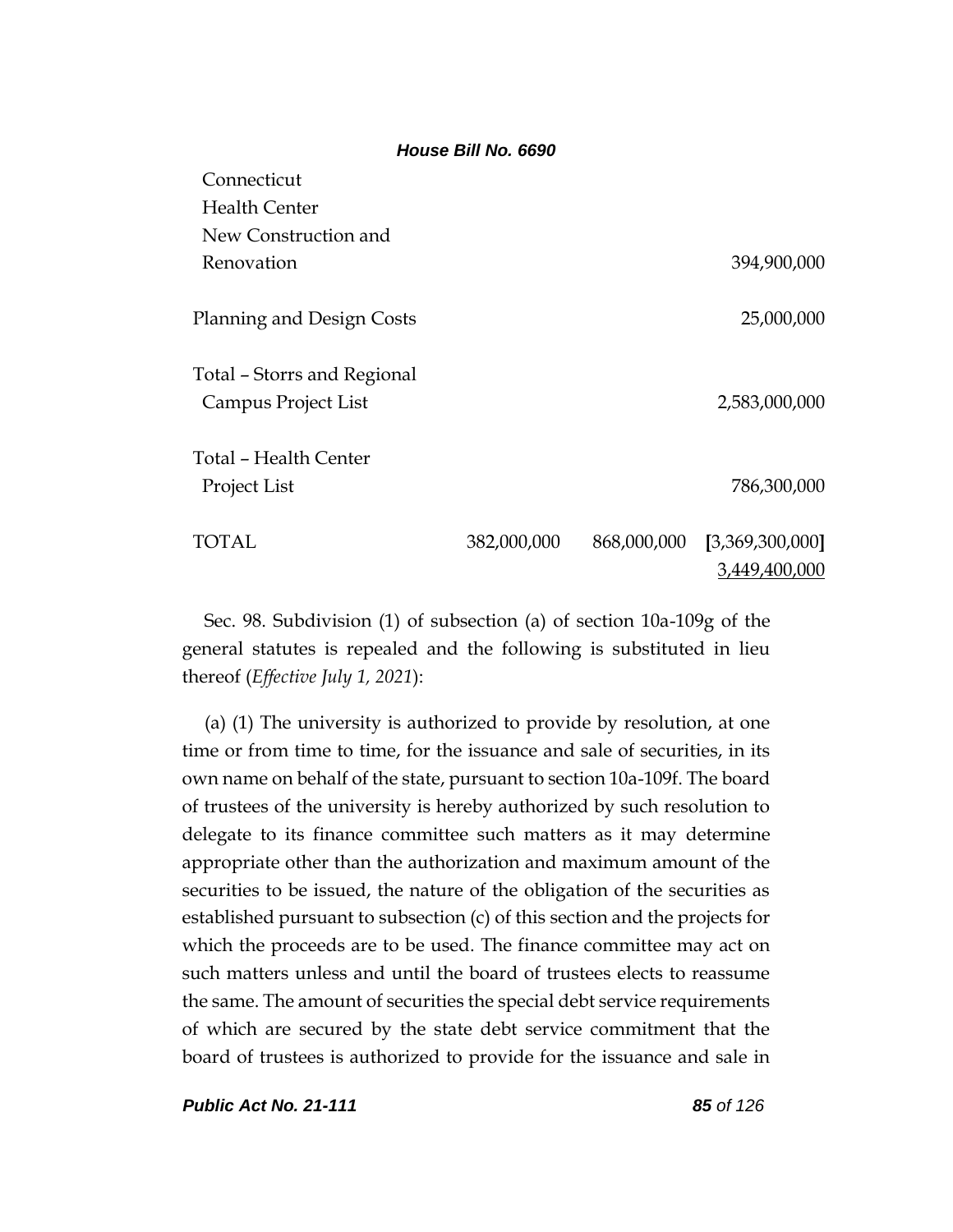accordance with this subsection shall be capped in each fiscal year in the following amounts, provided, to the extent the board of trustees does not provide for the issuance of all or a portion of such amount in a fiscal year, all or such portion, as the case may be, may be carried forward to any succeeding fiscal year and provided further, the actual amount for funding, paying or providing for the items described in subparagraph (C) of subdivision (10) of subsection (a) of section 10a-109d may be added to the capped amount in each fiscal year:

| Fiscal Year | Amount        |
|-------------|---------------|
| 1996        | \$112,542,000 |
| 1997        | 112,001,000   |
| 1998        | 93,146,000    |
| 1999        | 64,311,000    |
| 2000        | 130,000,000   |
| 2001        | 100,000,000   |
| 2002        | 100,000,000   |
| 2003        | 100,000,000   |
| 2004        | 100,000,000   |
| 2005        | 100,000,000   |
| 2006        | 79,000,000    |
| 2007        | 89,000,000    |
| 2008        | 115,000,000   |
| 2009        | 140,000,000   |
| 2010        | $\Omega$      |
| 2011        | 138,800,000   |
| 2012        | 157,200,000   |
| 2013        | 143,000,000   |
| 2014        | 204,400,000   |
| 2015        | 315,500,000   |

*Public Act No. 21-111 86 of 126*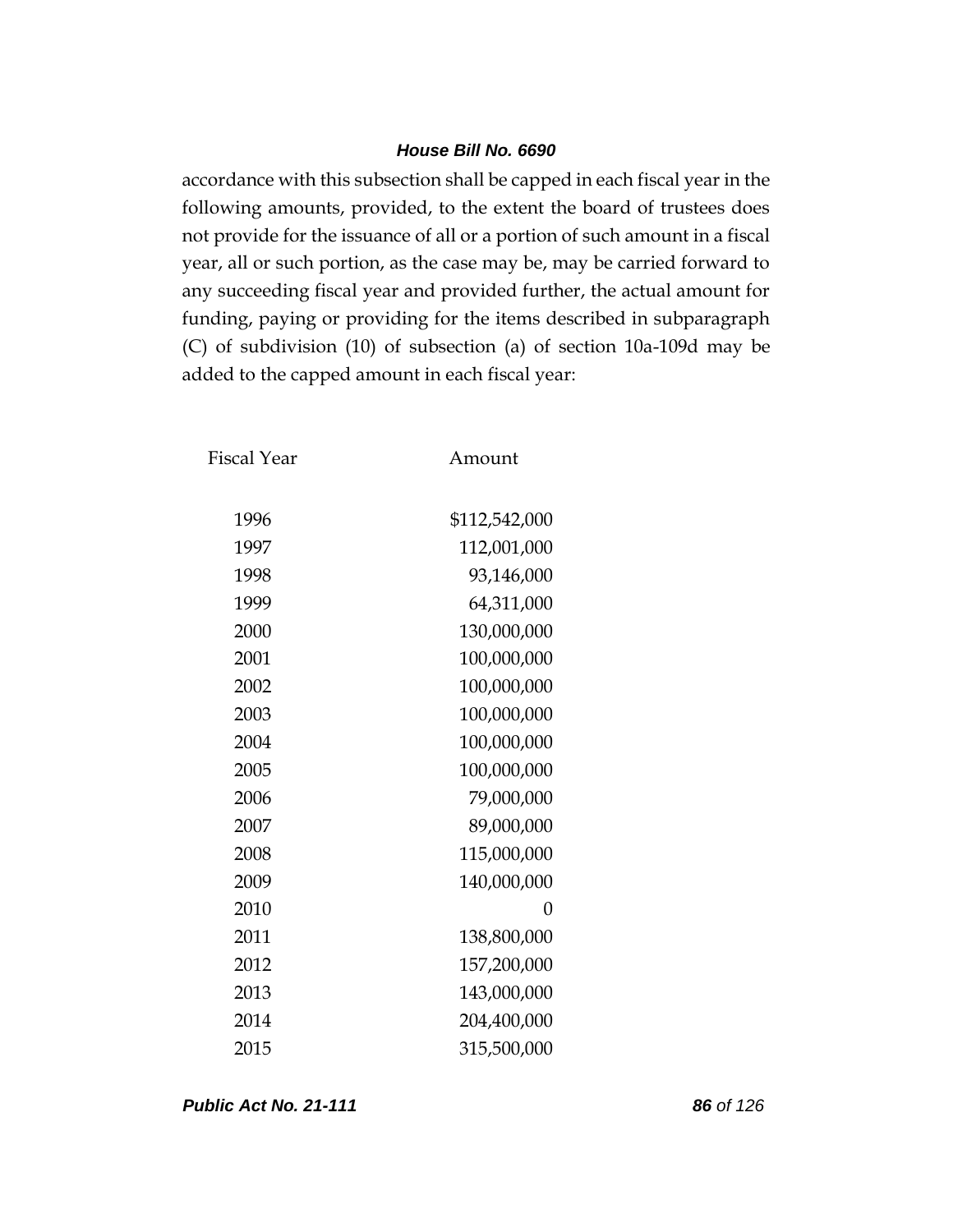|      | <b>House Bill No. 6690</b> |
|------|----------------------------|
| 2016 | 312,100,000                |
| 2017 | 240,400,000                |
| 2018 | 200,000,000                |
| 2019 | 200,000,000                |
| 2020 | 197,200,000                |
| 2021 | 260,000,000                |
| 2022 | [190,500,000] 247,600,000  |
| 2023 | [125,100,000] 148,100,000  |
| 2024 | 84,700,000                 |
| 2025 | 56,000,000                 |
| 2026 | 14,000,000                 |
| 2027 | 9,000,000                  |

Sec. 99. Section 10a-104c of the general statutes is repealed and the following is substituted in lieu thereof (*Effective July 1, 2021*):

(a) The Board of Trustees of The University of Connecticut shall develop, continuously maintain and revise from time to time a program to facilitate the recruitment of eminent faculty and their research staffs to the university. Such program shall support economic development in the state through faculty research and promote core sectors of the state economy by accelerating the pace of applied research and development. Such program shall supplement the compensation of such faculty and related costs of personnel and materials needed to secure such faculty for the university. Eligibility shall be limited to individuals who have demonstrated excellence in their field of research and have an interest in working collaboratively on research that meets societal needs or commercialization of discoveries, innovations or technologies.

(b) Not later than April 1, 2020, and biennially thereafter, said board shall develop a plan for the recruitment and hiring of research faculty, including those whose research is focused on societal needs or can be commercialized. Such plan shall outline the operating and capital costs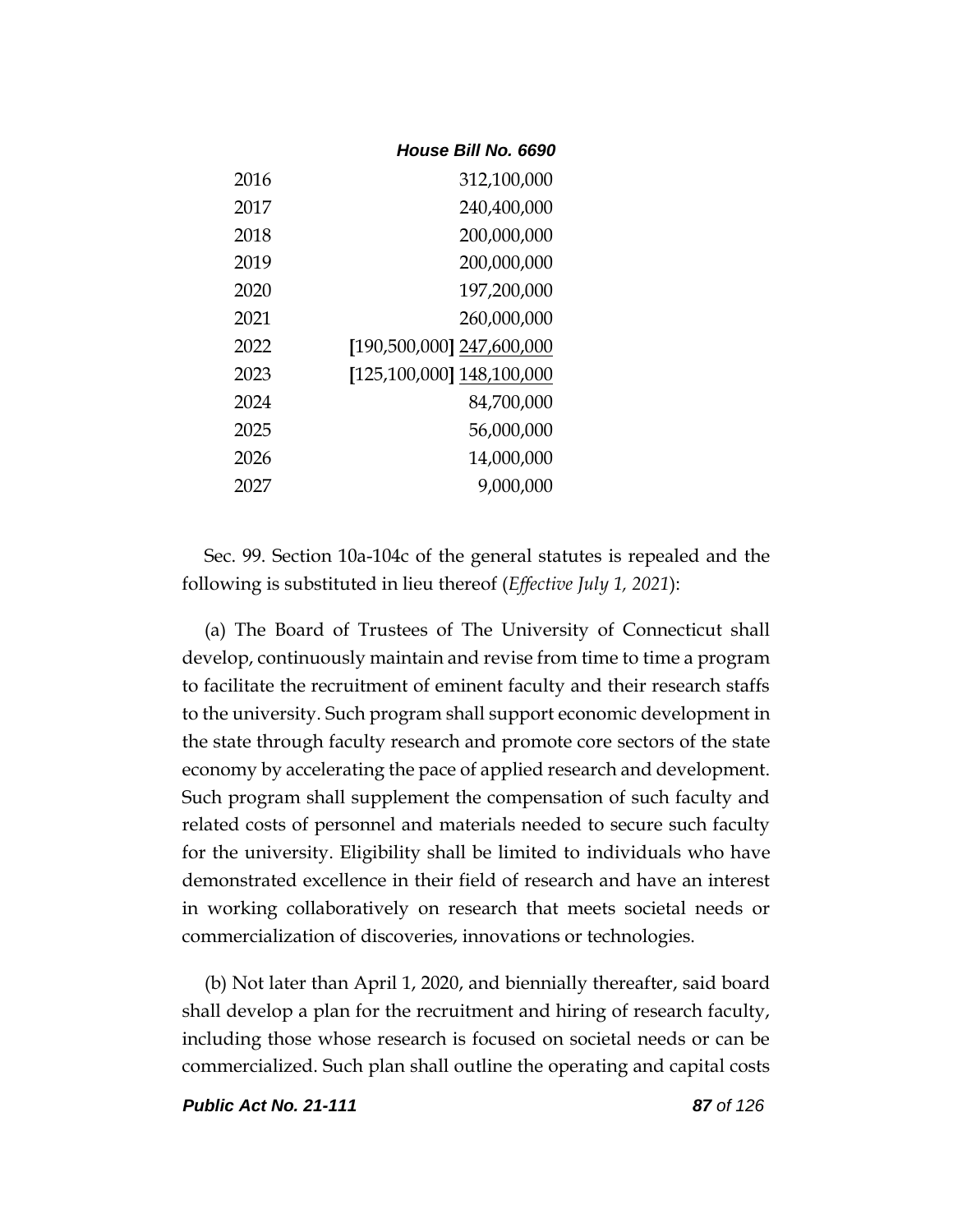associated with the plan and include recruitment and hiring goals.

(c) (1) The Board of Trustees of The University of Connecticut shall commence a research faculty recruitment and hiring program in accordance with the plan submitted pursuant to subsection (b) of this section. Such program shall be used (A) to hire faculty who meet the qualifications specified in subsection (a) of this section and who will assist the university in achieving the goals and requirements set forth in said subsection, and (B) to support the compensation of such faculty and related construction, renovation and equipment costs.

(2) Under such program, the university shall encourage and facilitate the creation of new business ventures in the state that fuel economic growth and shall provide resources for proof of concept, technology maturation, early-stage and later-stage venture capital funding and other measures that encourage expansion of the university's entrepreneurial ecosystem.

(d) The president of The University of Connecticut shall submit an annual report, in accordance with the provisions of section 11-4a, on the university's progress in meeting **[**such**]** hiring goals under this section and the implementation of the program under subsection (c) of this section to the joint standing committees of the General Assembly having cognizance of matters relating to higher education and finance, revenue and bonding.

Sec. 100. (*Effective July 1, 2021*) (a) For the purposes described in subsection (b) of this section, the State Bond Commission shall have the power from time to time to authorize the issuance of bonds of the state in one or more series and in principal amounts not exceeding in the aggregate forty-six million one hundred thousand dollars, provided (1) six million four hundred sixty thousand dollars of such authorization shall be effective July 1, 2021, (2) eleven million seven hundred twentynine thousand two hundred dollars of such authorization shall be

*Public Act No. 21-111 88 of 126*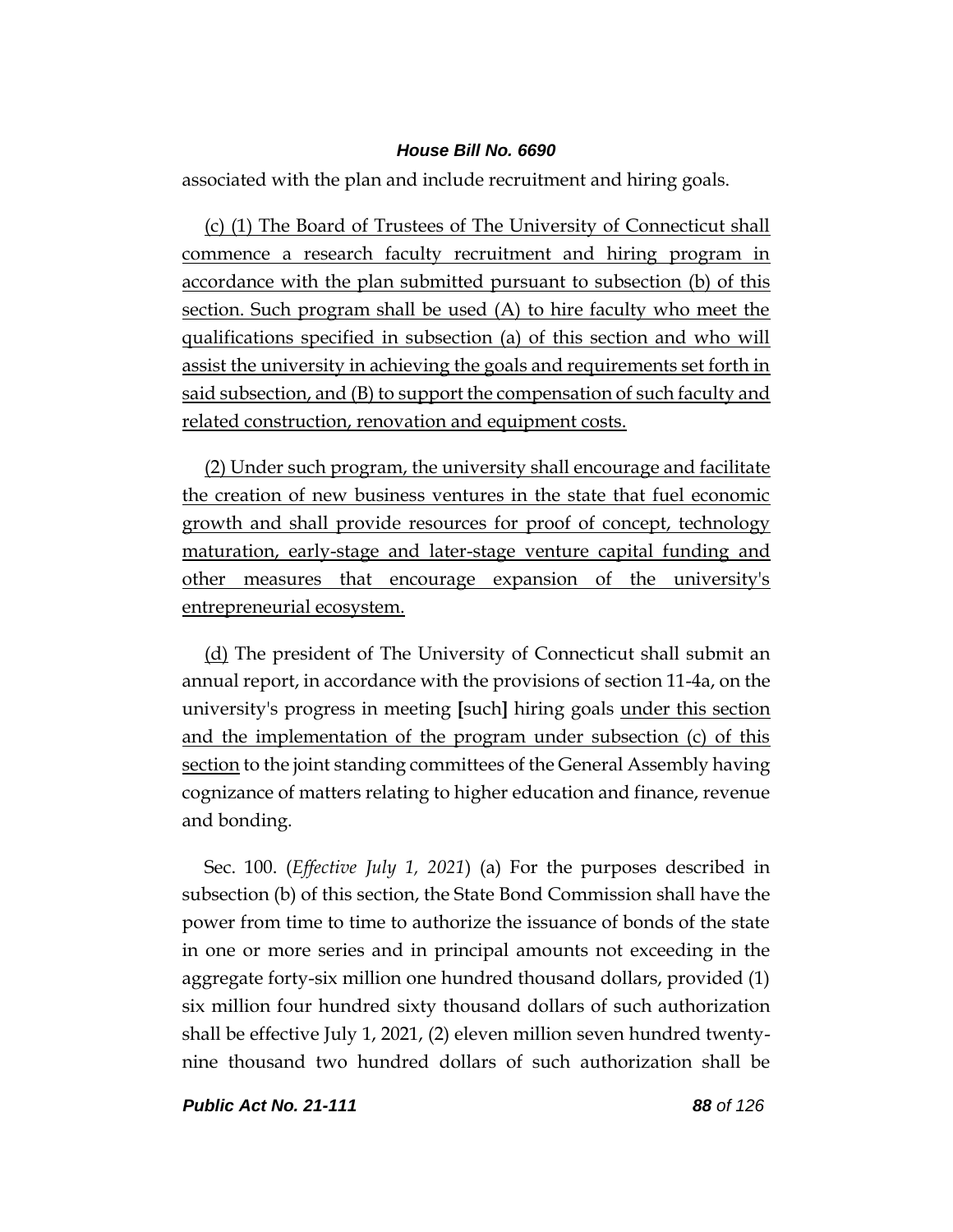effective July 1, 2022, (3) fourteen million four hundred eighty-nine thousand two hundred dollars of such authorization shall be effective July 1, 2023, (4) nine million two hundred twenty thousand dollars of such authorization shall be effective July 1, 2024, and (5) four million two hundred one thousand six hundred dollars shall be effective July 1, 2025.

(b) The proceeds of the sale of such bonds, to the extent of the amount stated in subsection (a) of this section, shall be used by the Board of Trustees of The University of Connecticut for the purposes of subsection (c) of section 10a-104c of the general statutes.

(c) All provisions of section 3-20 of the general statutes, or the exercise of any right or power granted thereby, that are not inconsistent with the provisions of this section are hereby adopted and shall apply to all bonds authorized by the State Bond Commission pursuant to this section. Temporary notes in anticipation of the money to be derived from the sale of any such bonds so authorized may be issued in accordance with section 3-20 of the general statutes and from time to time renewed. Such bonds shall mature at such time or times not exceeding twenty years from their respective dates as may be provided in or pursuant to the resolution or resolutions of the State Bond Commission authorizing such bonds. None of such bonds shall be authorized except upon a finding by the State Bond Commission that there has been filed with it a request for such authorization that is signed by or on behalf of the Secretary of the Office of Policy and Management and states such terms and conditions as said commission, in its discretion, may require. Such bonds issued pursuant to this section shall be general obligations of the state and the full faith and credit of the state of Connecticut are pledged for the payment of the principal of and interest on such bonds as the same become due, and accordingly and as part of the contract of the state with the holders of such bonds, appropriation of all amounts necessary for punctual payment of such

*Public Act No. 21-111 89 of 126*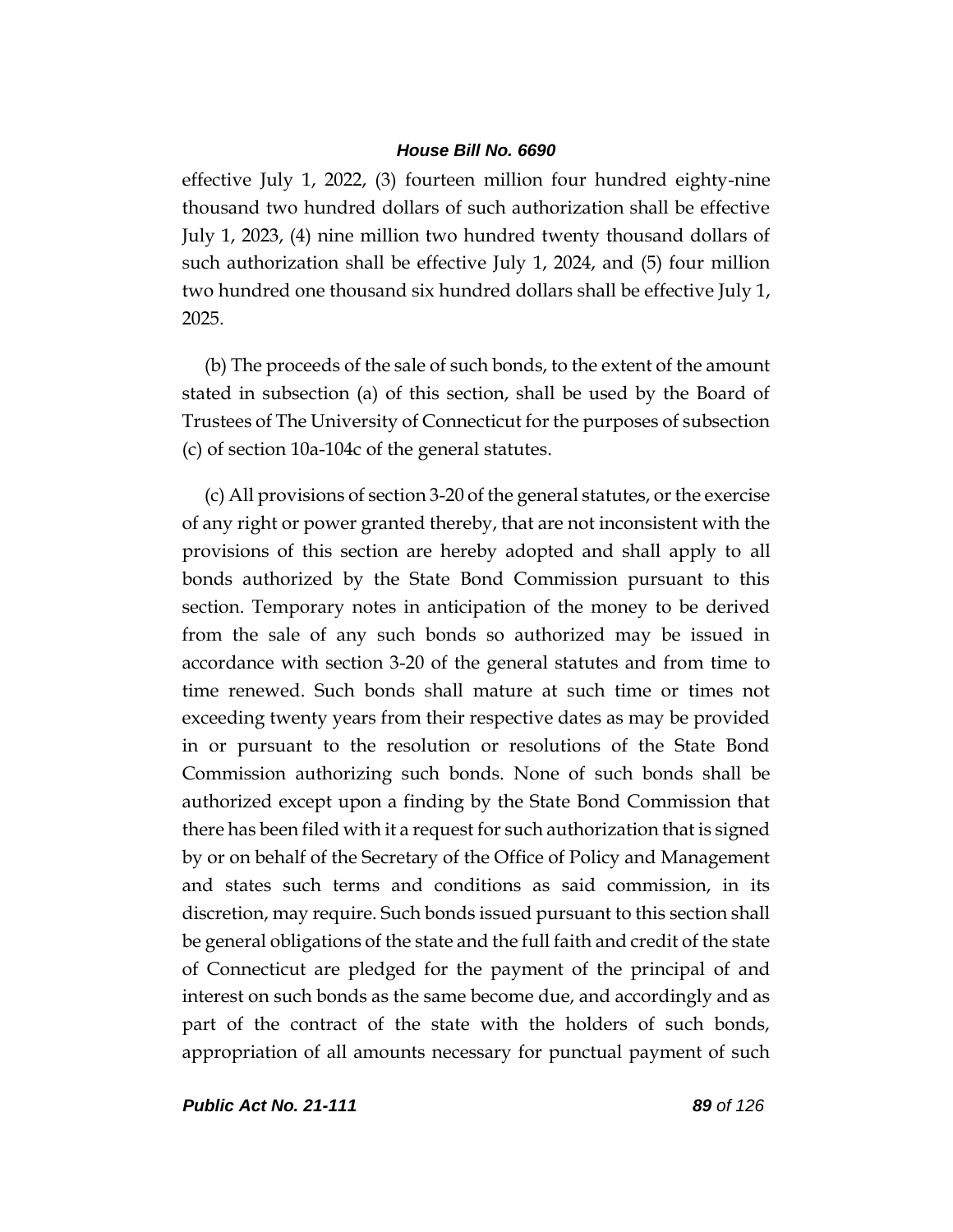principal and interest is hereby made, and the State Treasurer shall pay such principal and interest as the same become due.

Sec. 101. (*Effective from passage*) The Commissioner of Energy and Environmental Protection shall pay from the grants-in-aid authorized in section 4-66c of the general statutes the amount of one hundred fifty thousand dollars to the town of Brooklyn for the purpose of reimbursing the town for improvements at Riverside Park.

Sec. 102. (NEW) (*Effective from passage*) (a) The State Bond Commission shall authorize the issuance of bonds of the state, in accordance with the provisions of section 3-20 of the general statutes, in principal amounts not exceeding in the aggregate twenty-five million dollars for the Connecticut Port Authority established pursuant to section 15-31a of the general statutes. The amount authorized for the issuance and sale of such bonds in each of the following fiscal years shall not exceed the following corresponding amount for each such fiscal year, provided, to the extent the authority does not provide for the use of all or a portion of such amount in any such fiscal year, such amount not provided for shall be carried forward and added to the authorized amount for the next succeeding fiscal year, and, provided further, the costs of issuance and capitalized interest, if any, may be added to the capped amount in each fiscal year, and each of the authorized amounts shall be effective on July first of the fiscal year indicated as follows:

| Fiscal Year Ending | Amount      |
|--------------------|-------------|
| June Thirtieth     |             |
| 2022               | \$5,000,000 |
| 2023               | 5,000,000   |
| 2024               | 5,000,000   |
| 2025               | 5,000,000   |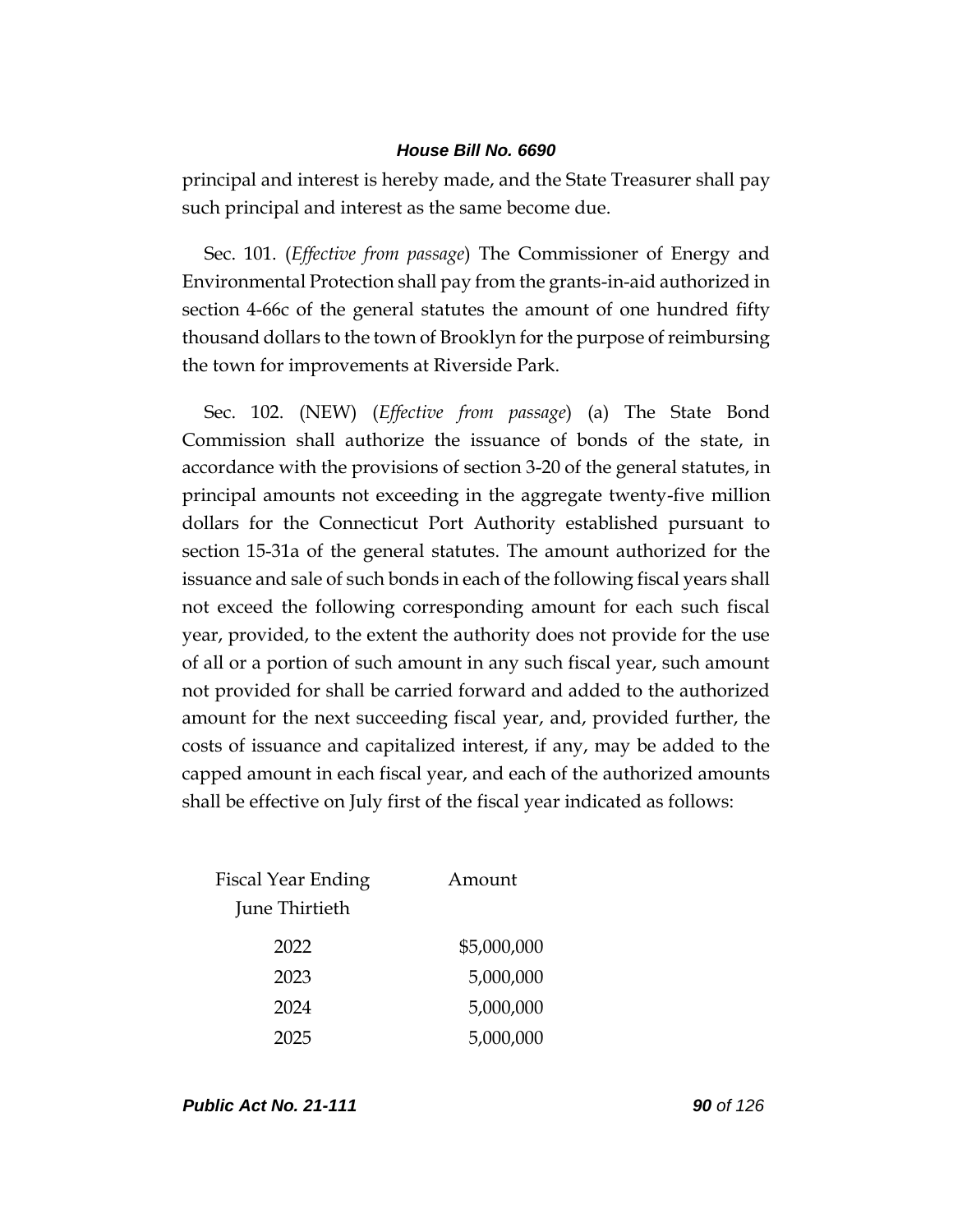|       | <b>House Bill No. 6690</b> |
|-------|----------------------------|
| 2026  | 5,000,000                  |
| Total | \$25,000,000               |

(b) The State Bond Commission shall approve a memorandum of understanding between the Connecticut Port Authority and the state, acting by and through the Secretary of the Office of Policy and Management and the Treasurer, providing for the issuance of said bonds for the purposes of projects undertaken by the Connecticut Port Authority regarding ports not located in the towns of New Haven, New London or Bridgeport, including provisions regarding the extent to which federal, private or other moneys then available or thereafter to be made available for costs should be added to the proceeds of the bonds authorized pursuant to this section for such projects. The memorandum of understanding shall be deemed to satisfy the provisions of section 3- 20 of the general statutes and the exercise of any right or power granted thereby that is not inconsistent with the provisions of this section.

(c) All provisions of section 3-20 of the general statutes, or the exercise of any right or power granted thereby, that are not inconsistent with the provisions of this section are hereby adopted and shall apply to all bonds authorized by the State Bond Commission pursuant to this section. Temporary notes in anticipation of the money to be derived from the sale of any such bonds so authorized may be issued in accordance with said section, and from time to time renewed. All bonds issued pursuant to this section shall be general obligations of the state and the full faith and credit of the state of Connecticut are pledged for the payment of the principal of and interest on said bonds as the same become due, and accordingly and as part of the contract of the state with the holders of said bonds, appropriation of all amounts necessary for punctual payment of such principal and interest is hereby made, and the Treasurer shall pay such principal and interest as the same become due.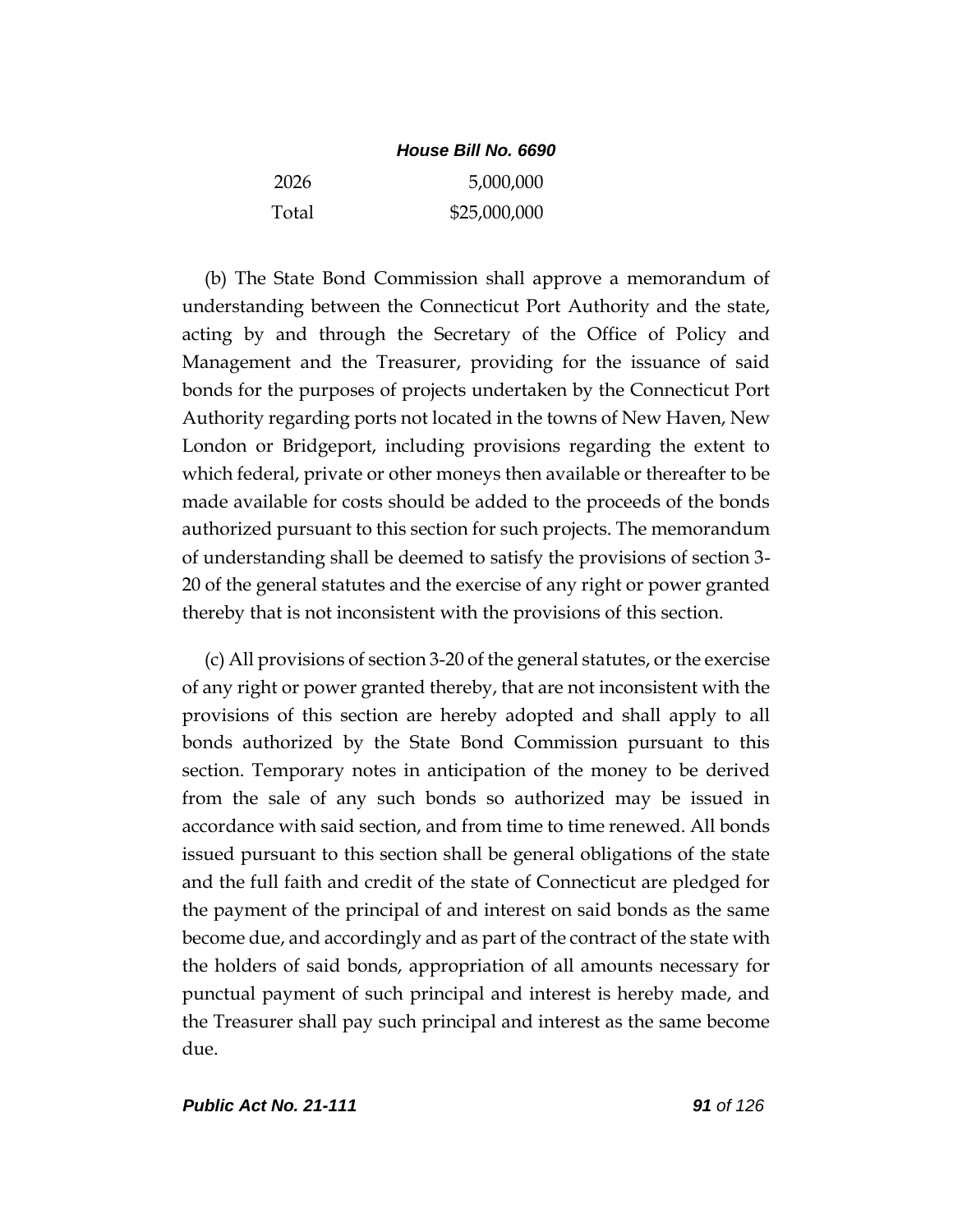(d) Subject to the amount of limitations of the capping provisions in subsection (a) of this section, the principal amount of the bonds authorized under this section shall be deemed to be an appropriation and allocation of such amount, and such approval of such request shall be deemed the allotment by the Governor of such capital outlays within the meaning of section 4-85 of the general statutes.

Sec. 103. (NEW) (*Effective July 1, 2021*) As used in this section and sections 104 to 110, inclusive, of this act:

(1) "Designated beneficiary" means an individual born on or after July 1, 2021, whose birth was subject to medical coverage provided under HUSKY Health, as defined in section 17b-290 of the general statutes;

(2) "Eligible expenditure" means an expenditure associated with any of the following, each as prescribed by the Treasurer: (A) Education of a designated beneficiary; (B) purchase of a home in Connecticut by a designated beneficiary; (C) investment in a business in Connecticut by a designated beneficiary; or (D) any investment in financial assets or personal capital that provides long-term gains to wages or wealth; and

(3) "Trust" means the Connecticut Baby Bond Trust.

Sec. 104. (NEW) (*Effective July 1, 2021*) (a) There is established the Connecticut Baby Bond Trust. The trust shall constitute an instrumentality of the state and shall perform essential governmental functions as provided in sections 103 to 110, inclusive, of this act. The trust shall receive and hold all payments and deposits or contributions intended for the trust, as well as gifts, bequests, endowments or federal, state or local grants and any other funds from any public or private source and all earnings until disbursed in accordance with section 109 of this act.

(b) The amounts on deposit in the trust shall not constitute property of the state and the trust shall not be construed to be a department,

*Public Act No. 21-111 92 of 126*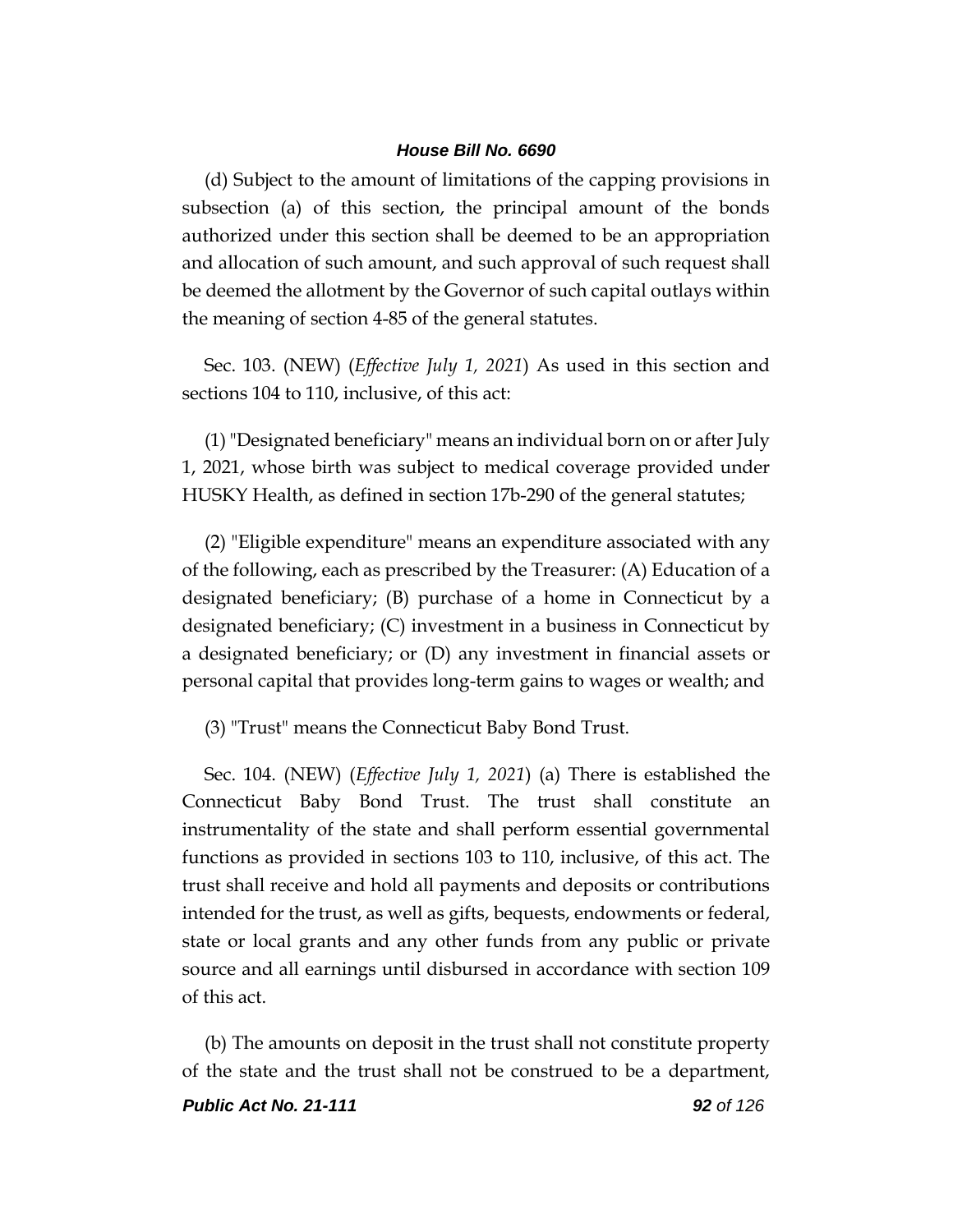institution or agency of the state. Amounts on deposit in the trust shall not be commingled with state funds and the state shall have no claim to or against, or interest in, such funds. Any contract entered into by or any obligation of the trust shall not constitute a debt or obligation of the state and the state shall have no obligation to any designated beneficiary or any other person on account of the trust and all amounts obligated to be paid from the trust shall be limited to amounts available for such obligation on deposit in the trust. The amounts on deposit in the trust may only be disbursed in accordance with the provisions of section 109 of this act. The trust shall continue in existence as long as it holds any deposits or has any obligations and until its existence is terminated by law and upon termination any unclaimed assets shall return to the state. Property of the trust shall be governed by section 3-61a of the general statutes.

(c) The Treasurer shall be responsible for the receipt, maintenance, administration, investing and disbursements of amounts from the trust. The trust shall not receive deposits in any form other than cash.

Sec. 105. (NEW) (*Effective July 1, 2021*) The Treasurer, on behalf of the trust and for purposes of the trust, may:

(1) Receive and invest moneys in the trust in any instruments, obligations, securities or property in accordance with section 106 of this act;

(2) Enter into one or more contractual agreements, including contracts for legal, actuarial, accounting, custodial, advisory, management, administrative, advertising, marketing and consulting services for the trust and pay for such services from the assets of the trust;

(3) Procure insurance in connection with the trust's property, assets, activities or deposits to the trust;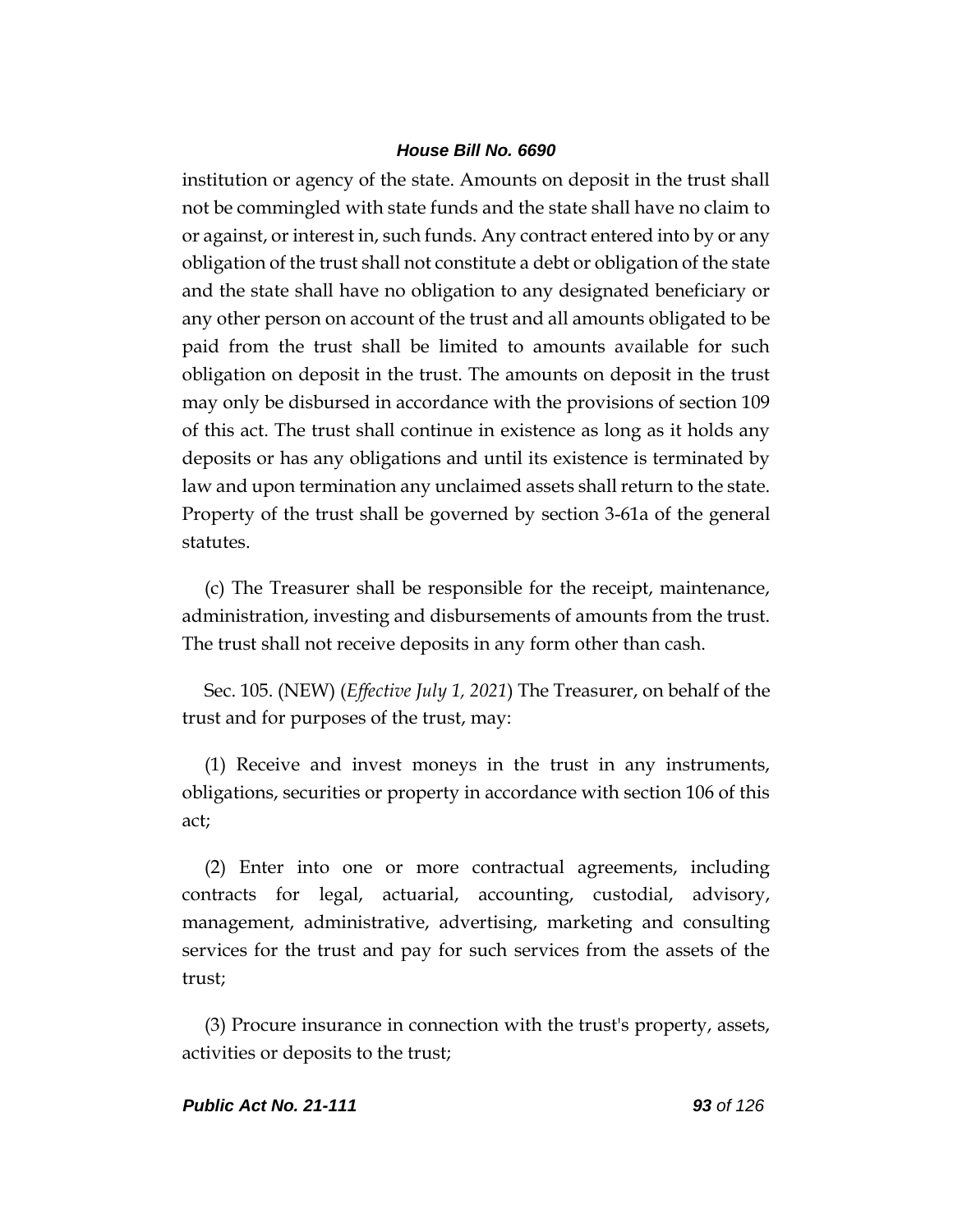(4) Apply for, accept and expend gifts, grants or donations from public or private sources to enable the trust to carry out its objectives;

(5) Adopt regulations in accordance with chapter 54 of the general statutes for purposes of this act;

(6) Sue and be sued;

(7) Establish one or more funds within the trust; and

(8) Take any other action necessary to carry out the purposes of this act, and incidental to the duties imposed on the Treasurer pursuant to this act.

Sec. 106. (NEW) (*Effective July 1, 2021*) Notwithstanding the provisions of sections 3-13 to 3-13h, inclusive, of the general statutes, the Treasurer shall invest the amounts on deposit in the trust in a manner reasonable and appropriate to achieve the objectives of the trust, exercising the discretion and care of a prudent person in similar circumstances with similar objectives. The Treasurer shall give due consideration to rate of return, risk, term or maturity, diversification of the total portfolio within the trust, liquidity, the projected disbursements and expenditures and the expected payments, deposits, contributions and gifts to be received. The Treasurer shall not require the trust to invest directly in obligations of the state or any political subdivision of the state or in any investment or other fund administered by the Treasurer. The assets of the trust shall be continuously invested and reinvested in a manner consistent with the objectives of the trust until disbursed for eligible expenditures or expended on expenses incurred by the operations of the trust.

Sec. 107. (NEW) (*Effective July 1, 2021*) The property of the trust and the earnings on the trust shall be exempt from all taxation by the state and all political subdivisions of the state.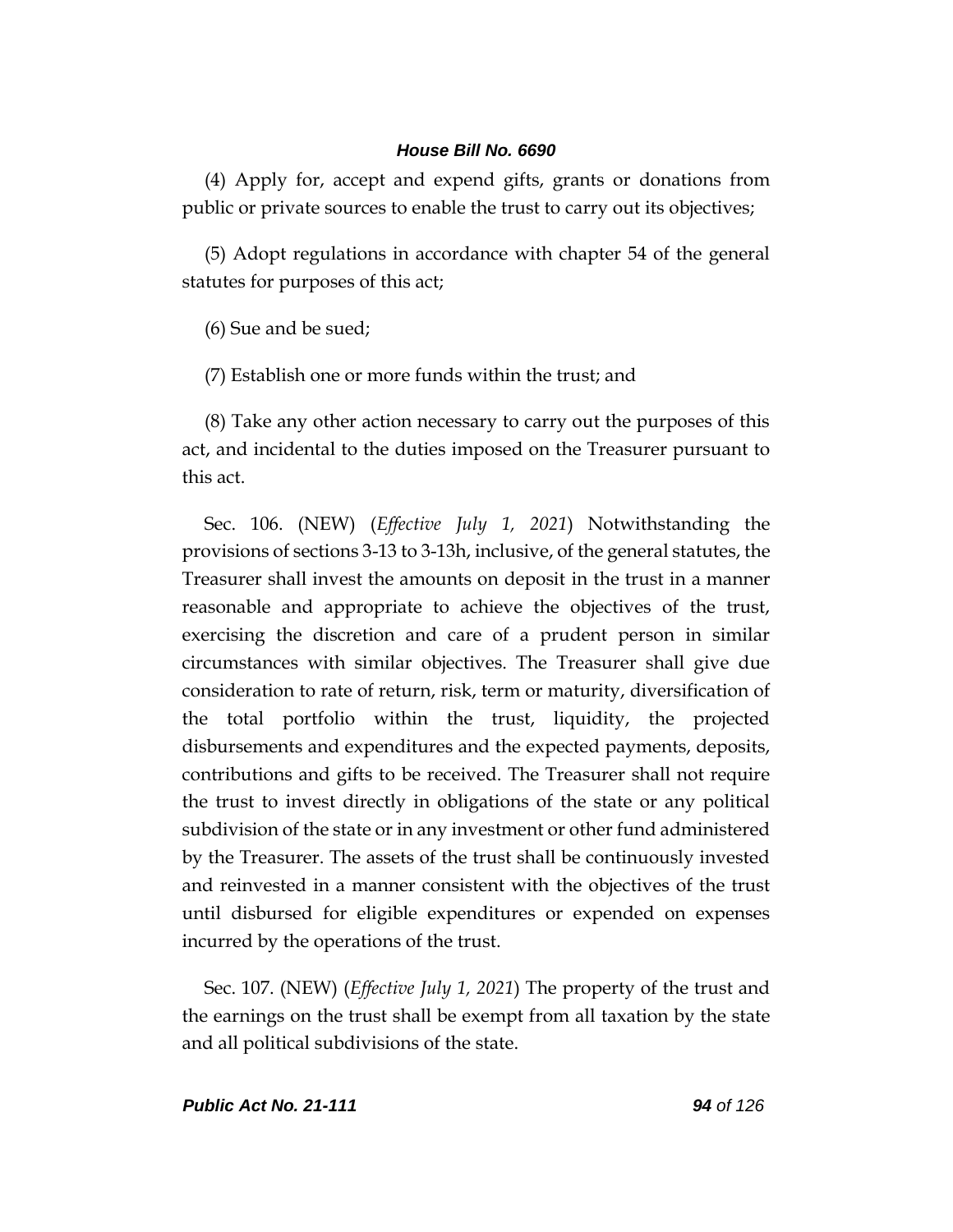Sec. 108. (NEW) (*Effective July 1, 2021*) (a) Notwithstanding any provision of the general statutes, to the extent permitted by federal law no moneys invested in the Connecticut Baby Bond Trust shall be considered to be an asset or income for purposes of determining an individual's eligibility for assistance under any program administered by the Department of Social Services.

(b) Notwithstanding any provision of the general statutes, no moneys invested in the trust shall be considered to be an asset for purposes of determining an individual's eligibility for need-based, institutional aid grants offered to an individual at the public eligible educational institutions in the state.

Sec. 109. (NEW) (*Effective July 1, 2021*) (a) The Treasurer shall establish in the Connecticut Baby Bond Trust an accounting for each designated beneficiary. Each such accounting shall include the amount transferred to the trust pursuant to section 110 of this act, plus the designated beneficiary's pro rata share of total net earnings from investments of sums held in the trust.

(b) Upon a designated beneficiary's eighteenth birthday and completion of a financial literacy requirement as prescribed by the Treasurer, such beneficiary shall become eligible to receive the total sum of the accounting under subsection (a) of this section to be used for an eligible expenditure. The Treasurer may adopt regulations, in accordance with the provisions of chapter 54 of the general statutes, to carry out the purposes of this section.

(c) A designated beneficiary may submit a claim for such accounting until his or her thirtieth birthday, as prescribed by the Treasurer, provided such designated beneficiary is a resident of the state at the time of such claim. If a designated beneficiary (1) is deceased before submitting a valid claim, or (2) fails to submit a valid claim, as determined by the Treasurer, before his or her thirtieth birthday, such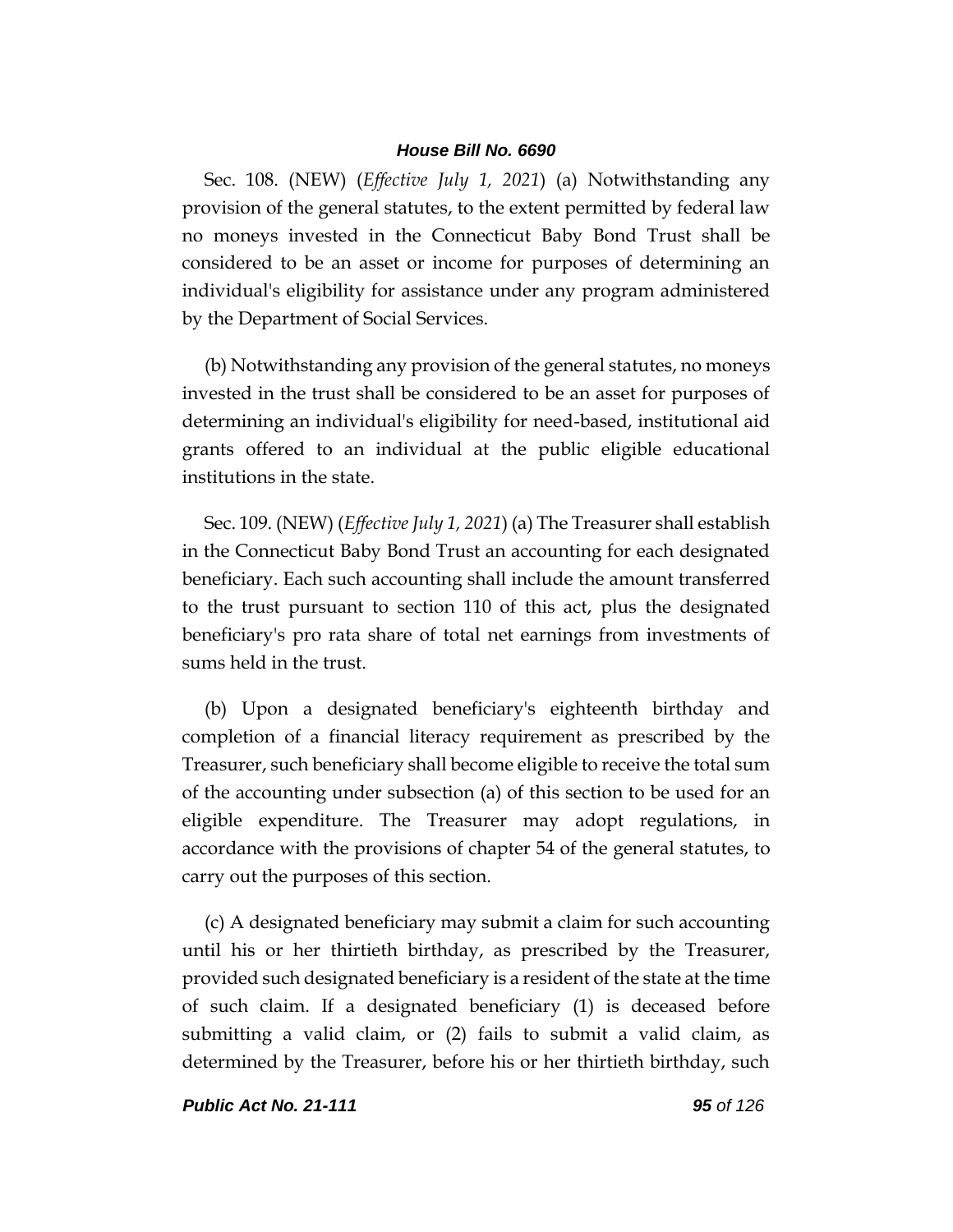accounting shall be credited back to the assets of the trust.

(d) Subject to obtaining adequate consent authorizing the disclosure of confidential information related to designated beneficiaries in accordance with all applicable state or federal laws, the Treasurer and the Department of Social Services shall enter into a memorandum of understanding to establish information sharing practices in order to carry out the purposes of this act.

Sec. 110. (NEW) (*Effective July 1, 2021*) Upon the birth of a designated beneficiary, the Treasurer shall transfer three thousand two hundred dollars from the General Fund to the trust to be credited toward the accounting of such designated beneficiary as described in section 109 of this act.

Sec. 111. (NEW) (*Effective July 1, 2021*) (a) The Treasurer is authorized to issue bonds, notes or other obligations of the state from time to time in one or more series in an aggregate principal amount of not more than six hundred million dollars, and to apply the net proceeds of such issuance to deposit to the trust as provided in subsection (b) below. The Treasurer is authorized to issue bonds, notes or other obligations in an amount sufficient to refund such bonds, notes or other obligations previously issued pursuant to this section. In addition to the bonds, notes or other obligations authorized by this section to for deposit to the trust, the Treasurer is authorized to issue bonds, notes or other obligations in such additional amounts as the Treasurer shall determine to pay the costs of issuance of such bonds, notes or other obligations issued pursuant to this section. The amount authorized for the issuance and sale of bonds in accordance with this section shall be capped in each fiscal year in the following amounts, provided, if the amount required for deposit to the trust as provided for in subsection (b) of this section is less than such capped amount or, to the extent the Governor disapproves the request for issuance of all or a portion of the amount of the bonds as provided in subsection (b) of this section, the amount so

*Public Act No. 21-111 96 of 126*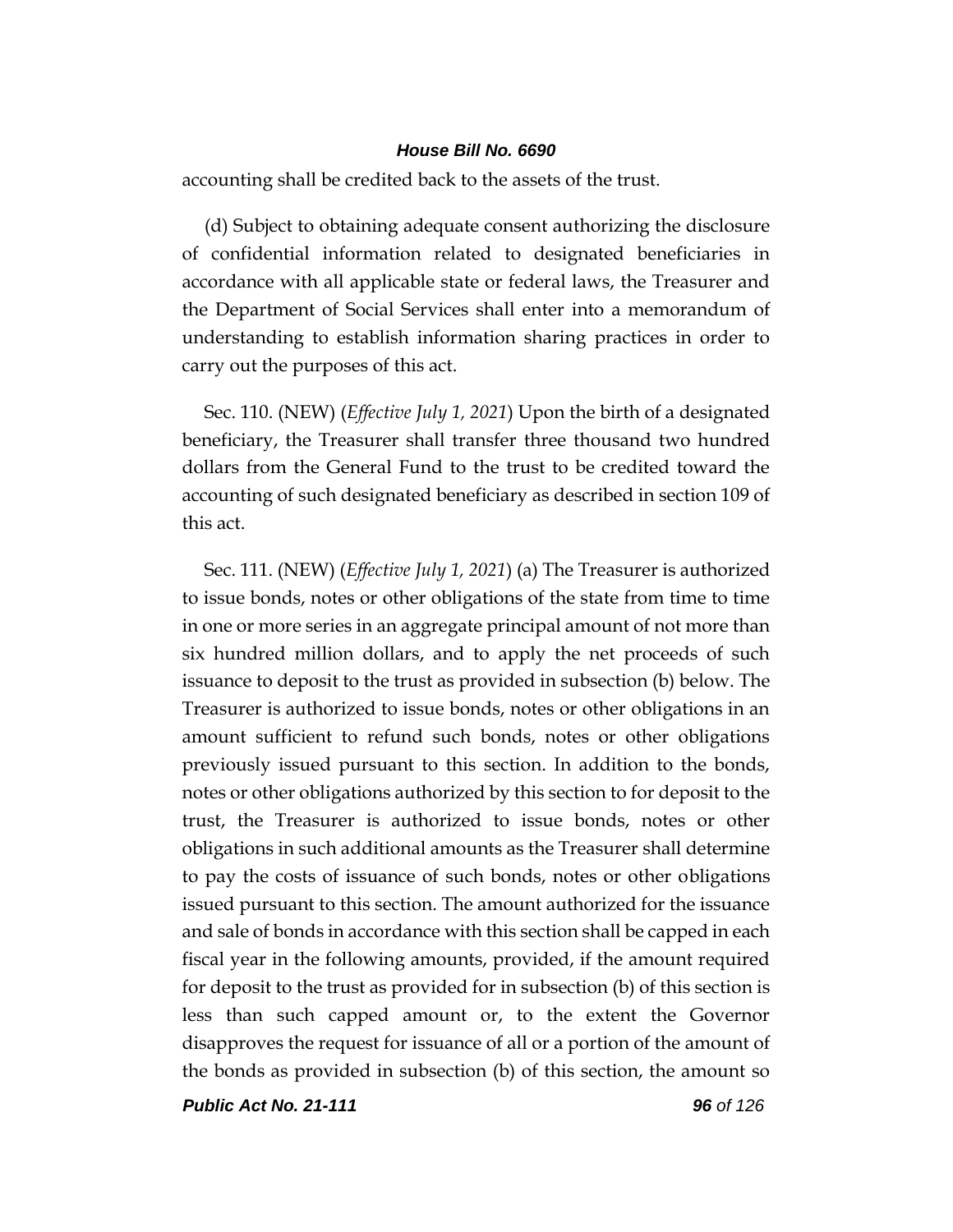disapproved, shall be carried forward and added to the capped amount for a subsequent fiscal year, but not later than the fiscal year ending June 30, 2033, and provided further, the costs of issuance may be added to the capped amount in each fiscal year, and each of the authorized amounts shall be effective on July first of the fiscal year indicated as follows:

| Fiscal Year Ending | Amount       |
|--------------------|--------------|
| June Thirtieth     |              |
| 2023               | \$50,000,000 |
| 2024               | \$50,000,000 |
| 2025               | \$50,000,000 |
| 2026               | \$50,000,000 |
| 2027               | \$50,000,000 |
| 2028               | \$50,000,000 |
| 2029               | \$50,000,000 |
| 2030               | \$50,000,000 |
| 2031               | \$50,000,000 |
| 2032               | \$50,000,000 |
| 2033               | \$50,000,000 |
| 2034               | \$50,000,000 |
|                    |              |

(b) (1) On or before the first day of September in each year, commencing September 1, 2022, the Department of Social Services shall inform the Treasurer of the number of designated beneficiaries born in the prior fiscal year. Promptly thereafter, the Treasurer shall submit to the Governor and the Secretary of the Office of Policy and Management, a report of and a calculation of the total amount required to deposit to the trust for crediting three thousand two hundred dollars for the account of each such designated beneficiary born in the prior fiscal year

*Public Act No. 21-111 97 of 126*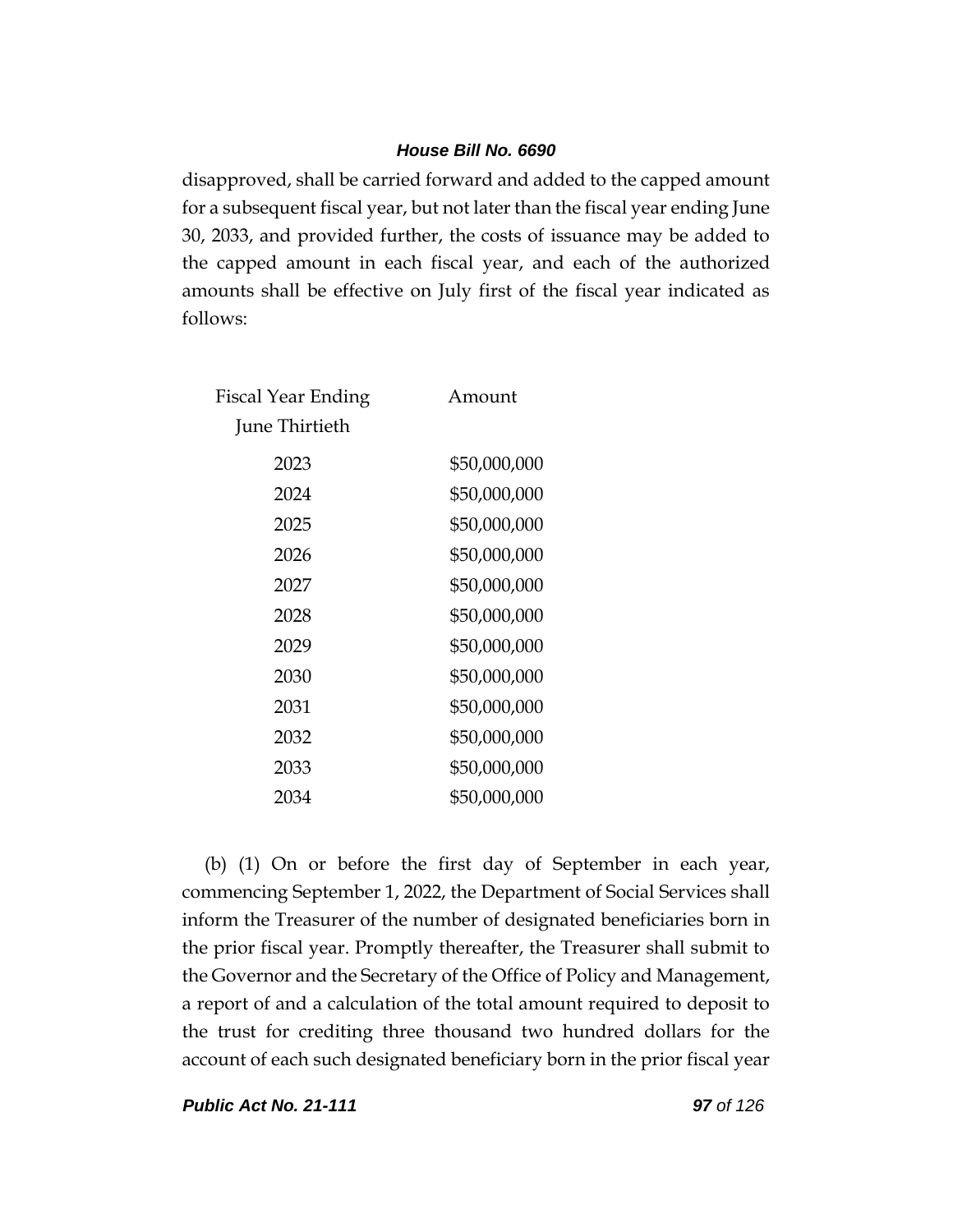as described in section 109 of this act. The Governor may, not later than thirty days after such submission, approve or disapprove all or a portion of such amount by notifying the Treasurer, in writing, of such decision and the reasons for it. If the Governor does not act within such thirtyday period, the issuance of bonds for the deposit into the trust for the fiscal year beginning on July first of that year is deemed approved. The Treasurer after submitting such report may issue bonds in such amount, subject to the capped amount for such fiscal year, plus such additional amount as may be required for costs of issuance and capitalized interest, if any.

(2) In the event that the Governor shall approve only a portion of the total amount set forth in the report of the Treasurer described in subdivision (1) of this subsection, or the total amount set forth in the report of the Treasurer described in subdivision (1) of this subsection exceeds the capped amount set forth in such fiscal year, the amount to be credited for the account of each designated beneficiary born in the prior fiscal year shall be reduced ratably.

(3) Subject to the amount of limitations of such capping provisions in subsection (a) of this section and following the approval or deemed approval of the request to issue bonds as provided in subdivision (1) of this subsection, the principal amount of the bonds authorized under this section shall be deemed to be an appropriation and allocation of such amount, and such approval of such request shall be deemed the allotment by the Governor of such deposits within the meaning of section 4-85 of the general statutes. The Treasurer is authorized to deposit such amount from available funds to the trust whether or not the bonds so authorized have then been issued, and shall maintain a separate nonlapsing account to record the proceeds of bonds so authorized and deposits made to the trust.

(c) All such bonds, notes or other obligations shall be general obligations of the state and the full faith and credit of the state of

*Public Act No. 21-111 98 of 126*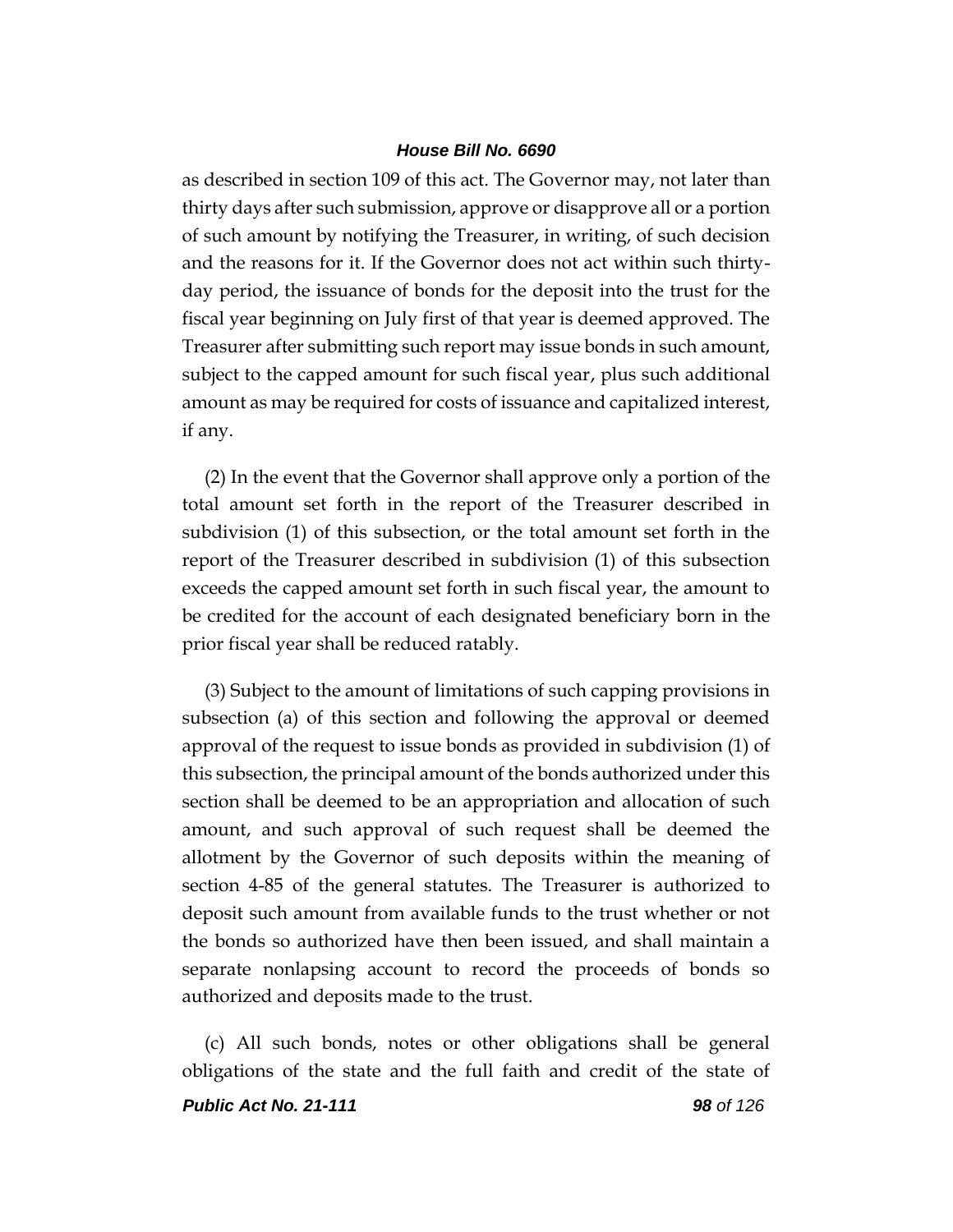Connecticut are pledged for the payment of the principal of and interest on such bonds, notes or other obligations as the same shall become due, and accordingly and as part of the contract of the state with the holders of such bonds, notes or other obligations, appropriation of all amounts necessary for punctual payment of such principal and interest is hereby made, and the Treasurer shall pay such principal and interest as the same become due. All such bonds, notes or other obligations shall be sold at not less than par and accrued interest in such manner and on such terms as the Treasurer may determine is in the best interest of the state, and shall be signed in the name of the state and on its behalf by the Treasurer. All such bonds, notes or other obligations shall mature at such time or times not later than twenty years after their respective issuance, in such principal amounts and at such times, bear such date or dates, be payable at such place or places, bear interest at such rate or different or varying rates, payable at such time or times, be in such denominations, be in such form with or without interest coupons attached, carry such registration and transfer privileges, be payable in such medium of payment, be subject to such terms of redemption with or without premium and have such additional security, covenant or contract provisions, as appropriate or necessary to improve their marketability, as the Treasurer shall determine prior to their issuance. In connection with such bonds, notes or other obligations, the Treasurer may enter into such paying agent agreements, indentures of trust, escrow agreements or other agreements, with such parties and with such provisions as the Treasurer determines are appropriate or necessary.

(d) The Treasurer may obtain from a commercial bank or insurance company authorized to do business within or without this state a letter of credit, line of credit or other liquidity facility or credit facility for the purpose of providing funds for the payments in respect of bonds, notes or other obligations required by the holder thereof to be redeemed or repurchased prior to maturity or for providing additional security for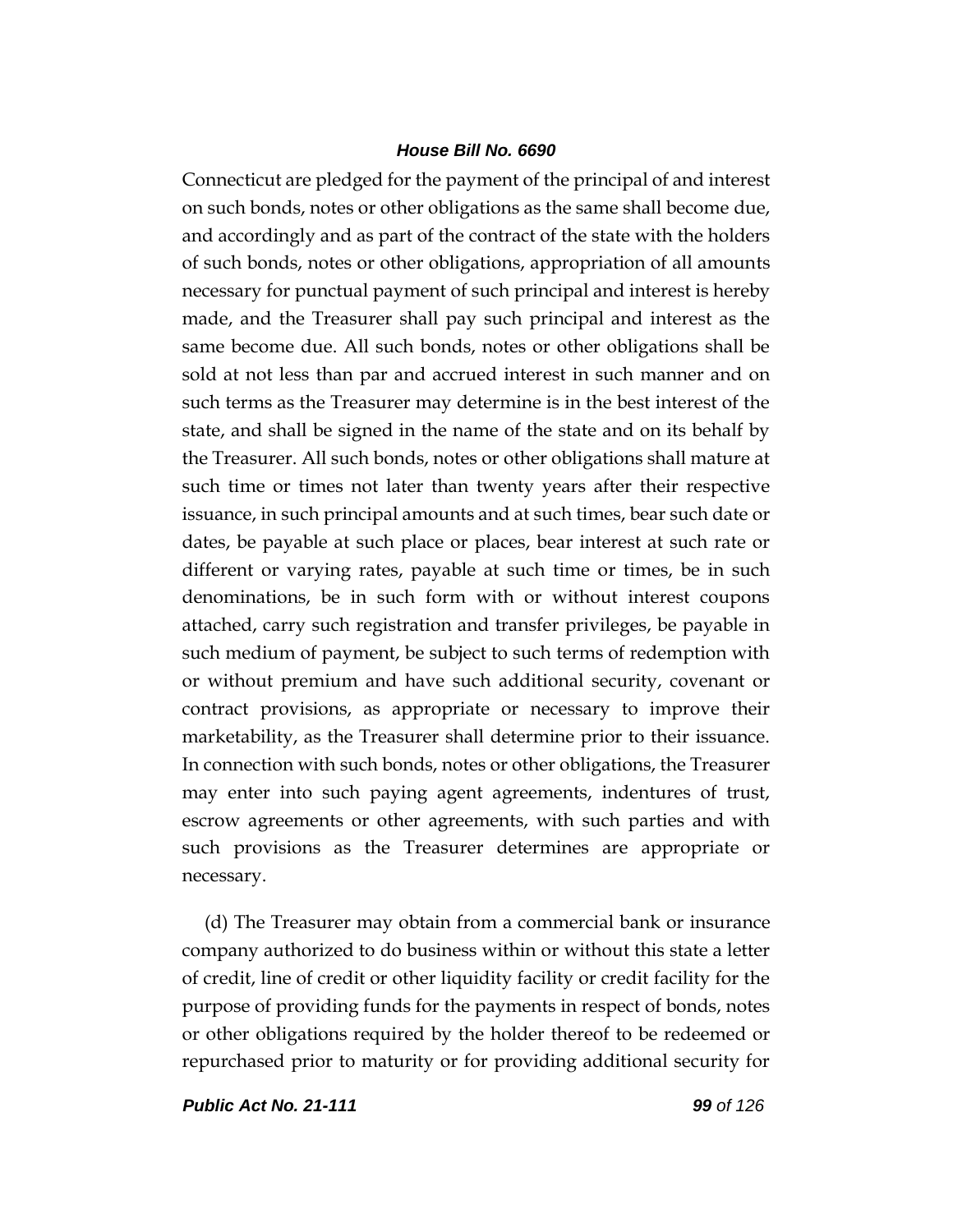such bonds, notes or other obligations. In connection with any such liquidity facility or credit facility, the Treasurer may enter into any reimbursement agreements, remarketing agreements, standby purchase agreements or any other necessary or appropriate agreements on behalf of the state in connection with securing, insuring or remarketing such bonds, notes or other obligations, on such terms and conditions as the Treasurer determines to be in the best interest of the state. The Treasurer is authorized to pledge the full faith and credit of the state to the state's payment obligations under any such agreement and the Treasurer is authorized to include such pledge in any such agreement as part of the contract with the provider of such liquidity facility or credit facility. The Treasurer shall apply any appropriation for the payment of such bonds, notes or other obligations to such reimbursement repayment if such liquidity facility or credit facility is drawn upon. As part of the contract of the state with the other parties to any agreement entered into pursuant to this subsection for which the full faith and credit of the state is pledged to the state's payment obligations under such agreement, appropriation of all amounts necessary for the punctual payment of the obligations of the state under any such agreement is hereby made and the Treasurer shall pay such amounts as the same become due.

(e) In connection with or incidental to the carrying of such bonds, notes or other obligations, or in connection with or incidental to the sale and issuance of such bonds, notes or other obligations, the Treasurer may enter into such contracts as the Treasurer may determine to be necessary or appropriate to place the obligation of the state, as represented by the bonds, notes or other obligations, in whole or in part, on such interest rate or cash flow basis as the Treasurer may determine, including without limitation, interest rate swap agreements, insurance agreements, forward payment conversion agreements, futures contracts, contracts providing for payments based on levels of, or changes in, interest rates or market indices, contracts to manage interest rate risk, including without limitation, interest rate floors or caps,

*Public Act No. 21-111 100 of 126*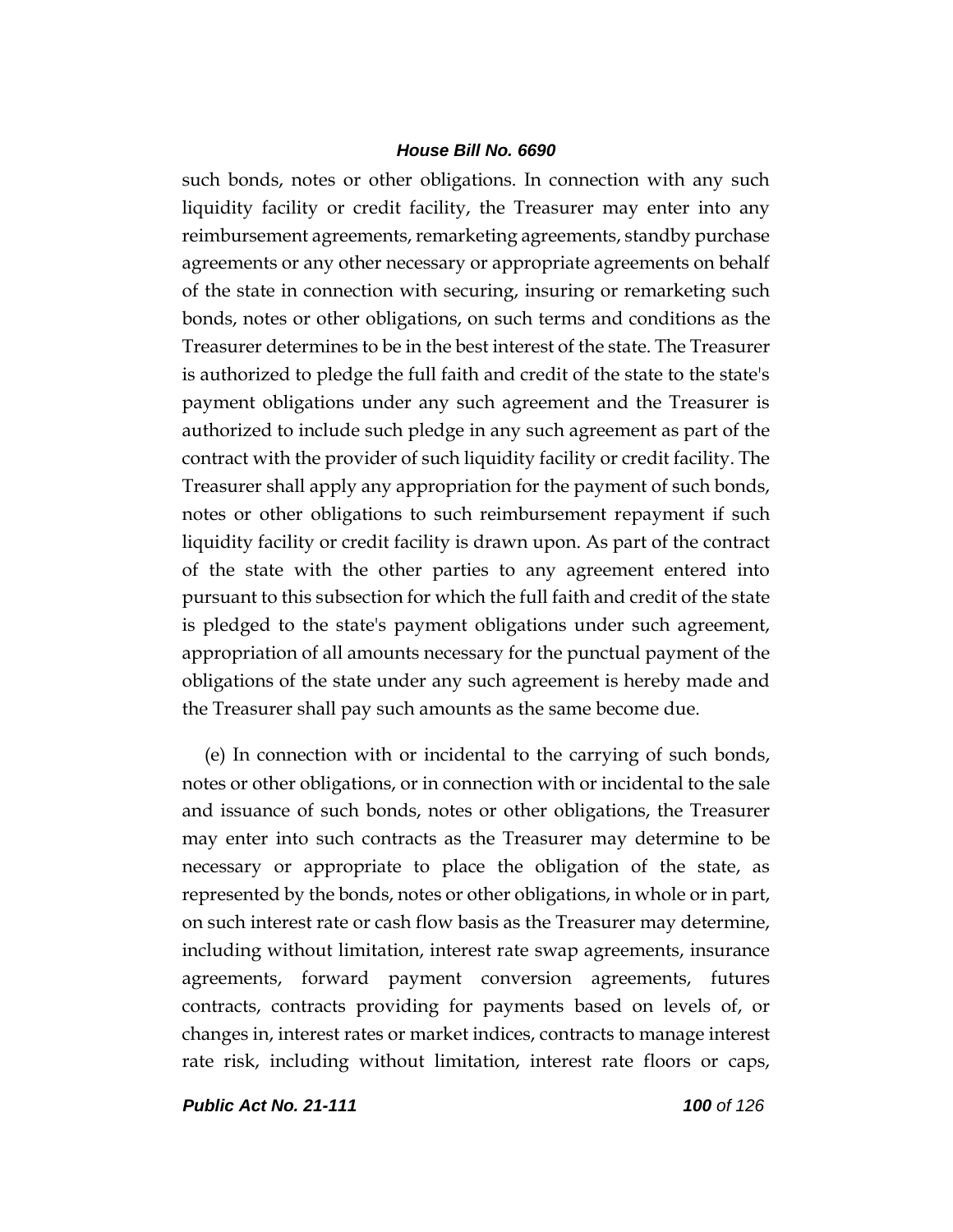options, puts, calls and similar arrangements. Such contracts shall contain such payment, security, default, remedy and other terms and conditions as the Treasurer may deem appropriate and shall be entered into with such party or parties as the Treasurer may select, after giving due consideration, where applicable, for the creditworthiness of the counter party or counter parties, including any rating by a nationally recognized rating agency, the impact on any rating on outstanding bonds, notes or other obligations or any other criteria as the Treasurer may deem appropriate, provided the unsecured long-term obligations of the counter party or counter parties are rated the same or higher than the underlying rating of the state on the applicable bonds, notes or other obligations by at least one nationally recognized rating agency. The Treasurer is authorized to pledge the full faith and credit of the state to the state's payment obligations under any contract entered into pursuant to this subsection. As part of the contract of the state with the other parties to any agreement entered into pursuant to this subsection for which the full faith and credit of the state is pledged to the state's payment obligations under such agreement, appropriation of all amounts necessary for the punctual payment of the obligations of the state under any such agreement is hereby made and the Treasurer shall pay such amounts as the same become due.

(f) The Superior Court shall have jurisdiction to enter judgment against the state founded (1) upon any express contract between the state and the purchasers and subsequent owners and transferees of any bonds, notes or other obligations issued or contracted to be issued by the state pursuant to this section, and (2) upon any agreement entered into pursuant to subsection (c) or (d) of this section. Any action brought under this subsection shall be brought in the superior court for the judicial district of Hartford. The jurisdiction conferred upon the Superior Court by this subsection includes any set-off, claim or demand on the part of the state against any plaintiff commencing an action under this subsection. Such action shall be tried to the court without a jury. All

*Public Act No. 21-111 101 of 126*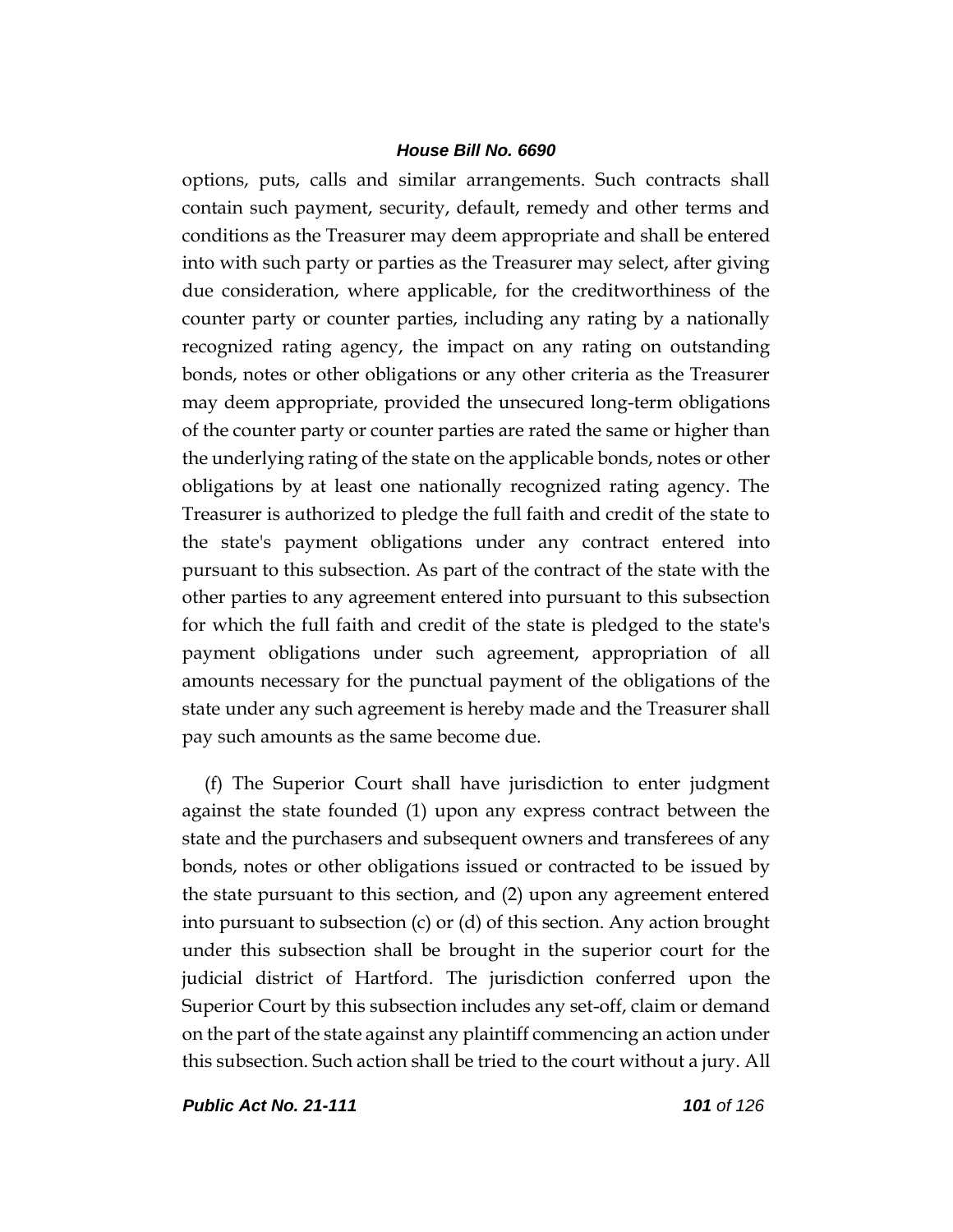legal defenses, except governmental immunity, shall be reserved to the state. Any action brought under this subsection shall be privileged in respect to assignment for trial upon motion of either party.

(g) Any expense incurred in connection with the issuance or renewal of the bonds, notes or other obligations issued pursuant to this section shall be paid from the accrued interest and premiums on such bonds, notes or other obligations, from the proceeds of the sale of such bonds, notes or other obligations or otherwise from the General Fund. The Treasurer is authorized to issue such bonds, notes or other obligations in such form and manner that the interest on such bonds, notes or other obligations may be includable or excludable under the Internal Revenue Code of 1986, or any subsequent corresponding internal revenue code of the United States, as amended from time to time, in the gross income of the holders or owners of such bonds, notes or other obligations. The Treasurer may make representations and agreements for the benefit of the holders or owners of any such bonds, notes or other obligations which are necessary or appropriate to ensure the inclusion or exclusion of interest on such bonds, notes or other obligations of the state from taxation under the Internal Revenue Code of 1986 or any subsequent corresponding internal revenue code of the United States, as amended from time to time, including agreements to pay rebates to the federal government of investment earnings derived from the investment of the proceeds of bonds, notes or other obligations. The Treasurer may make representations and agreements for the benefit of the holders or owners of such bonds, notes or other obligations on behalf of the state to provide secondary market disclosure information. Any such agreement may include: (1) Covenants to provide secondary market disclosure information, (2) arrangements for such information to be provided with the assistance of a paying agent, trustee or other agent, and (3) remedies for breach of such agreement, which remedies may be limited to specific performance. The state shall protect and save harmless any official or former official of the state from financial loss and expense, including

*Public Act No. 21-111 102 of 126*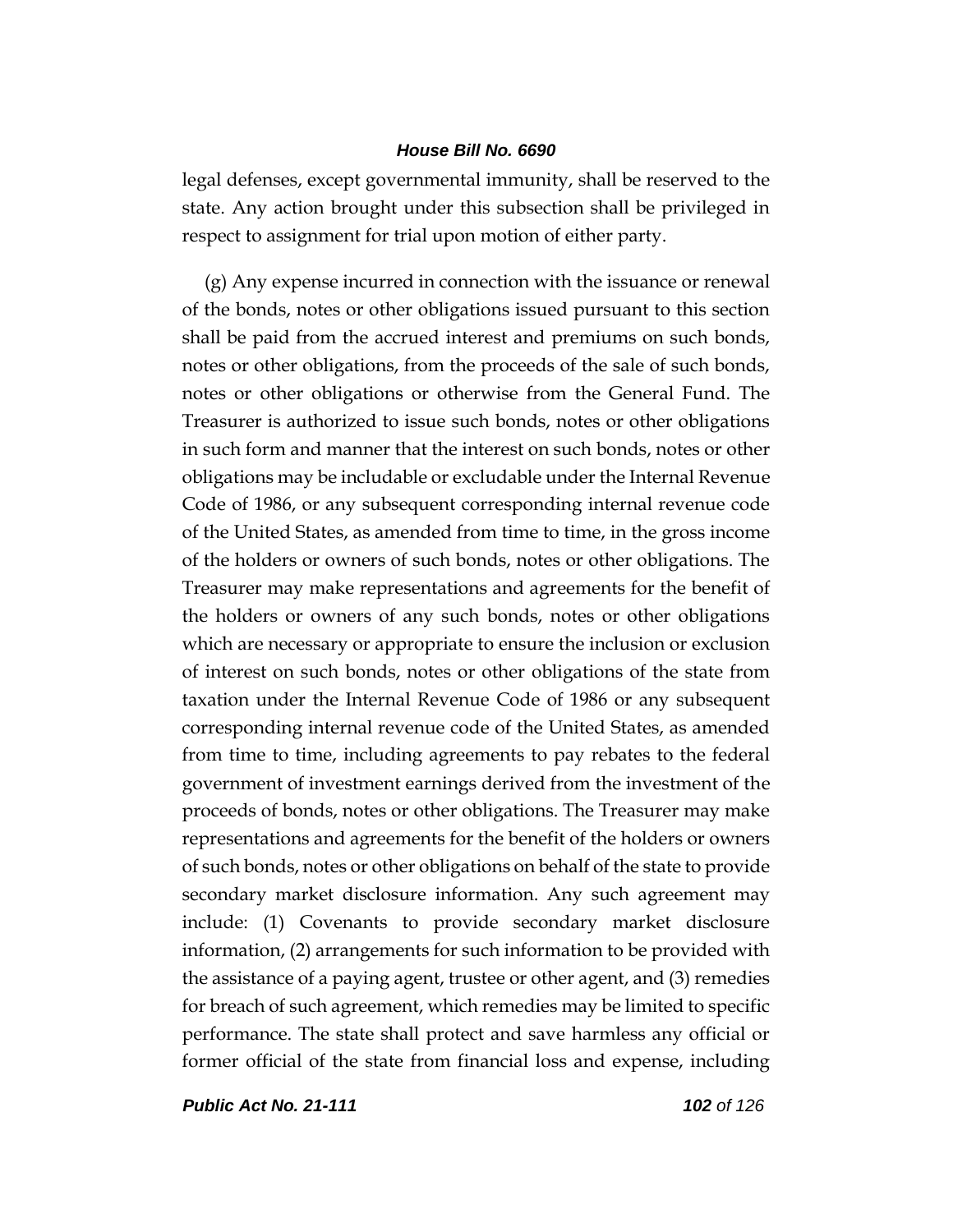legal fees and costs, if any, arising out of any claim, demand, suit or judgment by reason of alleged negligence on the part of such official, while acting in the discharge of his or her official duties, in providing secondary market disclosure information or performing any other duties set forth in any agreement to provide secondary market disclosure information. Nothing in this section shall be construed to preclude the defense of governmental immunity to any such claim, demand or suit. For purposes of this subsection "official" means any person elected or appointed to office or any state employee. This indemnity provision shall not apply to cases of wilful and wanton fraud.

(h) All such bonds, notes or other obligations, their transfer and the income therefrom, including any profit on the sale or transfer thereof, shall at all times be exempt from all taxation by the state or under its authority, except for estate or succession taxes, but the interest on such bonds, notes or other obligations shall be included in the computation of any excise or franchise tax. Such bonds, notes or other obligations are hereby made and declared to be (1) legal investments for savings banks and trustees unless otherwise provided in the instrument creating the trust, (2) securities in which all public officers and bodies, all insurance companies and associations and persons carrying on an insurance business, all banks, bankers, trust companies, savings banks and savings associations, including savings and loan associations, building and loan associations, investment companies and persons carrying on a banking or investment business, all administrators, guardians, executors, trustees and other fiduciaries and all persons who are or may be authorized to invest in bonds, notes or other obligations of the state, may properly and legally invest funds, including capital in their control or belonging to them, and (3) securities that may be deposited with and shall be received by all public officers and bodies for any purpose for which the deposit of bonds, notes or other obligations of the state is or may be authorized.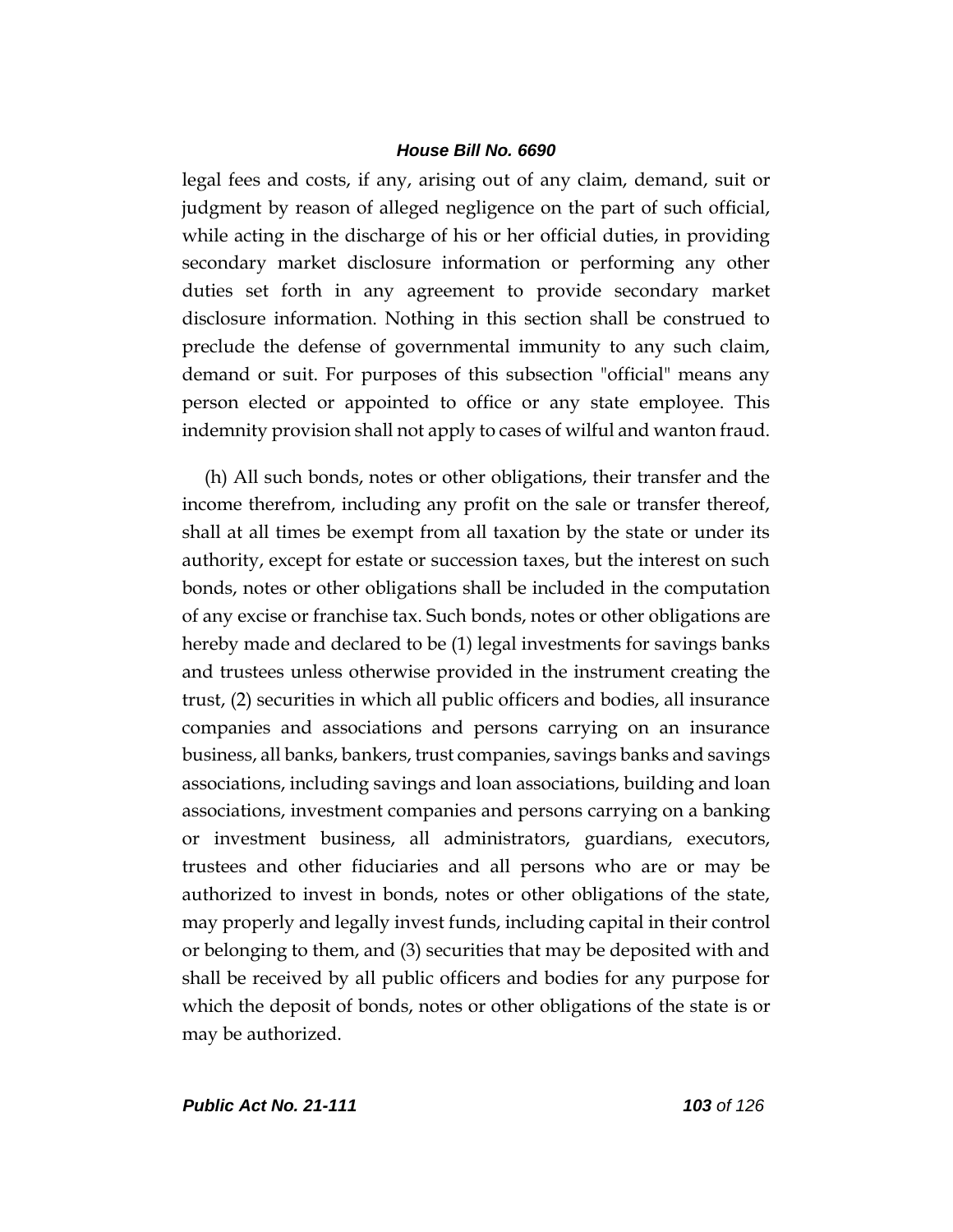Sec. 112. (NEW) (*Effective from passage*) (a) As used in this section:

(1) "Administrative costs" means the costs paid or incurred by the administrator of the Community Investment Fund 2030 Board established under subsection (b) of this section, including, but not limited to, allocated staff costs and other out-of-pocket costs attributable to the administration and operation of the board;

(2) "Administrator" means the Commissioner of Economic and Community Development, or the commissioner's designee;

(3) "Eligible project" means:

(A) (i) A project proposed by a municipality, community development corporation or nonprofit organization, for the purpose of promoting economic or community development in the municipality or a municipality served by such corporation or organization, such as brownfield remediation, affordable housing, establishment of or improvements to water and sewer infrastructure to support smaller scale economic development, pedestrian safety and traffic calming improvements, establishment of or improvements to energy resiliency or clean energy projects and land acquisition and capital projects to construct, rehabilitate or renovate buildings and structures to facilitate or improve home rehabilitation programs and facilities such as libraries and senior centers; or

(ii) A grant-in-aid proposed by a municipality, community development corporation or nonprofit organization for the purpose of providing (I) a revolving loan program, microloans or gap financing, to small businesses located within such municipality or a municipality served by such corporation or organization, or (II) start-up funds to establish a small business in any such municipality; and

*Public Act No. 21-111 104 of 126* (B) Such project or grant-in-aid furthers consistent and systematic fair, just and impartial treatment of all individuals, including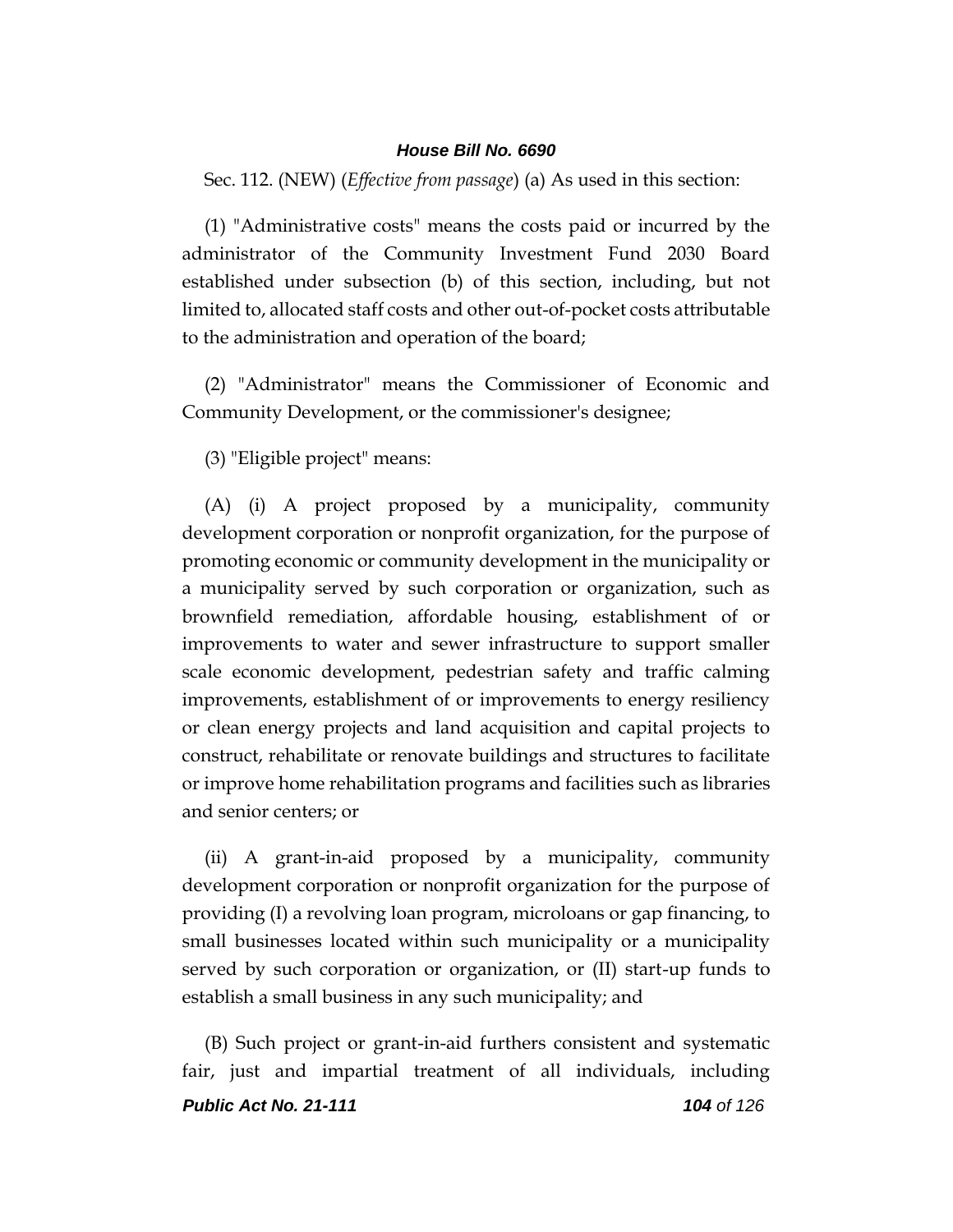individuals who belong to underserved and marginalized communities that have been denied such treatment, such as Black, Latino and indigenous and Native American persons; Asian Americans and Pacific Islanders and other persons of color; members of religious minorities; lesbian, gay, bisexual, transgender and queer persons and other persons comprising the LGBTQ+ community; persons who live in rural areas; and persons otherwise adversely affected by persistent poverty or inequality; and

(4) "Municipality" means a municipality designated as a public investment community pursuant to section 7-545 of the general statutes or as an alliance district pursuant to section 10-262u of the general statutes.

(b) (1) There is established a Community Investment Fund 2030 Board, which shall be within the Department of Economic and Community Development. The board shall consist of the following members:

(A) The speaker of the House of Representatives and the president pro tempore of the Senate;

(B) The majority leader of the House of Representatives, the majority leader of the Senate, the minority leader of the House of Representatives and the minority leader of the Senate;

(C) One appointed by the speaker of the House of Representatives and one appointed by the president pro tempore of the Senate, each of whom shall be a member of the Black and Puerto Rican Caucus of the General Assembly;

(D) The two chairpersons of the general bonding subcommittee of the joint standing committee of the General Assembly having cognizance of matters relating to finance, revenue and bonding;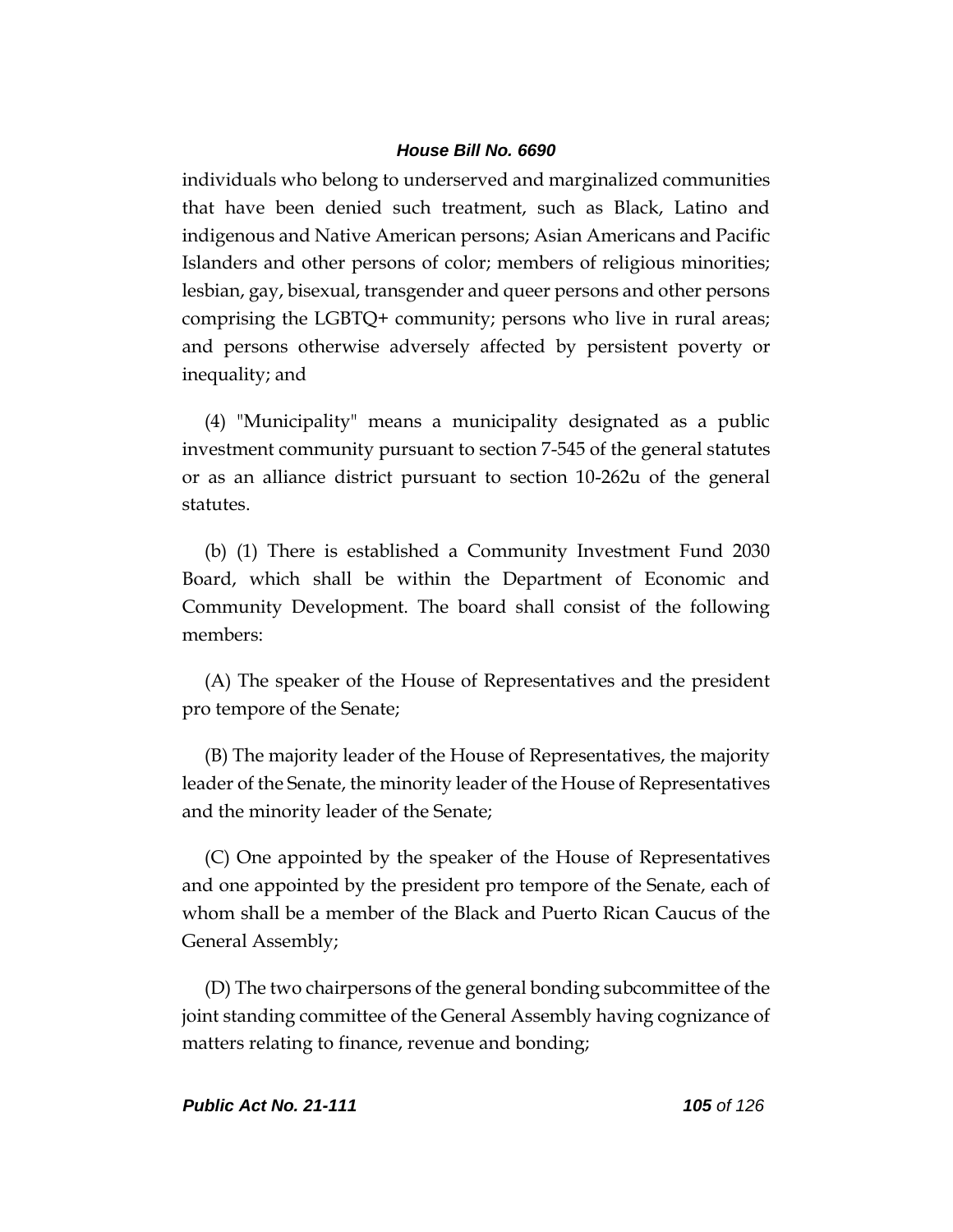(E) Two appointed by the Governor; and

(F) The Secretary of the Office of Policy and Management, the Attorney General, the Treasurer, the Comptroller, the Secretary of the State and the Commissioners of Economic and Community Development, Administrative Services, Social Services and Housing, or their designees.

(2) All initial appointments shall be made not later than sixty days after the effective date of this section. The terms of the members appointed by the Governor shall be coterminous with the term of the Governor or until their successors are appointed, whichever is later. Any vacancy in appointments shall be filled by the appointing authority. Any vacancy occurring other than by expiration of term shall be filled for the balance of the unexpired term.

(3) Notwithstanding any provision of the general statutes, it shall not constitute a conflict of interest for a trustee, director, partner, officer, stockholder, proprietor, counsel or employee of any person to serve as a member of the board, provided such trustee, director, partner, officer, stockholder, proprietor, counsel or employee abstains and absents himself or herself from any deliberation, action and vote by the board in specific respect to such person. The members appointed by the Governor shall be deemed public officials and shall adhere to the code of ethics for public officials set forth in chapter 10 of the general statutes.

(4) The speaker of the House of Representatives and the president pro tempore of the Senate shall serve as the chairpersons of the board and shall schedule the first meeting of the board, which shall be held not later than January 1, 2022. The board shall meet at least quarterly.

(5) Eleven members of the board shall constitute a quorum for the transaction of any business.

*Public Act No. 21-111 106 of 126* (6) The members of the board shall serve without compensation, but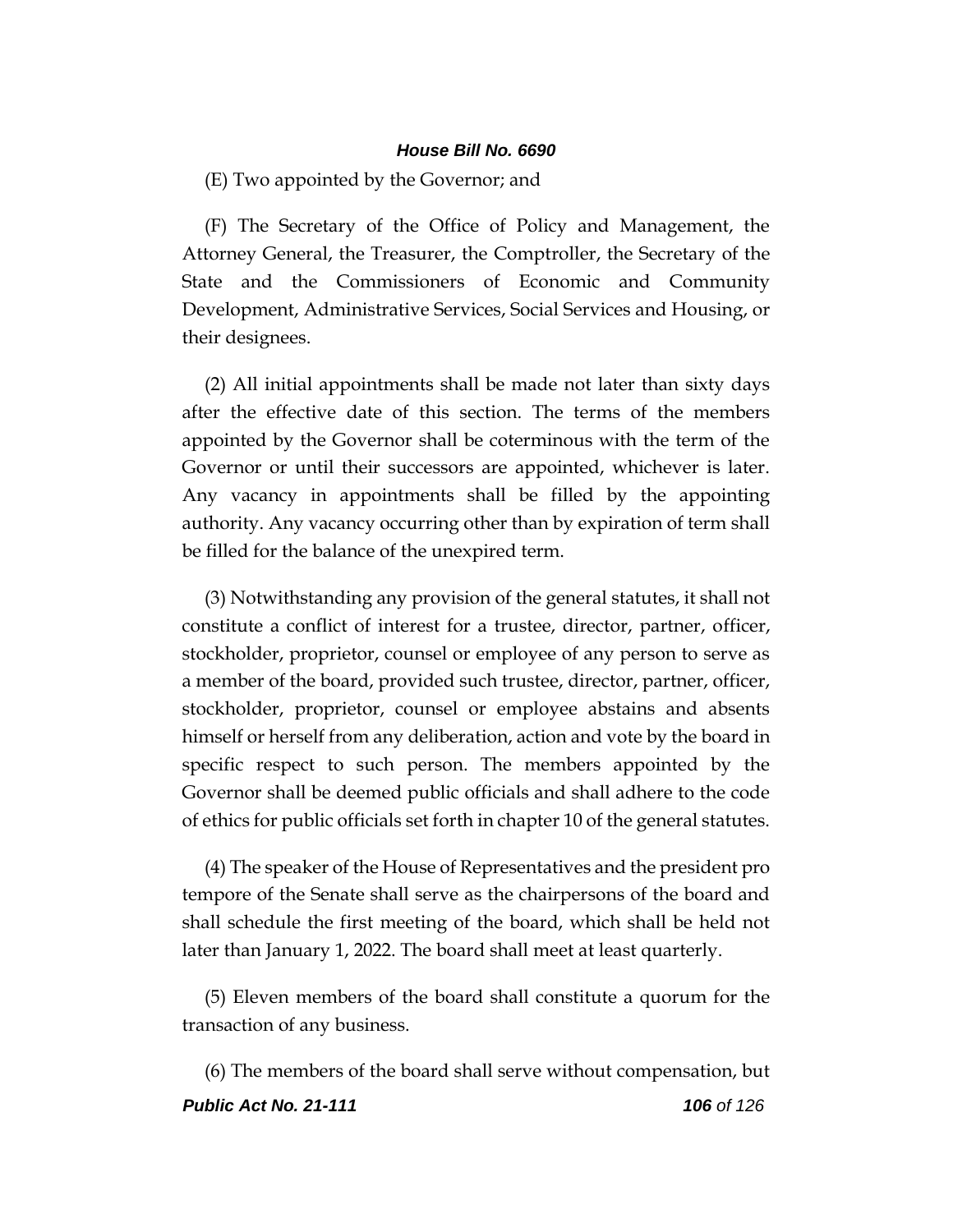shall, within the limits of available funds, be reimbursed for expenses necessarily incurred in the performance of their duties.

(7) The board shall have the following powers and duties: (A) Review eligible projects to be recommended to the Governor under subsection (c) of this section for approval; (B) establish bylaws to govern its procedures; (C) review and provide comments to the Department of Economic and Community Development on projects funded through the state's Economic Action Plan as provided under subsection (d) of this section; and (D) perform such other acts as may be necessary and appropriate to carry out its duties described in this section.

(8) The administrator shall hire such employee or employees as may be necessary to assist the board to carry out its duties described in this section.

(c) (1) The Community Investment Fund 2030 Board shall establish an application and review process with guidelines and terms for funds provided from the bond proceeds under subsection (e) of this section for eligible projects. Such funds shall be used for costs related to an eligible project recommended by the board and approved by the Governor pursuant to this subsection and to pay or to reimburse the administrator for administrative costs under this section.

(2) The chairpersons of the board shall notify the chief elected official of each municipality when the application and review process has been established and shall publicize the availability of any funds available under this section. Each such official or any community development corporation or nonprofit organization may submit an application to the board requesting funds for an eligible project. The board shall meet to consider applications submitted and determine which, if any, the board will recommend to the Governor for approval.

(3) (A) The board shall give priority to eligible projects (i) that are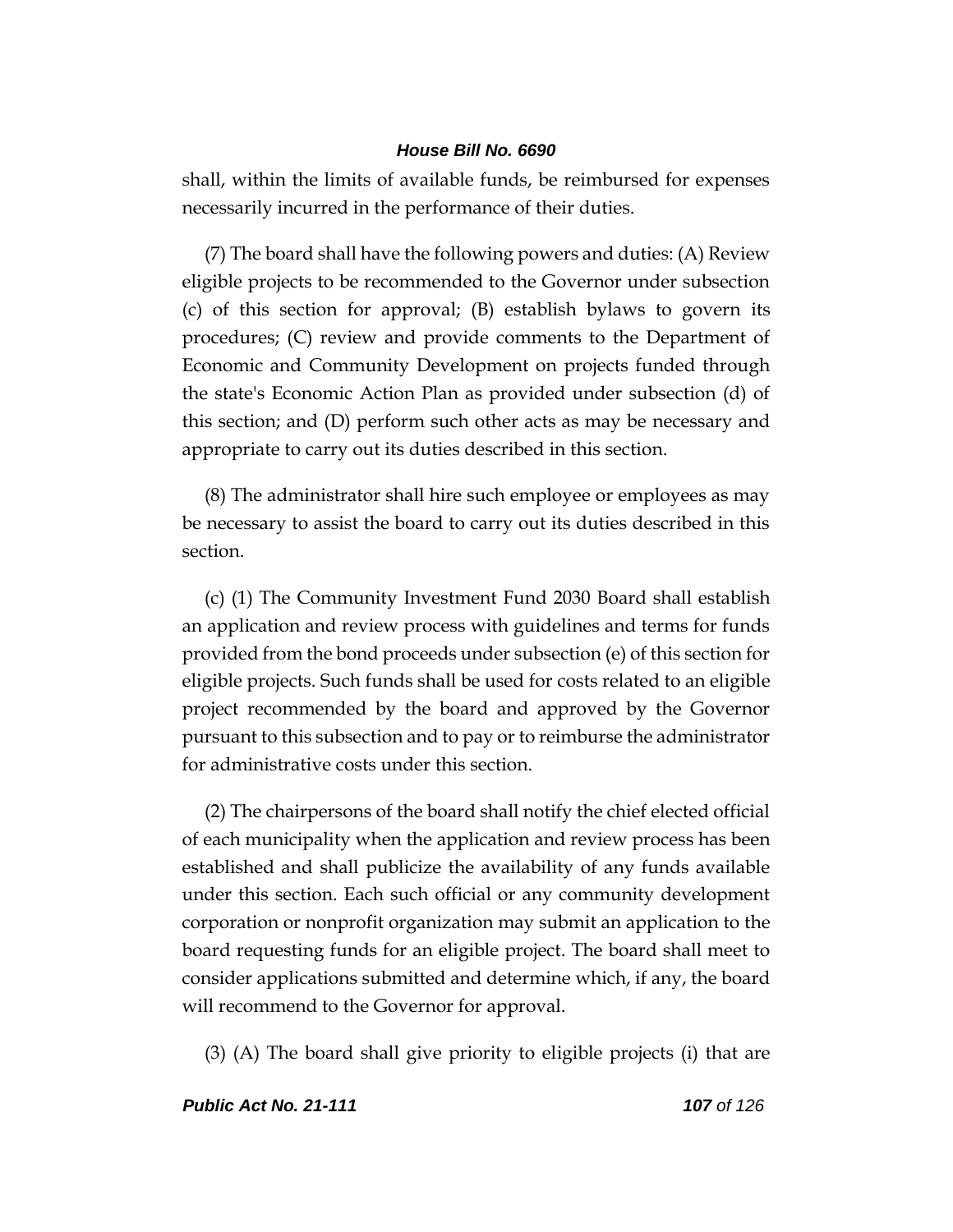proposed by a municipality that (I) has implemented local hiring preferences pursuant to section 7-112 of the general statutes, or (II) has or will leverage municipal, private, philanthropic or federal funds for such project, and (ii) that have a project labor agreement or employ or will employ ex-offenders or individuals with physical, intellectual or developmental disabilities. The board shall give additional priority to an application submitted by a municipality that includes a letter of support for the proposed eligible project from a member or members of the General Assembly in whose district the eligible project is or will be located.

(B) In evaluating applications for an eligible project described in subparagraph  $(A)(ii)$  of subdivision  $(3)$  of subsection  $(a)$  of this section, the board shall (i) evaluate the risk of default on the repayment of a proposed loan or financing, (ii) consider the impact of the eligible project on job creation or retention in the municipality, (iii) consider the impact of the eligible project on blighted properties in the municipality, and (iv) consider the overall impact of the eligible project on the community. The board shall not recommend any proposed loan or financing under subparagraph  $(A)(ii)$  of subdivision  $(3)$  of subsection  $(a)$ of this section for which the interest rate varies from the prevailing market rate.

(4) (A) Whenever the board deems it necessary or desirable, the chairpersons of the board shall submit to the Governor a list of the board's recommendations of eligible projects to be funded from bond proceeds under subsection (e) of this section. The board may recommend state funding for eligible projects, provided the total cost of such recommendations shall not exceed one hundred seventy-five million dollars in any fiscal year. Such list shall include, at a minimum:

(i) For each eligible project described in subparagraph (A)(i) of subdivision (3) of subsection (a) of this section, a description of such project, the municipality in which such project is located, the amount of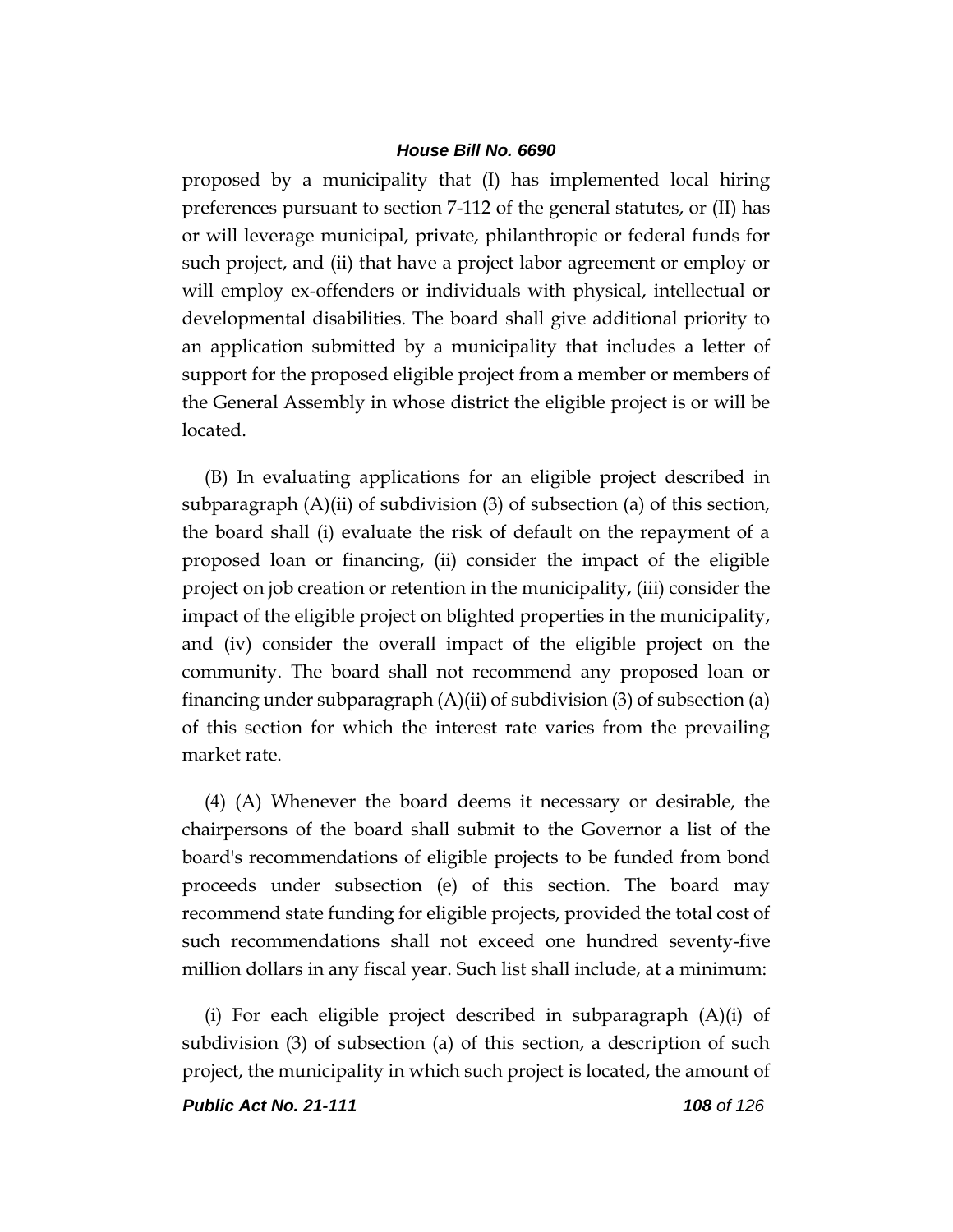funds sought for such project, any cost estimates for such project, any schematics or plans for such project, the total estimated project costs and the applicable fiscal year to which such disbursement will be attributed; and

(ii) For each eligible project described in subparagraph (A)(ii) of subdivision (3) of subsection (a) of this section, a description of and specific terms for any proposed loans, financing or start-up funds to be provided from such grant-in-aid, the types of small businesses located or to be located in the municipality that may be eligible for such loan, financing or start-up funds, the amount of the grant-in-aid sought and the applicable fiscal year to which such disbursement will be attributed.

(B) The Governor shall review the eligible projects on the list and may recommend changes to any eligible project on the list. The Governor shall determine the most appropriate method of funding for each eligible project and shall provide to the members of the board, in writing, such determination for each eligible project on the list and the reasons therefor. The board may reconsider at a future meeting any eligible project for which the Governor recommends a change. Each eligible project for which the Governor recommends the allocation of bond funds shall be considered at a State Bond Commission meeting not later than two months after the date such eligible project was submitted to the Governor pursuant to subparagraph (A) of this subdivision.

(5) Funds for an eligible project approved under this section may be administered on behalf of the board by a state agency, as determined by the Secretary of the Office of Policy and Management, provided a memorandum of understanding between the administrator of the Community Investment Fund 2030 Board and the state, acting by and through the Secretary of the Office of Policy and Management, has been entered into with respect to such funds and project.

(6) Not later than August 31, 2023, the board shall submit a report, in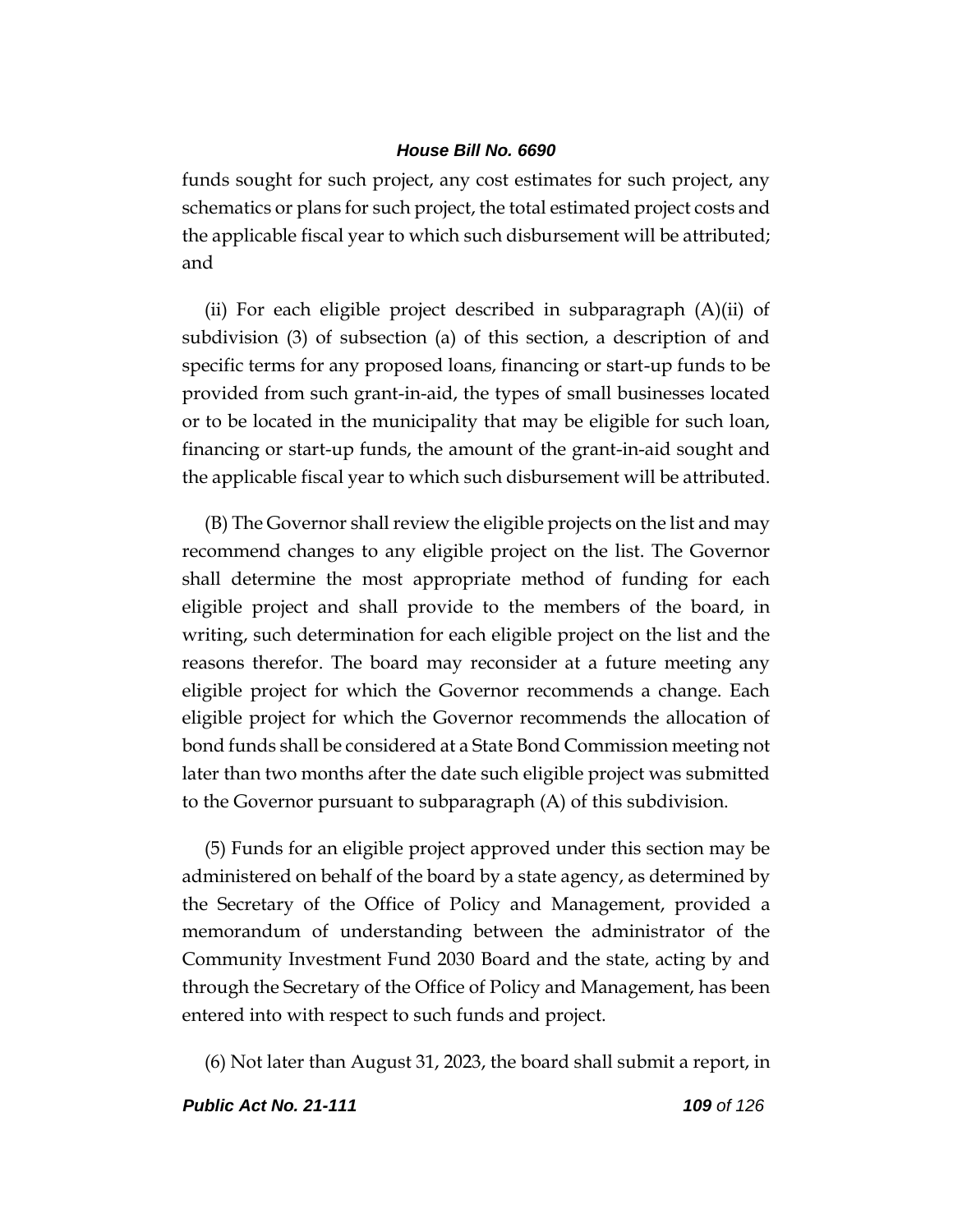accordance with the provisions of section 11-4a of the general statutes, to the General Assembly, the Black and Puerto Rican caucus of the General Assembly, the Auditors of Public Accounts and the Governor, for the preceding fiscal year, that includes (A) a list of the eligible projects recommended by the board and approved by the Governor pursuant to this section, (B) the total amount of funds provided for such eligible projects, (C) for each such eligible project, a description of the project and the amounts and terms of the funds provided, (D) the status of the project and any balance remaining of the allocated funds, and (E) any other information the board deems relevant or necessary. The board shall submit such report annually for each fiscal year in which the funds specified in subparagraph (A) of subdivision (3) of this subsection are disbursed for eligible projects.

(7) The Auditors of Public Accounts shall audit, on a biennial basis, all eligible projects funded under this section and shall report their findings to the Governor, the Secretary of the Office of Policy and Management and the General Assembly.

(d) (1) For the fiscal year ending June 30, 2022, and each fiscal year thereafter, one hundred twenty-five million dollars of the funds available for the purposes of the state's Economic Action Plan shall be reserved for (A) projects that provide (i) a revolving loan program, microloans or gap financing, to women or minority-owned small businesses, (ii) start-up funds to establish women or minority-owned small businesses, (iii) brownfield remediation or broadband expansion, (iv) human services, workforce development, mental health services, educational programming, preapprenticeship and apprenticeship training, youth services programming or physical, intellectual and developmental disability services; (B) projects that provide the potential to directly impact community enrichment programs for, or related to, financial literacy, home ownership opportunity, free or reduced tuition for vocational training schools, academic scholarships, seniors' and

*Public Act No. 21-111 110 of 126*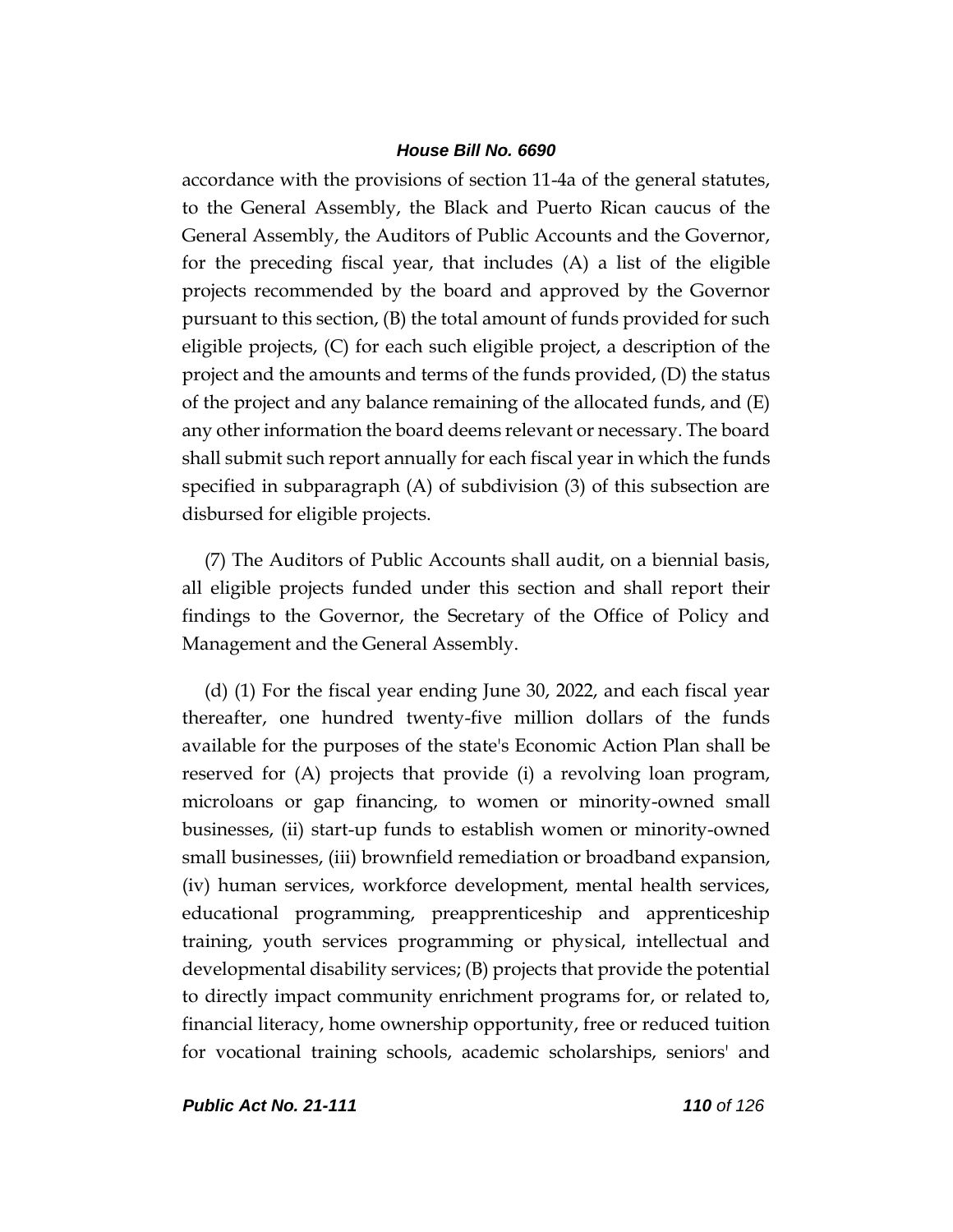veterans' services and arts and culture; or (C) projects that provide the potential to directly impact youth and adult enrichment programs for, or related to, "earn while you learn" programs, paid internships or summer youth programming.

(2) The Commissioner of Economic and Community Development shall receive and consider comments from the Community Investment Fund 2030 Board on funding for such projects. The commissioner shall provide quarterly expenditure reports to the board for such projects and hold public hearings for such projects before the board.

(e) (1) The State Bond Commission may authorize the issuance of bonds of the state, in accordance with the provisions of section 3-20 of the general statutes, in principal amounts not exceeding in the aggregate eight hundred seventy-five million dollars. The amount authorized for the issuance and sale of such bonds in each of the following fiscal years shall not exceed the following corresponding amount for each such fiscal year, except that, to the extent the State Bond Commission does not provide for the use of all or a portion of such amount in any such fiscal year, such amount not provided for shall be carried forward and added to the authorized amount for the next succeeding fiscal year, and provided further, the costs of issuance and capitalized interest, if any, may be added to the capped amount in each fiscal year, and each of the authorized amounts shall be effective on July first of the fiscal year indicated as follows:

| Fiscal Year Ending June 30, | Amount        |
|-----------------------------|---------------|
| 2023                        | \$175,000,000 |
| 2024                        | 175,000,000   |
| 2025                        | 175,000,000   |
| 2026                        | 175,000,000   |
| 2027                        | 175,000,000   |
| Total                       | \$875,000,000 |
|                             |               |

(2) The proceeds of the sale of bonds set forth in this subsection shall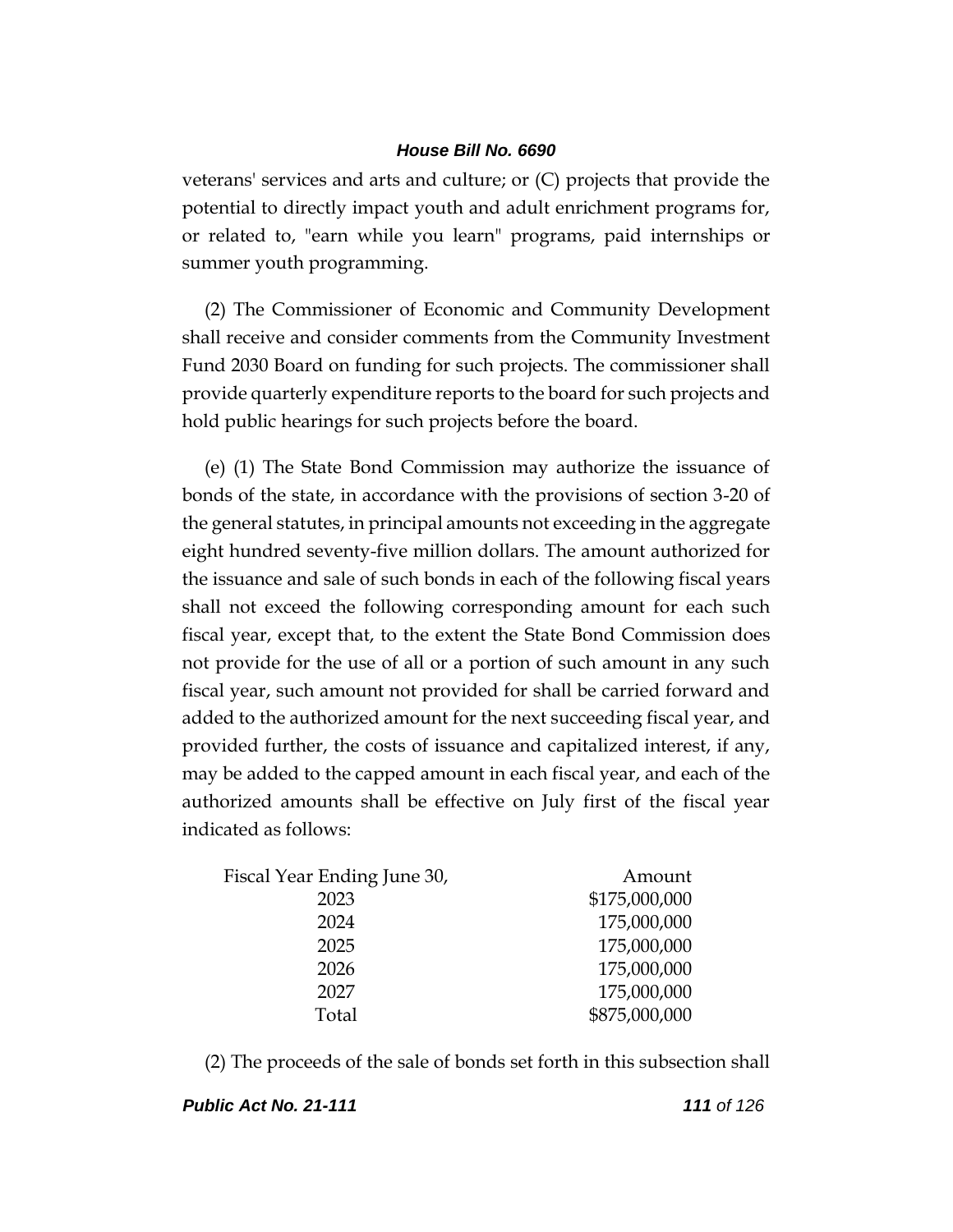be used for the purpose of funding eligible projects for which the Governor has determined under subsection (c) of this section that bond funding is appropriate and that no other bond authorization is available.

(f) (1) Upon the agreement of the Governor and the Community Investment Fund 2030 Board, and subsequent to the adoption of a resolution by the General Assembly affirming the reauthorization of the board and the program provided for under this section, the State Bond Commission may authorize the issuance of bonds of the state, in accordance with the provisions of section 3-20 of the general statutes, in principal amounts not exceeding in the aggregate one billion two hundred fifty million dollars. The amount authorized for the issuance and sale of such bonds in each of the following fiscal years shall not exceed the following corresponding amount for each such fiscal year, except that, to the extent the State Bond Commission does not provide for the use of all or a portion of such amount in any such fiscal year, such amount not provided for shall be carried forward and added to the authorized amount for the next succeeding fiscal year, and provided further, the costs of issuance and capitalized interest, if any, may be added to the capped amount in each fiscal year, and each of the authorized amounts shall be effective on July first of the fiscal year indicated as follows:

| Fiscal Year Ending June 30, | Amount          |
|-----------------------------|-----------------|
| 2028                        | \$250,000,000   |
| 2029                        | 250,000,000     |
| 2030                        | 250,000,000     |
| 2031                        | 250,000,000     |
| 2032                        | 250,000,000     |
| Total                       | \$1,250,000,000 |

(2) The proceeds of the sale of bonds set forth in this subsection shall be used for the purpose of funding eligible projects for which the Governor has determined under subsection (c) of this section that bond funding is appropriate and that no other bond authorization is available.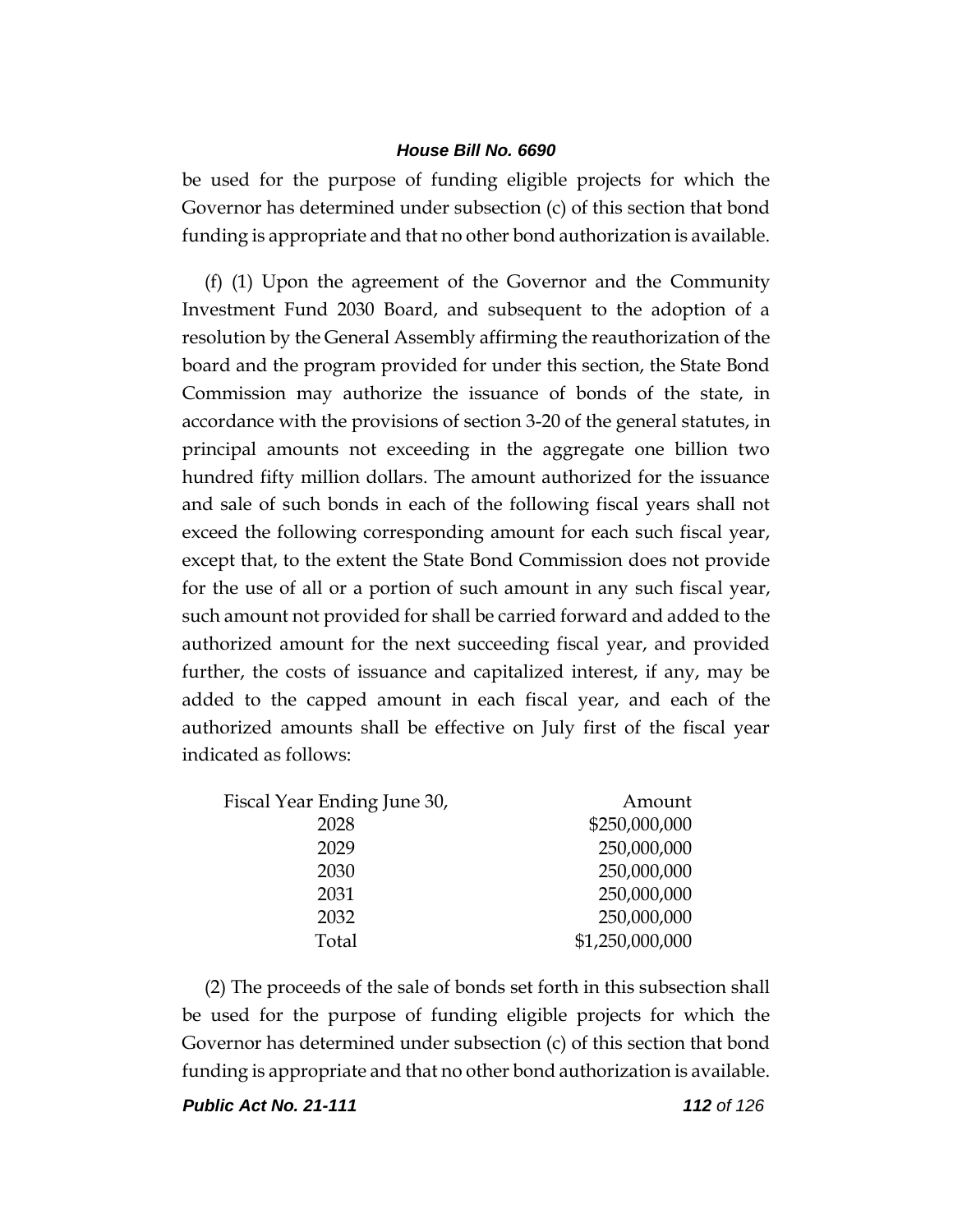(g) All provisions of section 3-20 of the general statutes, or the exercise of any right or power granted thereby, that are not inconsistent with the provisions of this section are hereby adopted and shall apply to all bonds authorized by the State Bond Commission pursuant to this section. Temporary notes in anticipation of the money to be derived from the sale of any such bonds so authorized may be issued in accordance with said section, and from time to time renewed. All bonds issued pursuant to this section shall be general obligations of the state and the full faith and credit of the state of Connecticut are pledged for the payment of the principal of and interest on said bonds as the same become due, and accordingly and as part of the contract of the state with the holders of said bonds, appropriation of all amounts necessary for punctual payment of such principal and interest is hereby made, and the Treasurer shall pay such principal and interest as the same become due.

Sec. 113. (*Effective from passage*) The Commissioner of Administrative Services, having reviewed applications for state grants for public school building projects in accordance with section 10-283 of the general statutes on the basis of priorities for such projects and standards for school construction established by the State Board of Education, and having prepared a listing of all such eligible projects ranked in order of priority, as determined by said commissioner together with the amount of the estimated grant with respect to each eligible project, and having submitted such listing of eligible projects, prior to December 15, 2020, to a committee of the General Assembly established under section 10-283a of the general statutes for the purpose of reviewing such listing, is hereby authorized to enter into grant commitments on behalf of the state in accordance with said section with respect to the priority listing of such projects and in such estimated amounts as approved by said committee prior to February 1, 2021, as follows:

(1) Estimated Grant Commitments.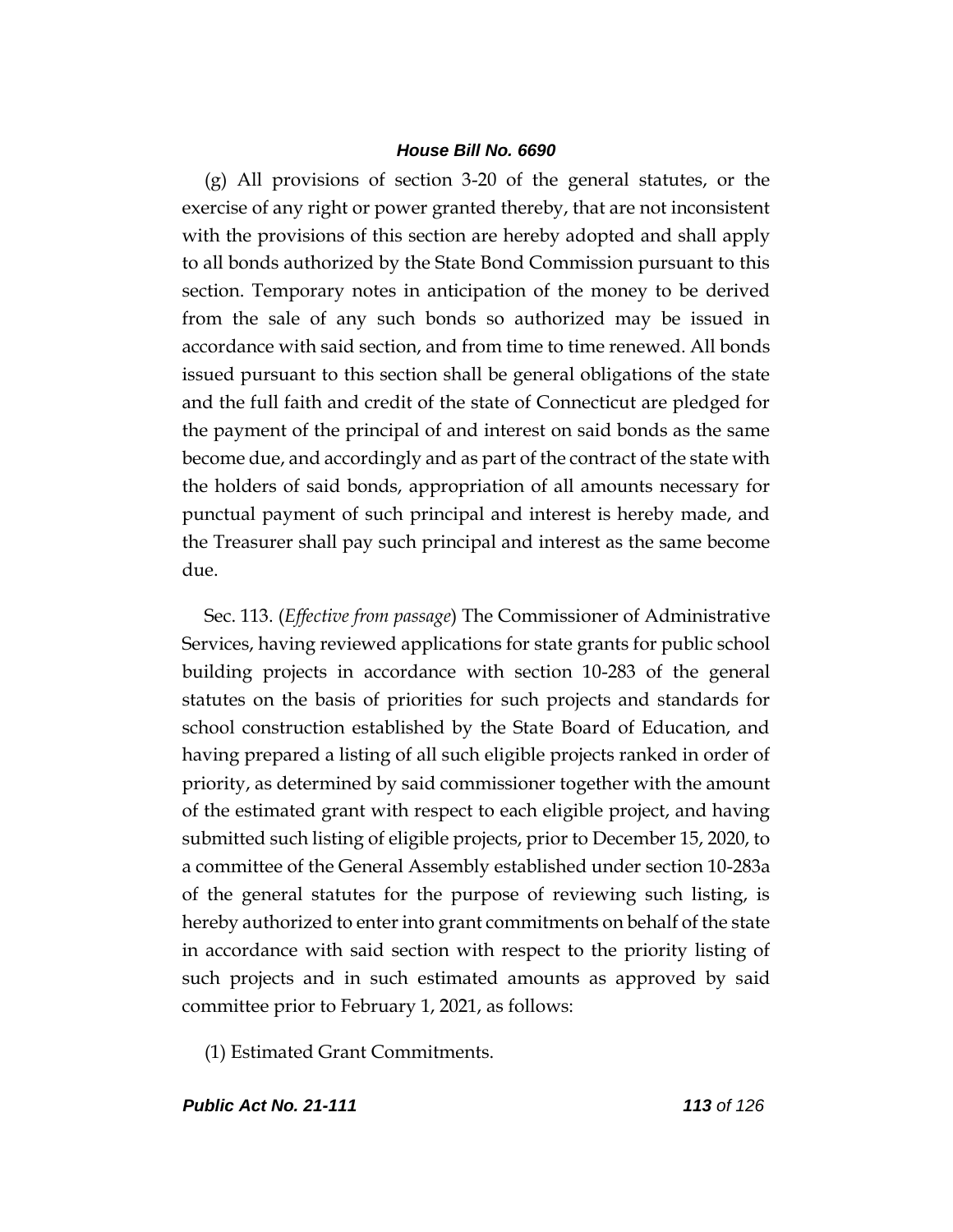| Public Act No. 21-111                                                                |               | 114 of 126    |
|--------------------------------------------------------------------------------------|---------------|---------------|
| <b>HARTFORD</b><br>Fred D. Wish Museum School<br>21DASY064318RNV0621                 | \$49,320,000  | \$46,854,000  |
| <b>HARTFORD</b><br>E. B. Kennelly School<br>21DASY064317RNV0621                      | \$51,416,225  | \$48,845,414  |
| <b>HARTFORD</b><br><b>Betances Learning Lab Magnet School</b><br>21DASY064316RNV0621 | \$43,709,774  | \$41,524,285  |
| <b>DANBURY</b><br><b>Ellsworth Avenue School Annex</b><br>21DASY034150EA0621         | \$9,600,000   | \$6,137,280   |
| <b>WEST HAVEN</b><br><b>Washington Elementary School</b><br>21DASY156142N0621        | \$38,803,926  | \$26,052,956  |
| TORRINGTON<br>Torrington Middle & High School<br>21DASY143076N0621                   | \$159,575,000 | \$100,308,845 |
| <b>SOUTH WINDSOR</b><br>Pleasant Valley Elementary School<br>21DASY132093N0621       | \$58,500,000  | \$22,148,100  |
| <b>NORWALK</b><br>Cranberry Elementary School<br>21DASY103252N0621                   | \$45,000,000  | \$10,125,000  |
| <b>NORTH BRANFORD</b><br>North Branford High School<br>21DASY099053N0621             | \$66,242,390  | \$29,100,282  |
| School<br>Project Number                                                             | Project Costs | Grant         |
| <b>School District</b>                                                               | Estimated     | Estimated     |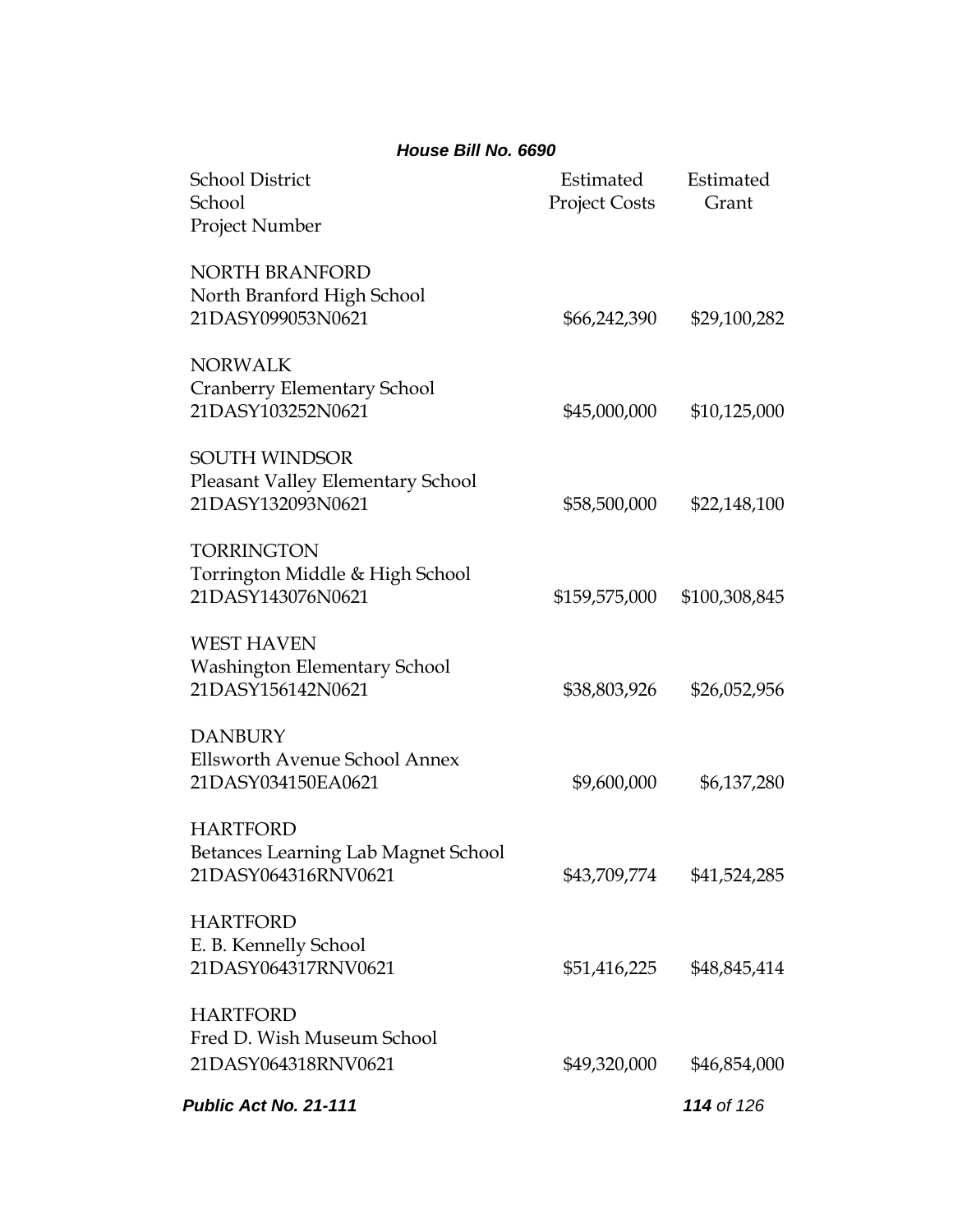| Public Act No. 21-111                                                                      |              | 115 of 126    |
|--------------------------------------------------------------------------------------------|--------------|---------------|
| Estimated<br><b>Total Project Costs</b>                                                    | \$71,670,200 | \$112,329,500 |
| WINDHAM<br>Windham High School<br>163-0079 RNV                                             |              |               |
| School<br>Project Number                                                                   |              |               |
| in Scope or Cost which are Seeking Reauthorization.<br><b>School District</b>              | Authorized   | Requested     |
| (2) Previously Authorized Projects That Have Changed Substantially                         |              |               |
| <b>LEARN</b><br><b>LEARN Ocean Avenue Academy</b><br>21DASY245089SP0621                    | \$9,851,000  | \$7,880,800   |
| <b>REGIONAL DISTRICT 1</b><br>Housatonic Valley Regional High School<br>21DASY201049VE0621 | \$319,533    | \$255,626     |
| WESTPORT<br>Coleytown Middle School<br>21DASY158099RNV0621                                 | \$32,372,235 | \$6,820,830   |
| <b>NORWALK</b><br>Naramake Elementary School<br>21DASY103253EA0621                         | \$3,500,000  | \$1,137,500   |
| <b>NEWINGTON</b><br>Anna Reynolds Elementary School<br>21DASY094109RNV0621                 | \$35,500,000 | \$20,792,350  |
| <b>KILLINGLY</b><br>Killingly Memorial School<br>21DASY069069RNV0621                       | \$34,000,000 | \$24,981,400  |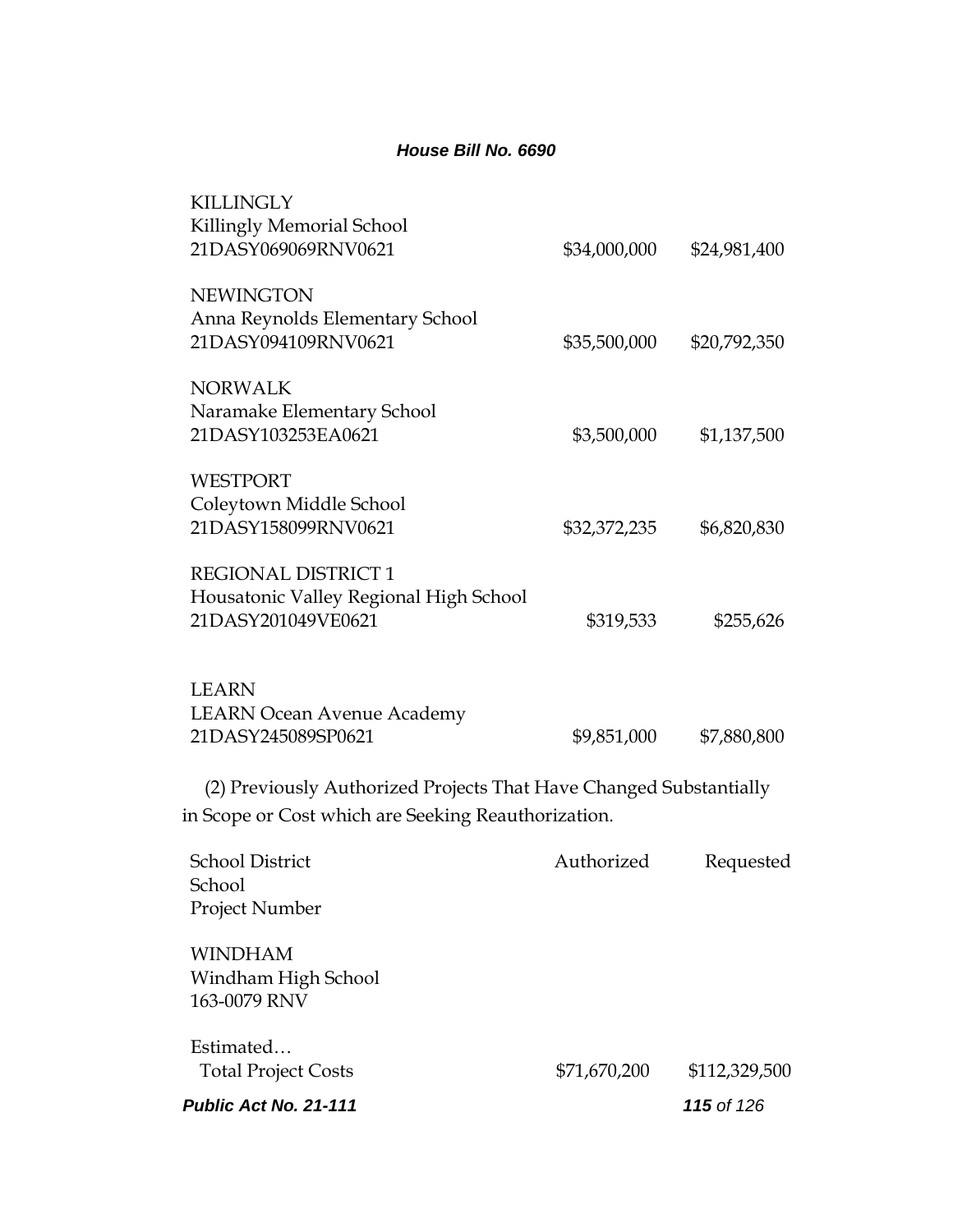Total Grant  $$57,078,147$   $$89,459,214$ 

(3) Previously Authorized Projects For the Technical Education and Career System That Have Changed Substantially in Scope or Cost which are Seeking Reauthorization.

| <b>School District</b>     | Authorized   | Requested     |
|----------------------------|--------------|---------------|
| School                     |              |               |
| Project Number             |              |               |
| CTECS (Bridgeport)         |              |               |
| Bullard-Havens             |              |               |
| 900-0015 VT/EA             |              |               |
| Estimated                  |              |               |
| <b>Total Project Costs</b> | \$60,383,000 | \$139,447,195 |
| <b>Total Grant</b>         | \$60,383,000 | \$139,447,195 |
|                            |              |               |

Sec. 114. Subsection (b) of section 10-291 of the general statutes is repealed and the following is substituted in lieu thereof (*Effective July 1, 2021*):

(b) The Department of Administrative Services shall not approve a school building project plan or site, as applicable, if:

(1) The site is in an area of moderate or high radon potential, as indicated in the Department of Energy and Environmental Protection's Radon Potential Map, or similar subsequent publications, except where the school building project plan incorporates construction techniques to mitigate radon levels in the air of the facility;

(2) The plans incorporate new roof construction or total replacement of an existing roof and do not provide for the following: (A) A minimum roof pitch that conforms with the requirements of the State Building Code, (B) a minimum twenty-year unlimited manufacturer's guarantee for water tightness covering material and workmanship on the entire

*Public Act No. 21-111 116 of 126*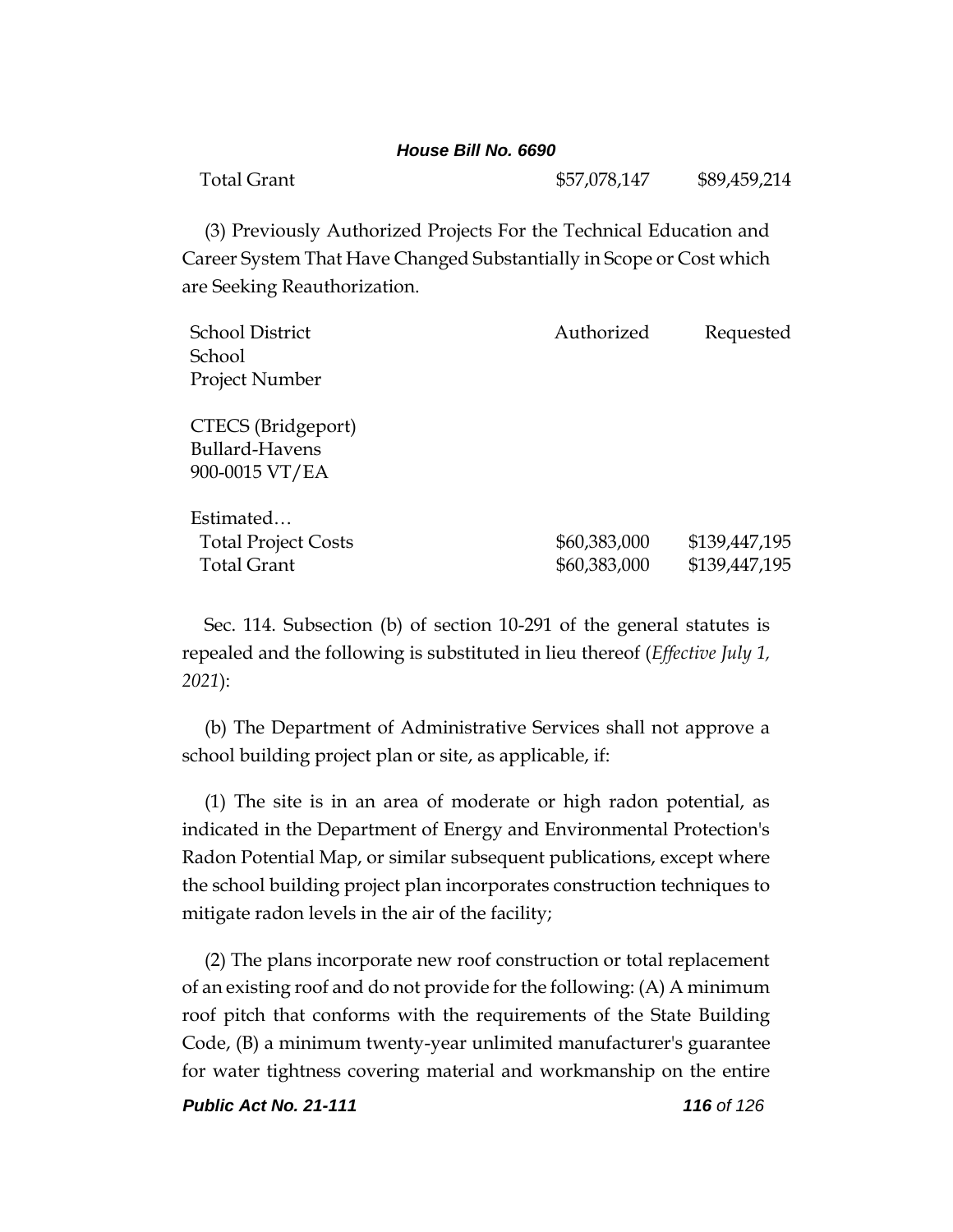roofing system, (C) the inclusion of vapor retarders, insulation, bitumen, felts, membranes, flashings, metals, decks and any other feature required by the roof design, and (D) that all manufacturer's materials to be used in the roofing system are specified to meet the latest standards for individual components of the roofing systems of the American Society for Testing and Materials;

(3) In the case of a major alteration, renovation or extension of a building to be used for public school purposes, the plans do not incorporate the guidelines set forth in the Sheet Metal and Air Conditioning Contractors National Association's publication entitled "Indoor Air Quality Guidelines for Occupied Buildings Under Construction" or similar subsequent publications;

(4) In the case of a new construction, extension, renovation or replacement, the plans do not provide that the building maintenance staff responsible for such facility are trained in or are receiving training in, or that the applicant plans to provide training in, the appropriate areas of plant operations including, but not limited to, heating, ventilation and air conditioning systems pursuant to section 10-231e, with specific training relative to indoor air quality; **[**or**]**

(5) In the case of a project for new construction, extension, major alteration, renovation or replacement involving a school entrance for inclusion on any listing submitted to the General Assembly in accordance with section 10-283 on or after July 1, 2008, the plans do not provide for a security infrastructure for such entrance; **[**.**]** or

(6) In the case of a project for new construction, extension, major alteration, renovation or replacement on any listing submitted to the General Assembly in accordance with section 10-283 on or after July 1, 2022, the plans do not provide for the installation of at least one water bottle filling station (A) per one hundred students of the projected enrollment for the school building, (B) on each new floor or wing of the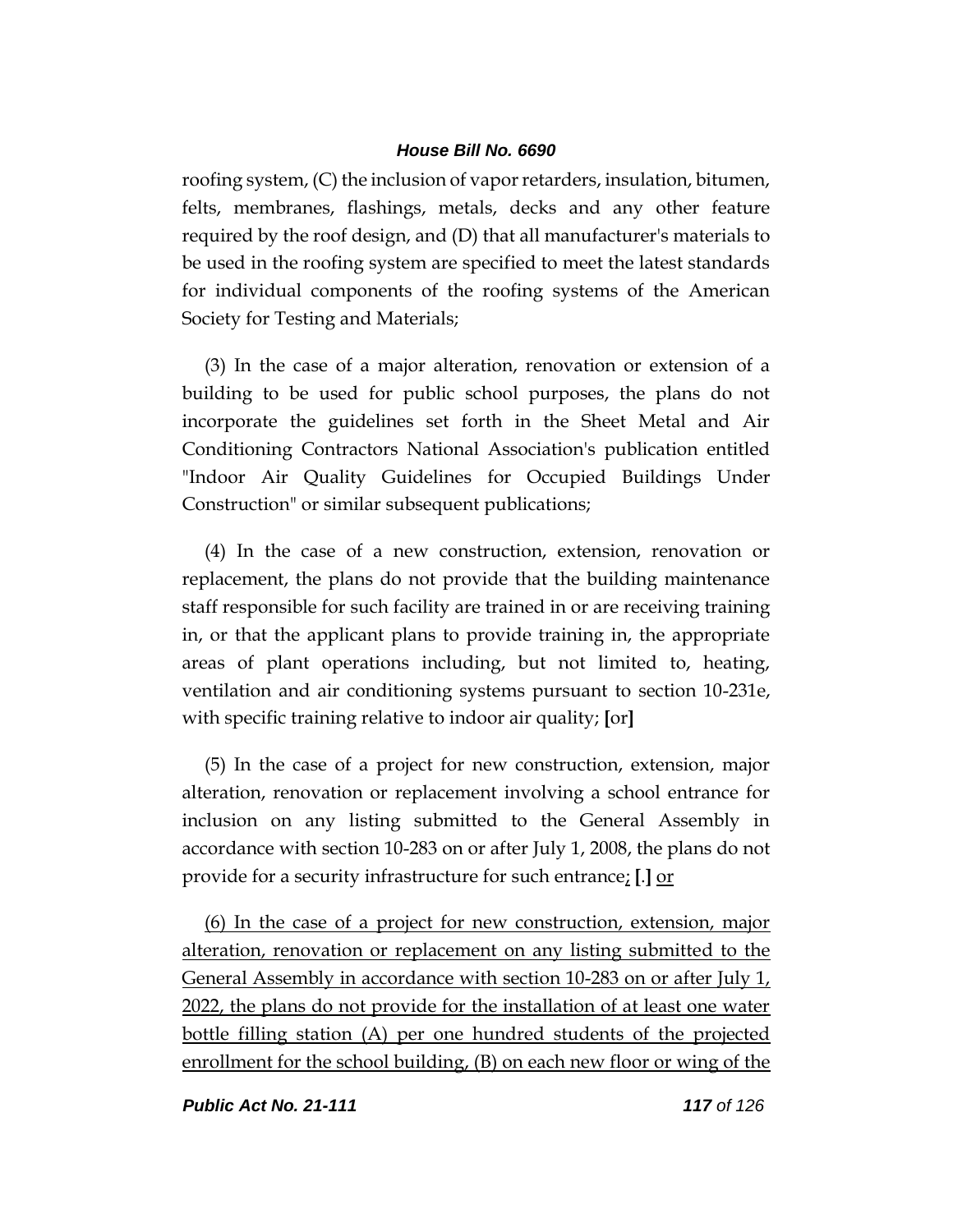school building, and (C) in any food service area of the school building.

Sec. 115. Section 10-283b of the general statutes is repealed and the following is substituted in lieu thereof (*Effective July 1, 2021*):

(a) On and after July 1, 2011, the Commissioner of Administrative Services shall include school building projects for the Technical Education and Career System on the list developed pursuant to section 10-283. The adoption of the list by the General Assembly and authorization by the State Bond Commission of the issuance of bonds pursuant to section 10-287d shall fund the full cost of the projects. On or after July 1, 2011, the Commissioner of Administrative Services, in consultation with the Commissioner of Education, may approve applications for grants to assist school building projects for the Technical Education and Career System to remedy damage from fire and catastrophe, to correct safety, health and other code violations, to replace roofs, to remedy a certified school indoor air quality emergency, or to purchase and install portable classroom buildings at any time within the limit of available grant authorization and to make payments on such a project within the limit of appropriated funds, provided portable classroom building projects do not create a new facility or cause an existing facility to be modified so that the portable buildings comprise a substantial percentage of the total facility area, as determined by the Commissioner of Administrative Services. Such projects shall be subject to the requirements of chapters 59 and 60.

(b) The Department of Administrative Services shall ensure that an architect and a construction manager or construction administrator hired to work on a project pursuant to subsection (a) of this section are not related persons as defined in subdivision (18) of subsection (a) of section 12-218b.

(c) Not later than January 1, 2023, and biennially thereafter, the Department of Administrative Services shall develop a status report on

*Public Act No. 21-111 118 of 126*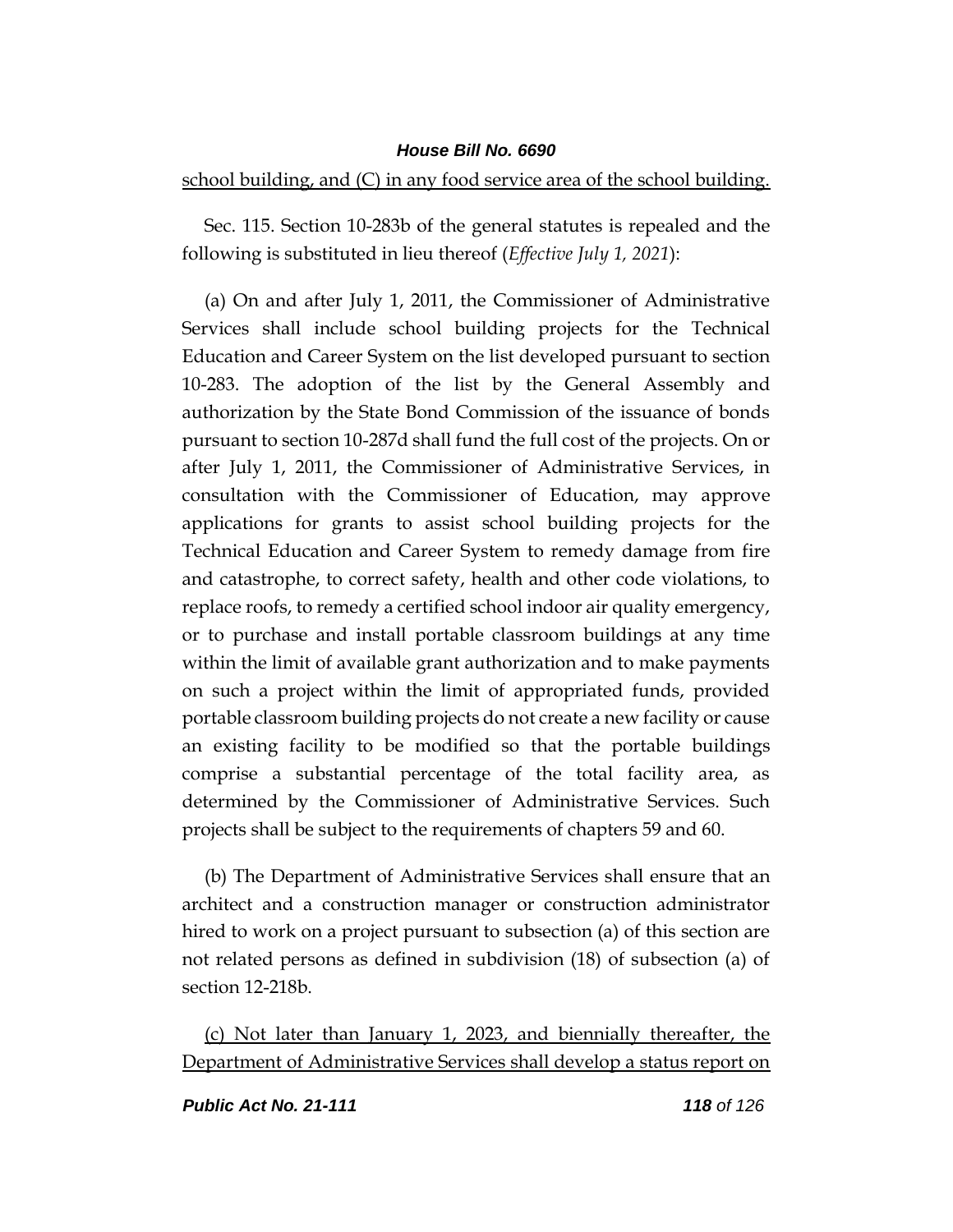all current and pending school building projects for the Technical Education and Career System. Such status report shall include, but need not be limited to, the costs associated with each such school building project for the Technical Education and Career System, the anticipated date of the next project application per technical education and career school, and the projected date of commencement of pending school building projects and the date of completion of current school building projects for the Technical Education and Career System. The department shall submit such status report to the joint standing committee of the General Assembly having cognizance of matters relating to education, in accordance with the provisions of section 11-4a.

Sec. 116. (*Effective from passage*) The Commissioner of Administrative Services shall waive any audit deficiencies for the town of Hamden related to costs associated with (1) the new construction project at Spring Glen School (Project Number 062-0094 N), provided such costs do not exceed one million seven hundred ninety-two thousand eight hundred ninety-four dollars, (2) the interdistrict magnet facility project at Wintergreen Interdistrict Magnet School (Project Number 062-0077 MAG), provided such costs do not exceed one million three hundred fifteen thousand twelve dollars, and (3) the new construction project at Hamden Middle School (Project Number 062-0084 N), provided such costs do not exceed two million nine hundred forty thousand two hundred dollars.

Sec. 117. (*Effective from passage*) Notwithstanding the provisions of section 10-283 of the general statutes, or any regulation adopted by the State Board of Education or the Department of Administrative Services pursuant to said section requiring that the description of a project type for a school building project be made at the time of application for a school building project grant, the town of New Britain may change the description and scope of the renovation project at Chamberlain Elementary School (Project Number 20DASY089169RNV0620) to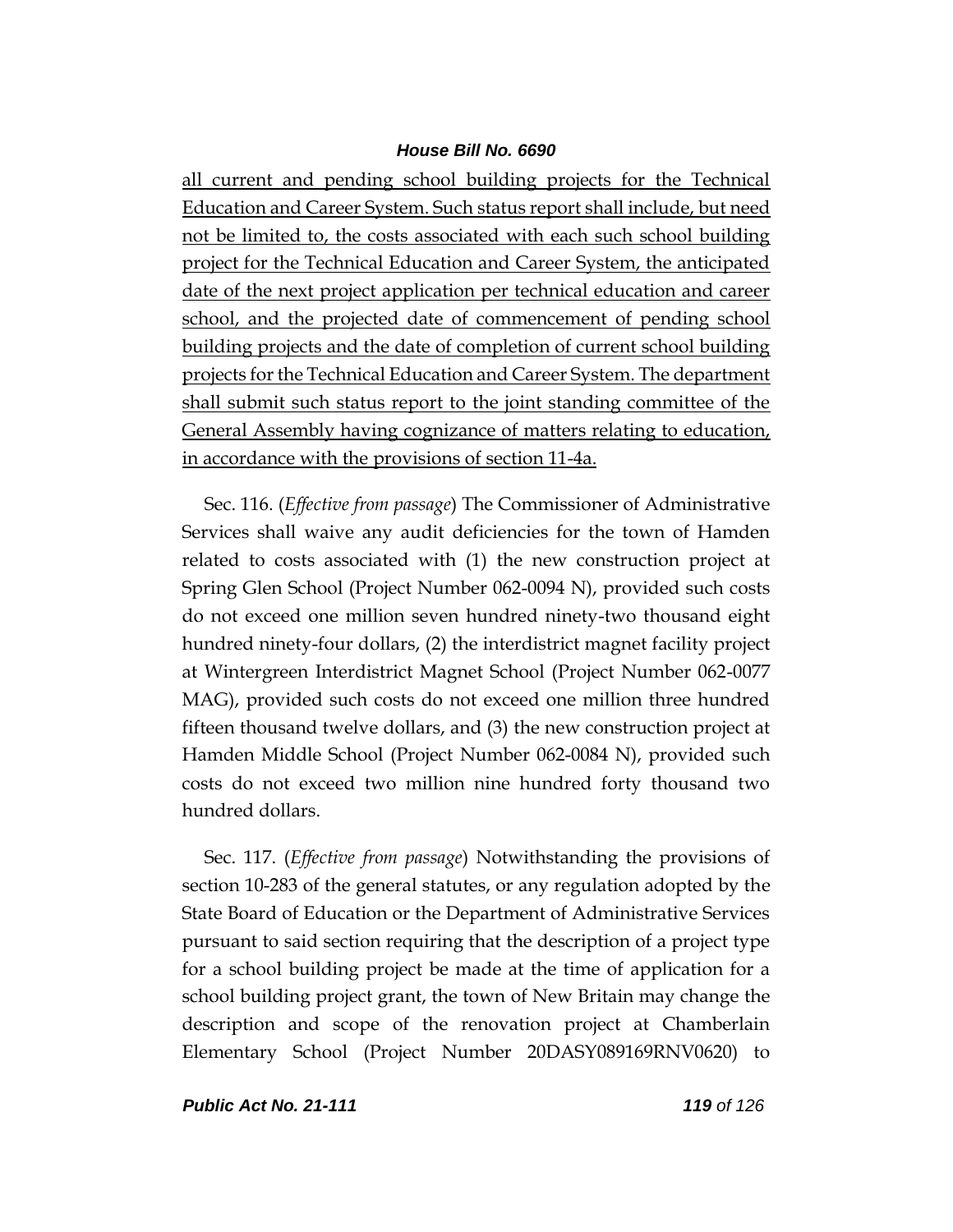include the construction of preschool facilities, provided the total project costs for the renovation project do not exceed seventy-five million dollars.

Sec. 118. (*Effective from passage*) (a) Notwithstanding the provisions of section 10-283 of the general statutes, or any regulation adopted by the State Board of Education or the Department of Administrative Services pursuant to said section requiring a completed grant application be submitted prior to June 30, 2020, the renovation project at Holmes Elementary School in the town of New Britain with costs not to exceed fifty-five million dollars shall be included in subdivision (1) of section 113 of this act and shall subsequently be considered for a grant commitment from the state, provided the town of New Britain files an application for such school building project prior to October 1, 2023, and meets all other provisions of chapter 173 of the general statutes or any regulation adopted by the State Board of Education or the Department of Administrative Services pursuant to said chapter and is eligible for grant assistance pursuant to said chapter.

(b) Notwithstanding the provisions of section 10-285a of the general statutes, or any regulation adopted by the State Board of Education or the Department of Administrative Services pursuant to said section concerning the reimbursement percentage that a local board of education may be eligible to receive for a school building project, the town of New Britain may use the reimbursement rate of ninety-five per cent for the renovation project at Holmes Elementary School, provided (1) the school district for the town of New Britain is an educational reform district, as defined in section 10-262u of the general statutes, on the effective date of this section, and (2) the school building committee responsible for undertaking such school building project is established in accordance with the provisions of section 120 of this act.

Sec. 119. (*Effective from passage*) (a) Notwithstanding the provisions of section 10-283 of the general statutes, or any regulation adopted by the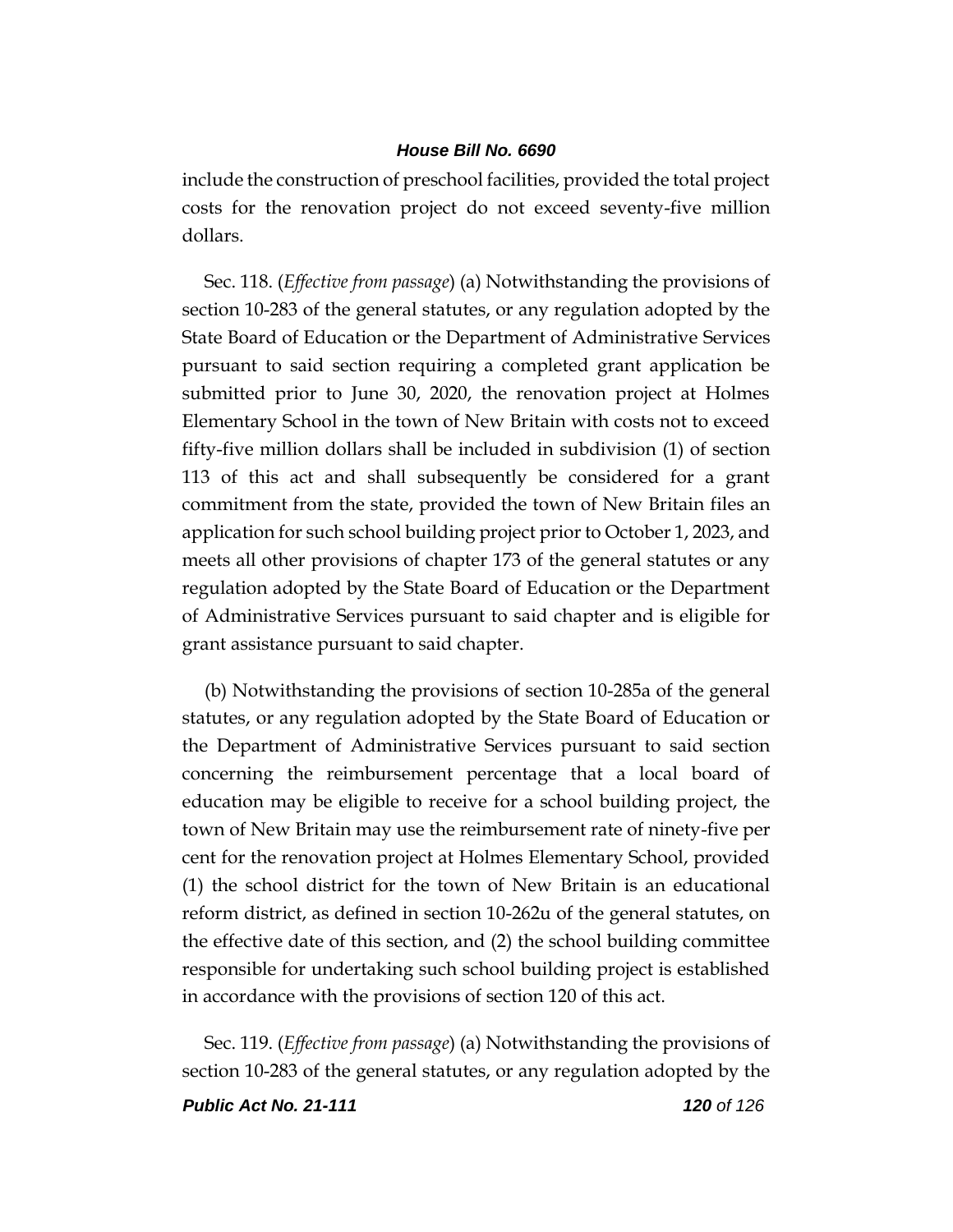State Board of Education or the Department of Administrative Services pursuant to said section requiring a completed grant application be submitted prior to June 30, 2020, the renovation project at Jefferson Elementary School in the town of New Britain with costs not to exceed fifty-five million dollars shall be included in subdivision (1) of section 113 of this act and shall subsequently be considered for a grant commitment from the state, provided the town of New Britain files an application for such school building project prior to October 1, 2025, and meets all other provisions of chapter 173 of the general statutes or any regulation adopted by the State Board of Education or the Department of Administrative Services pursuant to said chapter and is eligible for grant assistance pursuant to said chapter.

(b) Notwithstanding the provisions of section 10-285a of the general statutes, or any regulation adopted by the State Board of Education or the Department of Administrative Services pursuant to said section concerning the reimbursement percentage that a local board of education may be eligible to receive for a school building project, the town of New Britain may use the reimbursement rate of ninety-five per cent for the renovation project at Jefferson Elementary School, provided (1) the school district for the town of New Britain is an educational reform district, as defined in section 10-262u of the general statutes, on the effective date of this section, and (2) the school building committee responsible for undertaking such school building project is established in accordance with the provisions of section 120 of this act.

Sec. 120. (*Effective from passage*) Notwithstanding the provisions of section 10-292v of the general statutes, and any special act, municipal charter, local ordinance, home rule ordinance or other ordinance, on and after July 1, 2021, the school building committee responsible for undertaking the school building projects at Holmes Elementary School and Jefferson Elementary School, as described in sections 118 and 119 of this act, for the town of New Britain shall be established as follows: (1)

*Public Act No. 21-111 121 of 126*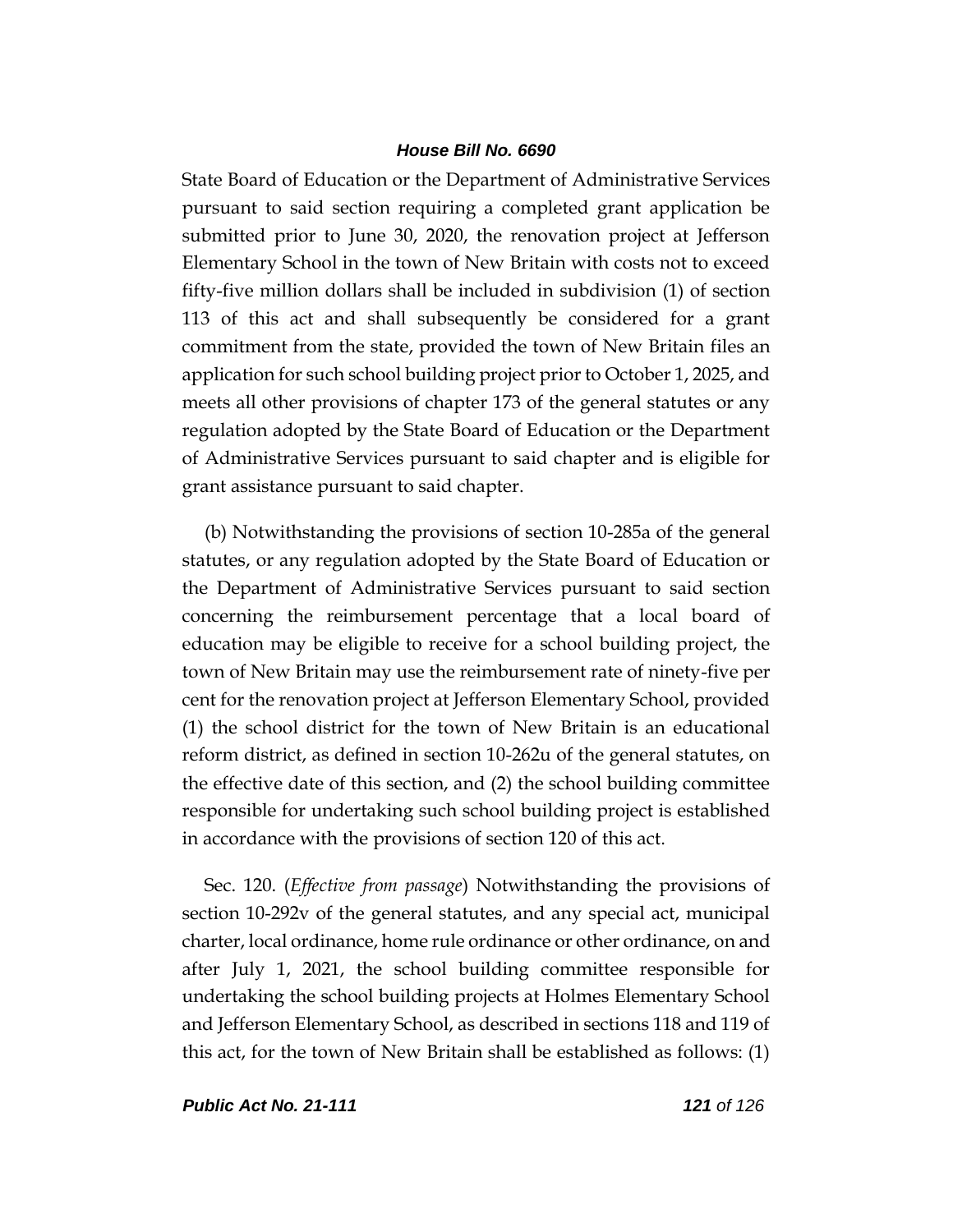Three members appointed by the Common Council for the town of New Britain, one of whom shall have experience in the construction industry, (2) two members appointed by the mayor of the town of New Britain, and (3) two members appointed by the board of education for the town of New Britain.

Sec. 121. (*Effective from passage*) Notwithstanding the provisions of subsection (b) of section 10-285a of the general statutes, or any regulations adopted by the State Board of Education or the Department of Administrative Services pursuant to said subsection concerning the reimbursement percentage that a board of education for a regional school district may be eligible to receive for a school building project that is related to the establishment or expansion of such regional school district on or after July 1, 2016, and the limitation that such reimbursement percentage shall not exceed eighty-five per cent, the towns of Ansonia and Derby may use the reimbursement percentage of the town in such regional school district with the greatest reimbursement percentage, as determined pursuant to subsection (a) of section 10-285a of the general statutes, plus twenty per cent for any new construction or renovation school building project related to the establishment of a regional school district for said towns in accordance with the provisions of part III of chapter 164 of the general statutes, provided (1) the towns of Ansonia and Derby file an application for any such school building project not later than ten years after the establishment of such regional school district, and (2) said towns meet all other provisions of chapter 173 of the general statutes or any regulation adopted by the State Board of Education or the Department of Administrative Services pursuant to said chapter and is eligible for grant assistance pursuant to said chapter.

Sec. 122. (*Effective from passage*) Notwithstanding the provisions of section 10-285a of the general statutes, or any regulation adopted by the State Board of Education or the Department of Administrative Services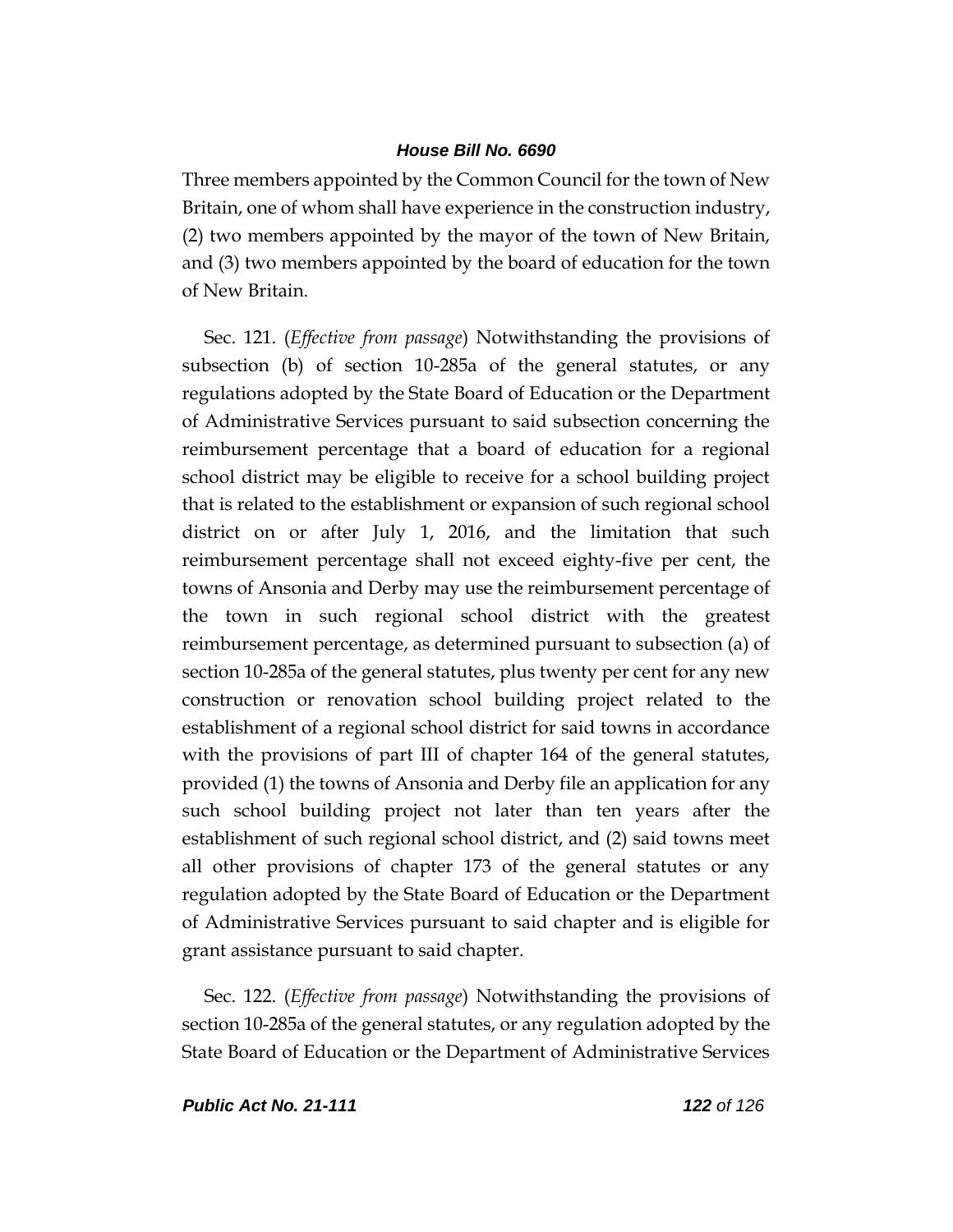pursuant to said section concerning the reimbursement percentage that a local board of education may be eligible to receive for a school building project, the town of Windham may use the reimbursement rate of ninety-five per cent for the renovation project at Windham High School (Project Number 163-0079 RNV), provided (1) the school district for the town of Windham is an educational reform district, as defined in section 10-262u of the general statutes, on the effective date of this section, and (2) the date of beginning of construction, as defined in section 10-282 of the general statutes, is not later than one year after the effective date of this section.

Sec. 123. (*Effective from passage*) Notwithstanding the provisions of subsection (b) of section 10-287 of the general statutes, or any regulation adopted by the State Board of Education or the Department of Administrative Services pursuant to said section, requiring that all orders and contracts be awarded after a public invitation to bid has been advertised in a newspaper having circulation in the town in which construction is to take place, and the provisions of section 4b-91 of the general statutes, or any regulation adopted by the Department of Administrative Services pursuant to said section, requiring that every contract for the construction, reconstruction, alteration, remodeling, repair or demolition of any public building or any other public work by a public agency that is paid for, in whole or in part, with state funds and that is estimated to cost more than five hundred thousand dollars be awarded after the public agency has invited bids by posting notice on the State Contracting Portal, contracts let by the town of Brookfield for the New Elementary School (Project Number 018-0056 N) may be reimbursed, provided such project complies with all other provisions of chapter 173 of the general statutes and regulations adopted by the State Board of Education or the Department of Administrative Services pursuant to said chapter.

Sec. 124. (*Effective from passage*) (a) Notwithstanding the provisions of

*Public Act No. 21-111 123 of 126*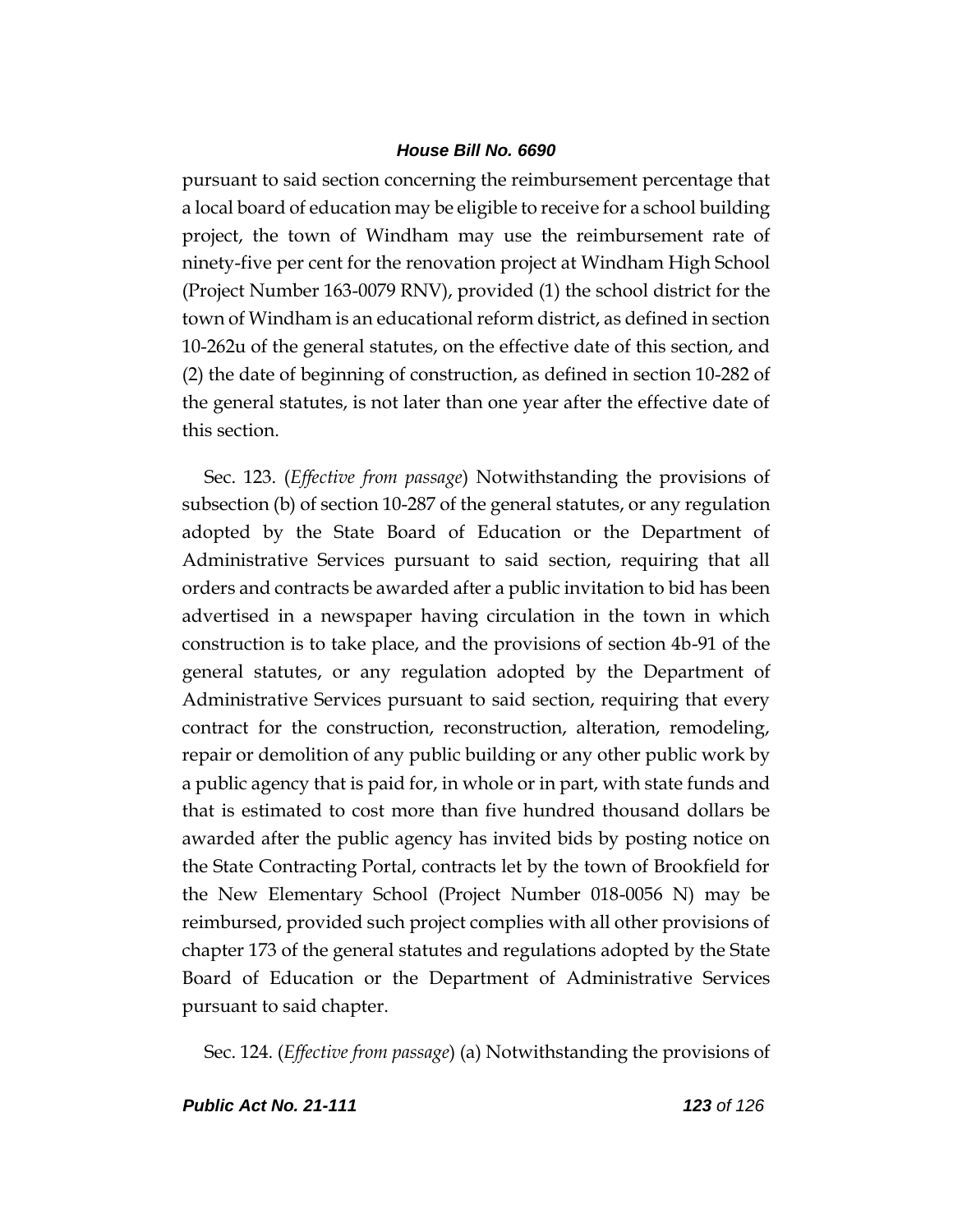section 10-286 of the general statutes, or any regulation adopted by the State Board of Education or the Department of Administrative Services pursuant to said section concerning the calculation of grants using the state standard space specifications, the town of West Haven shall be exempt from the state standard space specifications for the purpose of the calculation of the grant for the new construction project (Project Number 21DASY156142N0621) at Washington Elementary School.

(b) Notwithstanding the provisions of section 10-287i of the general statutes, or any regulation adopted by the State Board of Education or the Department of Administrative Services pursuant to said section concerning the percentage of a school building project grant that the Department of Administrative Services shall withhold from an applicant pending completion of an audit pursuant to section 10-287 of the general statutes, the department shall withhold five per cent of such grant from the town of West Haven for the new construction project (Project Number 21DASY156142N0621) at Washington Elementary School pending completion of an audit pursuant to said section.

Sec. 125. (*Effective from passage*) Notwithstanding the provisions of section 10-287i of the general statutes, or any regulation adopted by the State Board of Education or the Department of Administrative Services pursuant to said section concerning the percentage of a school building project grant that the Department of Administrative Services shall withhold from an applicant pending completion of an audit pursuant to section 10-287 of the general statutes, the department shall (1) withhold five per cent of the grant from the town of West Haven for the renovation project (Project Number 156-0138 RNV) at West Haven High School pending completion of an audit pursuant to said section, and (2) make a progress payment to the town of West Haven in an amount equal to the difference between eleven per cent of such grant and five per cent of such grant on or before September 1, 2021.

*Public Act No. 21-111 124 of 126* Sec. 126. (*Effective from passage*) Notwithstanding the provisions of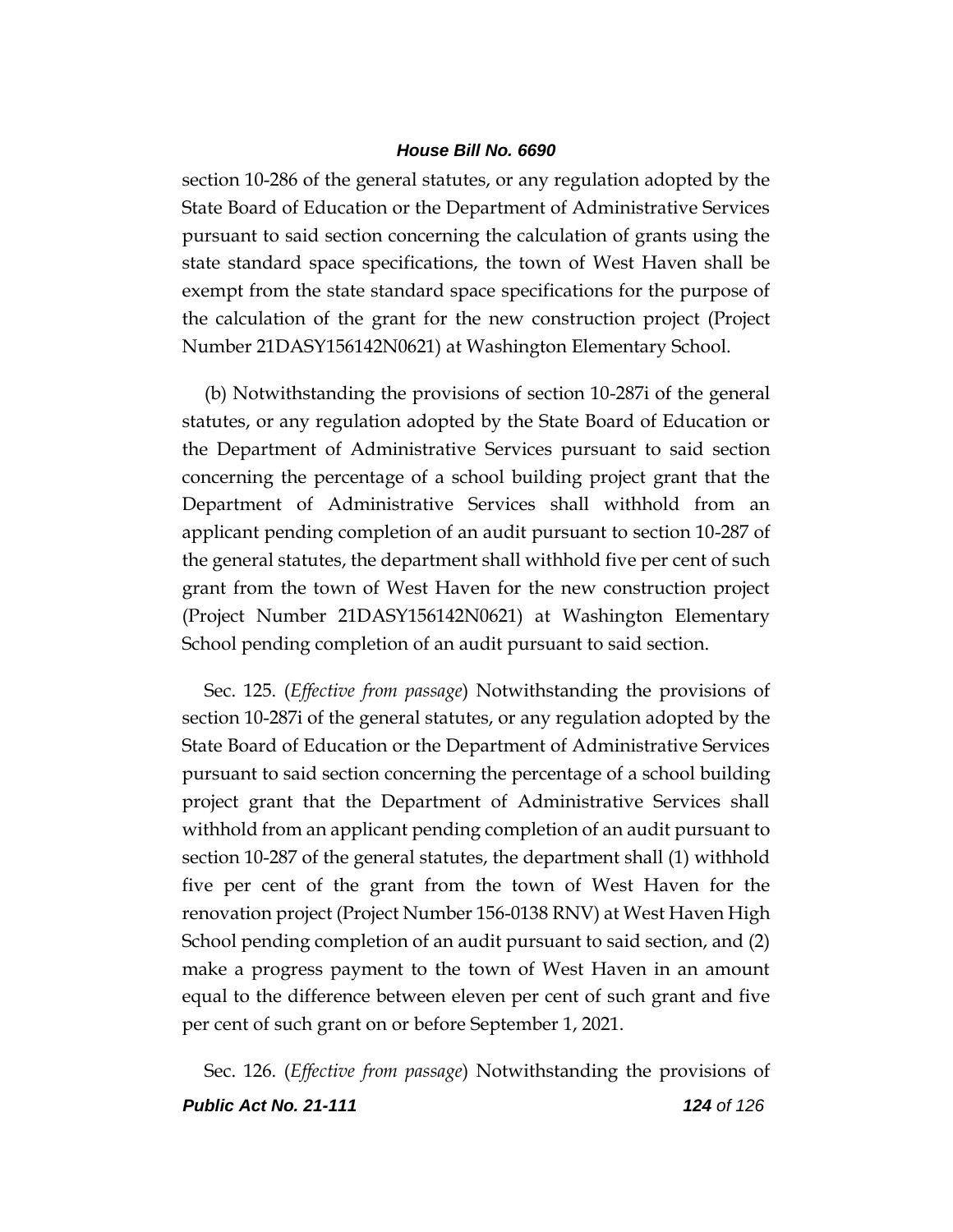section 10-283 of the general statutes, or any regulation adopted by the State Board of Education or the Department of Administrative Services pursuant to said section requiring a completed grant application be submitted prior to June 30, 2020, the school building project at E. C. Goodwin Technical High School with costs not to exceed forty million dollars shall be included in subdivision (1) of section 113 of this act and shall subsequently be considered for a grant commitment from the state, provided an application for such school building project is filed prior to October 1, 2022, and meets all other provisions of chapter 173 of the general statutes or any regulation adopted by the State Board of Education or the Department of Administrative Services pursuant to said chapter and is eligible for grant assistance pursuant to said chapter.

Sec. 127. (*Effective from passage*) Notwithstanding the provisions of section 10-285a of the general statutes, or any regulation adopted by the State Board of Education or the Department of Administrative Services pursuant to said section concerning the reimbursement percentage that a local board of education may be eligible to receive for a school building project, the town of Torrington may use the reimbursement rate of eighty-five per cent for the new construction project at Torrington Middle & High School (Project Number 21DASY143076N0621), provided the town of Torrington meets all other provisions of chapter 173 of the general statutes or any regulation adopted by the State Board of Education or the Department of Administrative Services pursuant to said chapter and is eligible for grant assistance pursuant to said chapter.

Sec. 128. (*Effective from passage*) The Commissioner of Administrative Services shall waive any audit deficiencies for the town of Hartford related to costs associated with the projects at (1) the University High School of Science and Engineering (Project Number 064-0287 MAG/N), (2) Capitol Preparatory Magnet School (Project Number 064-0290 MAG/EA), (3) R. J. Kinsella Magnet School (Project Number 064-0292 MAG/E), (4) Environmental Sciences Magnet School at Mary Hooker

*Public Act No. 21-111 125 of 126*